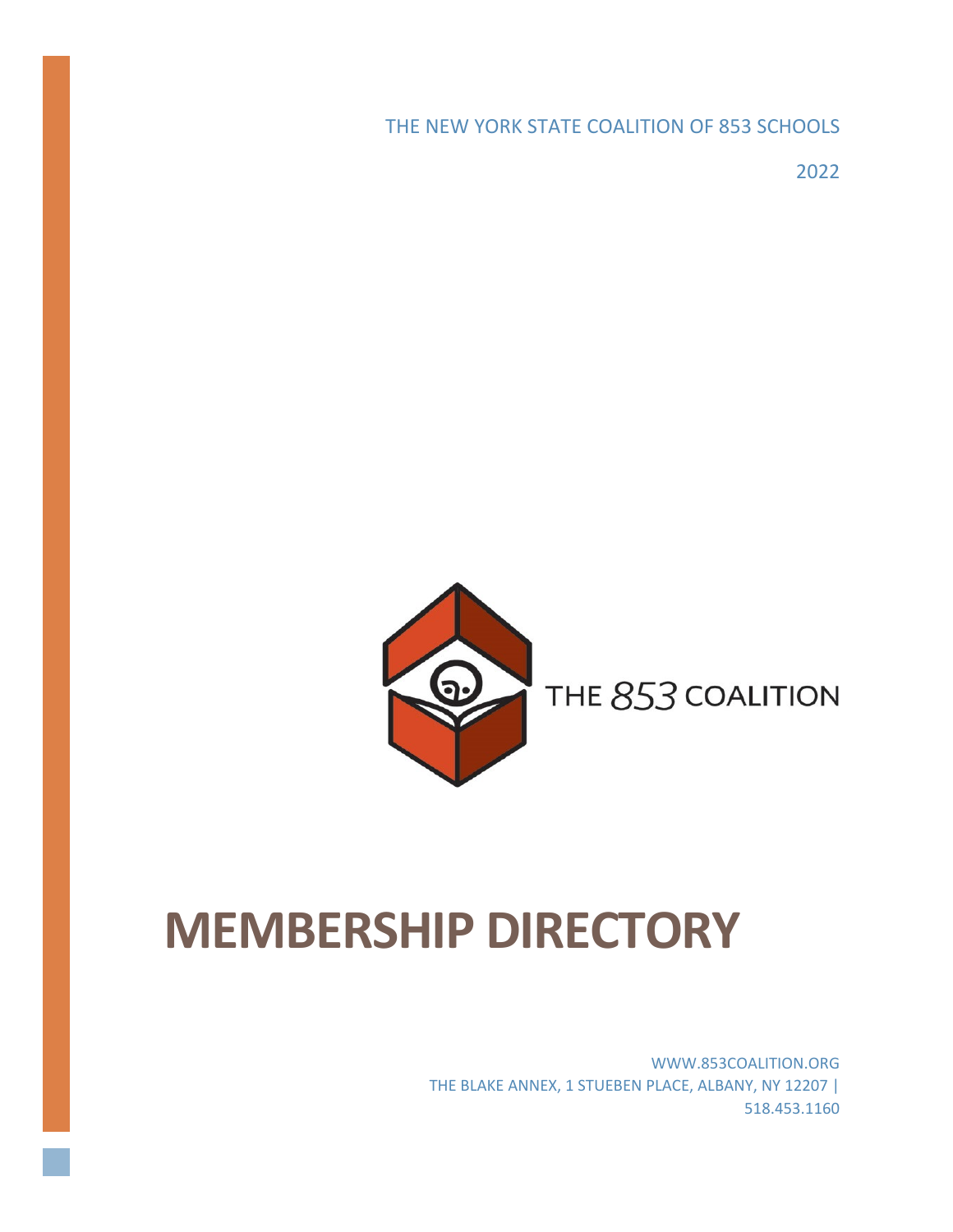

# The New York State Coalition of 853 Schools

The NYS Coalition of 853 Schools was formed in 1991 by a group of Chapter 853 residential and day schools principally located on the grounds of agencies that provide various child welfare, juvenile justice, and family/community support services. These educational programs are dedicated to improving the opportunities and outcomes for students enrolled in our schools. Schools largely serve school aged children involved in the foster care, juvenile justice and special education systems. The Coalition speaks on behalf of a broad spectrum of special education students enrolled in our member agency schools – from those with emotional/behavioral issues to those with developmental challenges – by advocating, assisting and representing the schools which support and educate them.

# Board of Directors

Edward Placke, Ed.D., President, Green Chimneys Children's Services Patricia Kennedy, Vice President, Springbrook Tina Chirico, Treasurer, Anderson Center for Autism Heath Bloch, Andrus Anthony Cortese, St. Anne Institute Duncan Lester, The Reece School John Lopez, Devereux Advanced Behavioral Health New York Nina Nechipurenko, Hillside Family of Agencies Dr. Angela White, Rising Ground Kris Youmans, Northern Rivers Family of Services Karen Zandi, Mary Cariola Center

# The 853 Coalition Management Team

Kathleen Brady-Stepien, CEO Michelle Newman, Associate Executive Director, Upstate Dominique McLeod, Administrative Assistant Scott Adams, Fiscal Consultant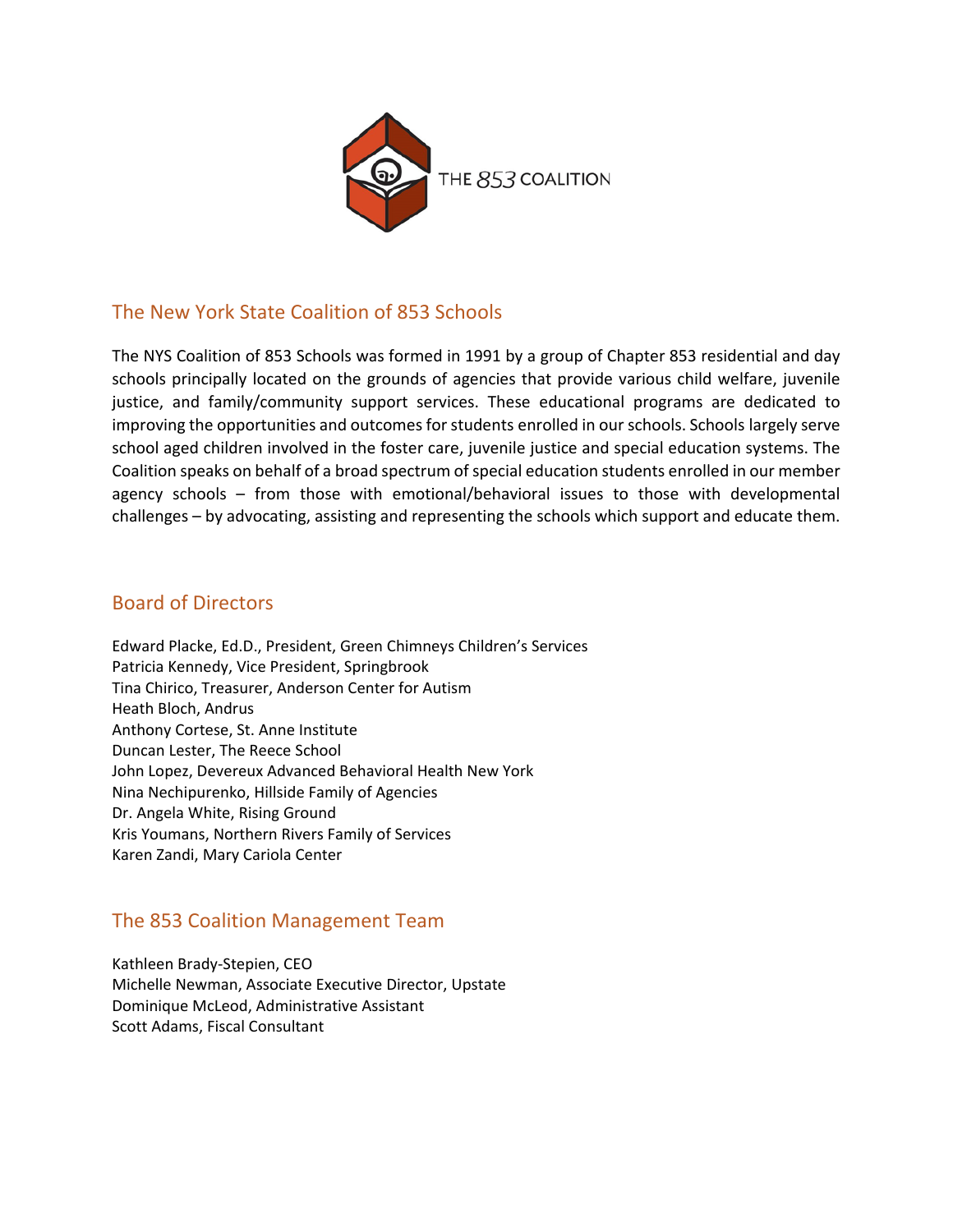

# Member Agencies:

Abilities First - <https://www.abilitiesfirstny.org/> Anderson Center for Autism - [www.andersoncenterforautism.org/](http://www.andersoncenterforautism.org/) Andrus – [www.andruscc.org/](http://www.andruscc.org/) The Arc Erie County New York - www.arceriecounty.org/ Astor Services for Children & Families - [www.astorservices.org/](http://www.astorservices.org/) Cantalician Center for Learning - [www.cantalician.org/](http://www.cantalician.org/) Cardinal Hayes School for Special Children - [www.cardinalhayeshome.org/](http://www.cardinalhayeshome.org/) Cardinal McCloskey Services - [www.cmcs.org/](http://www.cmcs.org/) Center for Developmental Disabilities - [www.centerfordd.org](http://www.centerfordd.org/) Center for Spectrum Services – [www.centerforspectrumservices.org/](http://www.centerforspectrumservices.org/) Charlton School - [www.thecharltonschool.org/](http://www.thecharltonschool.org/) Children's Home of Kingston - [www.chkingston.org/](http://www.chkingston.org/) Children's Home of Wyoming Conference - [www.chowc.org/](http://www.chowc.org/) Crossroads Center for Children – [www.crossroadcenter.org/](http://www.crossroadcenter.org/) Devereux Advanced Behavioral Health - [www.devereux.org/](http://www.devereux.org/) Easter Seals NY - [www.easterseals.com/newyork/](http://www.easterseals.com/newyork/) Gateway Longview - [www.gateway-longview.org/](http://www.gateway-longview.org/) Green Chimneys Children's Services - [www.greenchimneys.org/](http://www.greenchimneys.org/) Harmony Heights - [www.harmonyheights.org/](http://www.harmonyheights.org/) Hawthorne Foundation Inc. - [www.hawthornefoundation.org/](http://www.hawthornefoundation.org/) Hillside Family of Agencies - [www.hillside.com/](http://www.hillside.com/) House of Good Shepherd - [www.hgs-utica.com/](http://www.hgs-utica.com/) LaSalle School - [www.lasalle-school.org/](http://www.lasalle-school.org/) LearningSpring School – www.learningspring.org/ Lowell School - [www.thelowellschool.com/](http://www.thelowellschool.com/) Martin de Porres School - [www.mdp.org/](http://www.mdp.org/) Mary Cariola Center - [www.marycariola.org/](http://www.marycariola.org/)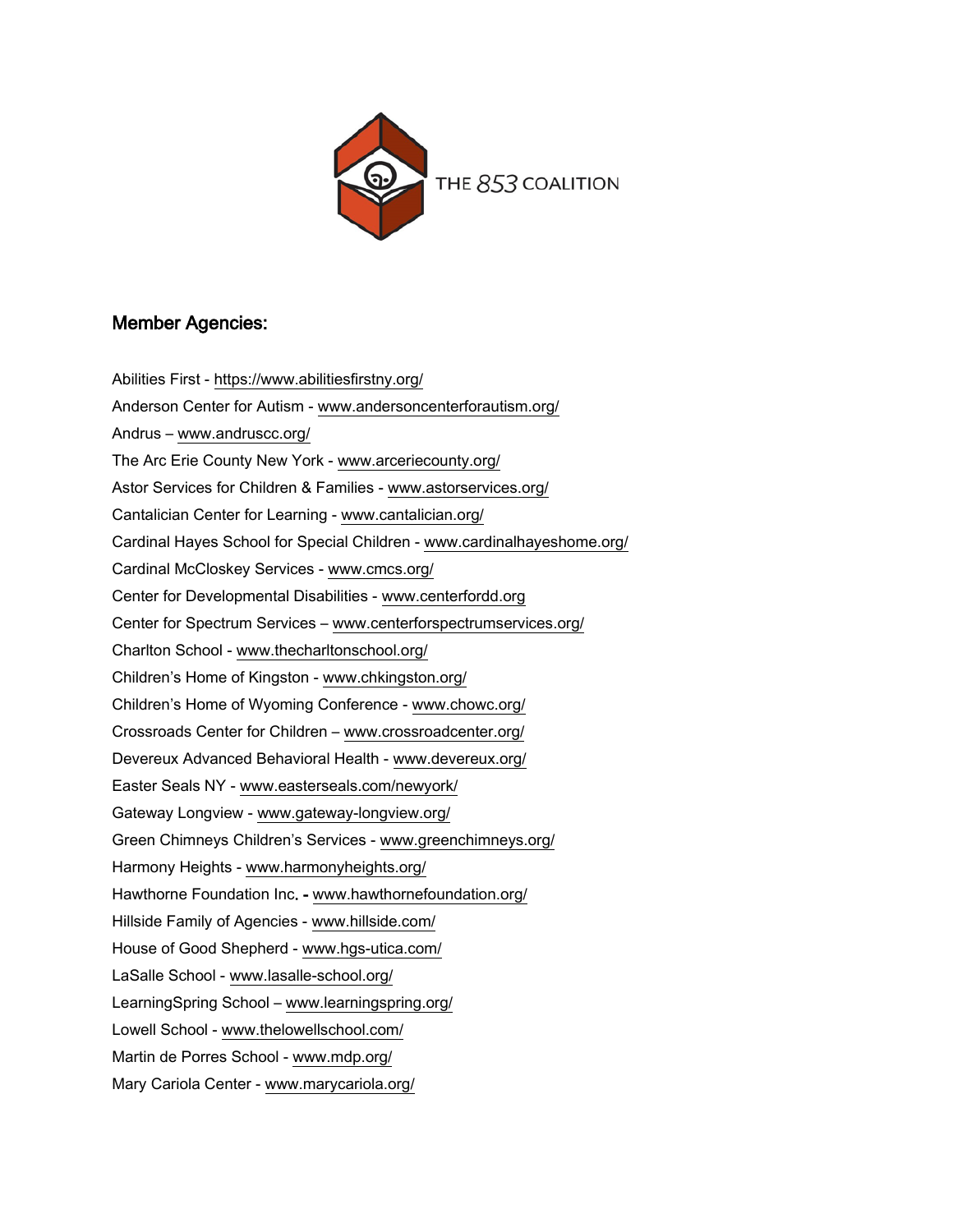- Mountain Lake Academy www.mountainlakeacademy.org/
- New Directions Youth and Family Services [www.fosteringgood.org/](http://www.fosteringgood.org/)
- The New Life School www.thenewlifeschool.com
- Norman Howard School [www.normanhoward.org/](http://www.normanhoward.org/)
- Northern Rivers Family Services [www.northernrivers.org/](http://www.northernrivers.org/)
- Oak Hill School [www.oakhill.org/](http://www.oakhill.org/)
- OLV Human Services www.olvhumanservices.org/
- The Reece School [www.reeceschool.org/](http://www.reeceschool.org/)
- Rising Ground www.risingground.org/
- SAIL at Ferncliff Manor [www.sailatferncliff.com/](http://www.sailatferncliff.com/)
- School of the Holy Childhood www.holychildhood.org/
- SCO Family of Services www[.sco.org/](http://sco.org/)
- Stanley G. Falk School [www.falkschool.com/](http://www.falkschool.com/)
- St. Anne Institute www[.stanneinstitute.com/](http://stanneinstitute.com/)
- St. Catherine's Center for Children [www.st-cath.org/](http://www.st-cath.org/)
- St. Dominic's Home [www.stdominicshome.org/](http://www.stdominicshome.org/)
- Springbrook [www.springbrookny.org/](http://www.springbrookny.org/)
- Summit Children's Residence Center [www.summitnyack.com/](http://www.summitnyack.com/)
- Summit Educational Resources [www.thesummitcenter.org/](http://www.thesummitcenter.org/)
- Upstate Cerebral Palsy [www.upstatecp.org/](http://www.upstatecp.org/)
- Vanderheyden [www.vanderheyden.org/](http://www.vanderheyden.org/)
- Villa of Hope [www.villaofhope.org/](http://www.villaofhope.org/)
- The Westchester School for Special Children [www.westchesterschool.org/](http://www.westchesterschool.org/)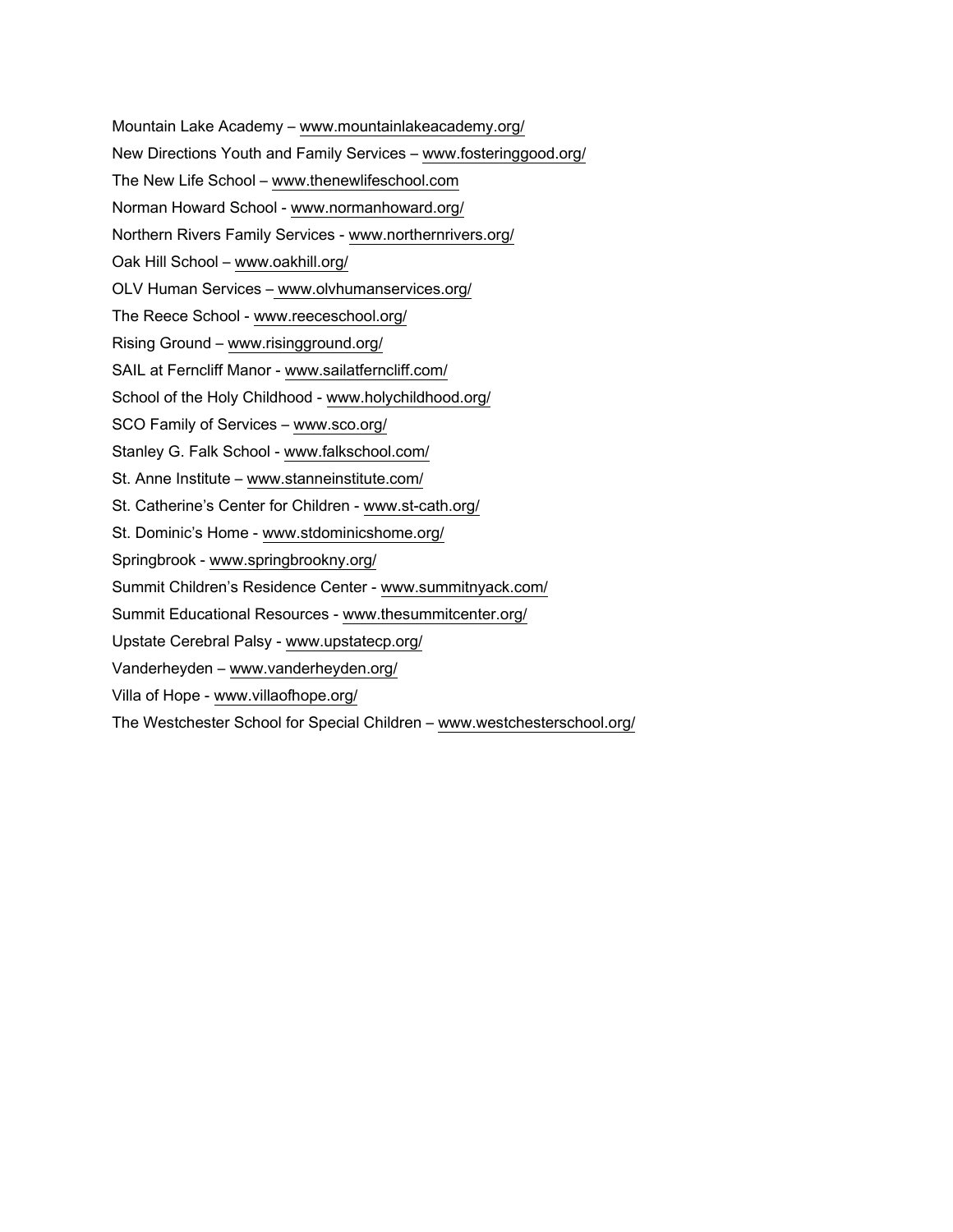# **ABILITIES FIRST**

**Main Address** 167 Meyers Corners Road, Suite 202 Wappingers Falls, NY 12590 845-485-9803

**CEO:** Name: Dr. Jeffery Fox Email/Phone: [jefferyfox@abilitiesfirstny.org/](mailto:jefferyfox@abilitiesfirstny.org/) 845-485-9803

**Education Contact:** Name: Karyn Lange Email/Phone: karynlange@abilitiesfirstny.org/ 845-452-0774 x511

**CFO:** Name: Ellen Griffin Email/Phone: [ellengriffin@abilitiesfirstny.org](mailto:ellengriffin@abilitiesfirstny.org) /845-485-9803

**School Name:** Abilities First School

**School Principal:** Karyn Lange

**SCHOOL PROFILE**

Age Group Served: 5-21

Student Population: Intellectual Disability, Multiple Disabilities, Speech-Language Impairment, Other Health Impairment, Autism.

Areas Served: Located in the Hudson Valley serving all of New York State.

School Description: Abilities First, Inc. is a multi-faceted non-profit organization offering a variety of services to children and adults with developmental challenges. Among its other services, Abilities First has been operating an 853 School Program for over 40 years in Dutchess County. Our main location is in the Town of LaGrange where we serve 92 children in 9 classrooms. We also operate three (3) classrooms that are integrated in Red Hook Central School District buildings. A total of 24 children are served in these locations. Last year we served a total of 116 children between LaGrange and Red Hook.

This fall we opened a new satellite school location in Orange County that is authorized to serve an additional 40 students. We are in a temporary location in Cornwall for this school year while we renovate a newly acquired building in New Windsor. This year we expect to serve a total of 156 students in the 853 School Program.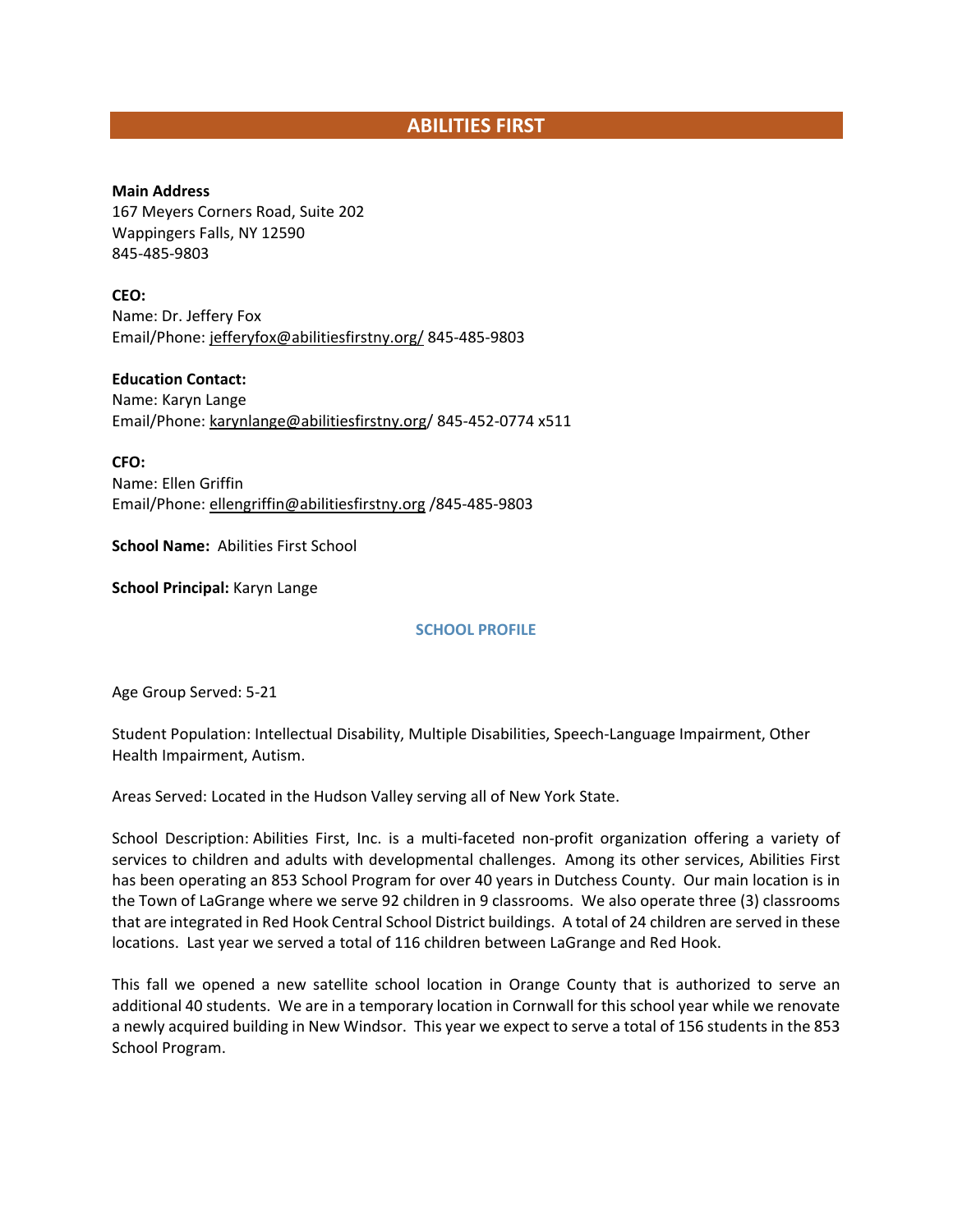In our program we serve children with the following disability classifications: Intellectual Disability, Multiple Disabilities, Speech-Language Impairment, Other Health Impairment, and Autism. Among other things, our program is known for its innovative use of assistive technologies and state-of-the-art facility for gross motor therapies.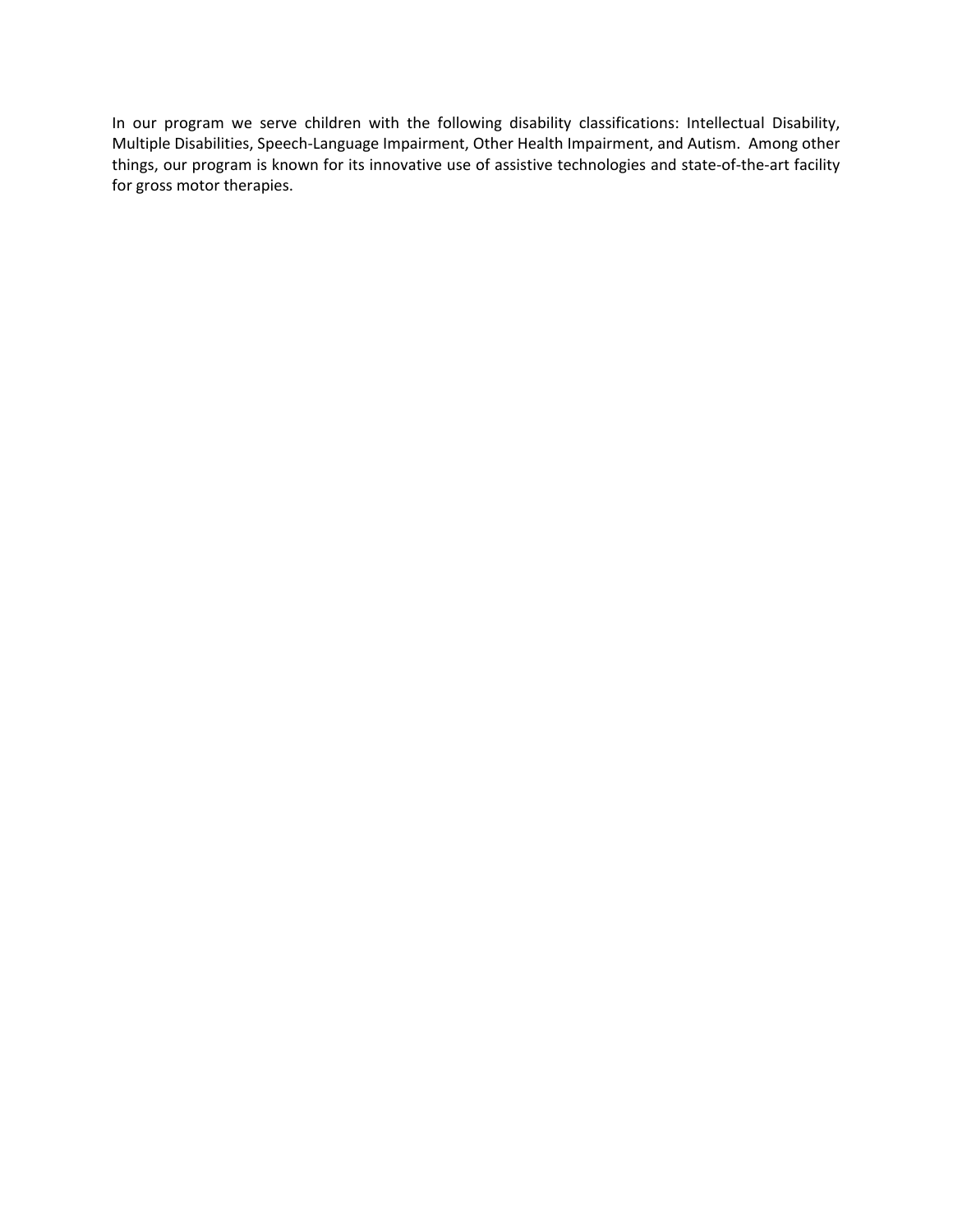# **ANDERSON CENTER FOR AUTISM**

#### **Main Address**

4885 Route 9 Staatsburg on Hudson, NY 12580 845-889-4034

**CEO:** Name: Patrick D. Paul

Email/Phone: PPaul@Andersoncares.org/845-889-9226

**Education Contact:**

Name: Kathleen Marshall Email/Phone: KMarshall@Andersoncares.org/845-889-9533

**CFO:** Name: Tina Chirico Email/Phone: [TChirico@Andersoncares.org](mailto:TChirico@Andersoncares.org) /845-889-9211

**School Name:** Anderson Education Center

#### **SCHOOL PROFILE**

Age Group Served: School-aged children up to 21 years.

Student Population: Primary diagnosis of autism.

Areas Served: Located in the Hudson Valley serving all of New York State.

School Description:

- Incorporates teaching and learning methodologies based on a Positive Behavioral Supports model with proactive and support strategies to assist students as they learn and grow.
- All classrooms provide a communication rich learning environment where communicative supports are readily available.
- Goals and objectives are identified for each student and target pivotal skill areas such as communication, social interaction, organization, and independent life skills.
- Services vary among classrooms with the focus of instruction aligned with the age and ability levels of students.
- For elementary age classrooms the program addresses school readiness behaviors such as sitting, listening to a speaker, taking turns, academic functioning, and social skills development.
- For middle school age classrooms the focus is on academic and functional academic development, social skills and vocational learning opportunities.
- For high school age classrooms the program focuses on functional academic and/or life skills development as well as the inclusion of transition/vocational learning and training opportunities.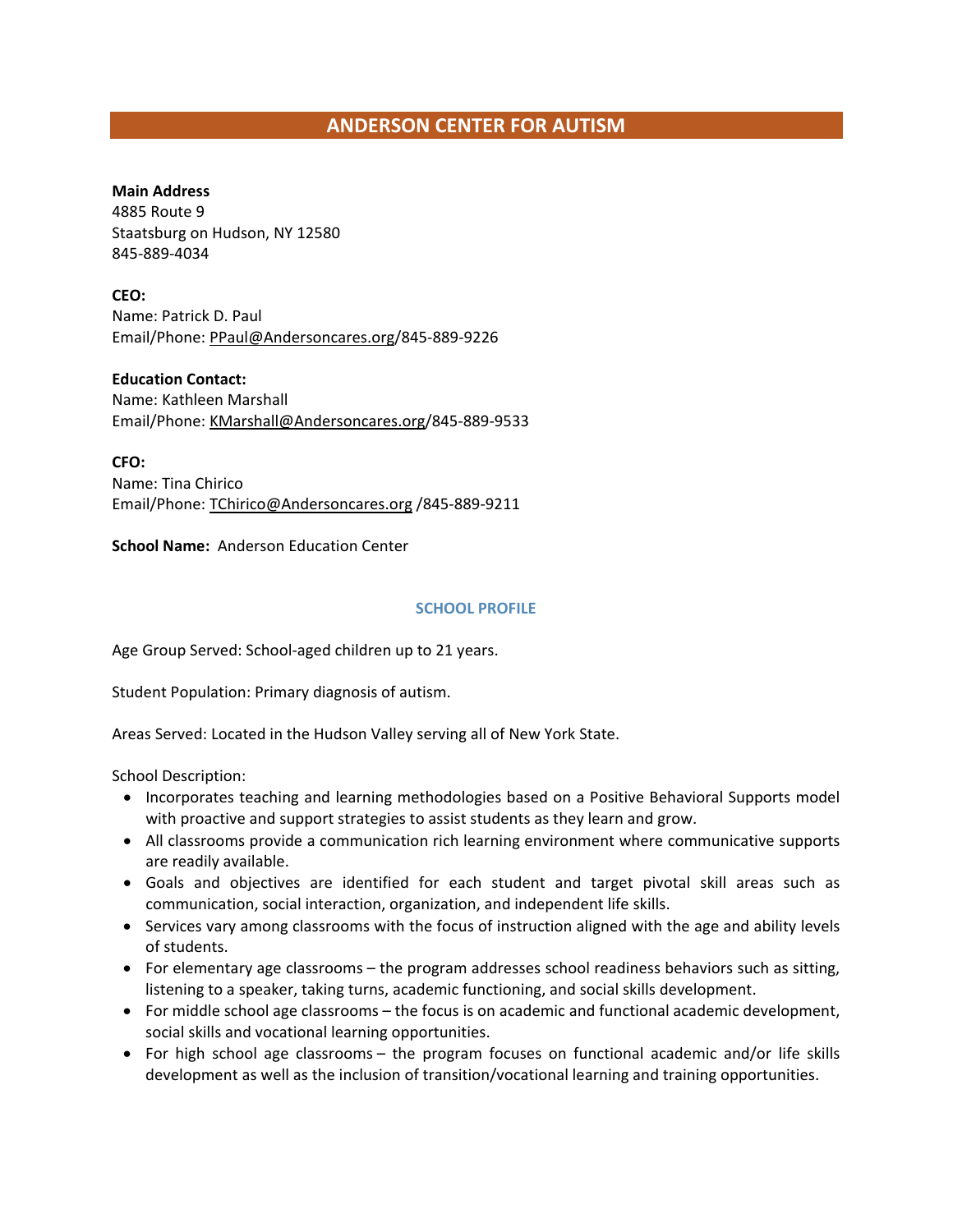- Behavioral analytic teaching strategies, interventions and evaluative data review are embedded into the infrastructure with direct instruction, discrete trial teaching and visual, environmental, sensory and communication supports utilized as appropriate.
- Working within a collaborative interdisciplinary model, behavior specialist/analysts, speech and occupational therapists provide services within the classroom. Certified special educators then embed appropriate student specific supports into ongoing classroom lessons and activities.
- Special educators plan content based lessons using a curriculum that reflects New York State Learning Standards.
- Student progress and learning milestones are shared with families and school districts through quarterly IEP reports, quarterly report cards, annual and alternate assessments, meetings, phone conversations with case managers or teachers, and email correspondence.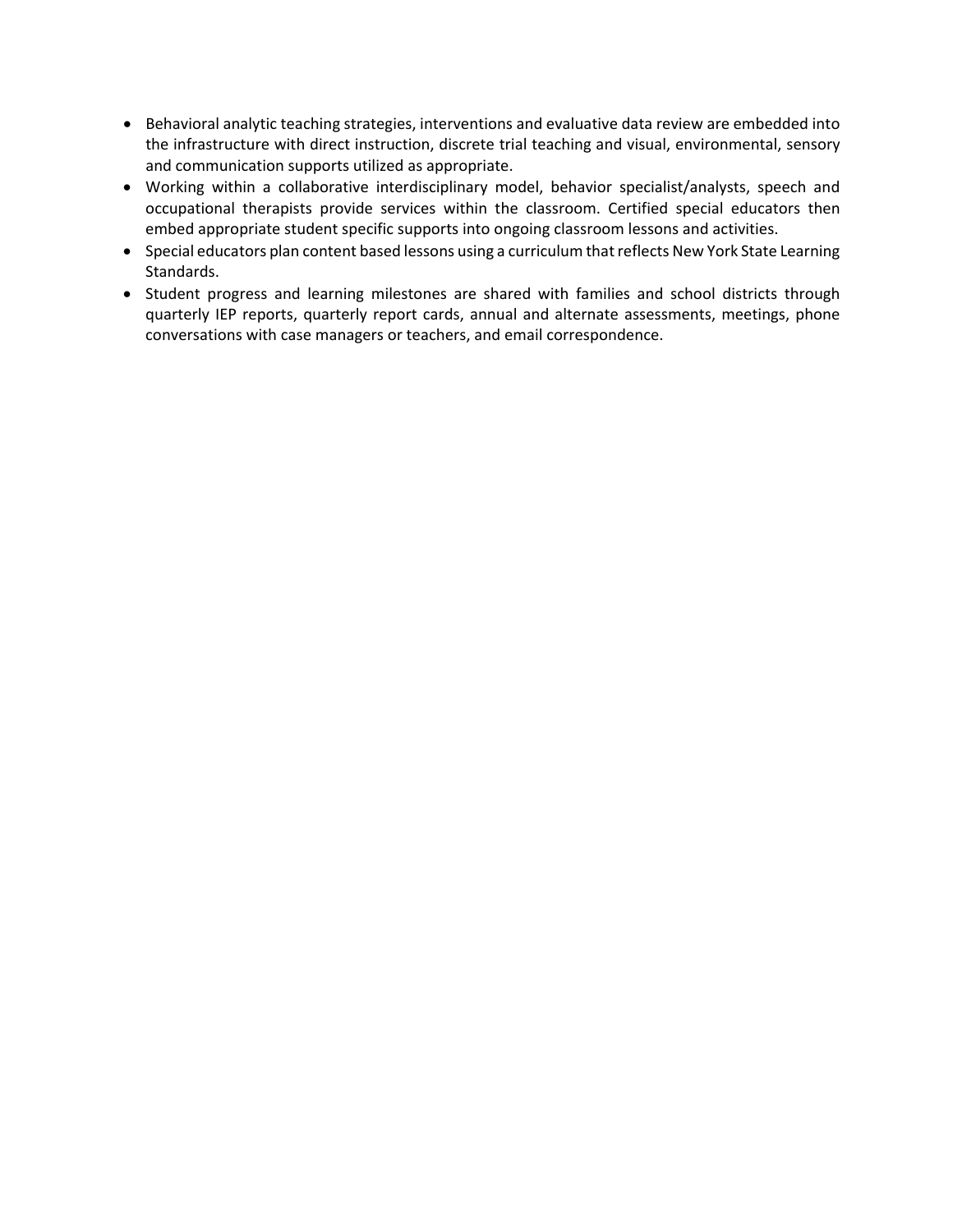# **ANDRUS**

#### **Main Address**

1156 North Broadway Yonkers, NY 10701 914-965-3700

#### **President& CEO**

Name: Health Bloch Email/Phone[: HBloch@JDAM.org](mailto:HBloch@JDAM.org) 914-965-3700

#### **Education Contact** Name: Vivian Ko-Roccio Email/Phone[: vko@JDAM.org](mailto:vko@JDAM.org) /914-965-3700

**CFO**

Name: Charles Berolo Email/Phone[: CBerolo@JDAM.org](mailto:CBerolo@JDAM.org) /914-965-3700

**School Name:** Orchard School

**School Principal:** Vivian Ko-Roccio

#### **SCHOOL PROFILE**

Age Group Served: 5-17

Student Population: Emotional Disturbance, Learning Disability, Multiple Disabilities, Other Health Impairment, Speech or Language Impairment

School Description: Andrus is a Sanctuary certified agency. Located on the sloping hill of a former apple orchard, the nationally acclaimed Orchard School embodies both the comfort of nurturing care and the promise of new opportunities. Residential and Day students are educated together in the school program. All of us at ANDRUS are proud that the Orchard School has been designated a Blue Ribbon School three times by the U.S. Department of Education, and accreditation and affiliations have earned the Orchard School numerous credentials and awards.

Students at our school receive highly specialized instructional services in classrooms with an average of eight students and at least two staff, assuring each child the tailored attention needed to reduce frustration and foster success. We emphasize hands-on projects that encourage children to see themselves as capable and creative, while individualized reading, writing and math instruction permit students to forge ahead or catch up at their own pace, without feelings of stigma or difference. To respond to the growing need for appropriate educational planning and placement for children diagnosed with Autism Spectrum Disorders (ASD), we have established the "STARS Building" for grades 6 to 9 – our school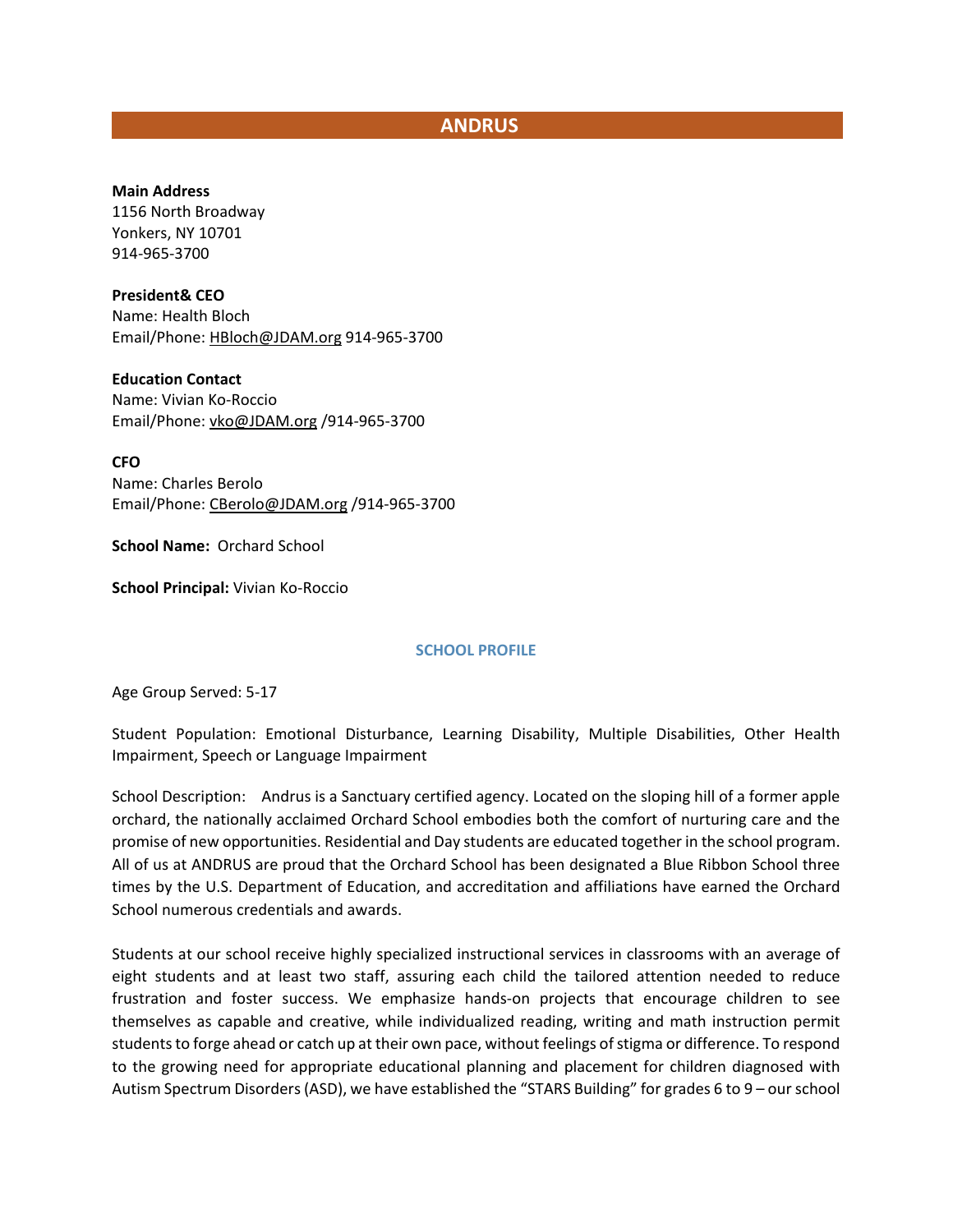wing catering to students on the Autism Spectrum. The STARS Building has evolved into a specialized program designed to meet the needs of children who may have primary or co-occurring diagnoses of Asperger's Disorder, Autism, or Pervasive Developmental Disorder- NOS. Andrus has a full sensory room and provides sensory therapies for children on the spectrum every day with licensed OT's.

In addition to academic skills, our program includes abundant opportunities for artistic and athletic exploration and success, including an adventure-based counseling program, chorus, dance, sports and a six week thematic summer session. Other enrichments include: Spring/Winter Concerts; International Food Festival; Field Trips to support thematic learning; Annual trips to Philadelphia and Washington D.C.; and science and art shows. Andrus has a music program that helps to realize artistic potential which allows children to sing and use a recording studio. The NYPUM program allows our residential students to ride dirt bikes around our campus.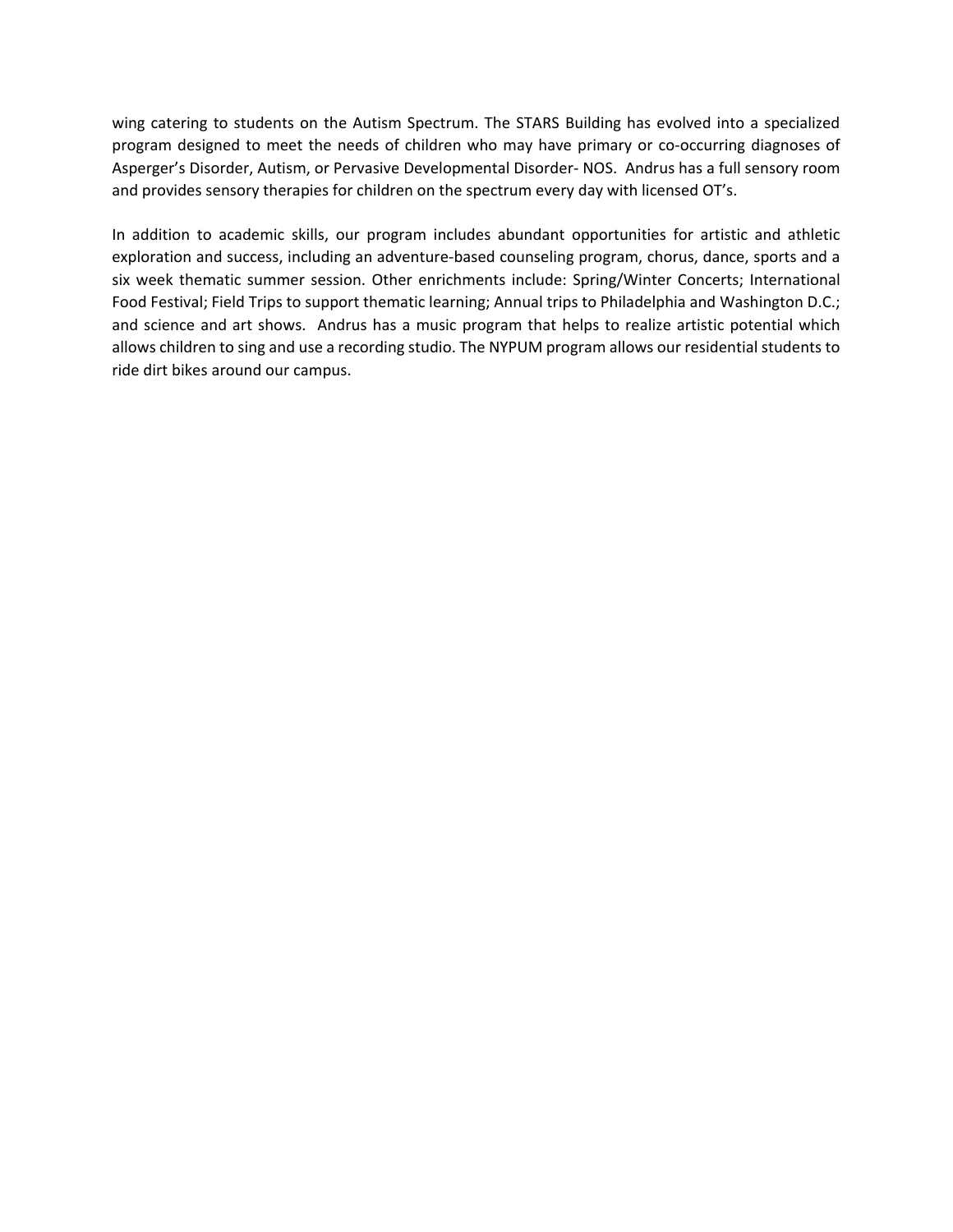# **ASTOR SERVICES FOR CHILDREN AND FAMILIES**

#### **Main Address**

6339 Mill Street Rhinebeck, NY 12572 845-871-1000

**CEO**

Name: Yvette Bairan Email/Phone[: ybairan@astorservices.org](file://DCFS01/USERS/dmcleod/853%20Coalition/Member%20Lists/ybairan@astorservices.org%20) /845-871-1001

**Education Contact**

Name: John Kegan Email/Phone[: jkegan@astorservices.org](mailto:jkegan@astorservices.org) /845-871-1032

**CFO:** Name: Edward Lyons Email/Phone[: elyons@astorservices.org](mailto:elyons@astorservices.org) /845-871-1127

**School Name**: Astor Learning Center

**School Principal**: John Kegan

#### **SCHOOL PROFILE**

Age Group Served: 5 -13

Student Population: Emotional Disturbance, Other Health Impairment, Speech or Language Impairment, Traumatic Brain Injury

School Description: The Astor Learning Center located in Rhinebeck, NY is the educational component for the residential program Astor Services for Children and Families. We serve children from 5-13 in classrooms of 6 to 8 students. We offer speech/language and occupational services to our 80 students (64 residential/16 day students). Special education services are provided to our students including social skills lessons. We have program initiatives in both PBIS and CARE to meet the difficult struggles of our students. Although we teach all major subject areas, the primary focus of the learning center is to remediate deficits in reading and math. Our remedial computer lab program uses LEXIA to attend to the students reading programs and our school wide reading program uses Reading Master which contains a Corrective Reading component to help eliminate the child's deficits in reading. In addition to our school program, Astor Services provides many enriching activities to help support the whole child. Our grounds support an organic garden, children participate in Lyons Club basketball, Little League baseball and other community based activities such as the Bardavon, community days in Rhinebeck. We create a therapeutic atmosphere which attempts to heal the wounds of trauma. Our educational staff together with our residential program strives to meet the needs of our children and families to assist them in improving their lives once reentering the community.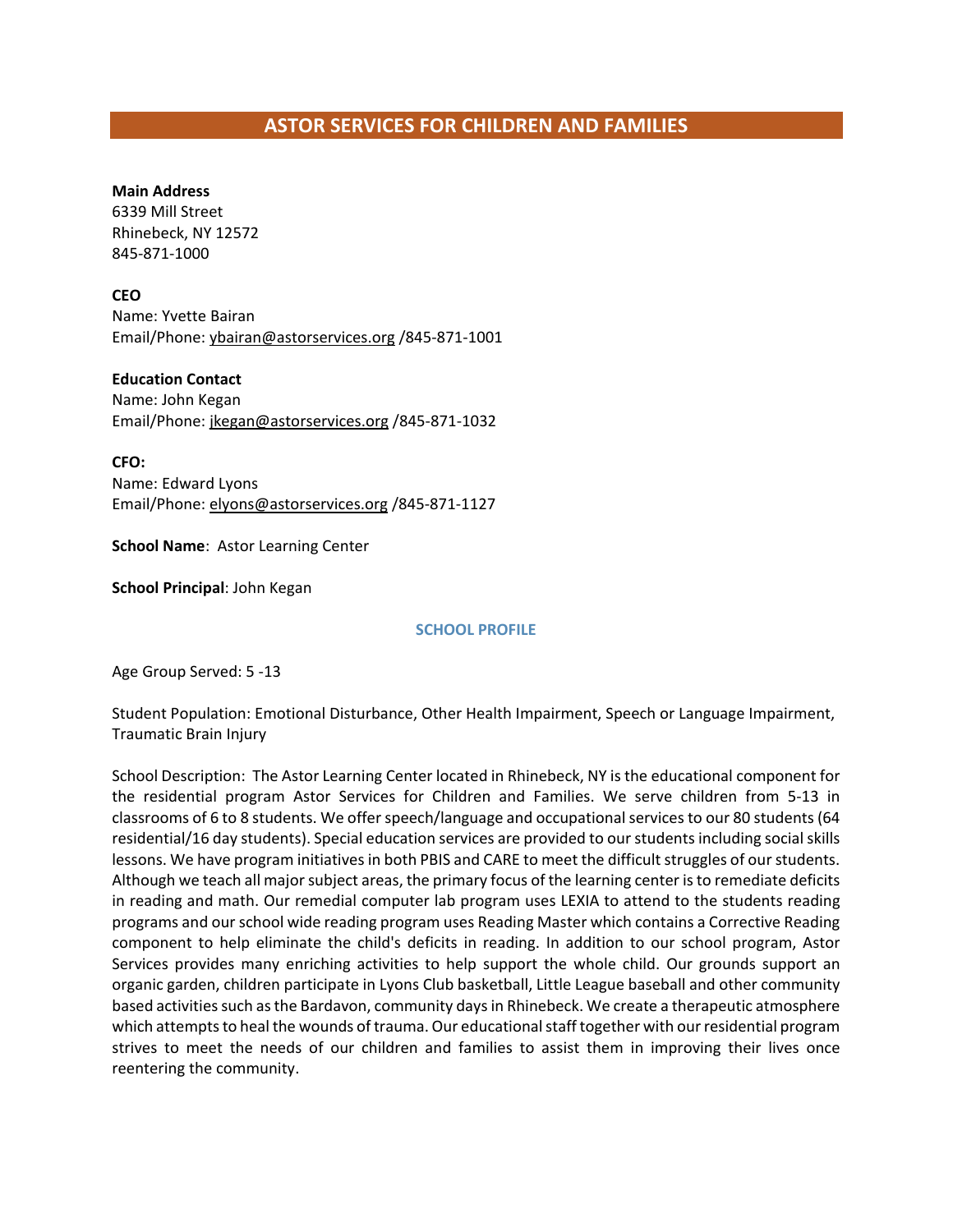# **CANTALICIAN CENTER FOR LEARNING**

**Main Address** 2049 George Urban Boulevard Depew, NY 14043 716-901-8700

**CEO**

Name: Anne Spisiak Email/Phone[: aspisiak@cantalician.org](mailto:aspisiak@cantalician.org) / 716-901-8700

**Education Contact**

Name: Jason Petko Email/Phone[: jpetko@cantalician.org](mailto:jpetko@cantalician.org) / 716-901-8732

**CFO** Name: Robert Martin Email/Phone[: rmartin@cantalician.org](mailto:rmartin@cantalician.org) / 716-901-8706

**School Name(s)**: Cantalician Center for Learning

**School Principal(s):** Julie Davis and Mark Blesy

#### **SCHOOL PROFILE**

Age Group Served: Preschool and School Age; Ages 3-21

Student Population: Multiple Disabilities, Intellectual Disability, Other Health Impairment, Traumatic Brain Injury, Autism, Visual Impairment, Orthopedic Impairment

Areas Served: Erie, Niagara, and Genesee Counties

School Description:

Cantalician Center was founded in 1956 by a gifted Felician sister who was a trained psychologist to serve preschool and school age children with developmental disabilities. The school was launched with the intention that every person can learn to be part of the community through patience, love and acceptance. During the earliest years, Felician sisters and parents served as staff to educate and train the children.

Through the years, the program and enrollment expanded and the school began to hire professionally trained teachers and therapists who were able to augment this humanistic approach with proven educational and therapeutic practices. Today, Cantalician Center serves more than 300 children annually from birth to 21 years of age through its daycare, preschool and school age programs, as well as adult service initiatives that include vocational, supported employment and day habilitation services.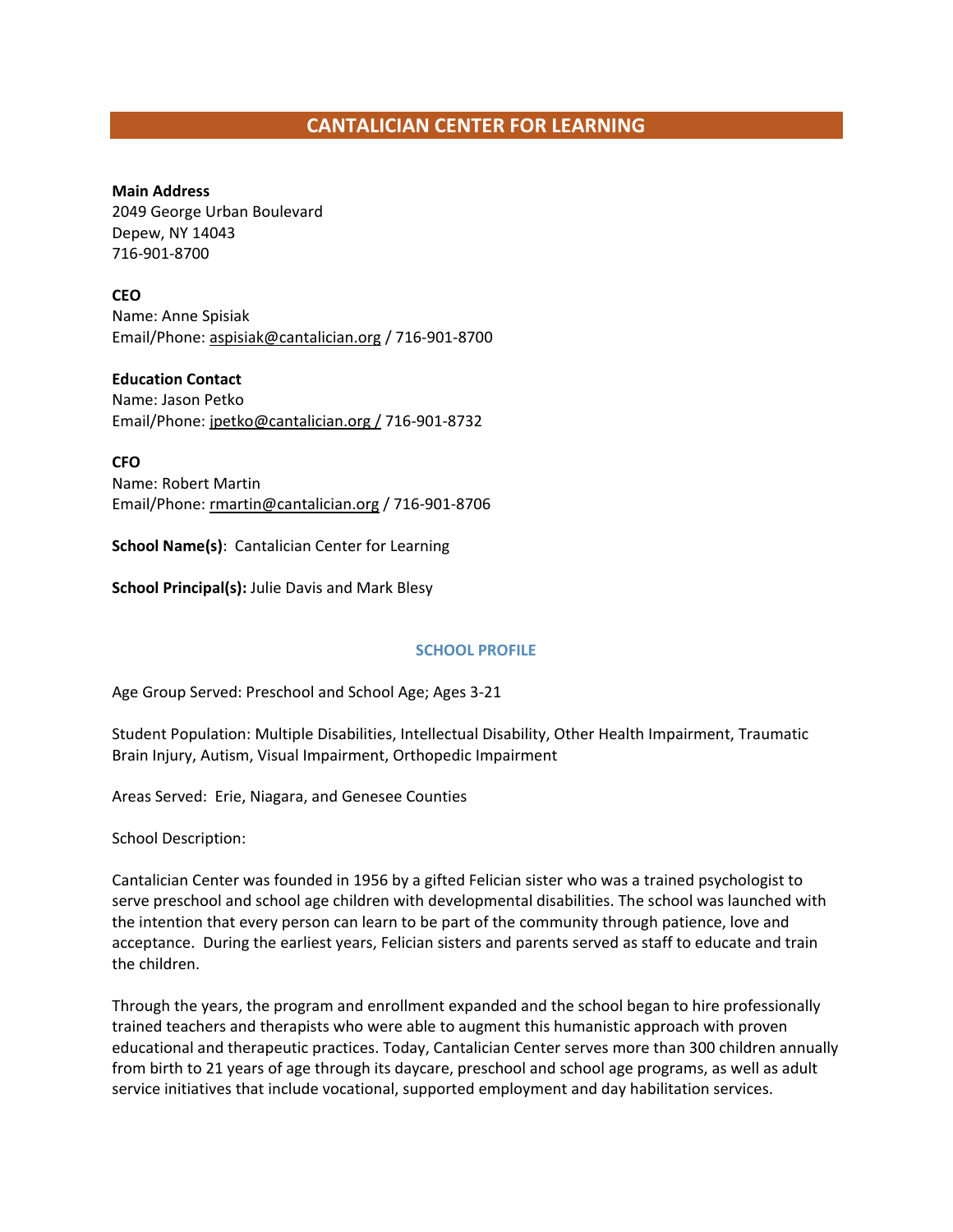The focus of Cantalician Center is to provide the necessary comprehensive educational, social and therapeutic services to children from birth through adulthood. Initially, we prepare them for early education success that will enable enrollment in a non-exclusionary learning environment with their peers – the most effective model for educational success for children with disabilities. In cases where children must remain in a segregated learning environment, Cantalician Center will continue to provide comprehensive educational services through school-age programming until age 21 and provide adult services for individuals over 21.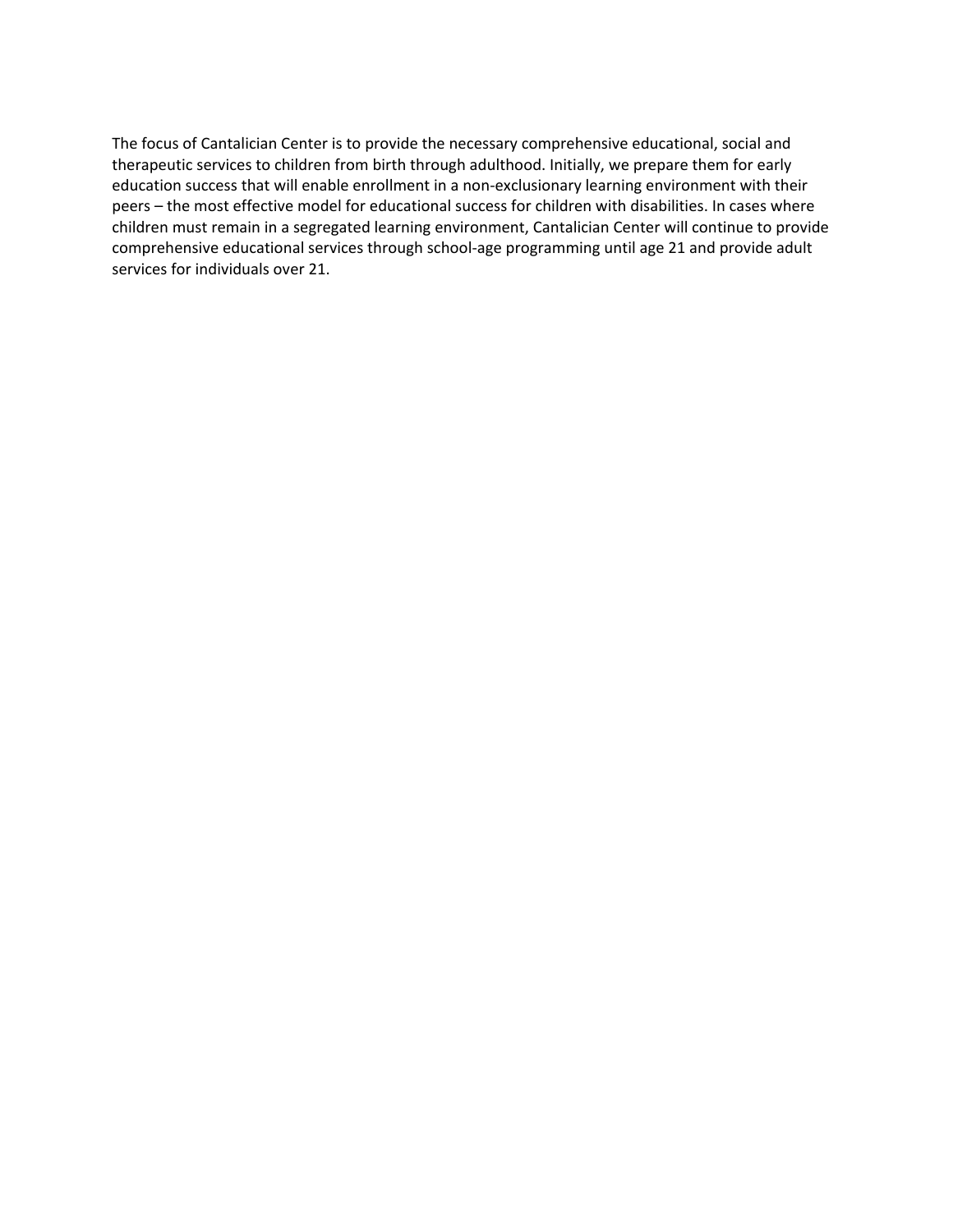# **CARDINAL HAYES SCHOOL FOR SPECIAL CHILDREN**

#### **Main Address**

60 Joseph Drive Millbrook, NY 12545 845-677-6363

#### **Executive Director**

Name: Mary Sontheimer Email/Phone: [msontheimer@cardinalhayeshome.org](mailto:msontheimer@cardinalhayeshome.org) /845-677-6363

#### **Education Contact** Name: Dara Russell, Director of Education Email/Phone[: drussell@cardinalhayeshome.org](mailto:drussell@cardinalhayeshome.org) /845-677-3251

**CFO** Name: John Halvorsen Email/Phone[: johnhalvorsen@cardinalhayeshome.org](mailto:johnhalvorsen@cardinalhayeshome.org) /845-677-6363

**School Name:** Cardinal Hayes School for Special Children (aka Hayes Day School)

#### **SCHOOL PROFILE**

Age Group Served: 5-21

Student Population: Severe Intellectual Disability, Multiple Physical Disabilities, Other Health, Orthopedic , Visual and Hearing Impairments.

Areas Served: Mid-Hudson Valley

School Description: Hayes Day School, certified by NYSED since 1984, is situated on 10 private wooded acres in Millbrook, New York (Dutchess County) and serves the needs of students aged 5-21 with severe intellectual and physical disabilities. Our school consists of two buildings providing 21,000 square feet of unique learning space. Eight classrooms offer the support of either a 1:6:3 or a 1:12:4 staff to student configuration. On site Nursing Support is available for students with chronic medical conditions. A capacity of 60 students are provided a full spectrum of services including PT, OT, Speech, TVI and Behavioral support in a sensory learning environment. In addition, our program offers Adapted PE, Yoga Classes and Music Therapy. Many of our students utilize assistive technology to expand their daily living skills. We currently offer services to children from ten school districts. All children are referred to us through their school district Committee on Special Education.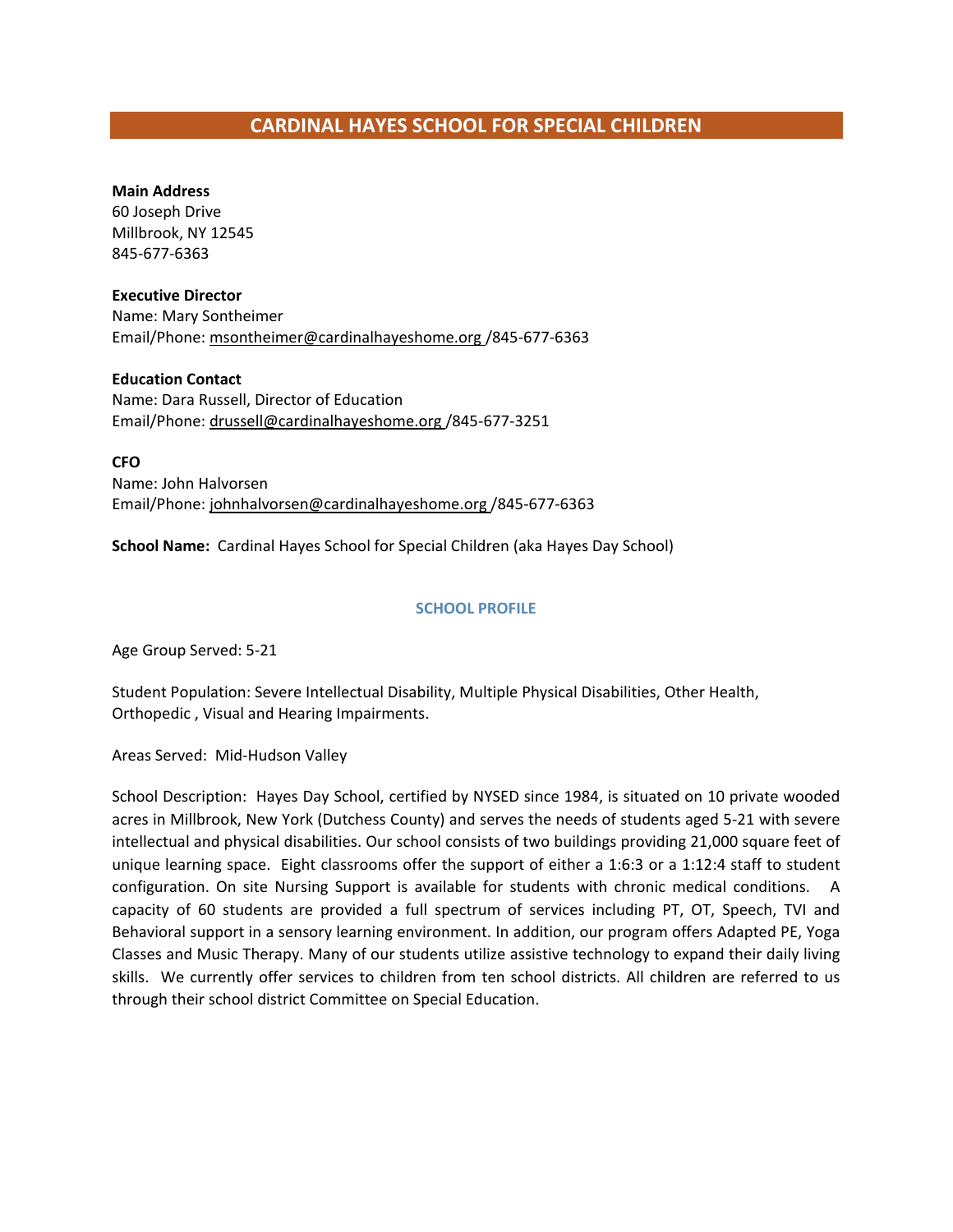# **CARDINAL MCCLOSKEY COMMUNITY SERVICES**

#### **Main Address**

115 Stevens Avenue Valhalla, NY 10595 914-997-8000

#### **CEO**

Name: Beth Finnerty Email/Phone: bfinnerty@cmcs.org /914-997-8000

#### **Education Contact**

Name: William Ursillo Email/Phone: wursillo@cmcs.org /914-997-8000

**CFO** Name: Jose Mercado Email/Phone: jmercado@cmcs.org /914-997-8000

**School Name:** Cardinal McCloskey School and Home for Children

School Principal: Jennifer Fedele

#### **SCHOOL PROFILE**

Age Group Served: 8- 19

Student Population: Emotional Disturbance,Hearing Impairment, Intellectual Disability, Learning Disability, Multiple Disabilities, Other Health Impairment, Speech or Language Impairment, Visual Impairment

School Description: The Cardinal McCloskey School is licensed by the New York State Department of Education and is recognized as one of very few residential schools of its kind in Westchester County. It is located at Hayden House and serves grades 4 through 12 with a secular education following the NYS mandated Regents curriculum. Children are required to take and pass all standardized tests following the NYS Department of Education testing schedule. Three teachers with multiple state education certifications teach the students all of the required courses in addition to art, music, gym and health. Additionally, Little Angels Head Start has been a member of the CMCS family and has grown to 14 centers with 69 classrooms and serves nearly 1,500 children and families in the Bronx and Manhattan. Little Angels continues to strive to ensure children receive quality educational, health and nutritional services in a classroom setting. The goal of the program is to improve the lives of low-income children and families by providing exceptional preschool education to 3 and 4 year-olds in half day, full day and extended day sessions.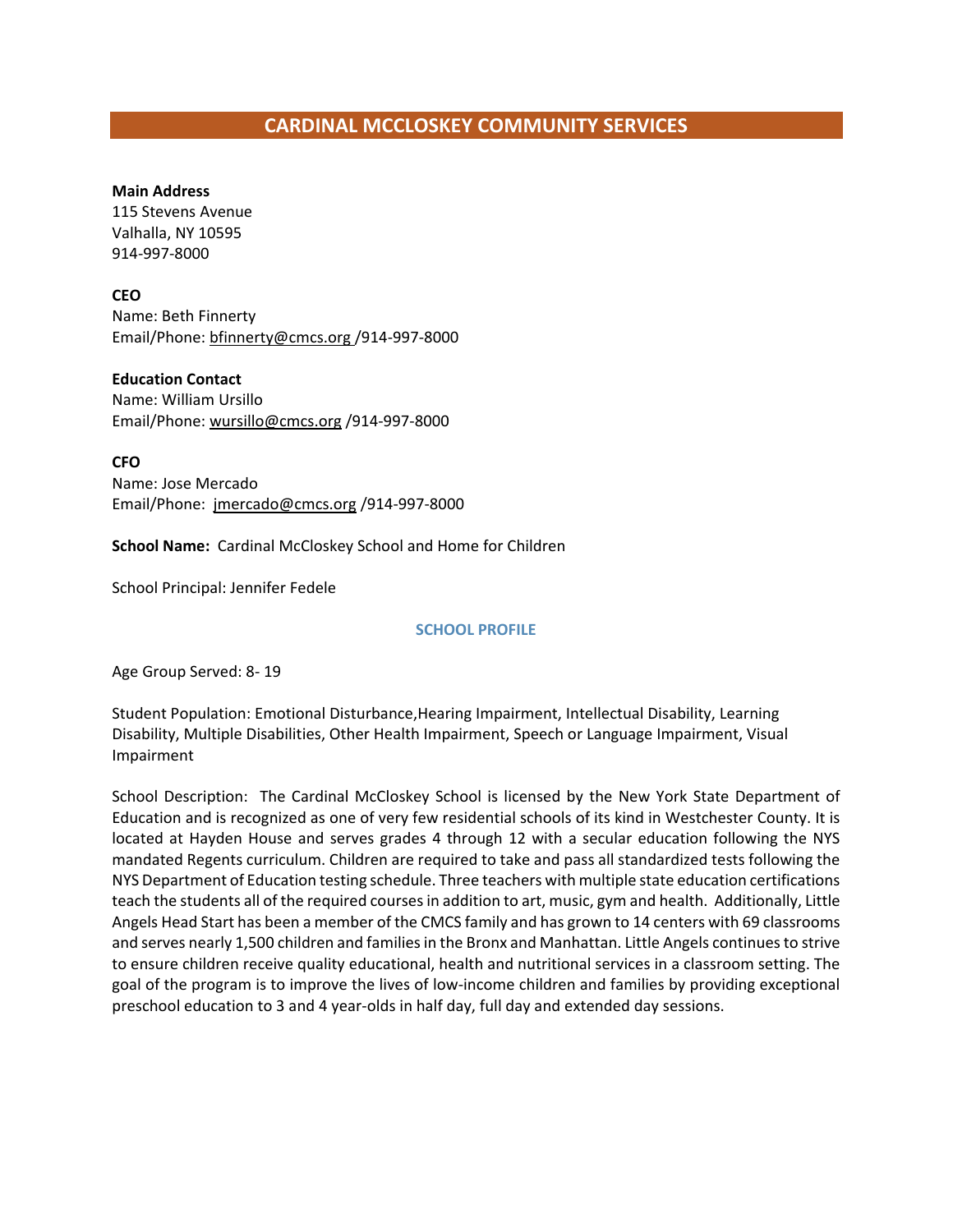# **CENTER FOR DEVELOPMENTAL DISABILITIES**

#### **Main Address**

72 South Woods Road Woodbury, NY 11797 516-921-7650

#### **Executive Director**

Name: Jay Silverstein, Ph.D. Email/Phone[: jsilverstein@centerfordd.org](mailto:jsilverstein@centerfordd.org) /516-921-7650 Ext 457

#### **Education Contact** Name: Paula Matthews Email/Phone[: pmatthews@centerfordd.org](mailto:pmatthews@centerfordd.org) /516-921-7650 Ext 433

**CFO** Name: Mary Beth Lichneger Email/Phone[: mlichtneger@ighl.org](mailto:mlichtneger@ighl.org) /361-878-8900

**School Name:** The Children's Day Program at The Center For Developmental Disabilities

#### **School Principal**: Paula Matthews

#### **SCHOOL PROFILE**

Age Group Served: 5-21

Student Population: Intellectual Disability, Multiple Disabilities

School Description: The Children's Day Program is a 12 month educational program serving students ages 5-21 who have classifications of Autism, Intellectual Disability or Multiple Disabilities. All referrals come through the local Committee for Special Education. We serve students living in Nassau and Suffolk Counties as well as New York City. Our goal is to provide quality educational programming in order to increase every student's level of independence so he or she is able to participate more effectively in the community. The classroom curriculum covers academic subjects such as English Language Arts, Mathematics, Science and Social Studies, while also fostering the development of each student's daily living skills and social skills. Computer and technology education are a part of each classroom's weekly schedule. Students are also provided opportunities to participate in engaging, interactive lessons presented on Smart Boards and a Smart Table. Additionally, classrooms also have access to iPads and Prox Talkers to be used as educational tools. Our Vocational Education Program focuses on preparing student's to become productive members of the community by teaching skills such as housekeeping, shopping, sorting, matching, money, budgeting, and organizational skills. The program provides some students the opportunity to go into the community to volunteer at local businesses. Related Services include; Speech-Language Therapy, Occupational Therapy, Physical Therapy, Counseling Services, Nursing Services, Adaptive Physical Education, Art Therapy, and Music Therapy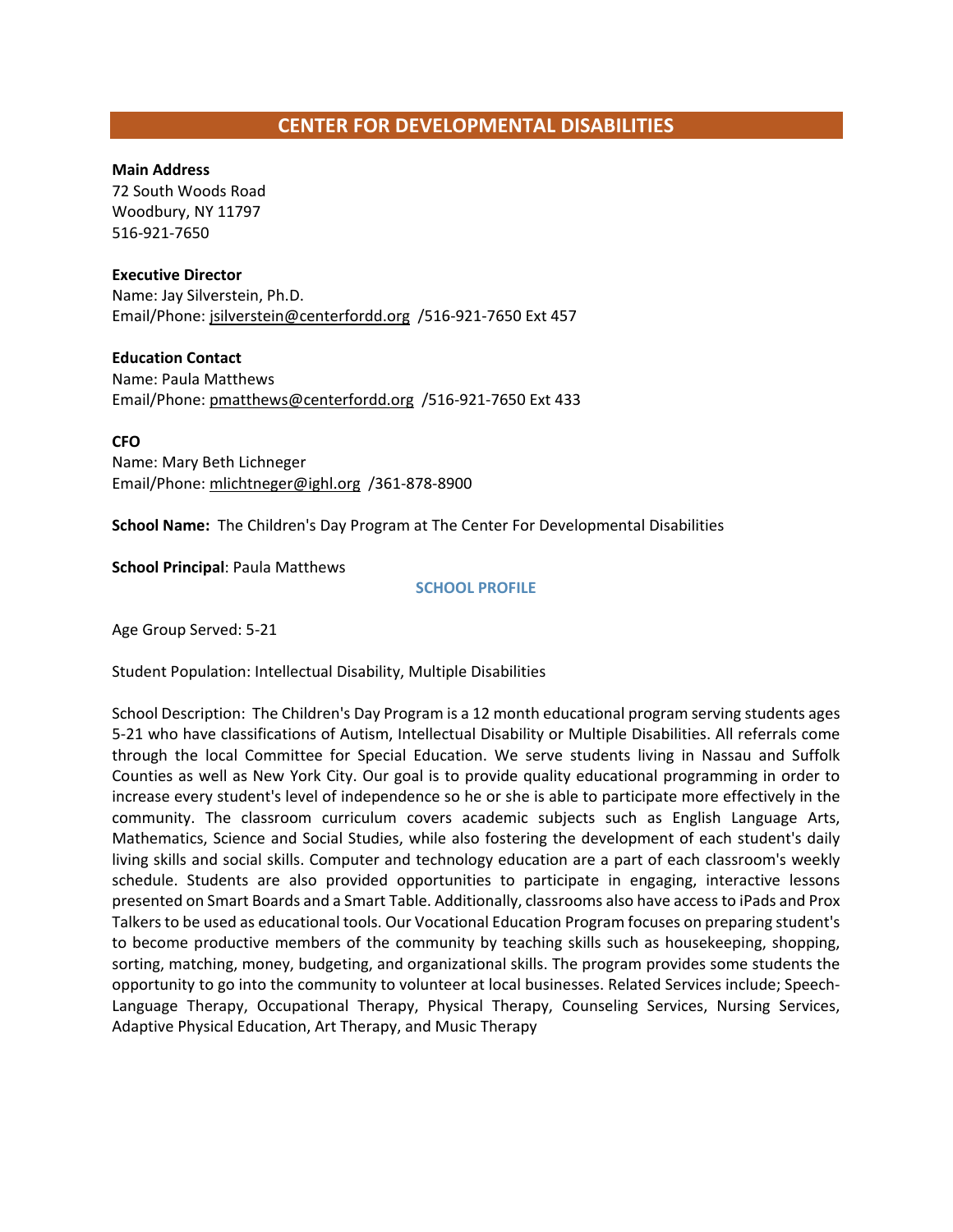# **CENTER FOR SPECTRUM SERVICES**

#### **Main Address**

70 Kukuk Lane Kingston, NY 12401 845-336-2626

#### **CEO**

Name: Susan Buckler Email/Phone[: sbuckler@centerforspectrumservices.org](mailto:sbuckler@centerforspectrumservices.org) /845-336-2616 X112

**Education Contact** Name: Jamey Wolff Email/Phone[: jwolff@centerforspectrumservices.org](mailto:jwolff@centerforspectrumservices.org) /845-336-2616 X116

**CFO** Name: Alexis Cantwell Email/Phone[: acantwell@centerforspectrumservices.org](mailto:acantwell@centerforspectrumservices.org) /845-336-2616 X103

#### **School Principal**: Jamey Wolff

#### **SCHOOL PROFILE**

Age Group Served: 4-12

Student Population: Autism

Areas Served: Hudson Valley

School Description: The Center for Spectrum Services is committed to providing state-of-the-art services for people of all ages with Autism Spectrum Disorders and their families. Spectrum Services programs serve over 250 students annually from 55 school districts and 13 counties in the Hudson Valley. The mission of the Center for Spectrum Services is to evaluate individual needs, develop nurturing, therapeutic learning environments and foster professional growth. We believe that family, staff and community collaboration is the cornerstone of our success. Located in our main facility in Kingston and also in Ellenville, New York, our two school programs are staffed by highly trained, dedicated professionals who select treatment strategies and evidence-based interventions to meet the unique needs of each student in well-equipped classrooms engineered to foster maximum learning opportunities. Our school programs serve students from 3 to 12 years in full day self-contained classes. Our community-based programs offer special education and related services to eligible toddlers and preschoolers in home, nursery school and childcare settings through the Early Intervention Program. Close family involvement is central to Center for Spectrum Services philosophy. Active parent participation is considered an important ingredient for student success. Frequent contact between parents and teachers keeps communication clear and collaborative. Parent education and support meetings are scheduled monthly as are sibling groups designed to meet the needs of the brothers and sisters of our students. Classroom visits offer family members the opportunity to observe and understand their child's programs. Whenever possible, home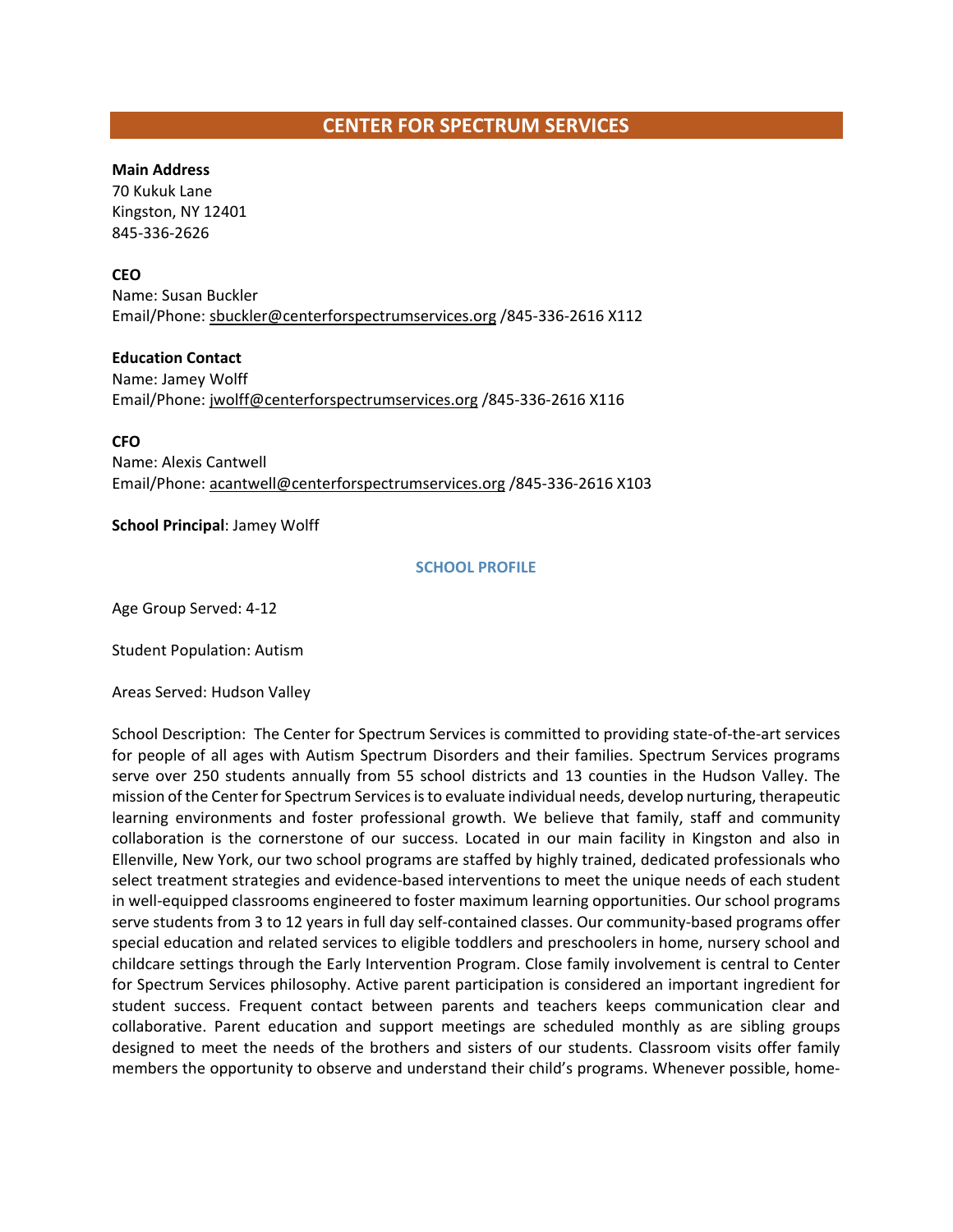based programs give caregivers the skills and direction they need to work with their child after school and between sessions.

The Spectrum Services Clinic offers comprehensive diagnostic evaluations for people of all ages using state of-the-art measures. We provide consultations to schools or agencies and customized trainings and workshops for parents and professionals on best practices. After school social skill groups and individual counseling are available for children and adolescents with high- functioning autism or Asperger Syndrome. Hosting hundreds of visitors annually, the Center for Spectrum Services is considered to be a model program. New York State has recognized Spectrum Services as a School with Effective Practices for the way students are transitioned back to their home districts. In partnership with SUNY New Paltz, Spectrum Services has been funded to offer graduate courses in best practices educating students with Autism Spectrum Disorders. Our staff has served on State Policy Setting Committees focusing on autism and other special education topics. The Center for Spectrum Services has produced a short educational documentary called The Asperger's Difference: for and about young people with Asperger Syndrome. Licensed by the NYS Department of Education.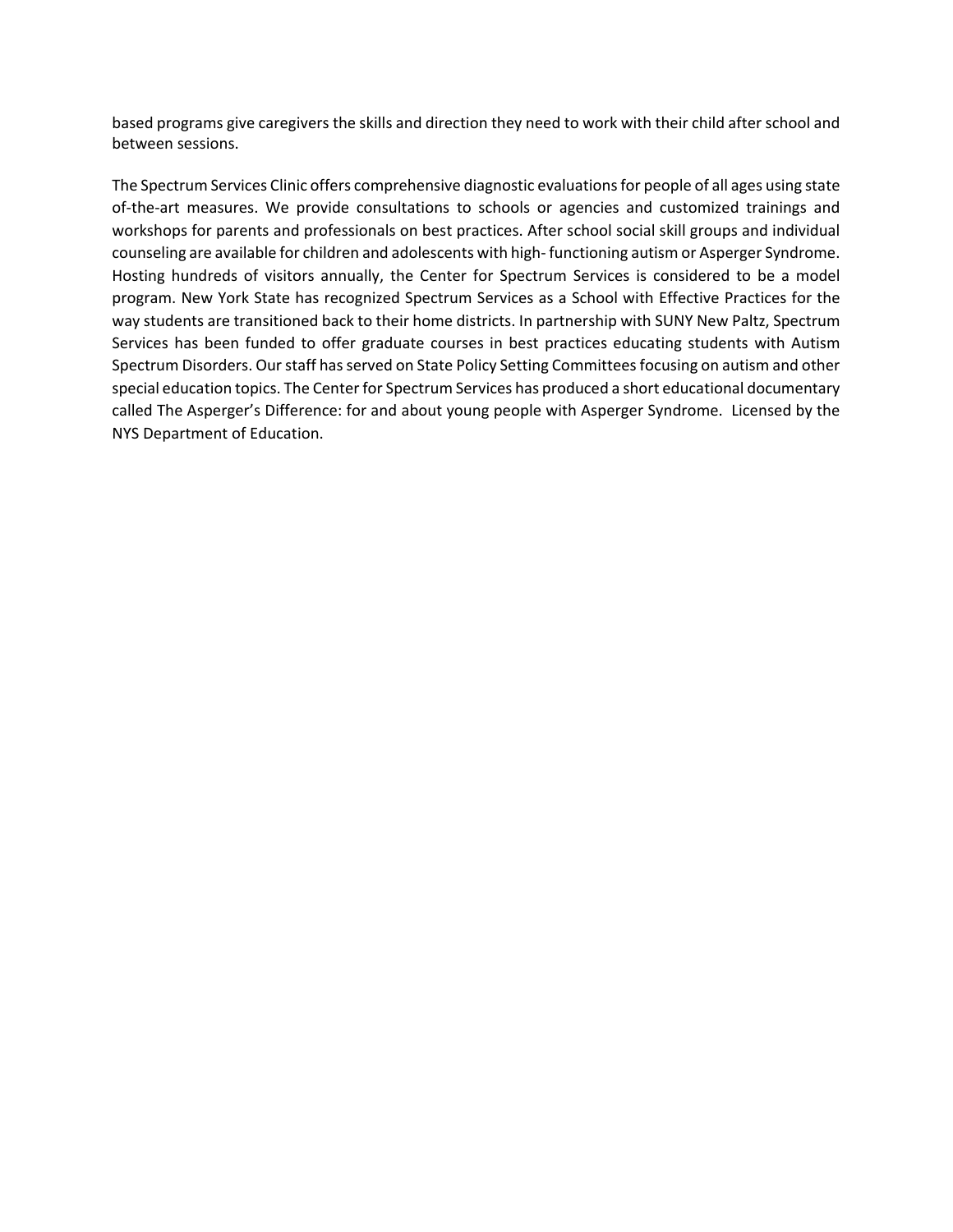# **CHARLTON SCHOOL**

#### **Main Address**

322 Lake Hill Road Burnt Hills, NY 12027 518-399-8182

**CEO**

Name: Alex Capo Email/Phone: acapo@charltonschool.org / 518-399-8182 ext 401

**Education Contact**

Name: Tina Crego Email/Phone[: tcrego@charltonschool.org](mailto:tcrego@charltonschool.org) / 518-399-8182 ext 417

**CFO**

Name: Ladean Adamyiszyn Email/Phone[: ladamiszyn@charltonschool.org](mailto:ladamiszyn@charltonschool.org) / 518-399-8182 ext 408

**School Name:** Ketchum-Grande Memorial School

#### **SCHOOL PROFILE**

Age Group Served: Adolescent Young Women 13-21

Student Population: Emotional Disturbance, Intellectual Disability, Learning Disability, Multiple Disabilities, Other Health Impairment

School Description: The ultimate goal of The Charlton School program is to help our students become emotionally healthy, socially well-adjusted individuals who are able to achieve their highest level of individual independence. To achieve this goal our educational and treatment interventions focus on helping our students improve competency with executive functioning and self-advocacy. The school was established in 1980 and is approved by the New York State Education Department (NYSED) as an Article 89 school. The Charlton School is highly effective at stabilizing and healing adolescent girls with histories of trauma due to integration of treatment/special education/residential programs. We have deliberately kept the number of students small so we can maximize personal relationships and communication with the students and across all staff. We innovate in combined child study and clinical teams to create crafted treatment for each student. Recent growth has included the addition of equine therapy and 5 million dollar expansion of the campus school (Ketchum-Grande).

Instruction is based on NYSED learning standards, assessments, and curriculums that guide our intensive special education program designed to prepare students to pass Regents examinations through grade level courses and earn credits toward high school graduation.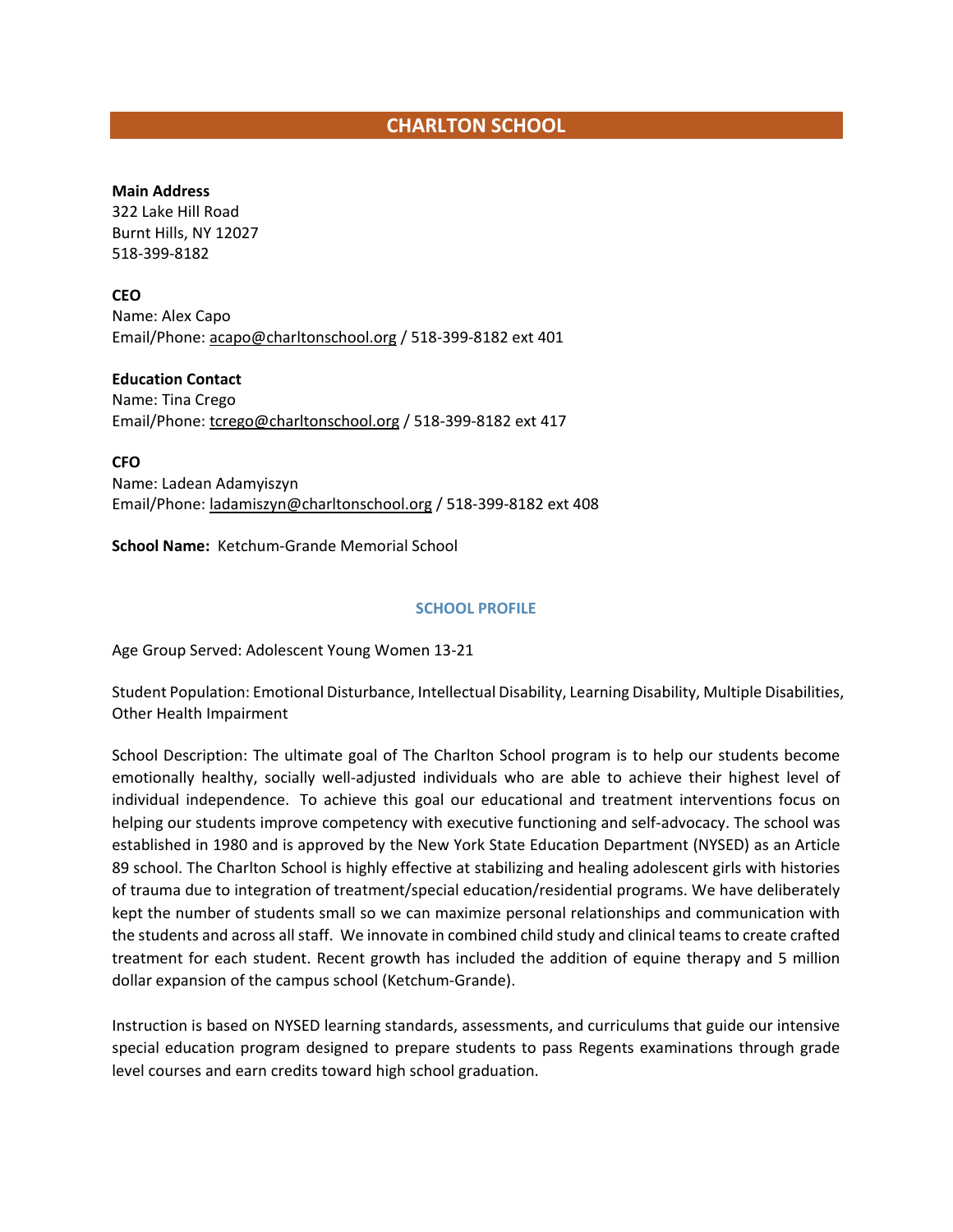Students who have struggled with school in the past customarily achieve success through small classes and high levels of academic and counseling support. A Child Study Team monitors student progress to ensure high-quality, individualized programming. Through this process, previously unrecognized learning difficulties may be assessed.

Remediation is regularly provided through Academic Intervention Services, a consulting special education teacher, and instruction by experienced faculty. Guided by school-based counseling and the school's commitment to developing the whole child, students are empowered to change previous behavior and make constructive choices for success in school and lifelong learning. The campus-wide, choice-based treatment approach allows students to acquire and practice normative behaviors until they become personal habits. The positive change in each student's personal development ultimately leads to her successful reintegration into the home school.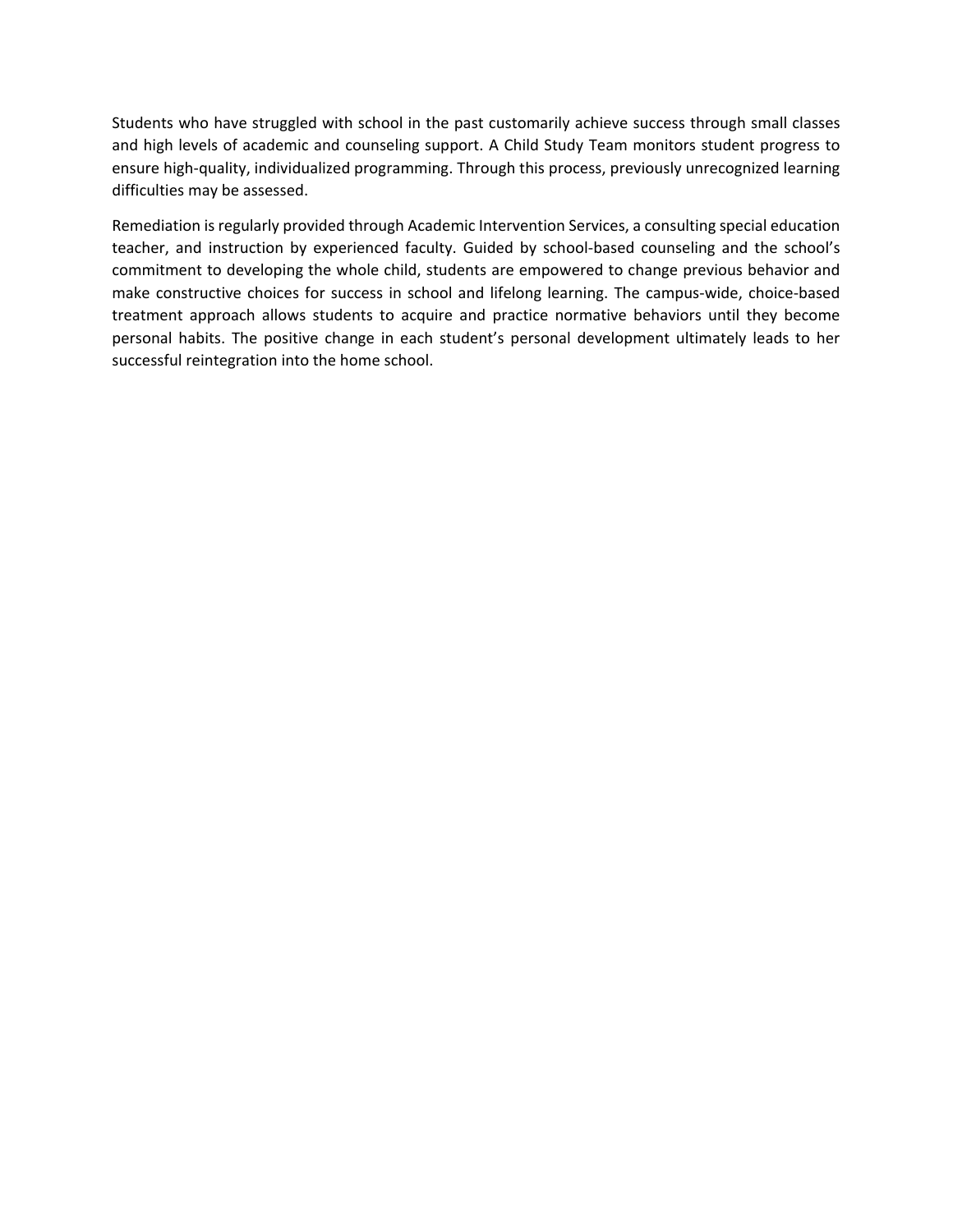# **CHILDREN'S HOME OF WYOMING CONFERENCE**

#### **Main Address**

1182 Chenango Street Binghamton, NY 13901 607-772-6904

#### **CEO**

Name: George Dermody Email/Phone[: Gdermody@chowc.org](mailto:Gdermody@chowc.org) /607-772-6904 x 121

#### **Education Contact**

Name: Maria Cali Email/Phone[: mcali@chowc.org](mailto:mcali@chowc.org) /607-772-6904 x101

**CFO**

Name: Phillip Strawn Email/Phone: pstrawn@chowc.org /607-772-6904

#### **SCHOOL PROFILE**

Age Group Served: 5-19

Student Population: Emotional Disturbance, Learning Disability, Multiple Disabilities, Other Health Impairment

School Description: The Children's Home is licensed by the New York State Education Department to provide specialized educational services in an on-campus school to children in the following programs: Residential Treatment Center, Diagnostic Program, Day Treatment Program, and Day School.

While in treatment, students are provided with an educational program in a safe and highly structured environment. It is the goal of this program to enhance each student's academic stature as well as provide a behavioral structure which will afford them an opportunity to attain a greater degree of success during their educational years and beyond. The education staff work within a multi-disciplinary team to ensure quality care to the children we serve.

We serve students in grades K-12. Students attend 6:1:1 or 8:1:1 classroom settings. Education instruction includes the core subjects of Math, Language Arts, Science and Social Studies as well as the special area subjects of Physical Education, Music, Art, Computers, Industrial Arts and Health. Related services which include Speech & Language, Remedial Reading and Guidance are also offered. We use Dialectical Behavior Therapy as our treatment model and CARE as our program model. The school also uses PBIS.

The education program provides both a regular education curriculum and special education services. If a student enters our program as a regular education student, he/she is provided with the general education curriculum, but afforded the opportunity to benefit from the specialized structure and resources of the program.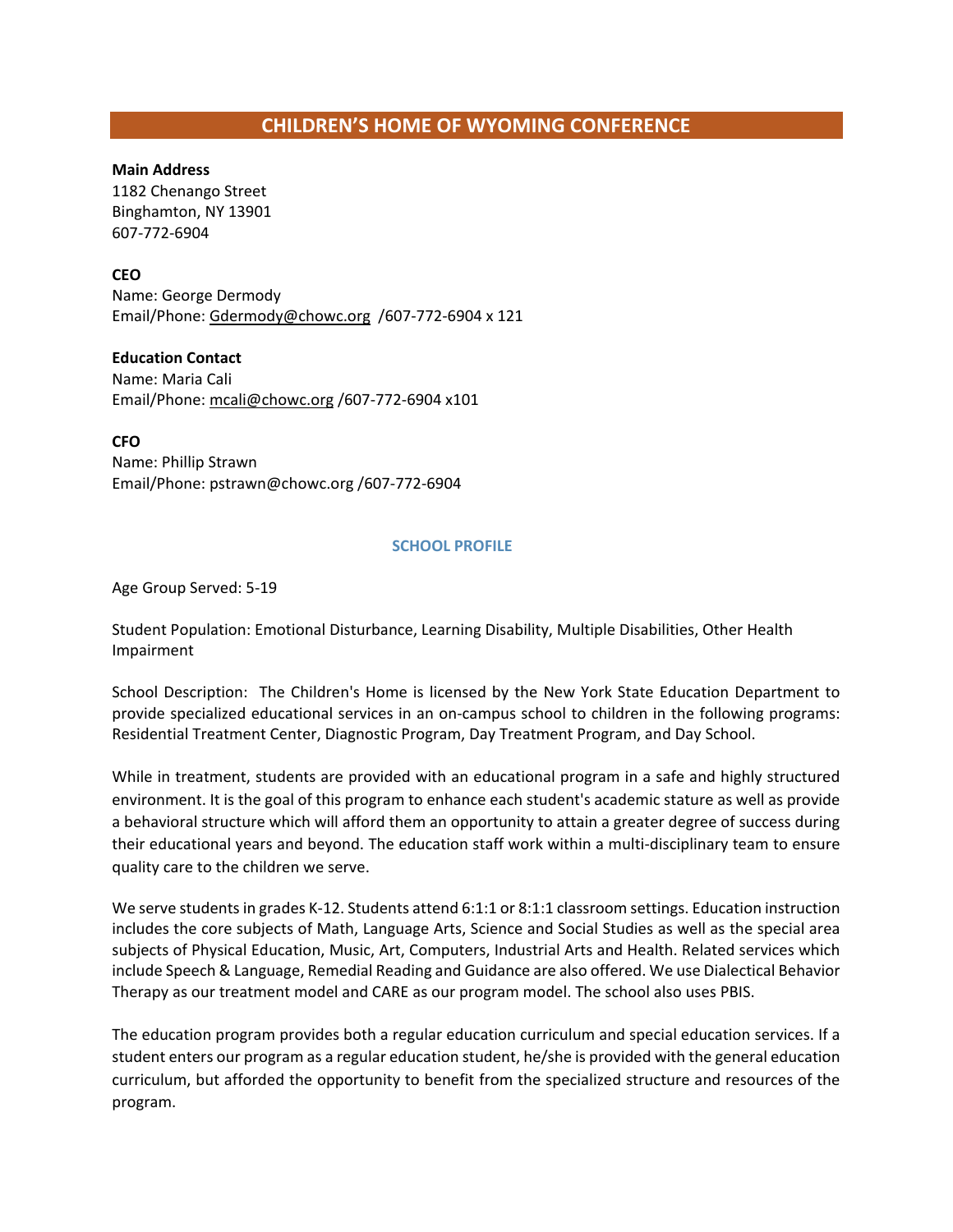# **CROSSROADS CENTER FOR CHIDLREN**

#### **Main Address**

1136 North Westcott Rd. Schenectady, NY 12306 518-280-0083

#### **CEO**

Name: Kelly Young, Executive Director Email/Phone: [kellyy@crossroadcenter.org/](mailto:kellyy@crossroadcenter.org/) 518-280-0083 ext 108

#### **Education Contact**

Name: Melissa Cleinman, Director of Education Email/Phone: [melissac@crossroadcenter.org/](mailto:melissac@crossroadcenter.org/) 518-280-0083 ext 103

#### **CFO**

Name: Agnes Mallory, Program Controller Email/Phone[: agnesm@crossroadcenter.org/](mailto:agnesm@crossroadcenter.org/) 518-280-0083 ext 100

**School Name:** Crossroads Center for Children

**School Principal**: Kelly Young

#### **SCHOOL PROFILE**

Age Group Served: 5-12 yrs old

Student Population: We serve students classified with Autism, Emotional Disturbance, and/or Other Health Impairment.

Areas Served: Capital District and surrounding counties (primarily Albany, Schenectady, Rensselaer, Saratoga, Warren, Washington, Fulton, Montgomery, Greene, Schoharie)

School Description: Crossroads provides specialized education and therapy programming to children with special needs due to developmental delays such as autism. Crossroads Center for Children is a specialized, applied behavior analysis (ABA) school serving children from 18 months to 12 years old. Most of our students with special needs are diagnosed with autism, and others come with a variety of special learning needs. In addition to our school age program, we also have typically developing preschool students with general education needs, who integrate and make our preschool classrooms wonderfully supportive environments for all.

We serve students through a centerbased (approved preschool and school age programs) model, as well as provide Related Services (speech, OT, PT) to children in the community. In addition, we have a Clinic model that provides ABA services to qualifying children with autism through their health insurance. These services are provided in a variety of settings.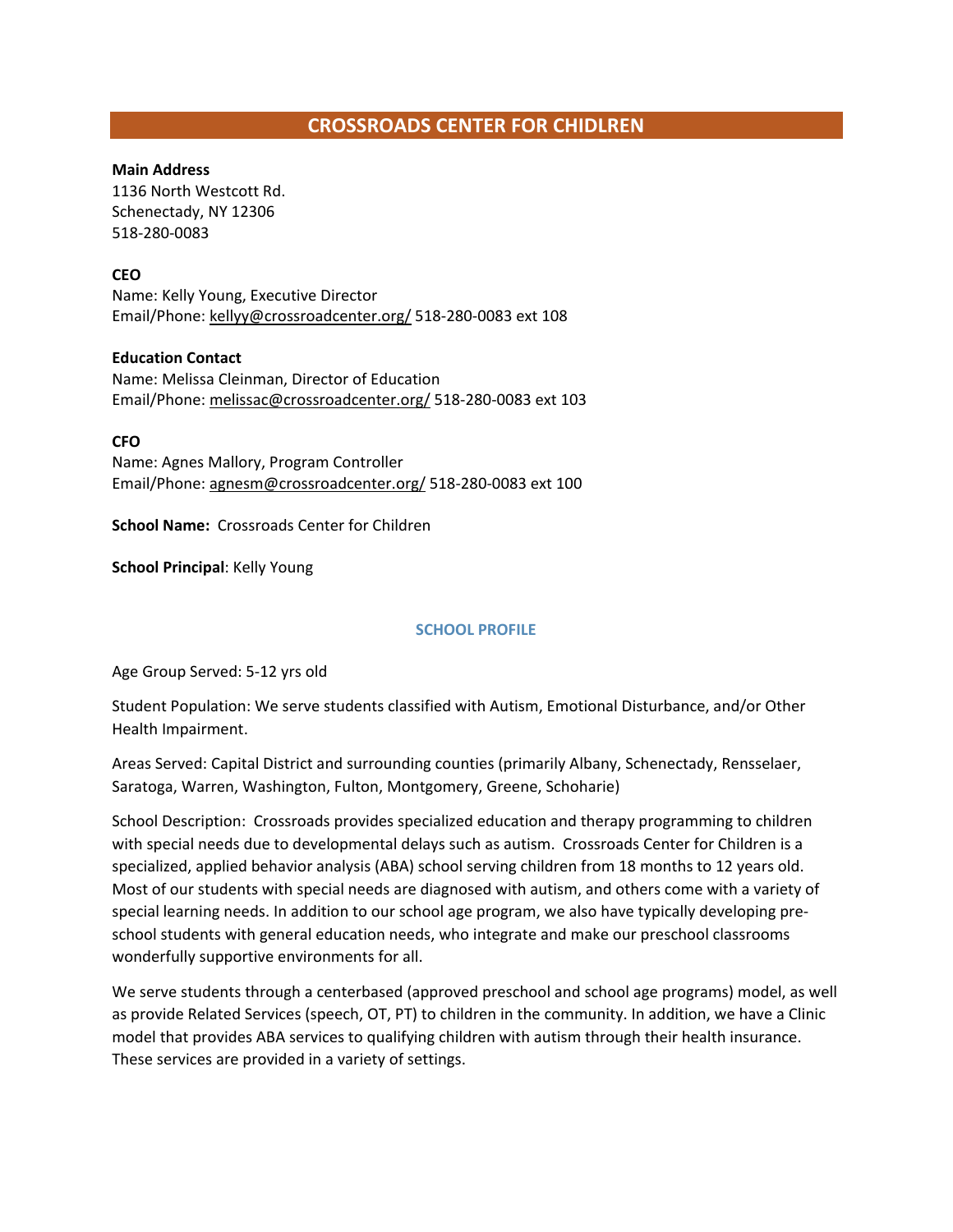Each year, we serve approximately 100 student's ages birth-12 years old from several surrounding school districts. Our vision is that every student we serve will achieve a full and productive life. Essential skills for life success are taught using only research-based methodologies.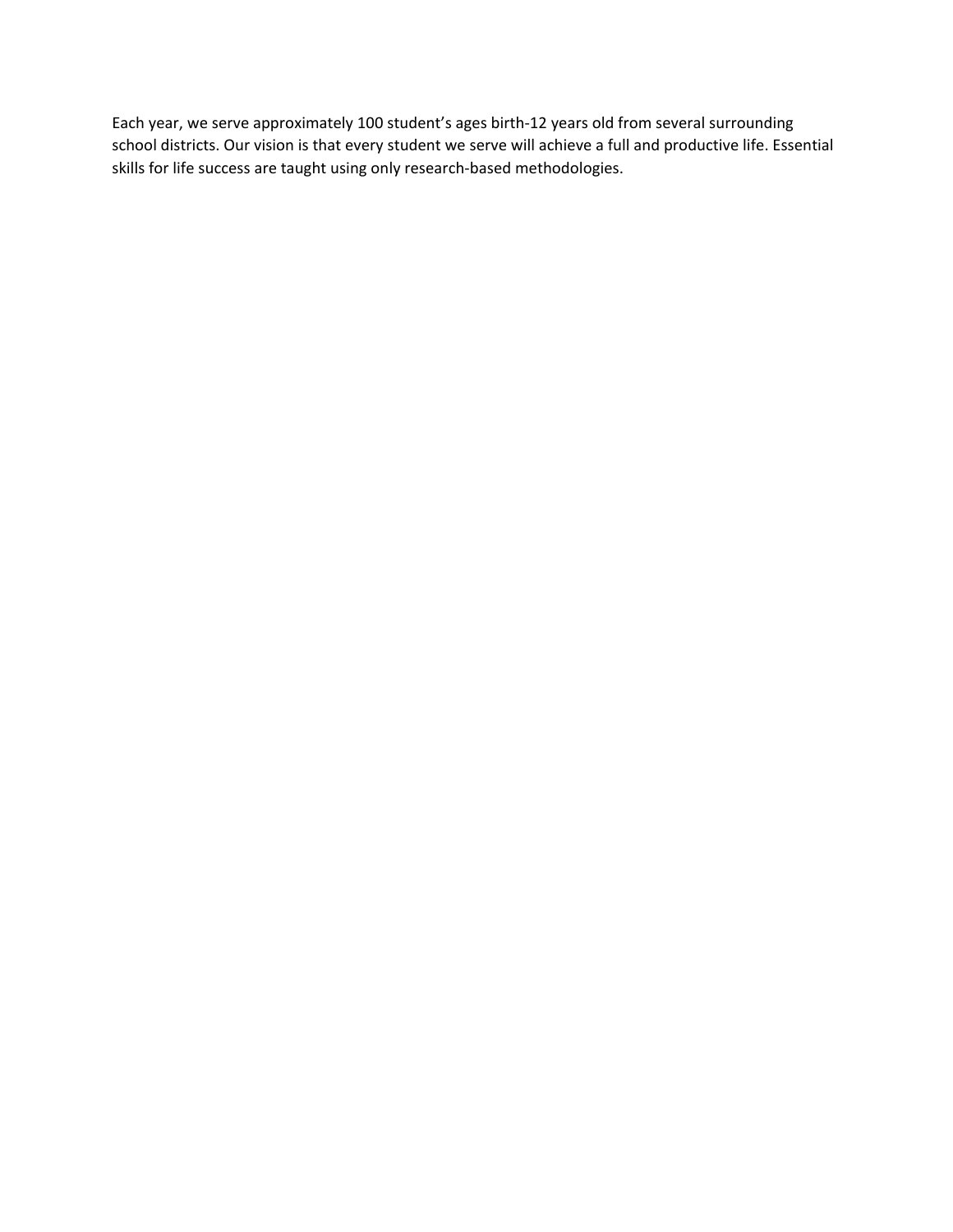# **DEVEREUX ADVANCED BEHAVIORAL HEALTH**

#### **Main Address**

40 Devereux Way Red Hook, NY 12571 845-758-1899

#### **CEO**

Name: John Lopez Email/Phone: jlopez@devereux.org / 845-758-8905

#### **Education Contact**

Name: Coleen Lynch Email/Phone: clynch3@devereux.org /845-758-8923

#### **CFO**

Name: Kate Kacur Email/Phone[: kkacur@devereux.org](mailto:kkacur@devereux.org) / 845-758-8938

#### **School Name:** Devereux

**School Principal**: Catrina Rocco

#### **SCHOOL PROFILE**

Age Group Served: 5-21

Student Population: Intellectual Disability, Multiple Disabilities

Areas Served: All NY, primarily Hudson Valley, Westchester, NYC, Long Island

School Description: Devereux's Mission is Devereux Advanced Behavioral Health changes lives- by unlocking and nurturing human potential for people living with emotional, behavioral or cognitive differences. For the children we serve this mission is achieved through our residential school program located in Red Hook, Dutchess County and at our NY Center For Autism research and Educational Services (NY CARES), a day program located in Mt Kisco, Westchester County. Classroom ratios range from 6:1:1 to 6:1:3. Our program provides students with learning opportunities in functional academics as well as extensive community learning experiences, pre-vocational and vocational training preparing the student for transition to adulthood. Each child's education is individualized to help them achieve their goals and become as independent as their abilities allow.

Devereux New York's intervention programs are structured according to student's chronologic and developmental ages as well as specific treatment considerations. All individuals' programs are behaviorally-oriented, with collateral psychosocial supports to promote goal-attainment and independence.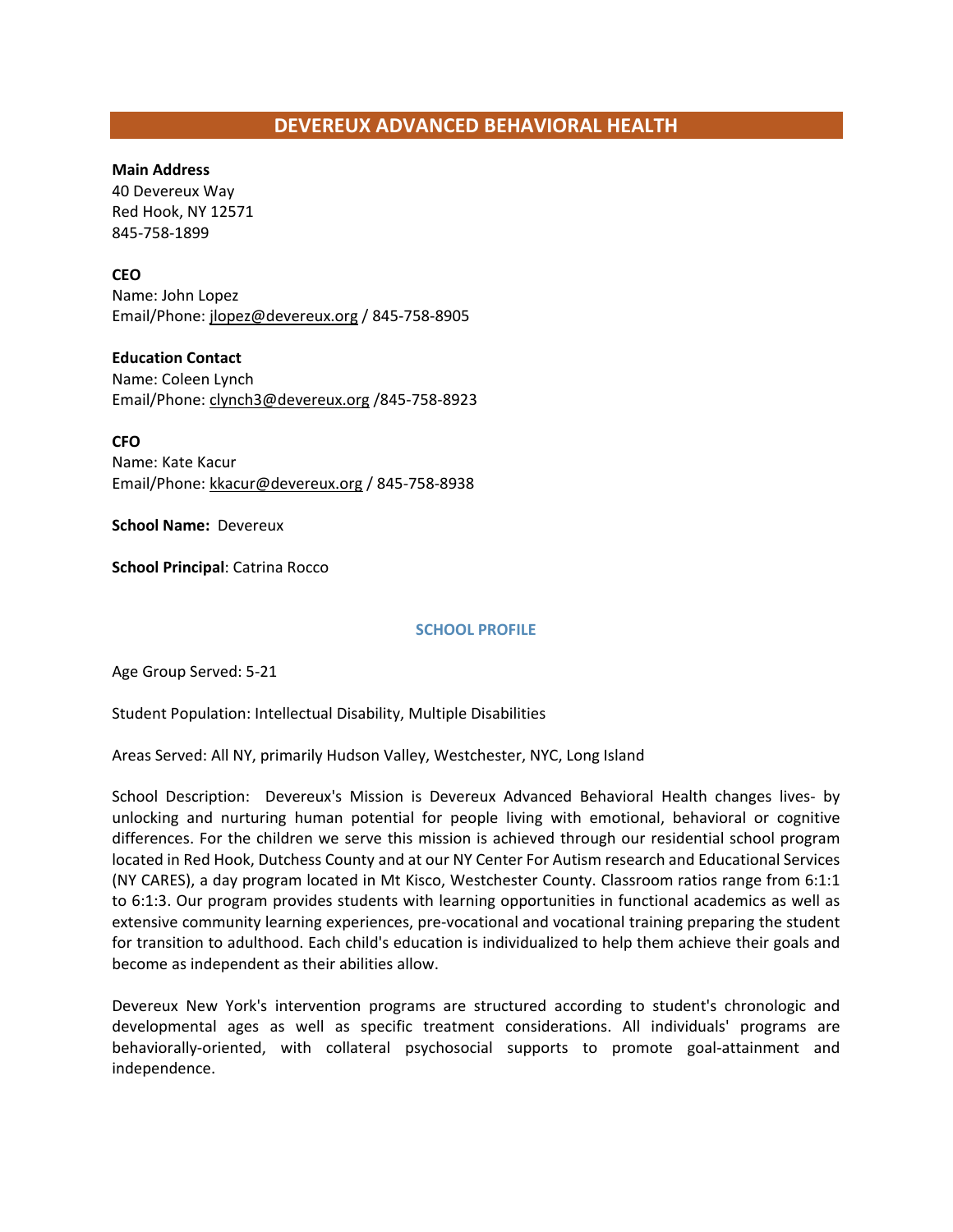A multidisciplinary treatment team approach insures the development of realistic goals and objectives in all areas of functioning. All individuals are comprehensively assessed in their initial thirty days of acceptance into the program, and the collected information/data is used to develop an Individualized Service Plan (ISP). Progress reports are issued at the quarterly, semi-annual, and annual points, with specific intensive interventions being monitored even more frequently. An individual's Case Manager coordinates the development, implementation and monitoring of treatment plans/outcome on an ongoing basis throughout the length of the placement.

The therapeutic milieu at Devereux New York embraces a positive approaches philosophy utilizing behavioral interventions at the micro and macro levels.

The Devereux NY CARES: Center for Autism Research and Educational Services provides an extended year, full day, intensive educational and behavioral intervention based on Applied Behavior Analysis to children with autism and other pervasive developmental disorders. The students served by the school present with a range of severity levels and each receives individualized intervention based on his or her needs. A behavioral assessment of developmental functioning, profiles of strengths and weaknesses, and levels of adaptive skills inform and guide these programs. Instructional staff participates in intensive and ongoing training and is held directly accountable for the child's learning. This is accomplished through ongoing data collection and intensive professional supervision. Children's progress is evaluated daily through the systematic collection of performance data.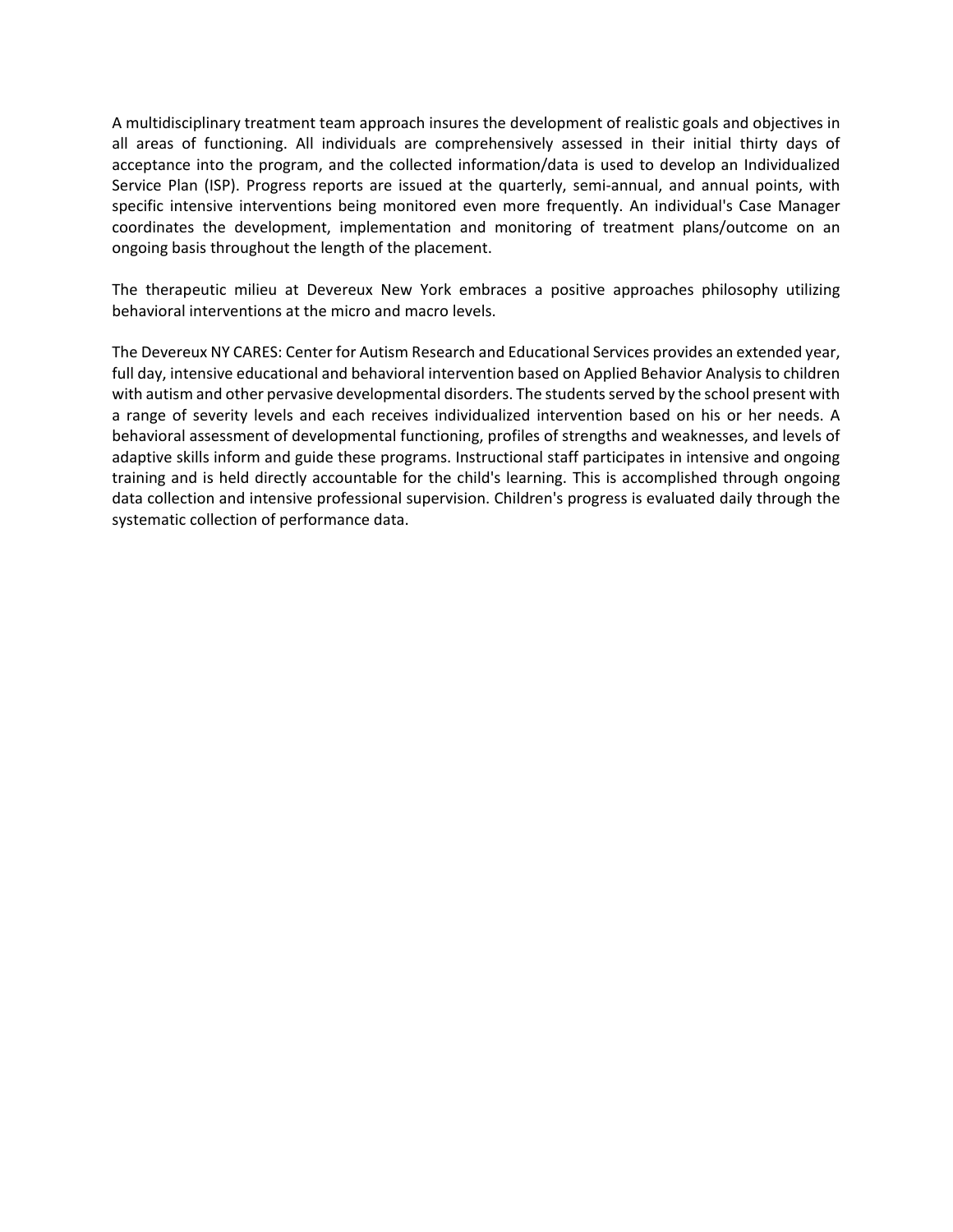# **EASTER SEALS NY**

#### **Main Address**

103 White Spruce Blvd. Rochester, NY 14623 Phone: 585-957-9233

#### **CEO**

Name: Lora Winghart Email/Phone: [lwinghart@eastersealsny.org](mailto:lwinghart@eastersealsny.org) / 585-957-9233

#### **Education Contact:**

Name: Renee Schumacher Email/Phone: [rschumacher@eastersealsny.org](mailto:rschumacher@eastersealsny.org) / 585-957-7206

**CFO:**

Name: Lora Winghart Email/Phone: [lwinghart@eastersealsny.org](mailto:lwinghart@eastersealsny.org) / 585-957-9233

**School Name:** The Kessler Center

**School Principal:** Hope Kantor

#### **SCHOOL PROFILE**

Age Group Served: 5-21

Student Population: The Kessler Center primarily serves students with developmental disabilities, particularly Autism Spectrum Disorder, Intellectual Disability, Multiple Disabilities, and Other Health Impairments, who have complex behavioral challenges such that they have not found appropriate schooling at other in-district, BOCES, or private day placements in the greater Monroe County area. Our ICF residential program serves students with the characteristics listed above whose intensive needs for support make it unable for them to remain in their family homes or other less restrictive residences.

Areas Served:

Day students: Greater Monroe County.

Residential students: We strive to keep students in their state of residence, which is New York. We currently serve students from 26 districts across the state.

School Description: The Kessler Center has advanced expertise in working with students with Autism and Intellectual disabilities paired with challenging behaviors. The school program has seven 6:1:3 classrooms and plans to grow to include one 8:1:3 classroom whose primary goal will be to prepare students for a successful transition to a less restrictive environment and to post-secondary settings. Students in the transition class have the opportunity to practice social skills and work- based learning skills at the Golisano Autism Center.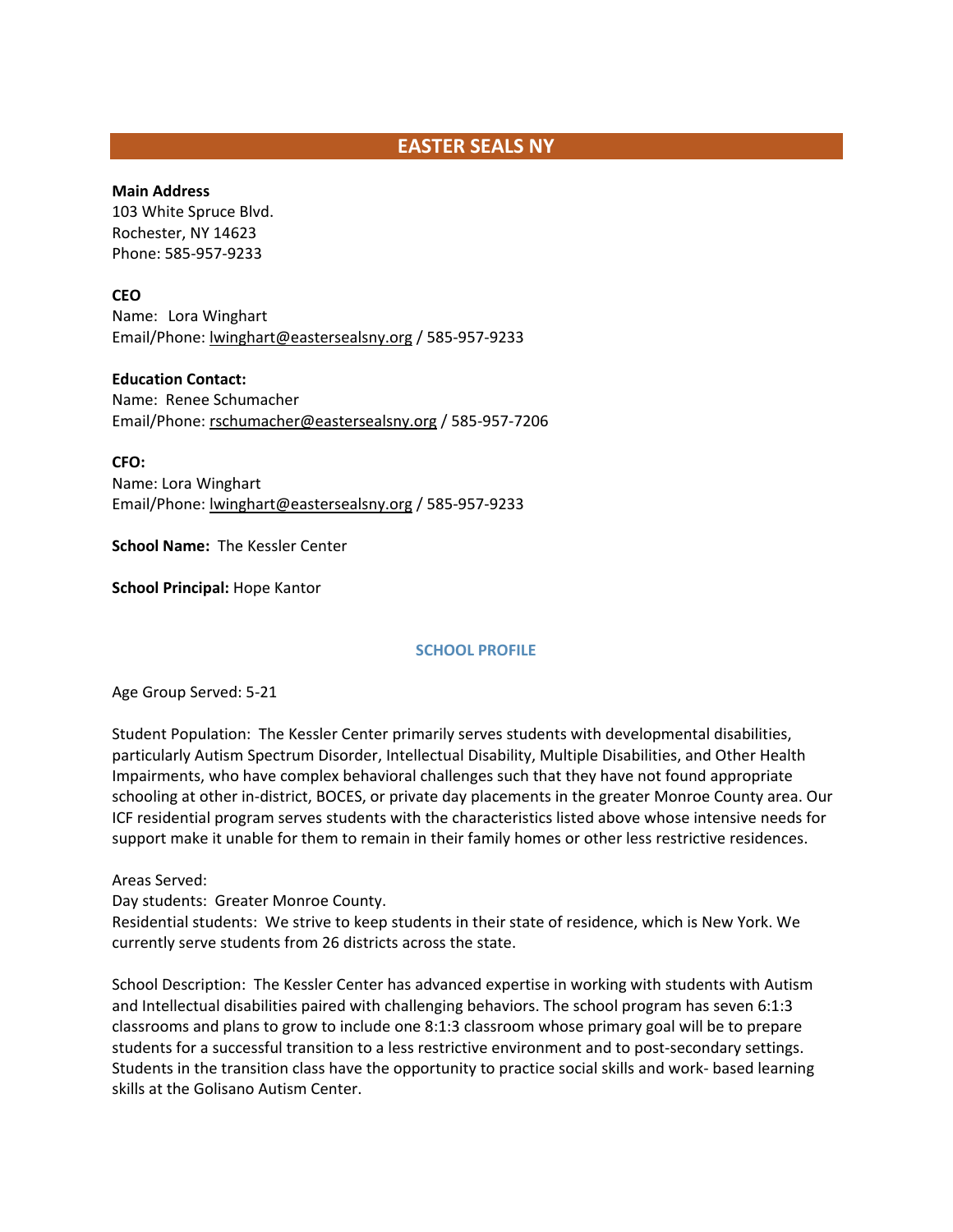Students at the Kessler Center engage in experiential learning, community integration, functional academics, daily life skills, and career development through supported work-based activities on campus and off. Students enjoy instruction in ELA, Math, Science, Social Studies, Health, Social Emotional Learning, Prevocational skills, Work-based learning and Career Exploration, Art, Music, and Physical Education. Students learn both in the community as well as on the large campus, which is set back in a residential neighborhood. The campus includes a shaded playground, grassy fields, and a campus garden. Students enjoy eating fresh meals and snacks prepared by the on-site culinary team, which includes a Registered Dietician. The Dietician is available to consult with the team to meet specific the specific dietary needs of students.

As a clinically enhanced setting, the Kessler Center has its own team of full-time clinicians. Students receive Speech Language Therapy, Occupational Therapy, Physical Therapy, Art Therapy, Recreational Therapy (Residential), and Counseling. Counseling is provided by a licensed Psychologist or a Licensed Social Worker. The behavioral team includes a licensed Board-Certified Behavioral Analyst.

Students who attend the Kessler Center learn how to recognize, communicate, and regulate their emotions and behaviors in order to increase the quality of their lives through improvements in their interactions with themselves and others. Graduates from the Kessler Center earn a Skills and Achievement credential.

Students who attend the school program may also reside in the Kessler Center residences. In the residential program, students receive active treatment throughout the day, each week. Residential programming, which focus on skills for daily living and community integration, prepares students for future opportunities in less restrictive home living as well as successful community integration.

Day students and residential students are recommended for placement at the Kessler Center through the CSE process of the district of residence.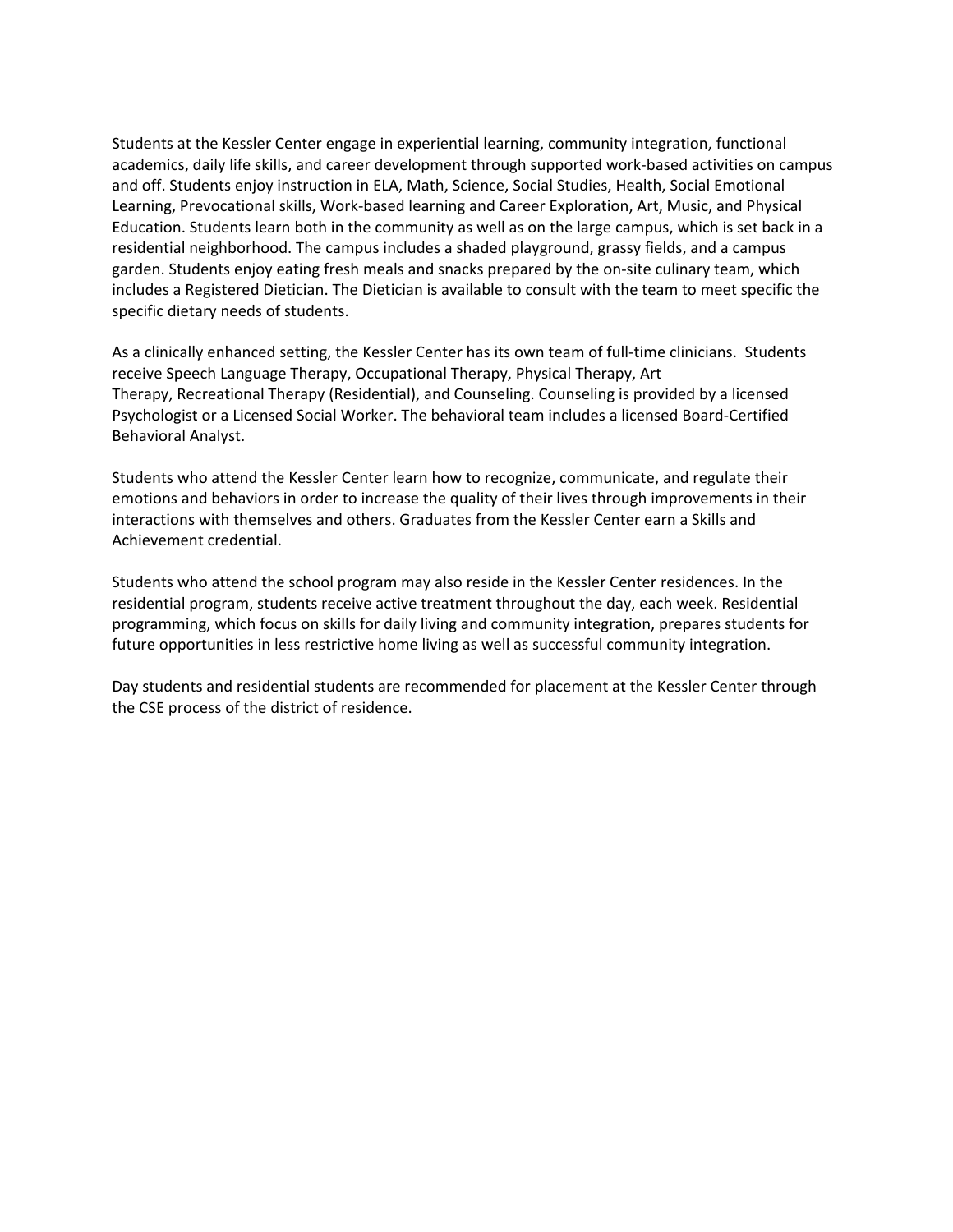# **GATEWAY LONGVIEW**

#### **Main Address**

6350 Main Street Williamsville, NY 14221 716-783-3100

**CEO**

Name: Carolyne DeFranco Email/Phone[: cdefranco@gateway-longview.org](mailto:cdefranco@gateway-longview.org) /716-783-3114

**Education Contact** Name: Allison Newman Email/Phone[: anewman@gateway-longview.org](mailto:anewman@gateway-longview.org) /716-783-3263

**CFO** Name: Michael Kelly Email/Phone[: mkelly@gateway-longview.org](mailto:mkelly@gateway-longview.org) /716-783-3173

**School Name:** Gateway-Longview Lynde School

#### **SCHOOL PROFILE**

Age Group Served: 4-19

Student Population: Emotional Disturbance, Other Health Impairment

School Description: Gateway-Longview's Educational Services programs are designed to provide highly focused special education to preschool, elementary, middle, and high school students in need of individualized scholastic assistance. Services include therapeutic preschool, day school, and day treatment programs. Creating outcomes, doing the right thing, leading the way - Gateway-Longview is here for a child's tomorrow. We offer parent counseling and training to all families in all educational programs. We have 30 of our 54 residential spots reserved for hard to serve youth.

Residential Education Program: This program includes elementary, middle and high school curriculum and it is designed to help students succeed both educationally and socially. Students placed in the Residential Education program follow all of the educational standards set forth from the New York State Department of Education. General services offered by the Day School/Treatment Program include:

- Highly structured, self-contained classrooms with up to six students with one certified special education teacher and one teacher assistant.
- Therapeutic crisis intervention staff and services are on site.
- Individual and group counseling on weekly basis.
- Educational and support groups are offered for parents.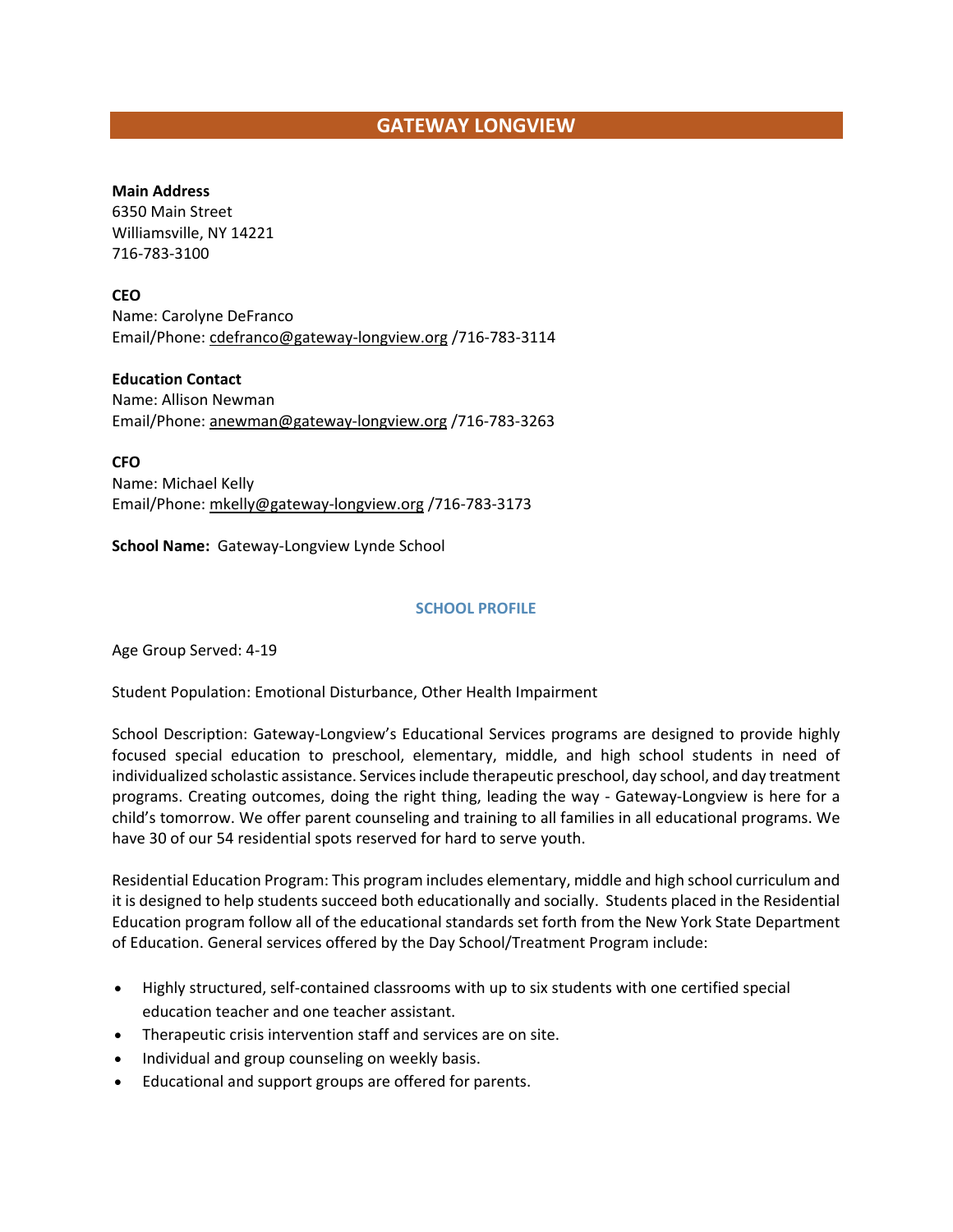• The academic curriculum is designed to meet or exceed the guidelines and expectations of the New York State Department of Education.

Day Treatment Program: Gateway-Longview's Day School/Treatment Program provides special education services for children ages 5 to 21 that require a high degree of structure, individualized attention, and support services. The goals are for each child we serve to learn the skills necessary to transition to a lessrestrictive classroom, or to graduate from high school. The program is offered in Gateway-Longview's Lynde School, which is conveniently located on Main Street in Williamsville. The program offers transportation from school districts, a hot lunch program including daily breakfast, extracurriculars, student council, and more.

- The Day School/Treatment Program seeks to enable students to expand their sense of responsibility and develop personal coping skills while increasing their academic abilities.
- Eligible students must be referred to Gateway-Longview's Day School/Treatment Program by their home school district's Committee on Special Education and must have an educational classification of Emotionally Disturbed or Other Health Impaired.

Therapeutic Preschool provides special education for children ages 2 years 9 months up to 5 years old with social, emotional, and behavioral issues. The goal is for each child we serve to learn the skills necessary to transition to a less-restrictive classroom. The Preschool currently has locations in Buffalo, Hamburg, and Bowmansville.

- The Therapeutic Preschool works with family and community members in planning for the young student's educational needs.
- Each student's individual strengths and needs are identified by the team (school, family and community) and incorporated into a specific, individualized, treatment plan. The team evaluates the plan at scheduled times to be sure it is working.
- Occupational therapy, physical therapy, speech therapy, group counseling, parent training and case management services are provided as needed.
- The professional staff is fully licensed, accredited, and certified.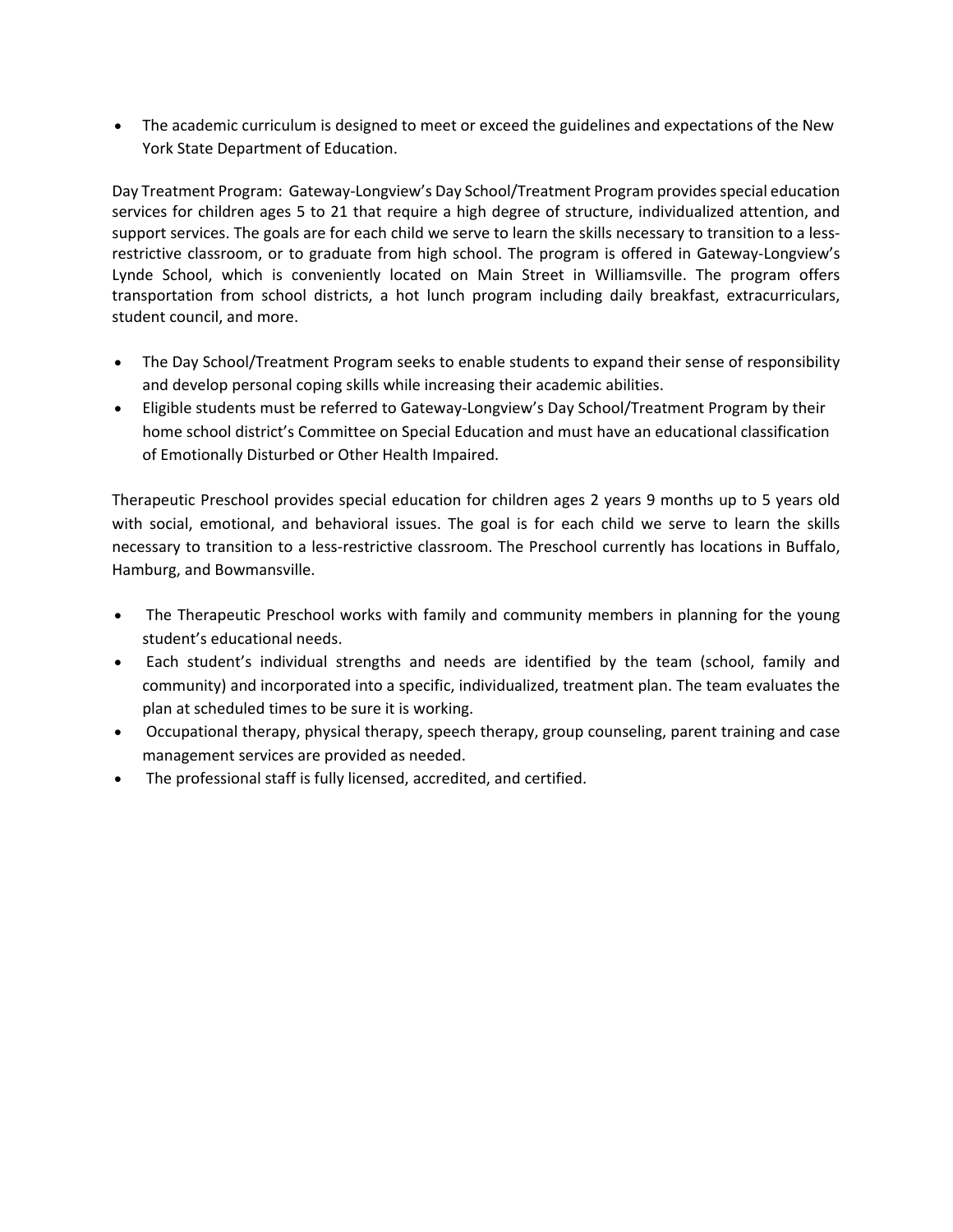# **GREEN CHIMNEYS CHILDREN'S SERVICES**

#### **Main Address**

400 Doansburg Road Brewster, NY 10509 845-279-2995

#### **CEO**

Name: Ed Placke, Ed.D. Email/Phone[: eplacke@greenchimneys.org](mailto:eplacke@greenchimneys.org) /845-279-2995 ext 100

#### **Education Contacts**

Name: Jerry Newell Email/Phone[: jnewel@greenchimneys.org](mailto:jnewel@greenchimneys.org) /845-225-8226 ext 617

**CFO**

Name: Rhonda Richardson Email/Phone[: rrichardson@greenchimneys.org](mailto:rrichardson@greenchimneys.org) /845-279-2995 ext 110

**School Name:** Green Chimneys School

**School Principal:** John Sasso

#### **SCHOOL PROFILE**

Age Group Served: 5-21

Student Population: Emotional Disturbance, Learning Disability, Multiple Disabilities, Other Health Impairment

School Description: Green Chimneys creates and nurtures connections to the community and the natural world utilizing human-animal contact as well as contact with all aspects of nature. Green Chimneys therapeutic treatment and management practices align with a trauma-informed approach to creating and maintaining an optimal environment for safety and recovery. Green Chimneys was designed for students who have been unsuccessful in a traditional educational setting and who require a highly structured and supportive program.

Innovation, quality of program, and community are the hallmarks of Green Chimneys School, guiding our education strategy and therapeutic approach. A unique farm and outdoor setting on two campuses provides countless activities — and opportunities — to engage young minds, support special needs, and help students overcome challenges that are often difficult to address in a typical school environment.

Green Chimneys is recognized as a worldwide leader in animal-assisted therapy and education programs to help children with emotional, behavioral, social and learning challenges. As an innovative and experiential school, Green Chimneys is considered the most diverse of its kind, integrating farming, animal- and wildlife-assisted activities into comprehensive special education and therapy programs. Its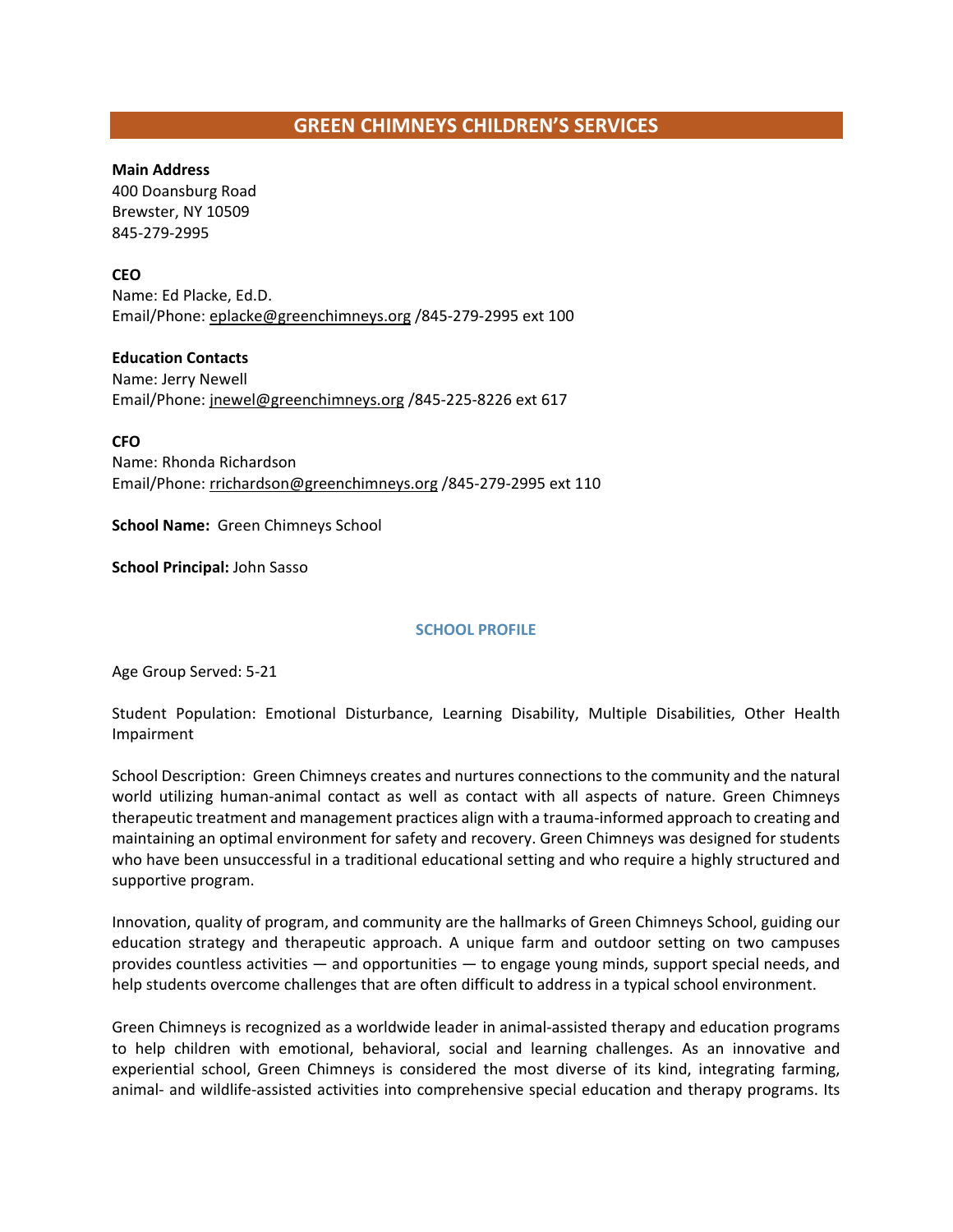reputation as a humane animal education and wildlife rehabilitation center is equally renowned, and its model-focused care and respect of animals is recognized across the globe.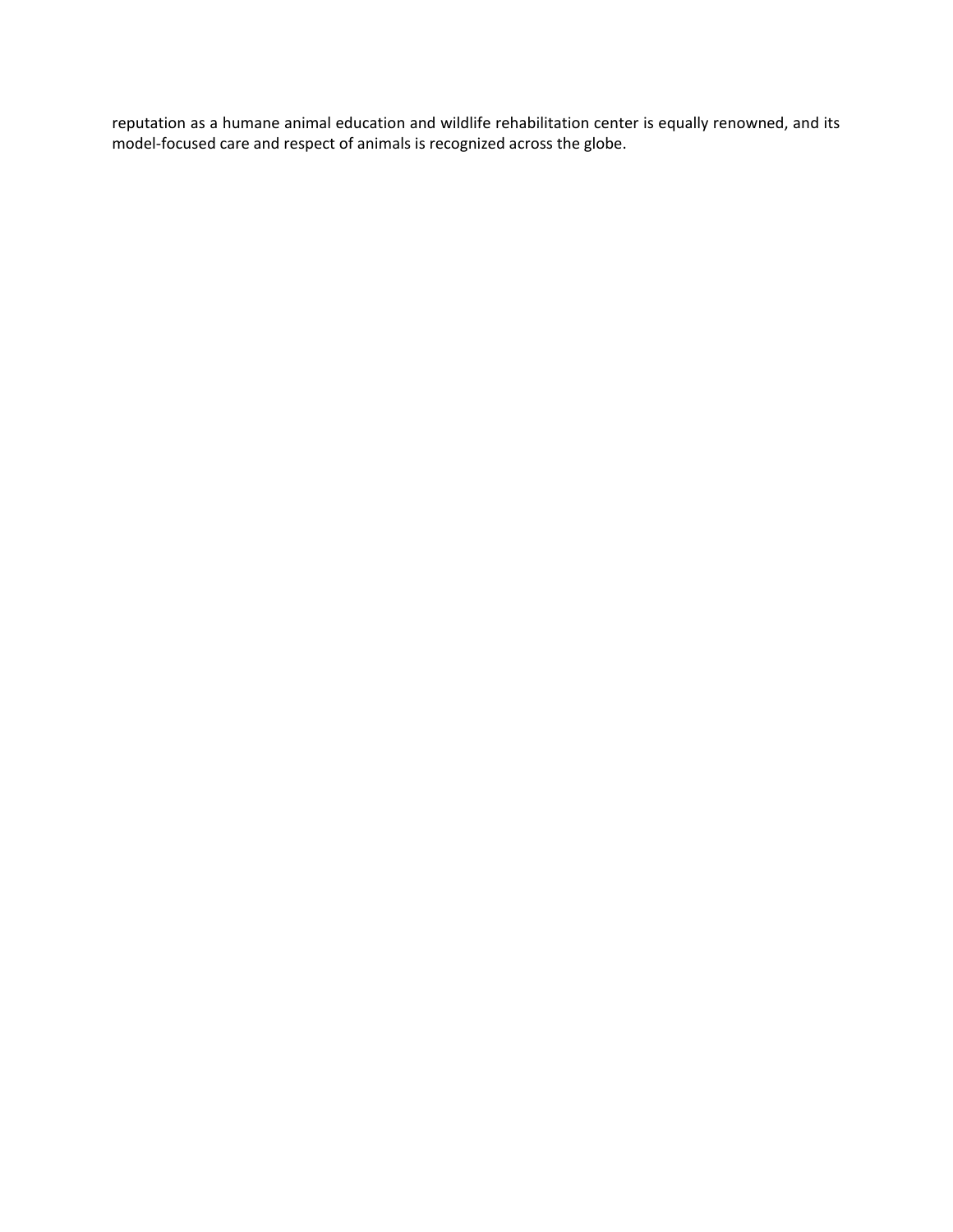# **HARMONY HEIGHTS**

#### **Main Address**

57 Sandy Hill Road, PO Box 569 Oyster Bay, NY 11771 516-922-4060

#### **Executive Director**

Name: Kathy Nastri Email/Phone: Kathy.nastri@harmonyheights.org /516-922-4060

**Education Contact** Name: Ellen Laino Email/Phone[: Ellen.laino@harmonyheights.org](mailto:Ellen.laino@harmonyheights.org) /516-922-6688

**CFO** Name: Andrea Morris Email/Phone[: Andrea.Morris@evero.com](mailto:Andrea.Morris@evero.com) /516-922-4060

**School Name:** Harmony Heights School

#### **SCHOOL PROFILE**

Age Group Served: Girls - age 13-21

Student Population: Emotional Disturbance, Other Health Impairment

Areas Served: Long Island, New York City, Westchester, and Rockland

School Description: Harmony Heights is a therapeutic residential and day school for girls with emotional, educational, and social challenges that cannot be adequately served in a traditional high school setting. Harmony Heights' programs and services are designed specifically for depressed, school phobic, withdrawn and fragile girls. Many of our students have been hospitalized for self- injurious behavior, suicidal ideation, gestures or attempts before being referred to Harmony Heights. All of our referrals come through a student's CSE and are classified as either Emotionally Disturbed or Other Health Impaired. All students receive individual and group therapy, as well as family counseling. We are a 12 month program. In the residence there is a 24 hour therapeutic milieu including a level system, supervised recreation, a horse program and numerous activities designed to enhance our students' social skills and self-confidence. Our school is a chartered and registered high school, accredited by the New York State Board of Regents. We follow the New York State curriculum and there are no more than 12 girls in a class with one teacher and one teacher's assistant. Besides our academic classes the school day includes electives, field trips, senior activities and a myriad of activities designed to enhance the academic day. Our guidance counselor provides transitional planning for each student in collaboration with their families, individual clinician and school district. All students are encouraged to explore a full range of academic and vocational activities.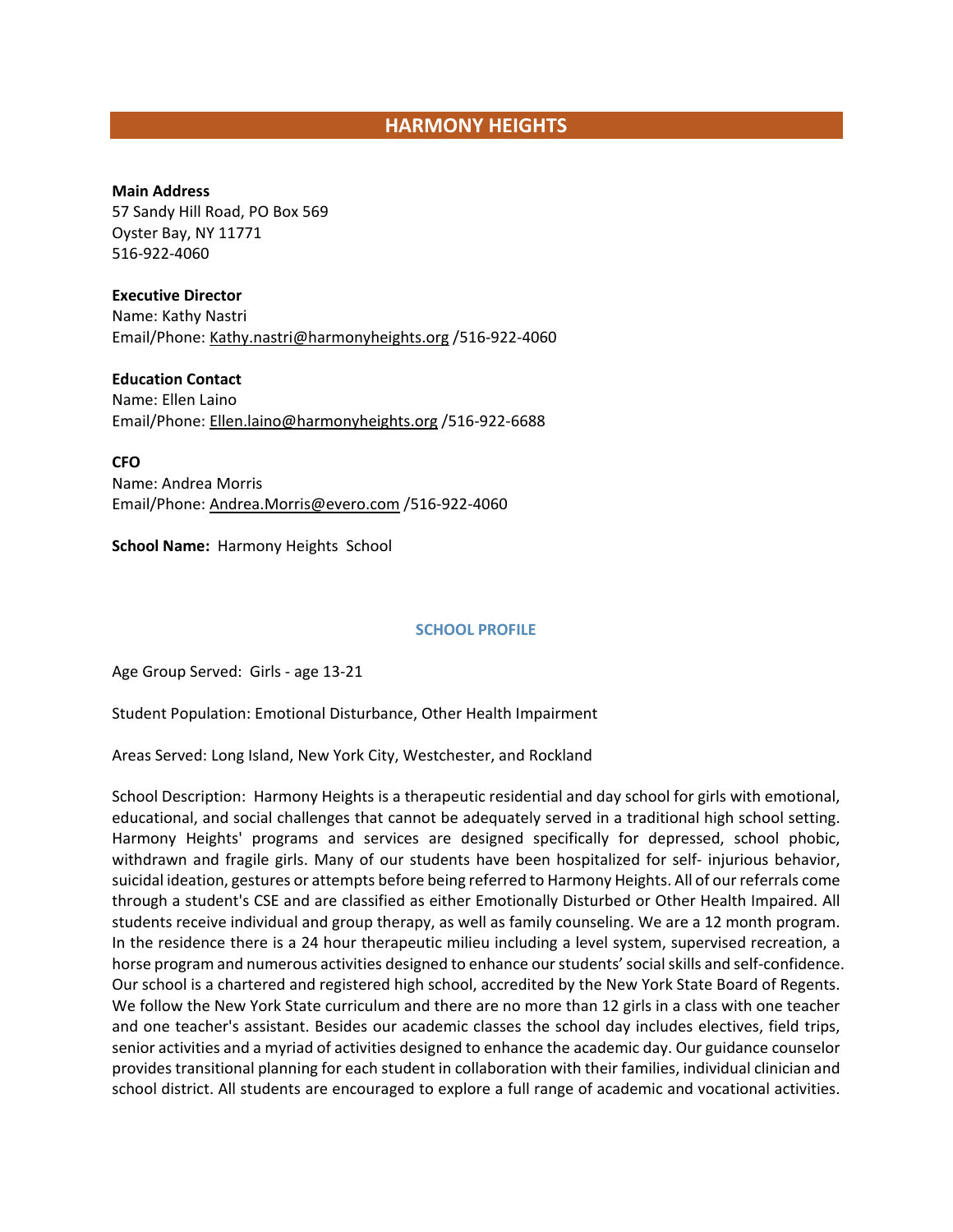Our summer program includes an equestrian program for day and residential students, Driver's Education and community service opportunities for selected students as well as academics. Students are able to transition between the day and residential programs as their needs and/or progress warrants in collaboration with their parents and school district. Both in our day and residential programs a multidisciplinary team strive to empower our students towards productive and independent lives.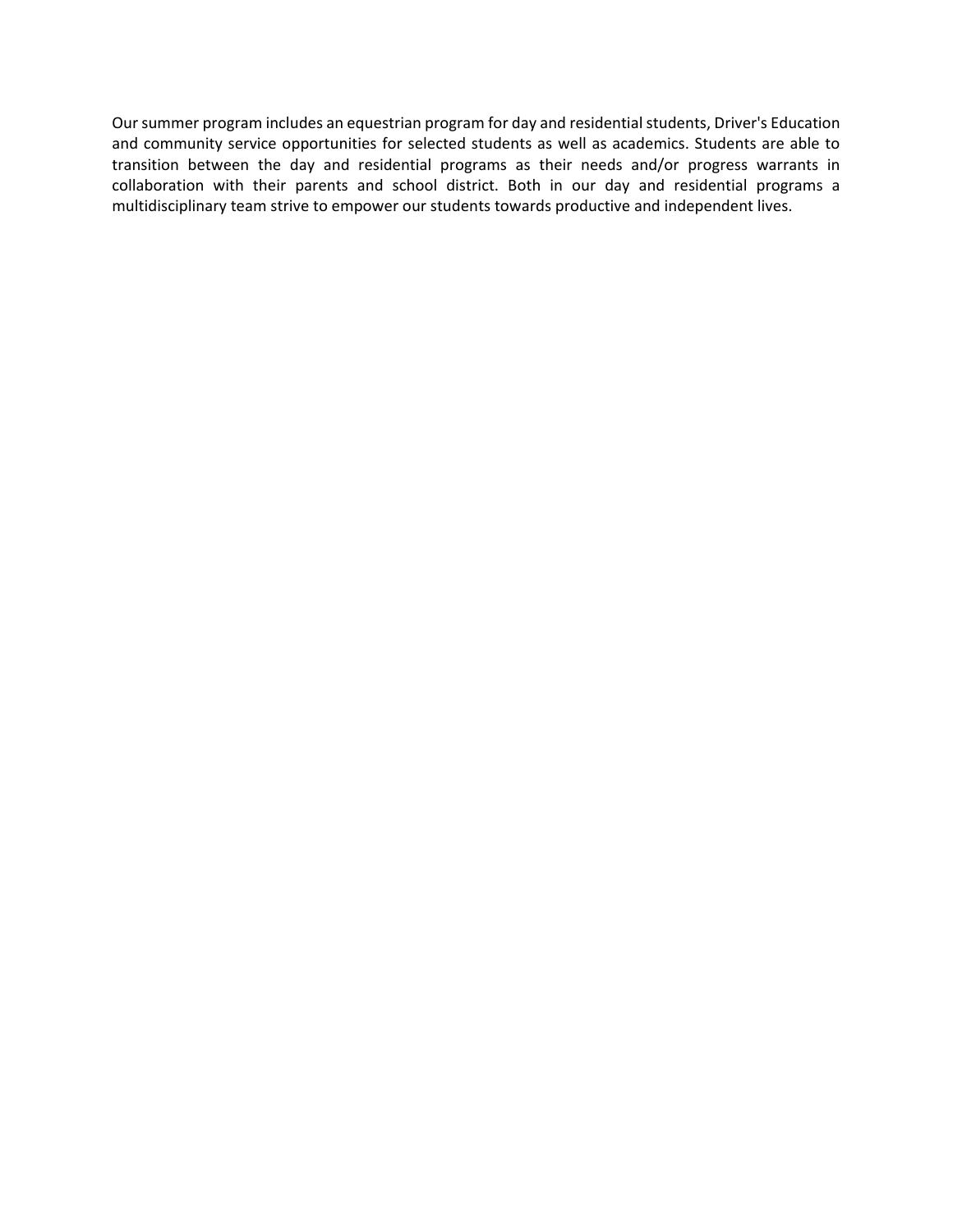# **HAWTHORNE FOUNDATION INC.**

#### **Main Address**

5 Bradhurst Avenue Hawthorne, New York 10532 (914) 592-8526

**Executive Director Name:** Gail Nachimson **Email/Phone:** [gnachimson@hfadm.org](mailto:gnachimson@hfadm.org) (914) 592-8526 x3102

**Education Contact Name:** Daren Cerrone, Coordinator of School Age Programs **Email/Phone:** [dcerrone@hawthornecountryday.org](mailto:dcerrone@hawthornecountryday.org) (914) 592-8526 x2111

**CFO Name:** Indu Bidichandani **Email/Phone:** [ibidi@hfadm.org](mailto:ibidi@hfadm.org) (914) 592-8526 x3127

**School Name:** Hawthorne Country Day School

**School Principal:** Daren Cerrone (Westchester), Kim McAdoo (Manhattan)

#### **SCHOOL PROFILE**

Age Group Served: 5-21

Student Population: (please list all the student disabilities that you serve):

Our school age program in Westchester County, Hawthorne NY and Lower Manhattan is the largest of our Agency programs and serves children with a diagnosis of autism spectrum disorder, intellectual disability, speech and language impairments, multiple disabilities, and other health impairments.

Areas Served: Currently Hawthorne Country Day School provides an education to students residing in the 5 boroughs of NYC, Westchester County, Putnam County and Dutchess County.

School Description: Hawthorne Country Day School offers classroom sizes that include a ratio of six children, one teacher and two teaching assistants (6:1:2), or eight children, one teacher and three teaching assistants (8:1:3). The student's school day is from 8:30am to 2:30pm. Parent education, counseling, speech, OT, and PT, are provided in accordance with each child's IEP. Hawthorne Country Day School operates on a 12 month school year calendar.

Our teaching methodology uses principles of applied behavior analysis. This involves teaching methods that revolve around using scientific data to improve instructional, behavioral, and interactive techniques, and inform decision making. The methods used in applied behavior analysis focus on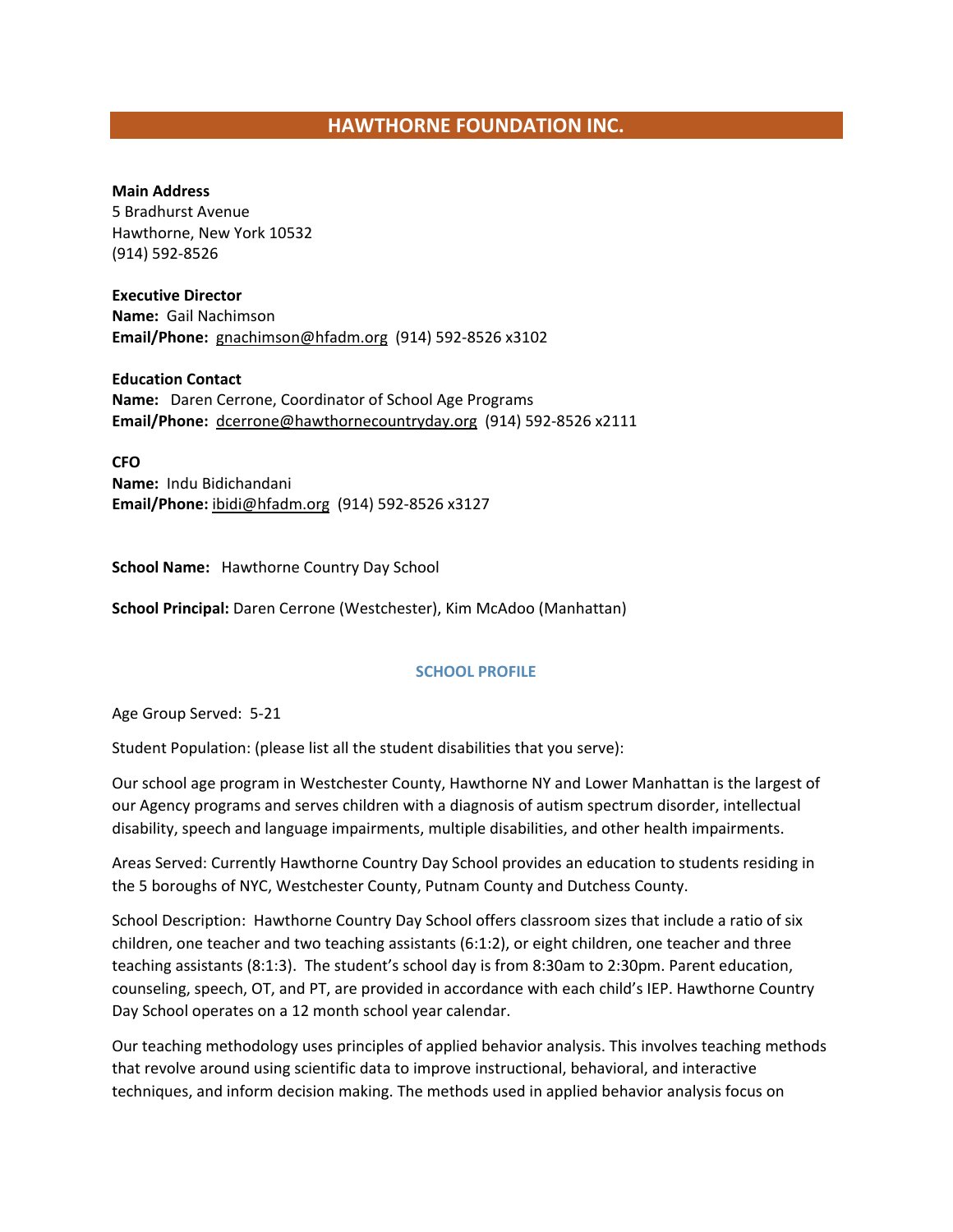targeting specific behavior, defining the behavior, designing an intervention to meet the goal of behavior change, implementing the intervention, analyzing the effectiveness of the intervention, and continuing the intervention or designing a procedure to maintain the behavior change. A full list of curricula is available for review.

As appropriate, students 16 – 21 years old participate in grade appropriate, Regents, work-based learning and/or vocational programing in order to prepare them for the transition to post-secondary and/or adult services. Transition Planning involves navigating a series of steps according to a Transition Timeline in order to prepare students for exit from HS. It can involve:

- Student Transition Planning Mtgs.
- Applying for eligibility for OPWDD and/or ACCES-VR services
- Applying for guardianship, SSI
- Exploring/applying for post-secondary options (day/residential programs, vocational/educational training, employment)
- Connections to other HFI depts. (Self-Direction, Fiscal Intermediary, Care Coordination)

All HS students attending HCDS have opportunities to participate in WBL experiences reflective of their interests as self-reported on transition assessments, or by other means, and linked to their IEP goals. Students working toward the CDOS Credential are required to accrue 216 WBL hours between grades 9- 12. The HCDS WBL Program is a Community-Based Work Program for Students with Disabilities as defined in the NYS WBL Manual and complies with all U.S. & NYS Dept. of Labor and NYSED regulations. Teachers, Job Coaches, & TAs provide in-situ training.

Types of WBL Experiences offered include Internships: Students engage in WBL activities on-campus such as operating our school-store and Peer Mentoring. Externships include students with appropriate prerequisite skills traveling to community-based sites across Westchester/Bronx such as FDR Park, SPCA, Rye Historical Society, DeLillo's Pastry Shop, Modell's, Concordia College, etc.

Furthermore, we use various sources of data to identify programmatic goals. For example, we utilize the Blueprint for Improved Results for Students with Disabilities, a document issued by NYSED, to align some of our programmatic goals.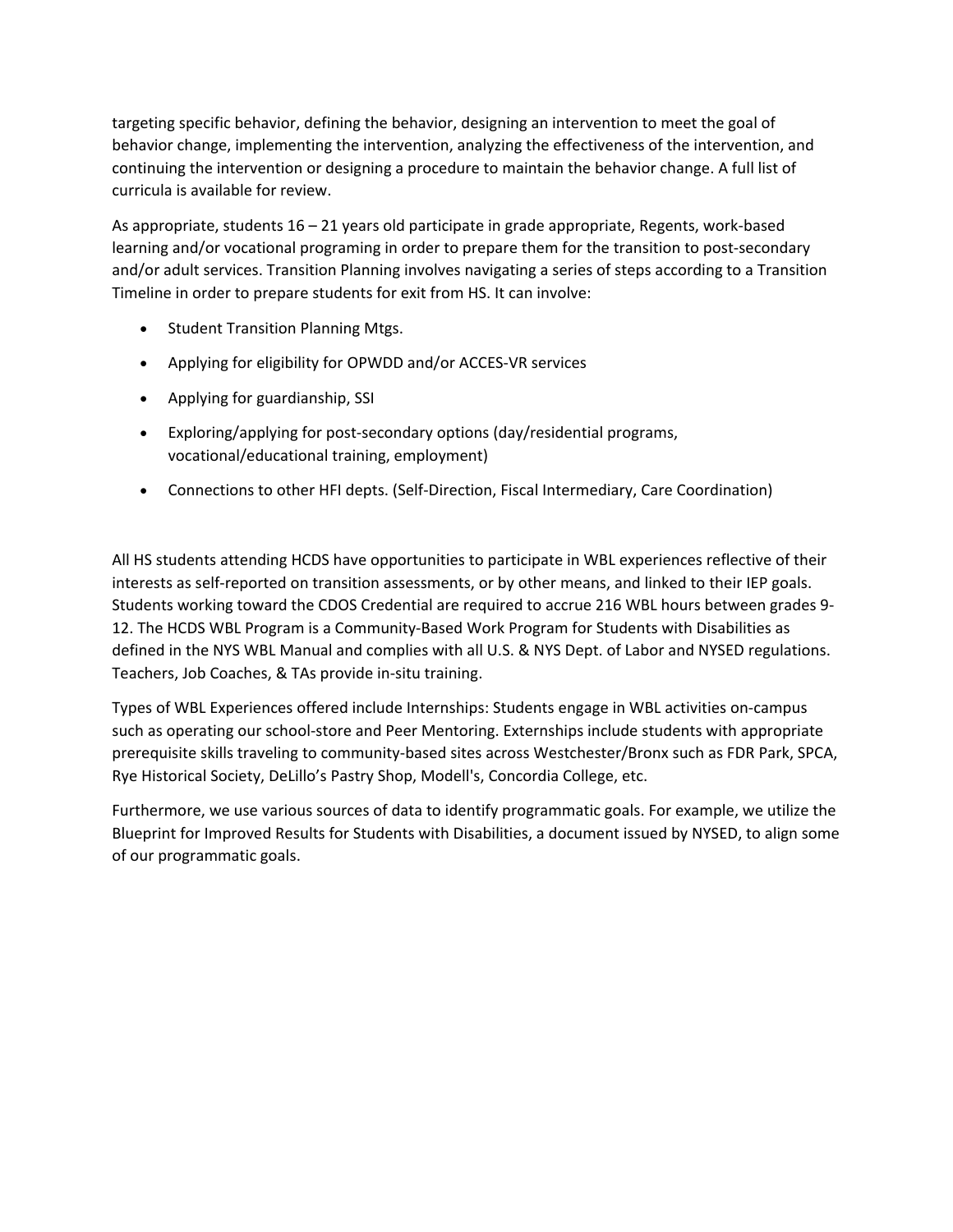#### **Main Address**

1183 Monroe Avenue Rochester, NY 14620 585-256-7512

#### **CEO**

Name: Maria Cristalli Email/Phone[: mcristalli@hillside.com](mailto:mcristalli@hillside.com) /585-256-7500

#### **CFO**

Name: Christopher Peterson Email/Phone[: cpeterson@hillside.com](file://DCFS01/USERS/dmcleod/853%20Coalition/Member%20Lists/cpeterson@hillside.com%20) /585-256-7500

#### **Executive Director of Education**

Name: Brenda Pacheco Email/Phone: [bpacheco@hillside.com](mailto:bpachec@hillside.com%20o) /585-256-7512

#### **Other Agency Contacts**

Monroe Residential Campus School: Principal, Sherri Armstrong [sarmstro@hillside.com](mailto:sarmstro@hillside.com) (ED, MD, LD, OHI, SI, ID)

Crestwood Campus School: Principal, Stephanie Ciccone [sciccone@hillside.com Crestwood](mailto:sciccone@hillside.com%20Crestwood) Campus School serves residential and day treatment students (AU, MD, ED, OHI)

Werner Halpern Day Treatment: Principal, Laurie Ganger *Iganger@hillside.com* (ED, OHI, AU, ID)

Snell Farm Residential Children's Center: Principal, Colleen Hill [cahill@hillside.com](mailto:cahill@hillside.com) Sex Offender Program ages (12-21) (ED, OHI, AU, ID)

Finger Lakes Residential Campus Principal, Elaine Quintana [equintan@hillside.com](mailto:equintan@hillside.com) (ED, LD, OHI)

Varick Residential Campus School: Principal, Lori Skelton [lskelton@hillside.com](mailto:lskelton@hillside.com) (ED, LD, OHI, MD, AU, ID

**School Name:** Hillside Monroe Campus

**School Principal:** Emanuel Alston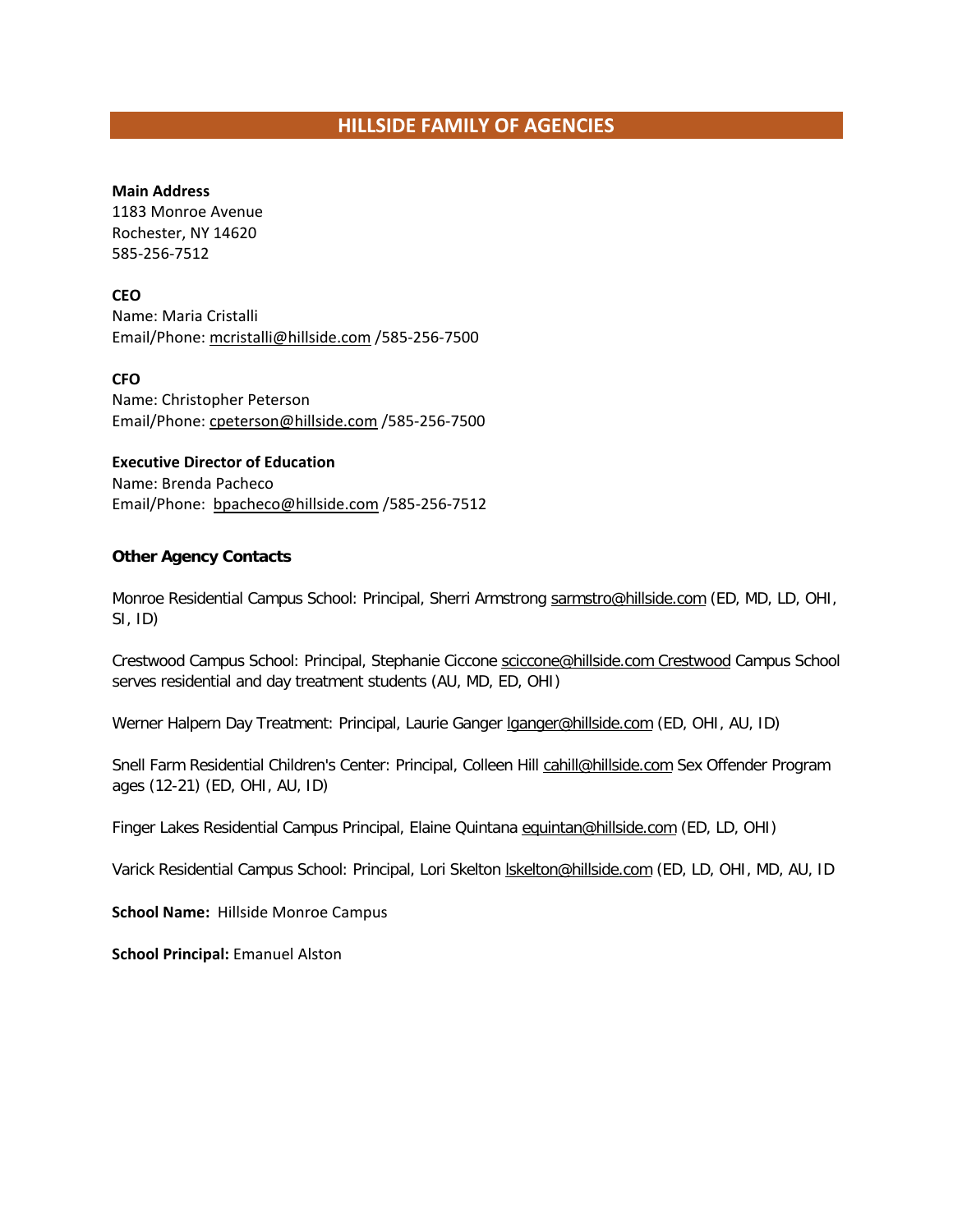### **SCHOOL PROFILE**

### Age Group Served: 3-19

Student Population: Emotional Disturbance, Intellectual Disability, Other Health Impairment

School Description: Hillside Children's Education Centers are therapeutic in that they provide both clinical treatment, medical care and academic programming for its students. The agency's philosophy of service is family guided, youth driven, cultural competence and trauma informed which means that we endeavor to meet each student's needs and interests individually.

- Creekside Day [Treatment](https://www.hillside.com/wp-content/uploads/2015/01/Creekside-Day-Treatment-SS.pdf) is a collaborative program of Hillside Children's Center and Monroe No.1 BOCES. It is a unique regional program that offers academic and vocational education in combination with mental health treatment for children with dual diagnoses.
- [Crestwood](https://www.hillside.com/wp-content/uploads/2015/01/Crestwood-Day-Treatment-SS.pdf) Day Treatment Programs were developed for children age 3 to 12 who are experiencing school related and/or family problems significant enough to disrupt their education. Day Treatment provides the special educational programming, ongoing structure, support and intensive individual group and family therapy.
- Day [Treatment](https://www.hillside.com/wp-content/uploads/2015/01/Day-Treatment-at-Clara-Barton-School-2-SS.pdf) at Clara Barton School No.2 offers ongoing mental health services embedded in a school setting. The classrooms are 6:1:1 with the addition of a Hillside Behavior Support Specialist in each classroom. The Rochester City School District provides a teacher and a paraprofessional in each of the rooms. The program is designed to address mental health issues related to trauma, anxiety, mood disorders, academic and learning difficulties, and behavioral struggles. The student will learn more effective coping skills or the necessary skillset they need in therapy with their Clinician and the Behavior Support staff. The goal is to teach the students to utilize these skills throughout the day at school. The program is located within Clara Barton School, a K-8th grade school allowing the Hillside students the opportunity to participate in school specials, field trips and extracurricular activities if they desire.
- [e-START](https://www.hillside.com/wp-content/uploads/2015/01/e-Start-SS.pdf) program is collaboration between Hillside Children's Center and Monroe No.1 BOCES. The program is designed for secondary students (grades 9 – 12), who are in the average to above average range for intelligence, but have emotional challenges that have made it difficult for them to attend and function successfully in their regular community school. Students are referred to e-START by the Committee on Special Education in their local school district. The goal of the program is to provide a supportive environment that will enhance the youth's ability to experience educational success as well as learn strategies for managing mental health challenges.
- Halpern Day [Treatment](https://www.hillside.com/wp-content/uploads/2015/01/Halpern-Day-Treatment-SS.pdf) serves students referred by their local Committee on Special Education who are experiencing school related and/or family related problems significant enough to disrupt their education. Halpern provides special education programming and mental health treatment in a structured, supportive therapeutic environment.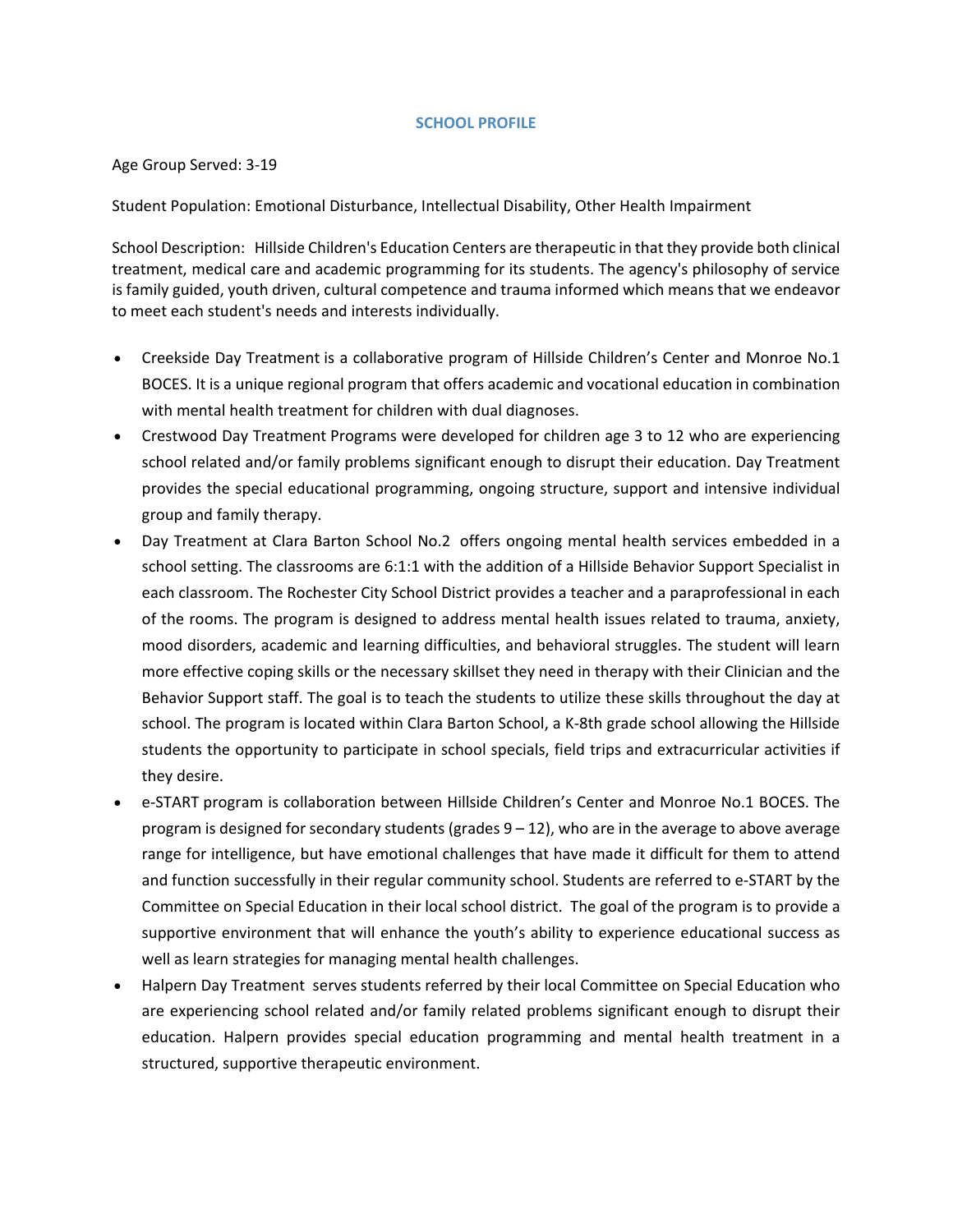- RCSD Student and Family [Support](https://www.hillside.com/wp-content/uploads/2015/01/RCSD-Student-and-Family-Support-Center-SS.pdf) Center removes barriers to academic success by increasing school attendance and the wellbeing of the students.
- [Stepping-Stones-Day-Program-SS](https://www.hillside.com/wp-content/uploads/2015/03/Stepping-Stones-Day-Program-SS.pdf) offers a structured small group therapeutic environment that helps students overcome the emotional and behavioral challenges that interfere with learning, so that they may return successfully to their home district. The Stepping Stones Day Program is a collaborative with Oswego BOCES and Hillside Children's Center. Our special education teachers and specialist support staff from Oswego County BOCES, and an on-site team of mental health professionals recruited and managed by Hillside Children's Center, will work together to promote participating students' independent functioning, along with their academic achievement and success, through the combination of psychotherapeutic interventions, mental health treatment, behavioral supports, and special education instruction.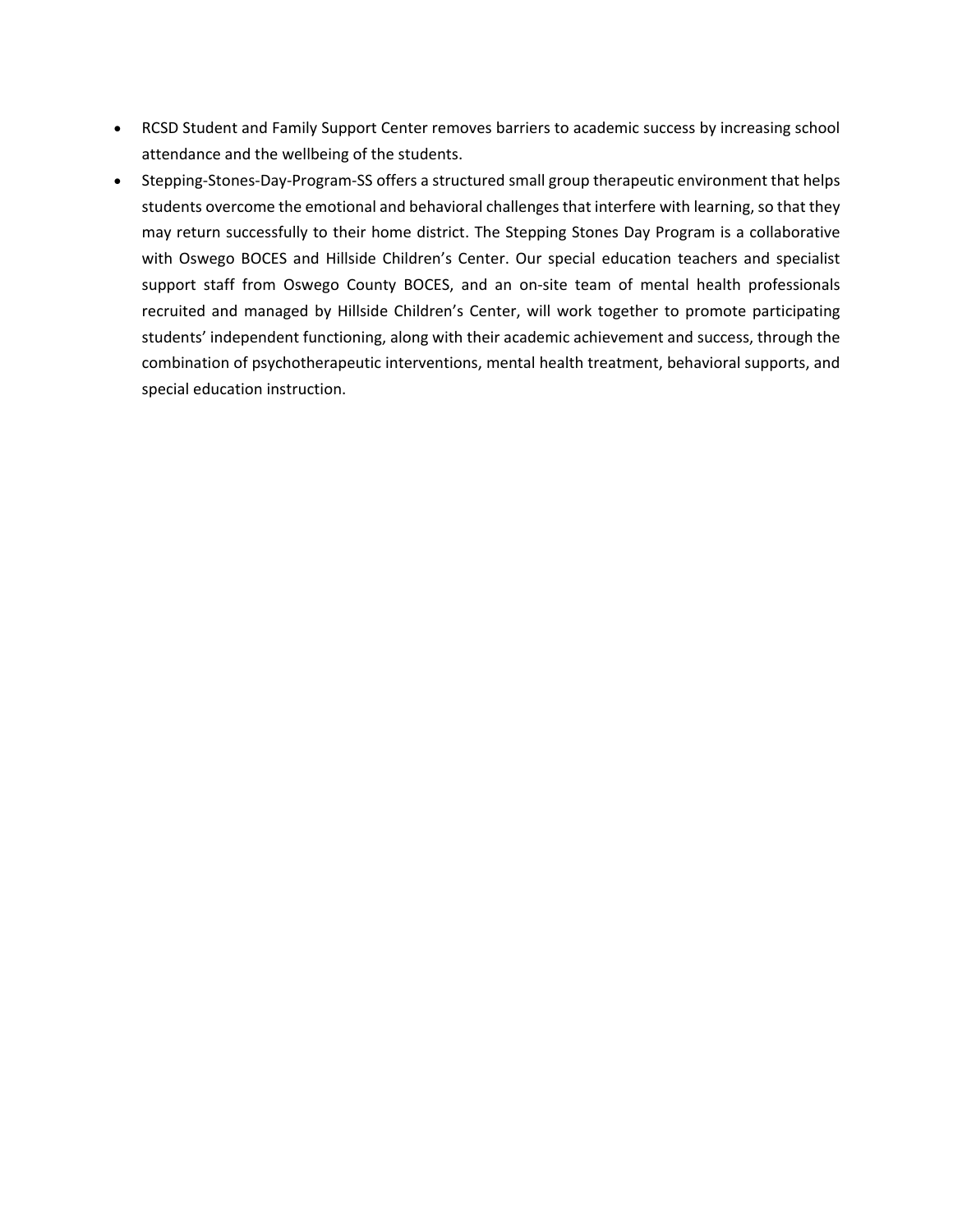# **HOUSE OF THE GOOD SHEPHERD**

### **Main Address**

1550 Champlin Avenue Utica, NY 13502 315-235-7600

### **CEO**

Name: Brian McKee Email/Phone[: bmckee@hgs-utica.com](mailto:bmckee@hgs-utica.com) /315-235-7781

### **Education Contact**

Name: Shannon Perri Email/Phone[: shannonp@hgs-utica.com](mailto:shannonp@hgs-utica.com) /315-235-7671

**CFO**

Name: Chris Lambe Email/Phone: [chrisl@hgsutica.com](mailto:chrisl@hgsutica.com) /315-235-7783

### **School Name:** Tilton School

### **SCHOOL PROFILE**

Age Group Served: 5-19

Student Population: Emotional Disturbance, Hearing Impairment, Intellectual Disability, Learning Disability, Multiple Disabilities, Other Health Impairment, Orthopedic Impairment, Speech or Language Impairment, Traumatic Brain Injury, Visual Impairment

School Description: The Tilton School provides a 12-month educational program certified by the New York State Education Department as a K-8 Special Education residential school. The Tilton School is divided into two segments. The Tilton East segment serves students ages 5 – 13 in 8 self-contained classrooms. The Tilton West segment serves students ages 13–18. The Tilton West program offers 3 self-contained homerooms and 8 transitional homerooms. The students in the transitional homerooms travel to other classrooms for instruction in the classes that they need to successfully meet graduation requirements. A computer lab, library, gymnasium, art and music rooms are shared by both segments. Additional support services provided include occupational therapy, speech and language therapy, and diagnostic evaluations. Technology and Career Awareness classes as well as Spanish and Health are offered to students in grades 7–12. The Learning Center (TLC) provides individual and small group tutoring to students needing additional academic support as well as additional sessions to students preparing for the New York State Regents Exams, Regents Competency Tests and New York State Assessments for grades 3-8.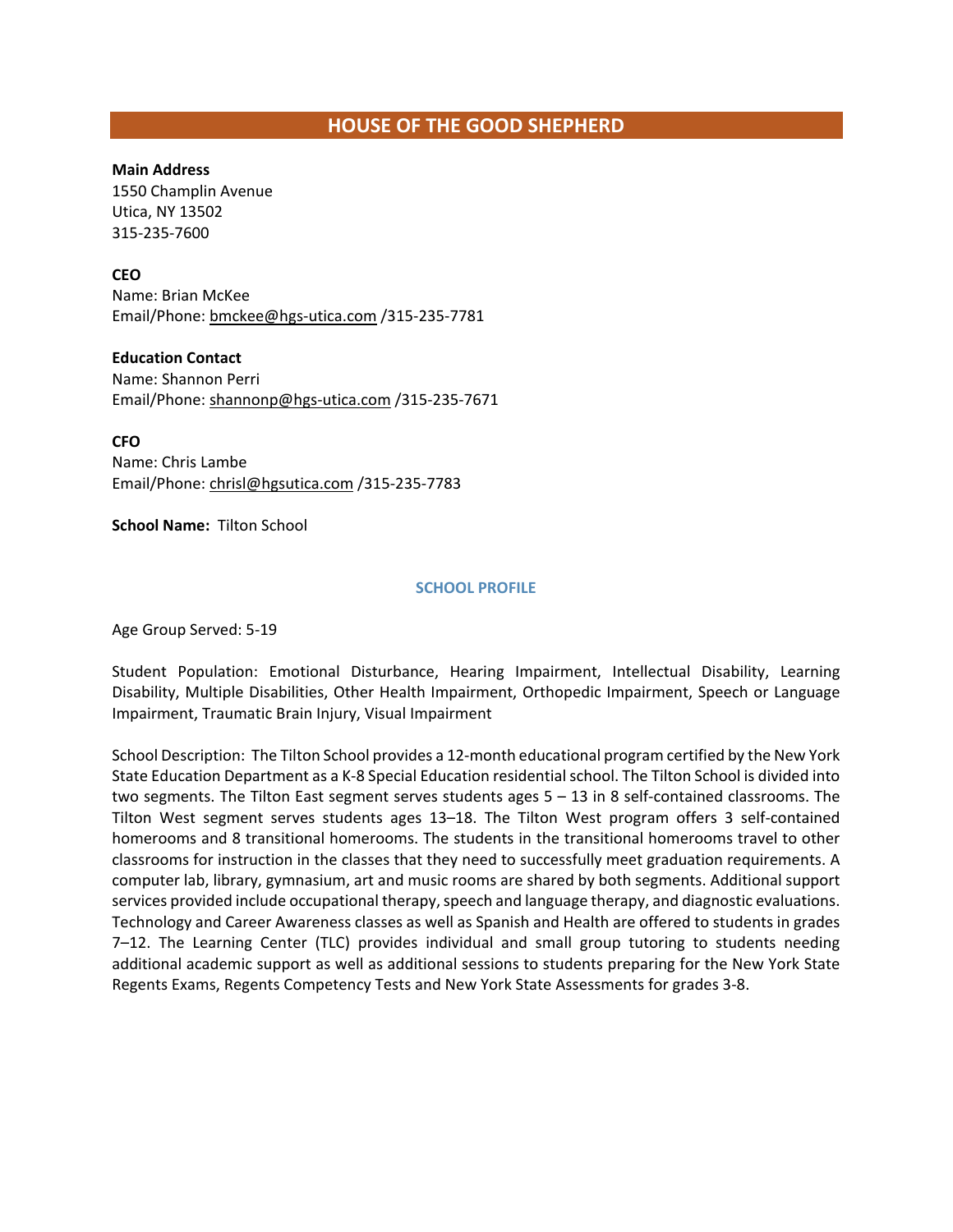# **LASALLE SCHOOL**

### **Main Address**

391 Western Avenue Albany, NY 12203 518-242-4731

**CEO**

Name: Dave Wallace Email/Phone[: wallace@lasalle-school.org](mailto:wallace@lasalle-school.org) / 518-242-4731

**Education Contact**

Name: Marilyn Saunders Email/Phone[: saunders@lasalle-school.org](file://DCFS01/USERS/dmcleod/853%20Coalition/Member%20Lists/saunders@lasalle-school.org%20) / 518-242-4731 ext 276

**CFO**

Name: Andrew Joslin Email/Phone[: andrewjoslin@lasalle-school.org](mailto:andrewjoslin@lasalle-school.org) / 518-242-4731 x298

### **SCHOOL PROFILE**

Age Group Served: 11-19

Student Population: Emotional Disturbance, Intellectual Disability, Learning Disability, Multiple Disabilities, Other Health Impairment

School Description: The LaSalle Educational Services program offers a unique emphasis on addressing both the academic and behavioral problems which have interfered with the student's progress in school. A highly structured program with a success-based philosophy surrounds our students with the resources and support needed to function effectively in the classroom. The focus is on remediating academic skills, providing grade-appropriate instruction leading to a NYS Diploma, and developing age-appropriate classroom behaviors. The goal is to prepare students to successfully reintegrate into their local public school, the workforce, or post high school educational settings.

- Junior and Senior High School serving both special education and regular education students in grades 6-12.
- Registered by New York State (NYS) Education Department, and certified as a School of Special Education.
- State-of-the-art educational facility including centers for arts, technology & physical education as well as academia.
- Highly qualified faculty with specialized training in differentiated instruction.
- Compliance with CSE standards and practices, and affiliated with local vocational education programs.
- Grade appropriate NYS curriculum in Language Arts, Social Studies, Math, Science, Fine Arts, Occupational Education, and Physical Education.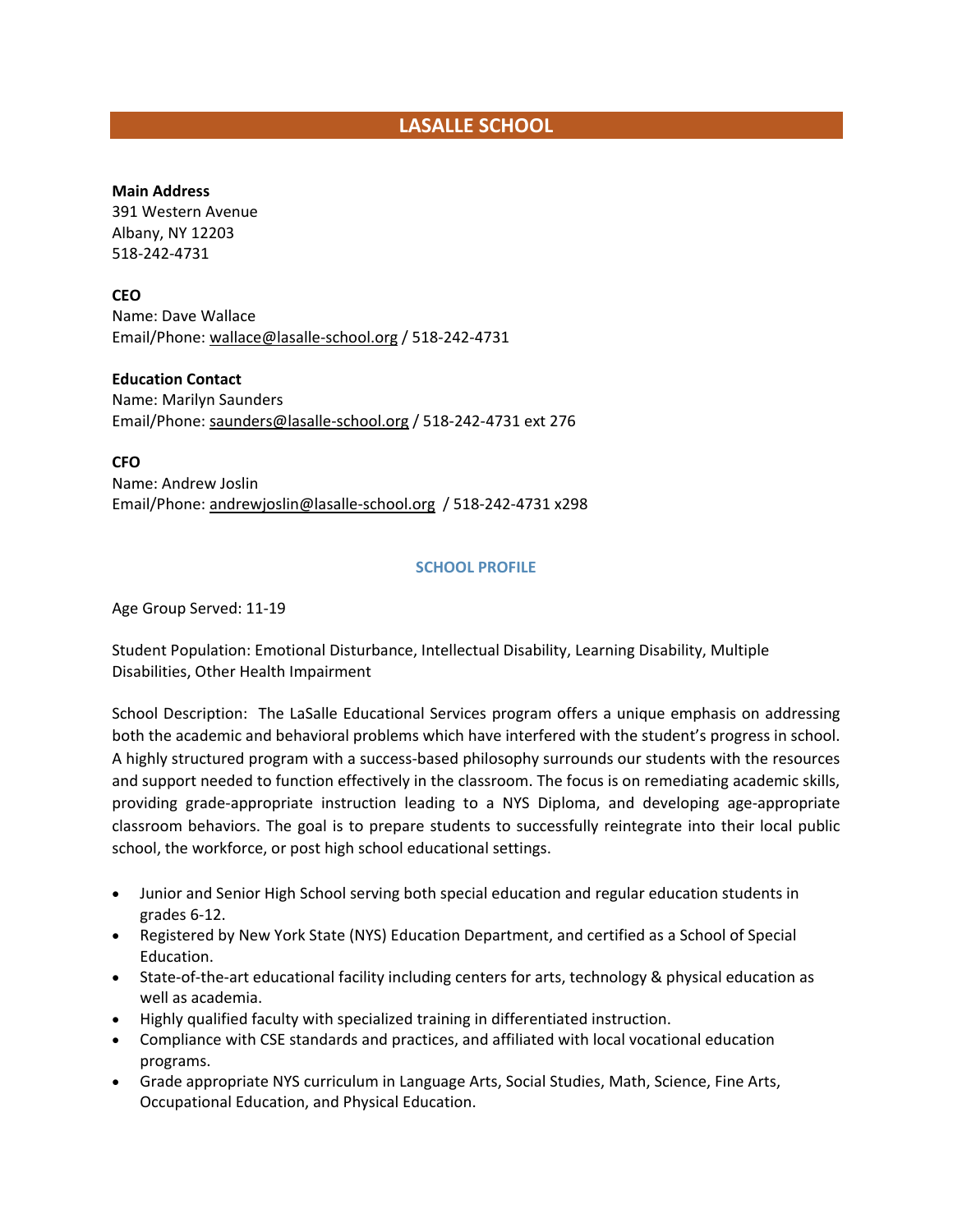- Mainstream academic programs, with departmentalized instruction meeting NYS diploma requirements.
- NYS learning standards fully integrated into courses offered to prepare students for statewide testing and diploma requirements.
- Skills and Achievement Commencement Credential.
- Highly trained school safety counselors able to support each student's attainment of positive school behaviors.
- Positive Behavioral Interventions and Supports (PBIS) principles incorporated into comprehensive behavior management strategies.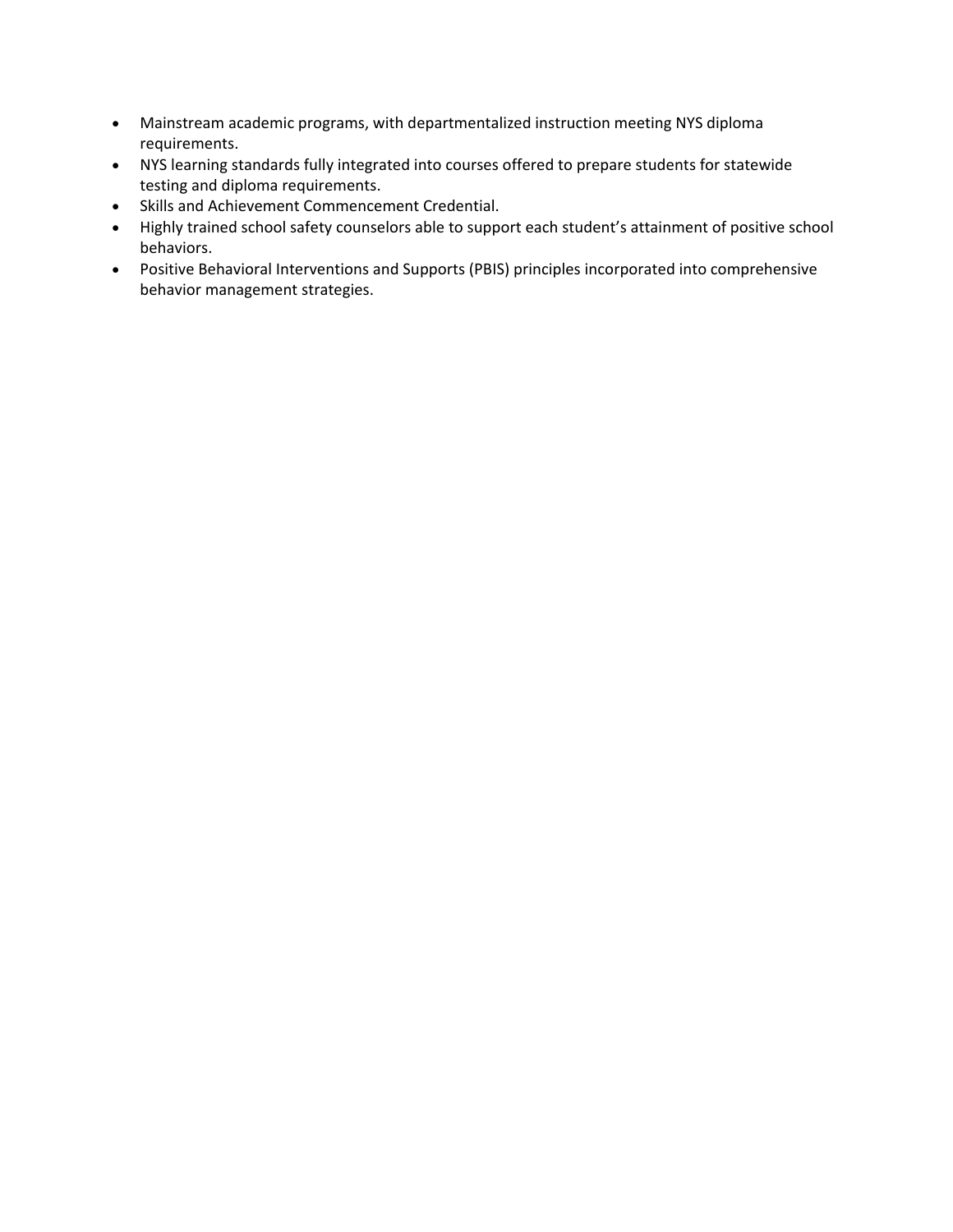# **LEARNINGSPRING SCHOOL**

**Main Address**

247 East 20<sup>th</sup> Street New York, NY 10003 212-239-4926

**CEO/Head of School**  Name: Margaret Poggi Email/Phone[: mpoggi@learningspring.org](mailto:mpoggi@learningspring.org) /212-239-4926

**Education Contact/Academic Director**  Name: Julia Tchoi Email/Phone[: jtchoi@learningspring.org](mailto:jtchoi@learningspring.org) /212-239-4926

**CFO/Director of Administration and Finance**  Name: Eileen Herzog Email/Phone[: eherzog@learningspring.org](mailto:eherzog@learningspring.org) /212-239-4926

**School Name:** LearningSpring School

**School Principal**: Margaret Poggi

### **SCHOOL PROFILE**

Age Group Served: 5-14

Student Population: All of our students are diagnosed on the autism spectrum. We accept the following IEP classifications: autism, speech/language impaired, emotional disturbance, learning disability, other health impaired.

Areas Served: All five boroughs of New York City. We also accept students from other nearby school districts (New Jersey, Westchester, and Long Island).

School Description: In the fall of 2001, the LearningSpring Foundation opened its first program, the LearningSpring Elementary School, now the LearningSpring School (LSS), a model school that was conceived, built, and staffed to educate children with ASD. LSS celebrates the fact that its children are bright, but understands that they have social-communication, sensory-motor, organizational, and processing deficits. Thus, the underlying model for LSS is quite different from other schools. Where most schools focus almost exclusively on academic performance, LSS's curriculum is equally divided between Social/Emotional, Speech/Language, Sensory/Motor, and Academics. LSS realizes that for its children, academic performance does not necessarily lead to success in life. LSS builds into its curriculum important life skills that are often compromised in children with ASD and taken for granted in a mainstream environment.

LearningSpring has developed an integrated curriculum designed to set high standards and expectations for each student based on their ability, and provide the structure and support to enable each student to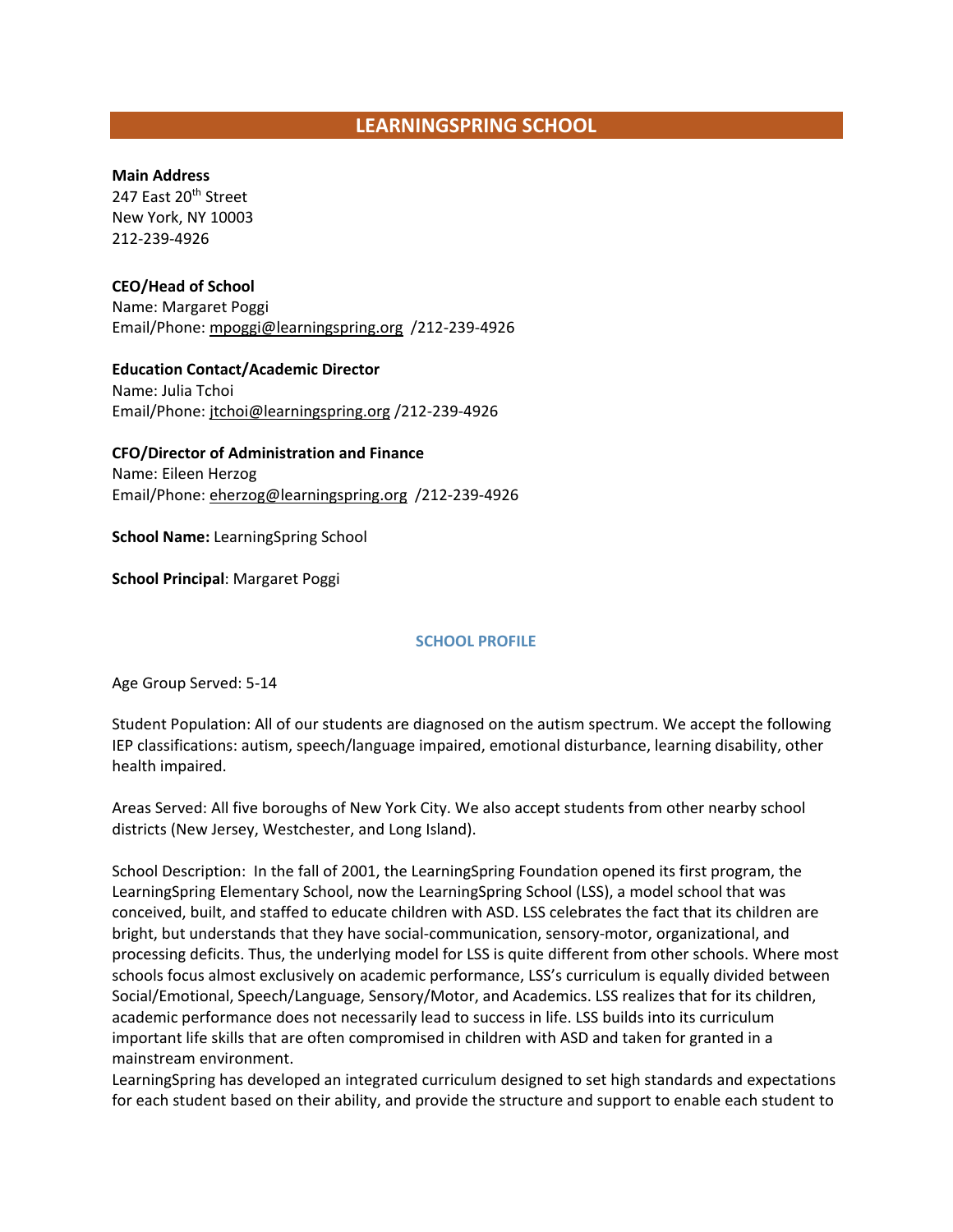succeed. Using a Cooperative Learning Paradigm, the needs of the whole child are addressed by integrating the learning of challenging academics with the equally important mastery of social/emotional, pragmatic language, organization and sensory-motor skills. LearningSpring celebrates each student's strengths, and works to remediate his or her weaknesses. Students at LearningSpring often benefit from:

- Activity-based learning or learning by doing
- Hands-on-learning that enables the development of abstract ideas into concrete realities
- Projects that demonstrate practical real world knowledge and experience

• Their own specific interests being incorporated and expanded upon in classroom activities and assignments

The LearningSpring Curriculum is multi-disciplinary, rich in content, and is constantly changing in order to be responsive to the student's needs. It is structured to minimize distraction and to help increase the student's flexibility. The uniqueness of the curriculum is that it is not based on one methodology, but draws on a variety of techniques and resources. It is comprised of the following:

- An academic curriculum that adheres to the New York State Education Department Learning Standards
- Social-Cognitive-Behavioral Curriculum that is taught and practiced throughout the entire school day
- Speech/language therapy
- Occupational therapy
- Adapted physical education
- Computer/keyboarding
- Enrichment classes in drama, music, and art
- Library/media resources

The LearningSpring School contends that there is no inherent reason why children with Autism Spectrum Disorders cannot graduate from high school, go on to college, and grow up to have independent, healthy, happy and fulfilling lives.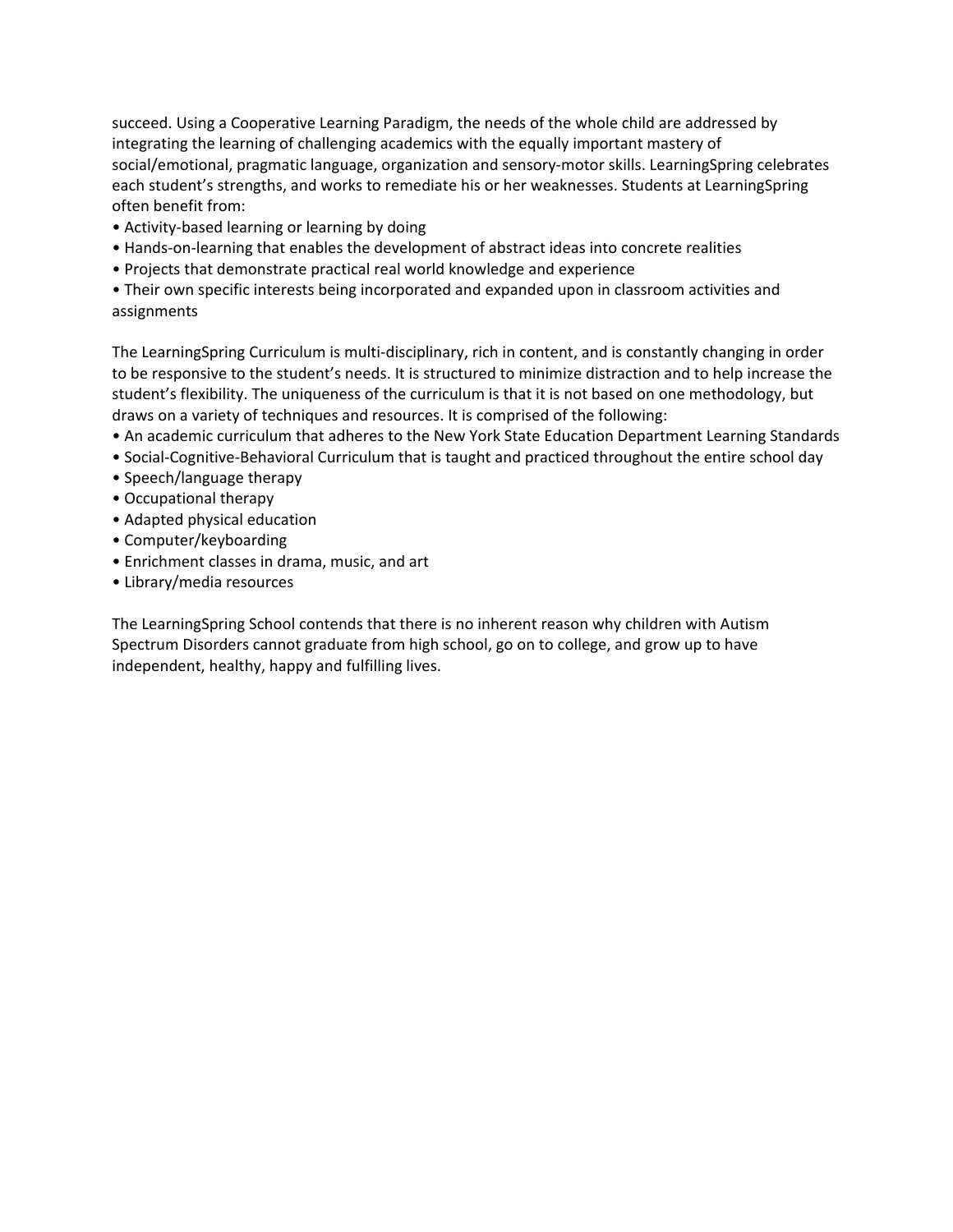# **THE LOWELL SCHOOL**

#### **Main Address**

24-20 Parsons Blvd Whitestone, NY 11357 718-352-2100

### **CEO**

Name: Dede Proujansky Email/Phone[: tlschool@aol.com](mailto:tlschool@aol.com) /718-352-2100

#### **Education Contacts**

**Name:** Irene Spilakis lein **Email:** [sklein@thelowellschool.com](mailto:sklein@thelowellschool.com) / 718-445-4222

**CFO**

Name: Shaneza Mohamed Email/Phone[: tlschool@aol.com](mailto:tlschool@aol.com) / 718-352-2100

#### **Principal Name:** Susan Klein

#### **SCHOOL PROFILE**

Age Group Served: 5-21

Student Population: The school is approved to accept students with the classifications of Learning Disabled, Speech or Language Impairment, Autism, Other Health Impairment, and Emotionally disturbed.

Areas Served: Queens, Manhattan, Bronx, Brooklyn, Staten Island, Long Island and Westchester.

School Description: Our goal is to close the gap between a child's potential and his/her day-to-day performance. An emphasis is placed on developing self-respect, responsibility and building character.We respect and nurture the unique qualities of all students within the context of a challenging academic program and offer an environment that encourages and provides opportunities for academic achievement and social growth. Often referred to as "the family school," close cooperation between home and school is the cornerstone of Lowell. We provide an outstanding individualized Reading Program using certified Reading/Literacy teachers as a pull out program.

The Lowell School follows the New York State Common Core curriculum guidelines at each grade level. Modified materials and specialized instruction are used to establish and build the concepts required. Core subjects such as reading, mathematics, language arts, social studies and science are taught at each grade level. Art, music, home and careers, computer science and physical education are integral parts of the curriculum. Our program is enriched through field trips, on site professional presentations, multimedia materials and interactive programs.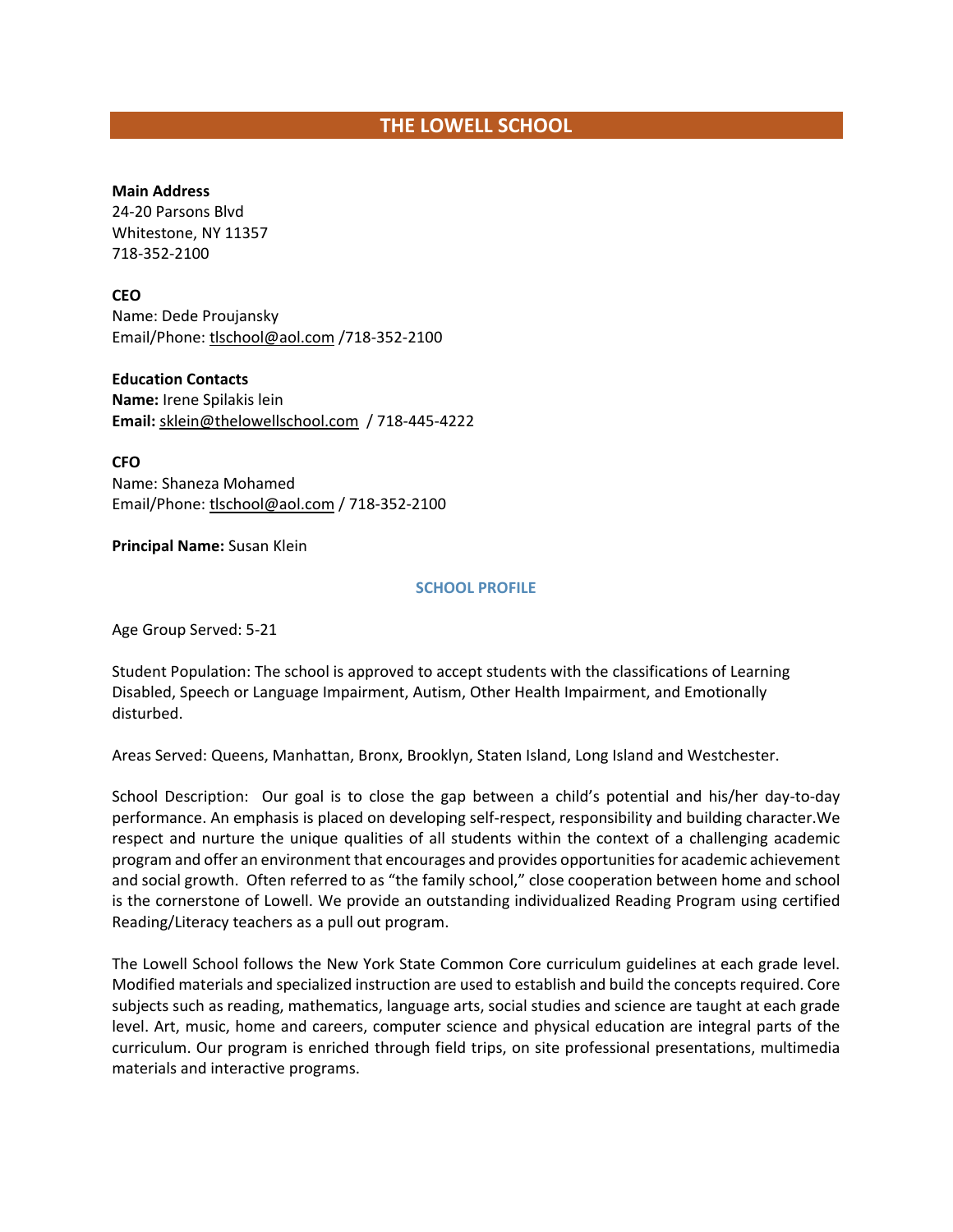We maintain a 12:1:1 ratio that allows students to receive the individualized attention they need to achieve and highly qualified teachers who are state certified and trained in Special Education pedagogy, techniques and interventions.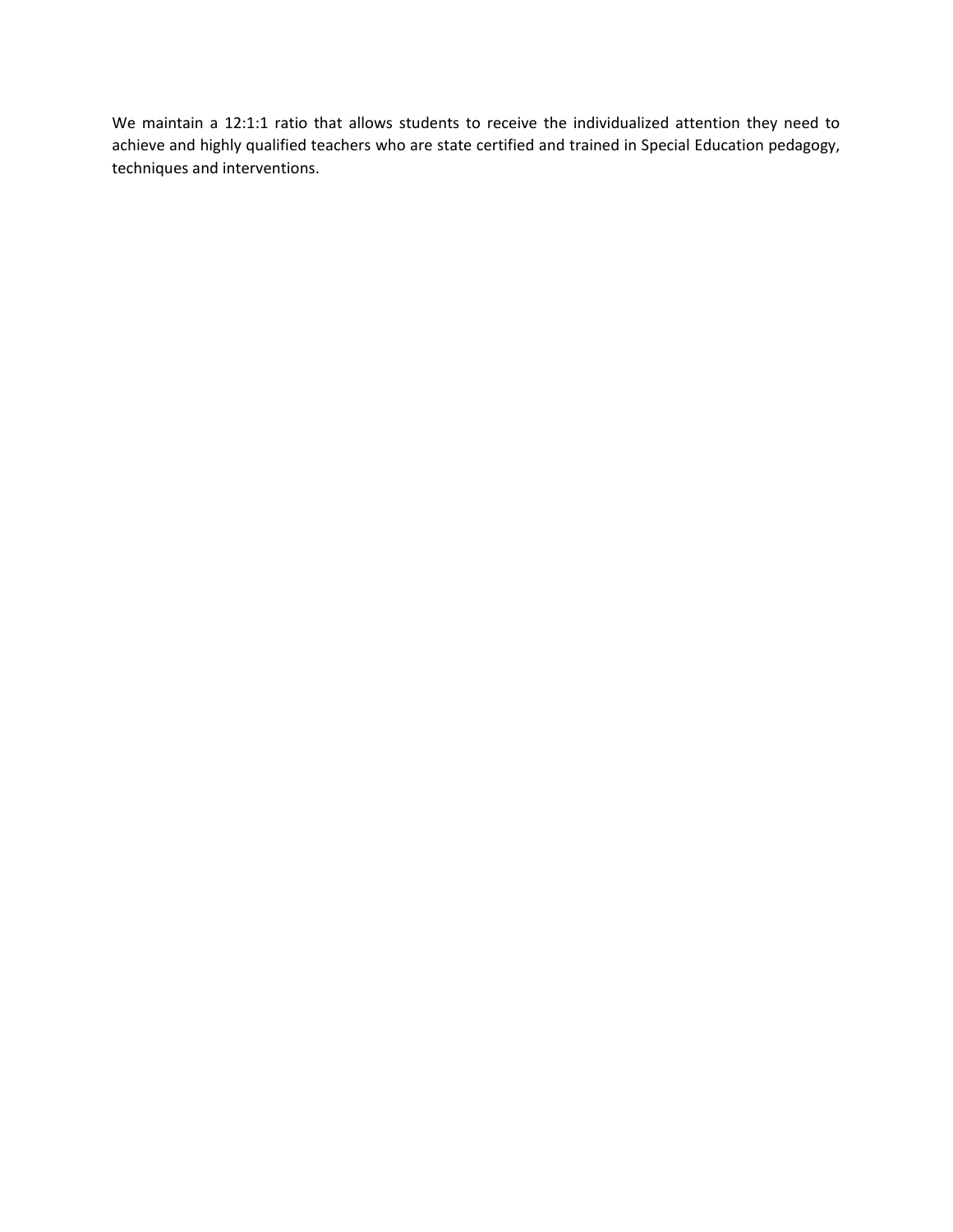# **MARY CARIOLA CENTER**

**Main Address** 1000 Elmwood Avenue Suite 100 Rochester, NY 14620 585-271-0761

**CEO**

Name: Karen Zandi Email/Phone[: kzandi@marycariola.org](mailto:kzandi@marycariola.org) / 585-271-0761

**Education Contact**

Name: Christine Sheffer Email/Phone[: csheffer@marycariola.org](mailto:csheffer@marycariola.org) / 585-271-0761

**CFO** Name: Bill Ansbrow Email/Phone[: bansbrow@marycariola.org](mailto:bansbrow@marycariola.org) / 585-271-0761

**School Name:** Mary Cariola Children's Center

**School Principal**: Keri Lazenby Neathawk; Rachael Stell

#### **SCHOOL PROFILE**

Age Group Served: 3-21

Student Population: Intellectual Disability, Multiple Disabilities, Other Health Impairment, Traumatic Brain Injury, Autism, Deafness, Hearing impairments and Vision impairments.

School Description: Mary Cariola Center, Transforming Lives of People with Disabilities provides education and life skill development to children and youth who have multiple complex disabilities. Innovative education is complemented by a variety of clinical and therapeutic services such as speech, physical and occupational therapy, music, behavior and vision therapy. Our school serves a 10-county region and students come from nearly 50 different school districts. . Over half of our students have Autism, and numerous others have cognitive delays, physical impairments, medical fragility, and challenging behaviors. More than half of our students use some kind of high tech or low tech communication device. We also provide onsite nursing, social work staffing and Medical Service Coordination. Our personalized, interdisciplinary, evidence based-education empowers students and inspires their families.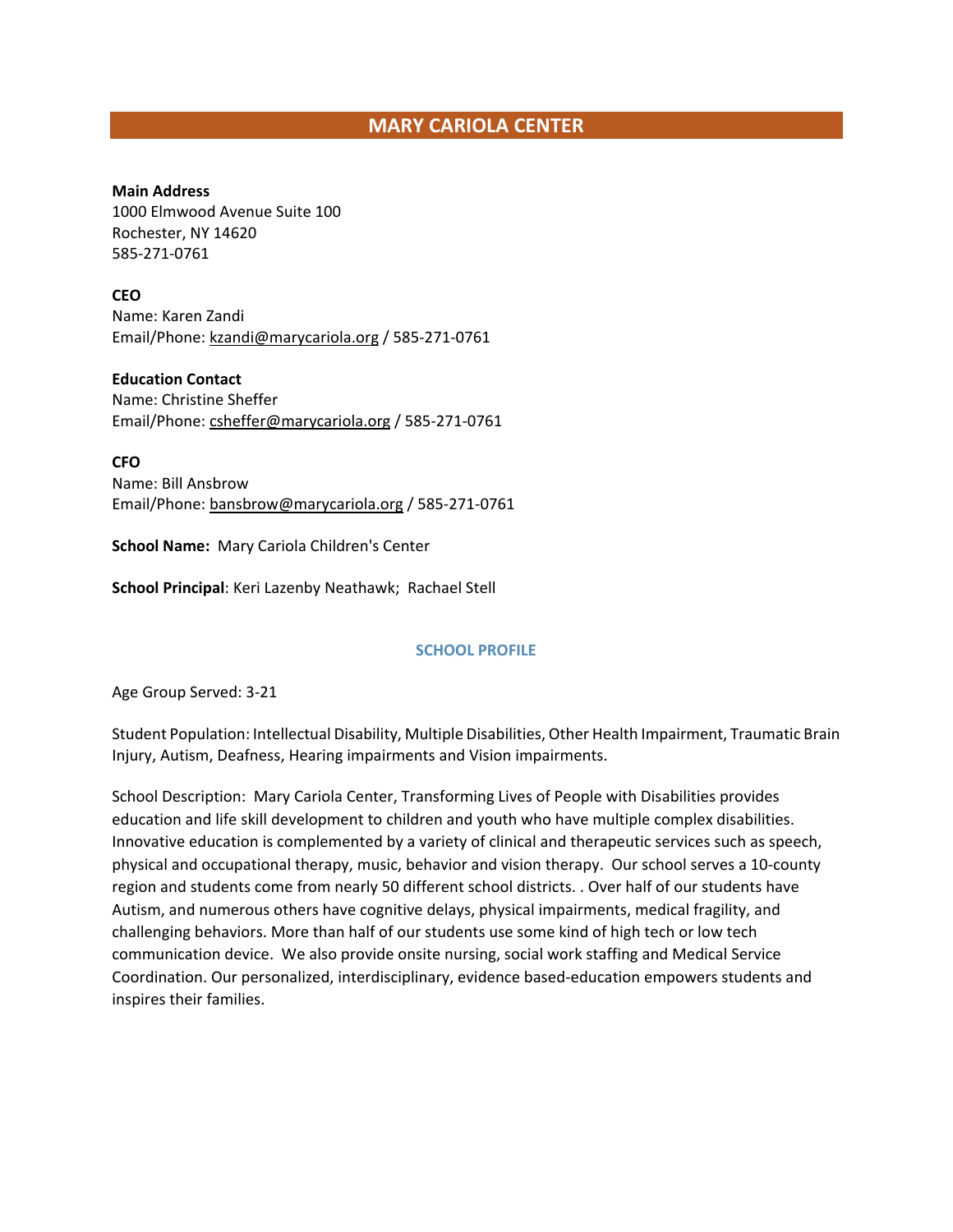# **MOUNTAIN LAKE ACADEMY**

#### **Main Address**

386 River Road Lake Placid, NY 12946 518-523-4300

#### **Executive Director**

Name: Christopher Mariano Email/Phone[: cmariano@mountainlakeacademy.oeg](mailto:cmariano@mountainlakeacademy.oeg) / 518-523-4300

### **Education Contact**

Name: Kathleen Foster Email/Phone[: kfoster@mountainlakeacademy.org](mailto:kfoster@mountainlakeacademy.org) / 518-523-4300 x125

**CFO**

Name: Susan Rose-Hockert Email/Phone[: srose-hockert@mountainlakeacademy.org](mailto:srose-hockert@mountainlakeacademy.org) / 518-523-4300 x112

**School Name:** Mountain Lake Academy

### **SCHOOL PROFILE**

Age Group Served: Mountain Lake Academy serves boys aged 12 through 21.

Areas Served: Mountain Lake Academy accepts students fron the State of New York and Vermont.

Student Population: Mountain Lake Academy provides services for a total of 44 students working through a variety of challenges including but not limited to IEP classifications including Emotional Disturbances, Learning Disabled, Other Health Impairment, and Multiple Disabilities. Mountain Lake Academy receives referrals from both Committee on Special Education and Department of Social Services in New York and Vermont's Department for Children and Families.

School Descriptions: Mountain Lake Academy is a residential treatment center in Lake Placid, New York. On campus we house two separate programs; Mountain View (32 students) and Brook View (12 HTP students). Both programs incorporate academics, wilderness therapy, individual and group counseling, and drug treatment into individualized treatment plans for each of our students.

Mountain View offers 12:1:1 or 8:1:1 classroom size in five subjects throughout the year with the ultimate goal of earning a regents diploma. Subjects include Mathematics, History, English, Science, and Technology. Our small class sizes allow students ample one on one instruction with teachers that extends further during a half hour long after-school program. Residentially, academics are furthers supported by two hours of study hall every week night that is staffed by a licensed teacher.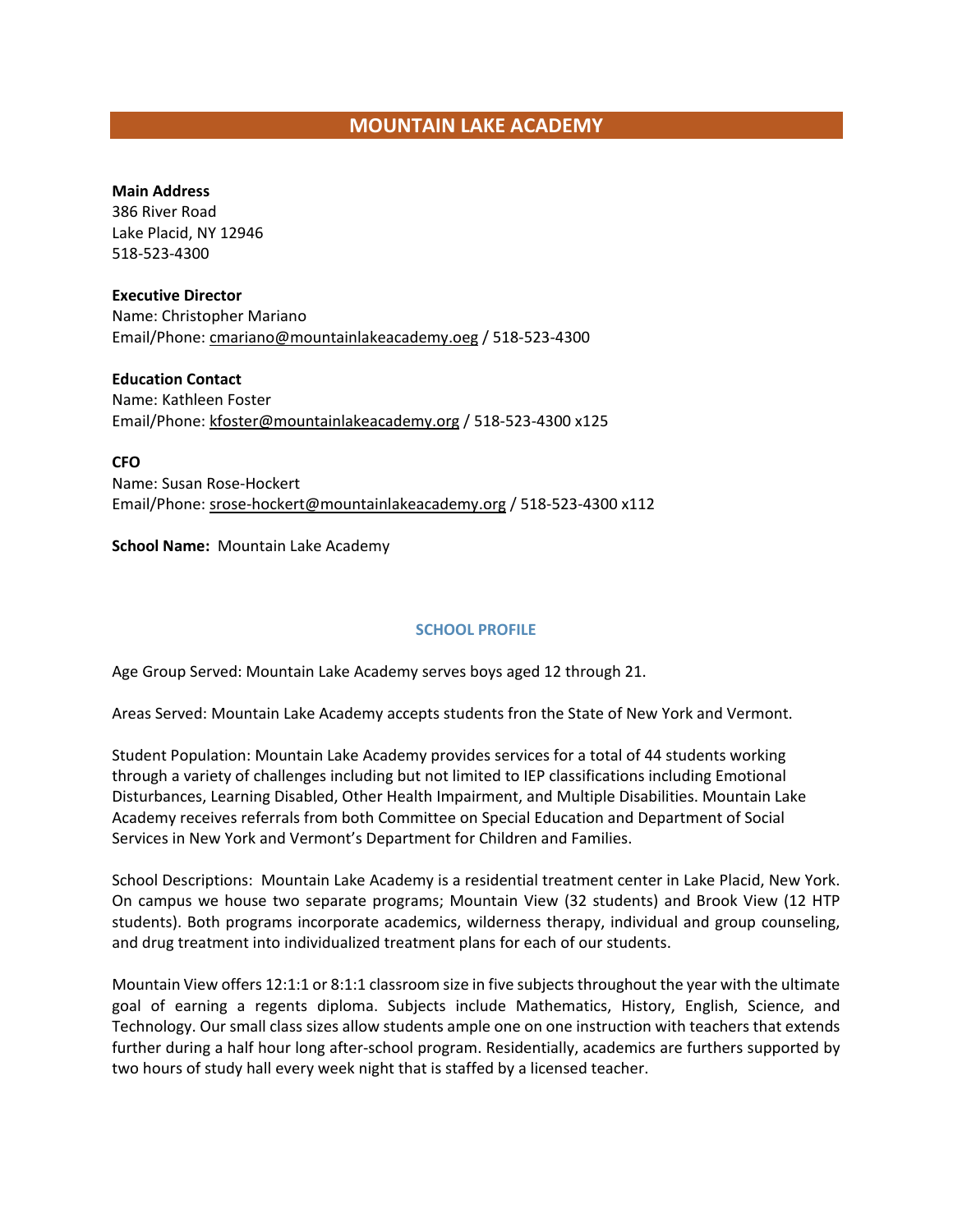Students experience a unique opportunity to grow individually as they work their way through a five phase system that promotes self-examination throughout each phase. As students move up in phase they earn privileges and see opportunities to go off campus and into the Adirondack Mountains. After school programming follows a highly structured schedule that keeps our students engaged from the moment they wake up.

Similarly, Brook View offers a higher level of structure than what our students are used to. Brook View is Mountain Lake Academy's 'Hard to Place Unit.' Students at Brook view require a higher level of support and are accordingly provided with a 6:1:1 educational setting. Brook View students usually work towards Regents diplomas but can also earn a CDOS diploma is they agree on this route with their parents and school district. Brook View teachers are special education certified and provide five subjects for our students including English, Mathematics, History, Science and Art.

Each of our students in both Mountain View and Brook View is assigned a therapist and treatment coordinator. Therapists are MSWs and meet individually with students while treatment coordinators provide our parents with their point of contact for any sort of questions or updates they may need. Psychiatry services are also provided on a weekly basis for all students requiring them. In addition to these resources all of our students are evaluated for substance abuse and if need be are provided with on campus counseling through St. Joseph's Addiction and Recovery.

Mountain Lake Academy's residential, educational and clinical staffs in both Mountain View and Brook View are trained to turn struggles and failures into learning experiences through the relationship they have built with our students and proper training.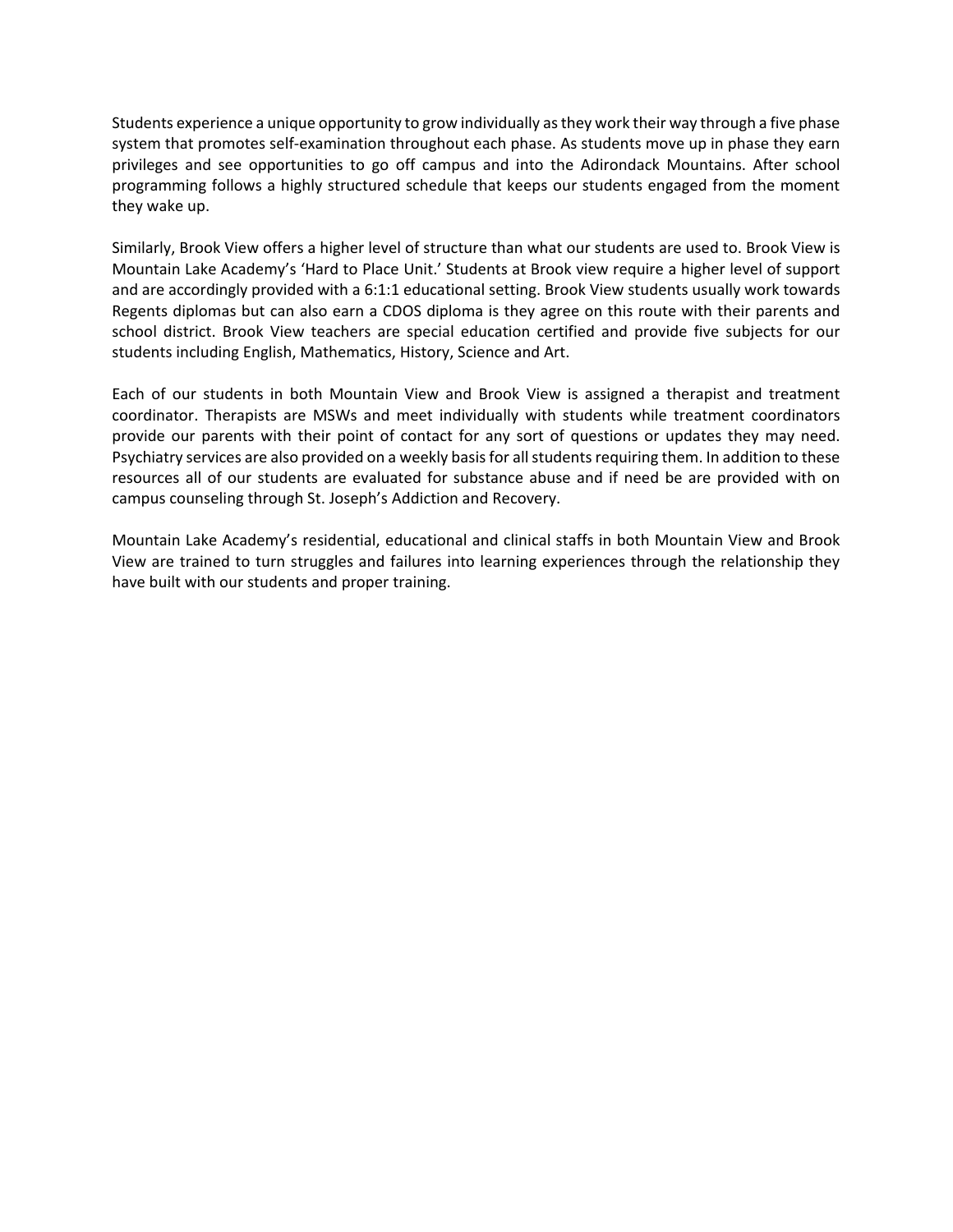# **NEW DIRECTIONS YOUTH AND FAMILY SERVICES**

### **Main Address**

6395 Old Niagara Road Lockport, NY 14904 716-433-4487

### **CEO**

Name: James Coder Email/Phone[: jcoder@ndyfs.org](mailto:jcoder@ndyfs.org) / 716-433-4487

### **Education Contact**

Name: Kristine Coakley Email/Phone[: kcoakley@ndyfs.org](mailto:kcoakley@ndyfs.org) / 716-433-4487

**CFO** Name: B. Kashmer Email/Phone[: bkashmer@newviewalliance.org](mailto:bkashmer@newviewalliance.org) / 716-433-4487

**School Name:** Henrietta G. Lewis Campus School

### **SCHOOL PROFILE**

Age Group Served: 5-18

Student Population: Emotional Disturbance, Learning Disability, Other Health Impairment

School Descriptions: Each school program that is operated by New Directions Youth and Family Services has the philosophy that all of our students can learn! We do address our student behavior with our Pathways to Success but we also address their learning concerns meeting each student at their personal learning level. Quality instruction within small class sizes has been the key. The H. G. Lewis Campus School employs many dedicated professionals that makes the difference in student success.

Our schools use strength-based teaching strategies such as differentiated learning with small class sizes. Careful consideration is given to each child's Individual Education Plan (IEP) to ensure that our school can meet your child's specific instructional needs and that the environment will effectively support his or her level of social and emotional development.

**The Henrietta G. Lewis Campus School**: Located on the grounds of the Wyndham Lawn Residential Services in Lockport, NY, the Henrietta G. Lewis Campus School is a private, state-approved school serving Wyndham Lawn Residential Services and day students from surrounding school districts with the goal of returning students to their home districts as soon as possible. To this end, we use a number of innovative instructional strategies, including technology-assisted programs and interactive whiteboards. Fastmath and Read 180, for example, have allowed students to improve math skills by up to 30% in as little as three months.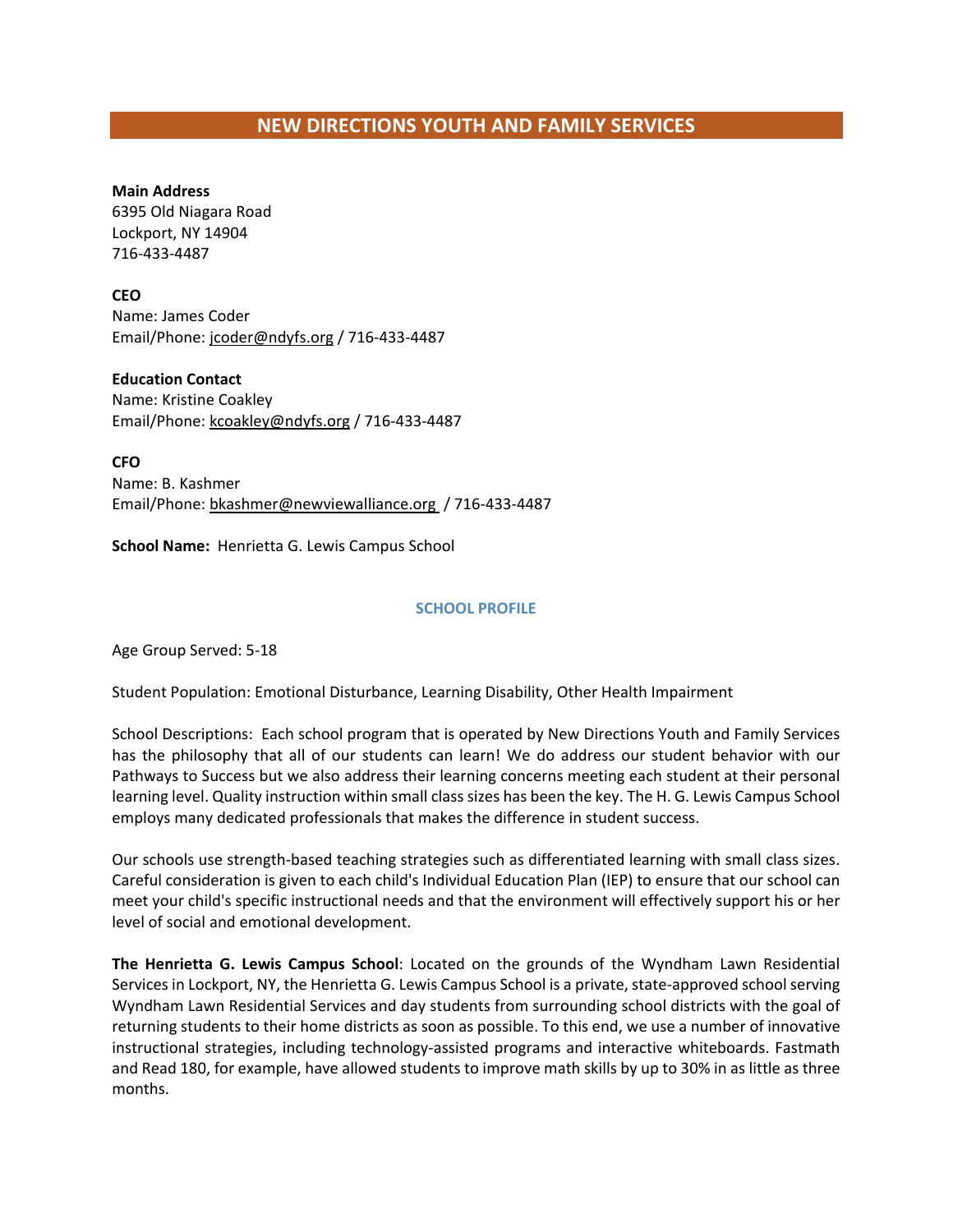**The Randolph Academy:** The Randolph Academy is a public Special Act school district located on the campus of Randolph Residential Services in Randolph, NY, and in Hamburg, NY. The Academy provides an intensive, quality education for special needs students. We offer therapy, counseling, and behavior management as well as a full 12-month academic program. In addition, we currently serve many area school districts with our Day Program.

The Randolph Academy recently participated in a New York State pilot evaluation program, where we ranked second out of all participating schools. The project measured student achievement during enrollment through the use of pre- and post-tests. All of our teachers and faculty members are trained in the sociological model of Normative Culture. Our goal is to engage students in the acquisition of the knowledge and skills necessary to become life-long learners – enabling their successful transition back into home, school, and community.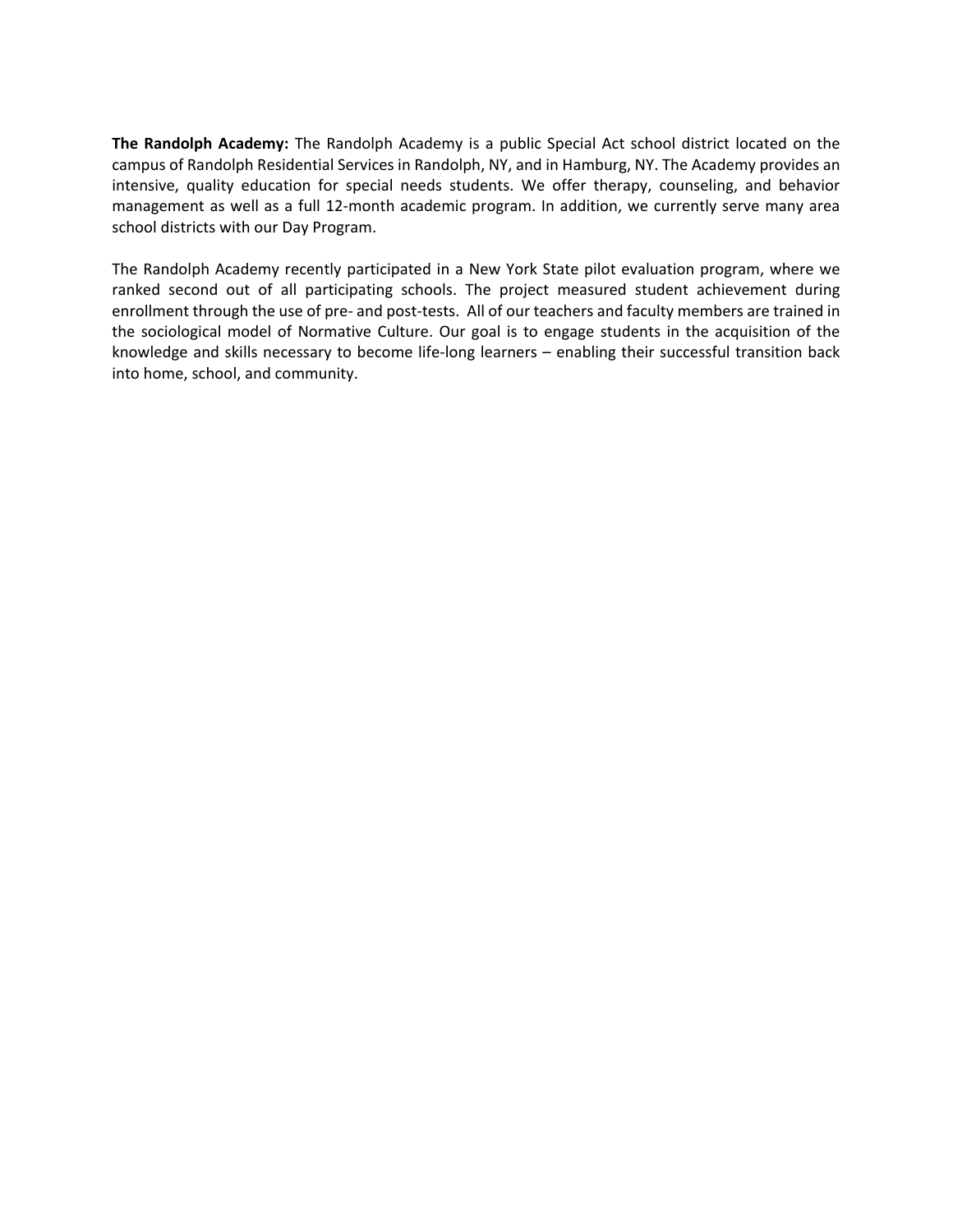# **THE NEW LIFE SCHOOL**

#### **Main Address**

831 Eagle Ave Bronx, NY 10456 718-665-2760

**CEO**

Name: Damyn Kelly Email/Phone[: dkelly@lssny.org](mailto:dkelly@lssny.org) / 212-870-1111

**Interim Executive Director for Educational Services**  Name: Christine Amodeo

Email/Phone[: camodeo@lssny.org](mailto:camodeo@lssny.org) / 646-790-7200

**CFO**

Name: Tammer Seoud Email/Phone[: tseoud@lssny.org](mailto:tseoud@lssny.org) / 212-870-1132

**School Name:** The New LIFE School

**School Principal:** Christine Amodeo

### **SCHOOL PROFILE**

Age Group Served: Ages 8-21, Grades 3-12

Student Population: Emotional Disturbance, Learning Disability, Speech Impairment, Other Health Impairment, Autism, Intellectual Disability.

Areas Served: The New LIFE School serves students in all five boroughs of New York City including the Bronx, Manhattan, Staten Island, Brooklyn, and Queens. On an individual/ contractual basis, TNLS enrolls students from neighboring districts such as Westchester or Long Island if space permits.

School Description: The New LIFE School (TNLS) is a non-public special education setting located in the South Bronx. TNLS is a unique program striving to "make the schoool fit the student, not the student to the school." This is accomplished through highly individualized acedemic and social emotional programming for students ages 8-21 years in grade 3-12. TNLS accepts students with a range of abilities providing multiple pathways to graduation including New York State Regents and Local Diplomas. The school also features a Barbering and Culinary Program allowing students to achieve a Career Development and Occupational Studies Certificate (CDOS).

TNLS has become a safe haven for New York City students struggling with serious and persistent psychosocial issues preventing academic progress in a traditional public school setting. With a high staff to student ratio of almost 1 to 2, students receive intensive support to work throgh the barriers preventinng their academic success. TNLS has continuous open enrollment for all grade levels.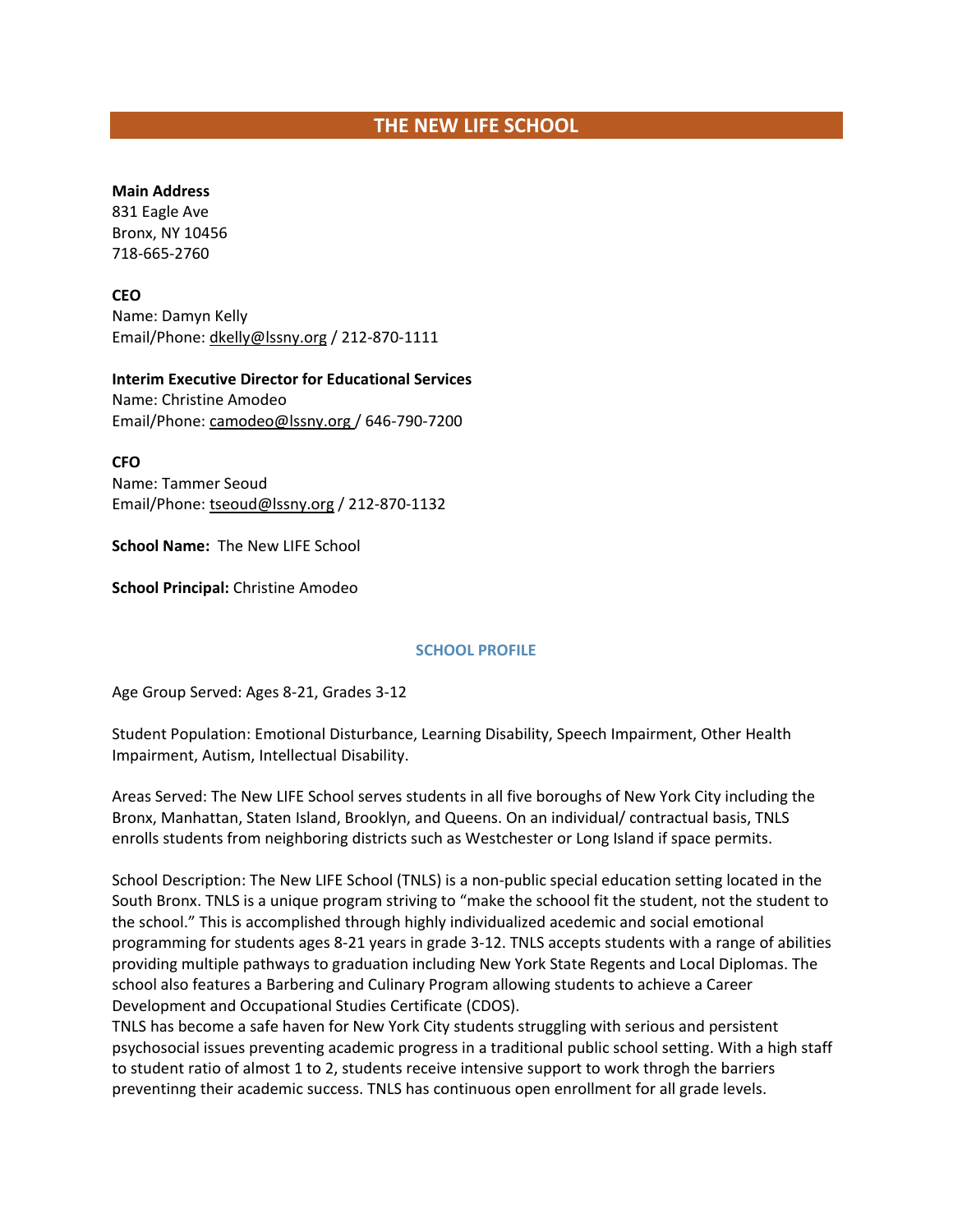#### **Main Address**

275 Pinnacle Road Rochester, NY 14623 585-334-8010

### **CEO**

Name: Joseph M. Martino Email/Phone[: jmartino@e-success.org](mailto:jmartino@e-success.org) / 585-210-4715

### **Education Contact**

Name: Rosemary Hodges Email/Phone[: rhodges@normanhoward.org](mailto:rhodges@normanhoward.org) / 585-334-8010 x 310

### **CFO**

Name: Christopher D. Zupcak, Director of Finance Email/Phone[: czupcak@e-success.org](mailto:czupcak@e-success.org) / 585-563-2979

**School Name:** The Norman Howard School

**School Principal:** Paul Keller

### **SCHOOL PROFILE**

Age Group Served: 10-19

Student Population: Learning Disability, Other Health Impairment, Speech or Language Impairment

School Description: The Norman Howard School (NHS) fosters the academic growth of students with learning needs using an individualized approach. The school's supportive community promotes students' development as respectful, responsible, resilient citizens. The school promotes the understanding of diverse learning needs and serves as a resource for families and professionals. The Norman Howard School (NHS) is an independent, state approved, day school for students in grades 5 - 12. Our setting provides a quality education program for students with special learning needs including those with classifications of Learning Disability, Other Health Impairment, Speech and Language Impairment, or Autism. Candidates for admission benefit from an academic program and do not require significant behavioral and/or communication interventions. Students from over 30 school districts in eight counties attend NHS. The Norman Howard School offers a small, structured and supportive learning environment with full access to the general education curriculum. Reading and Math intervention and special education services for speech language and counseling are available. Faculty and support staff work as collaborative teams to maximize student learning and social growth. The main focus of the program at NHS is to assist students in reaching their potential by combining a general education curriculum with learning strategies and remediation through an individualized learning plan in a supportive environment. NHS encourages all students to explore their learning strengths and challenges to better understand themselves as learners.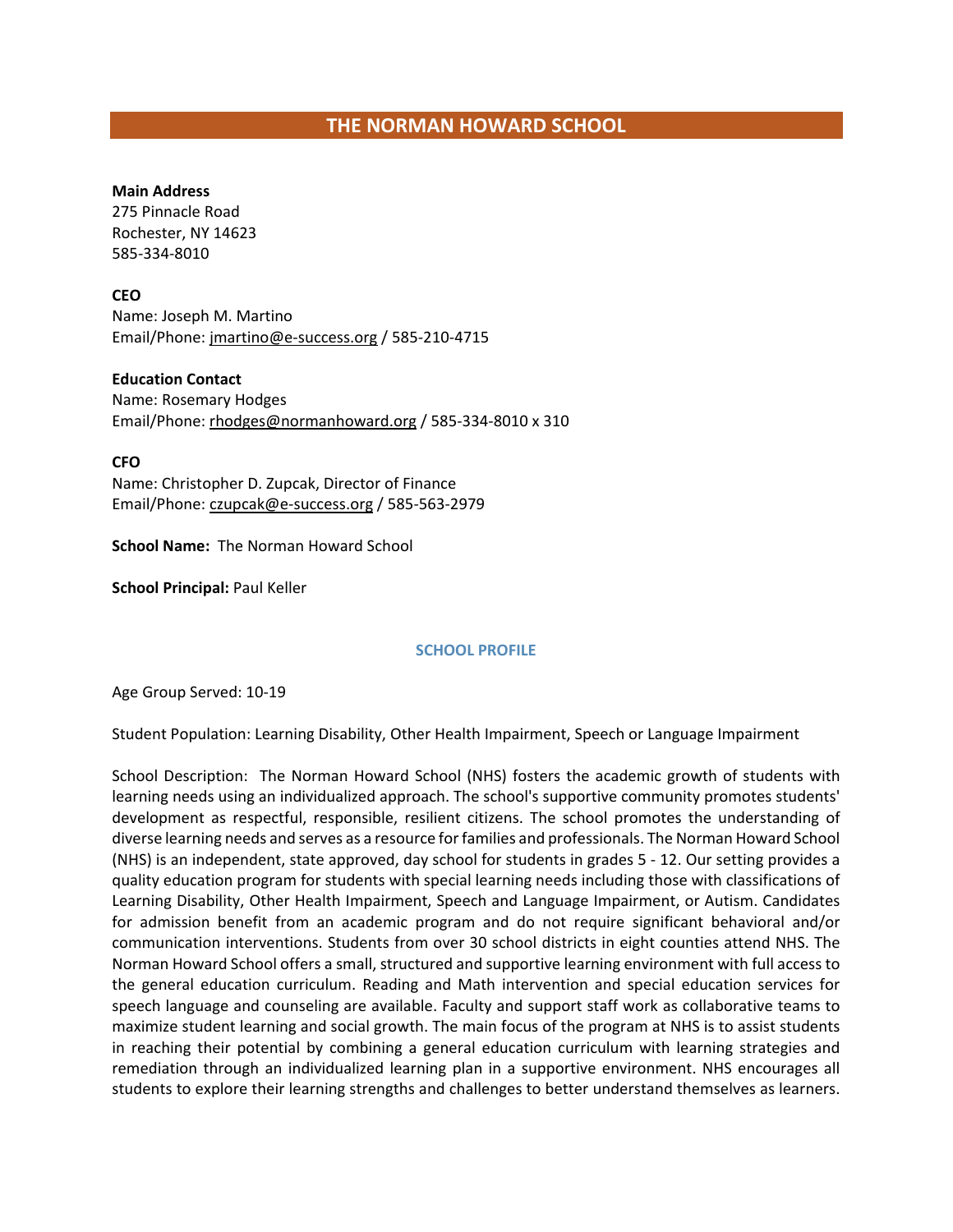NHS is a Schools Attuned trained school and provides remedial reading instruction using the Wilson Reading System. NHS is accredited by the New York State Association of Independent Schools (NYSAIS) and is an approved special education placement program by the New York State Education Department.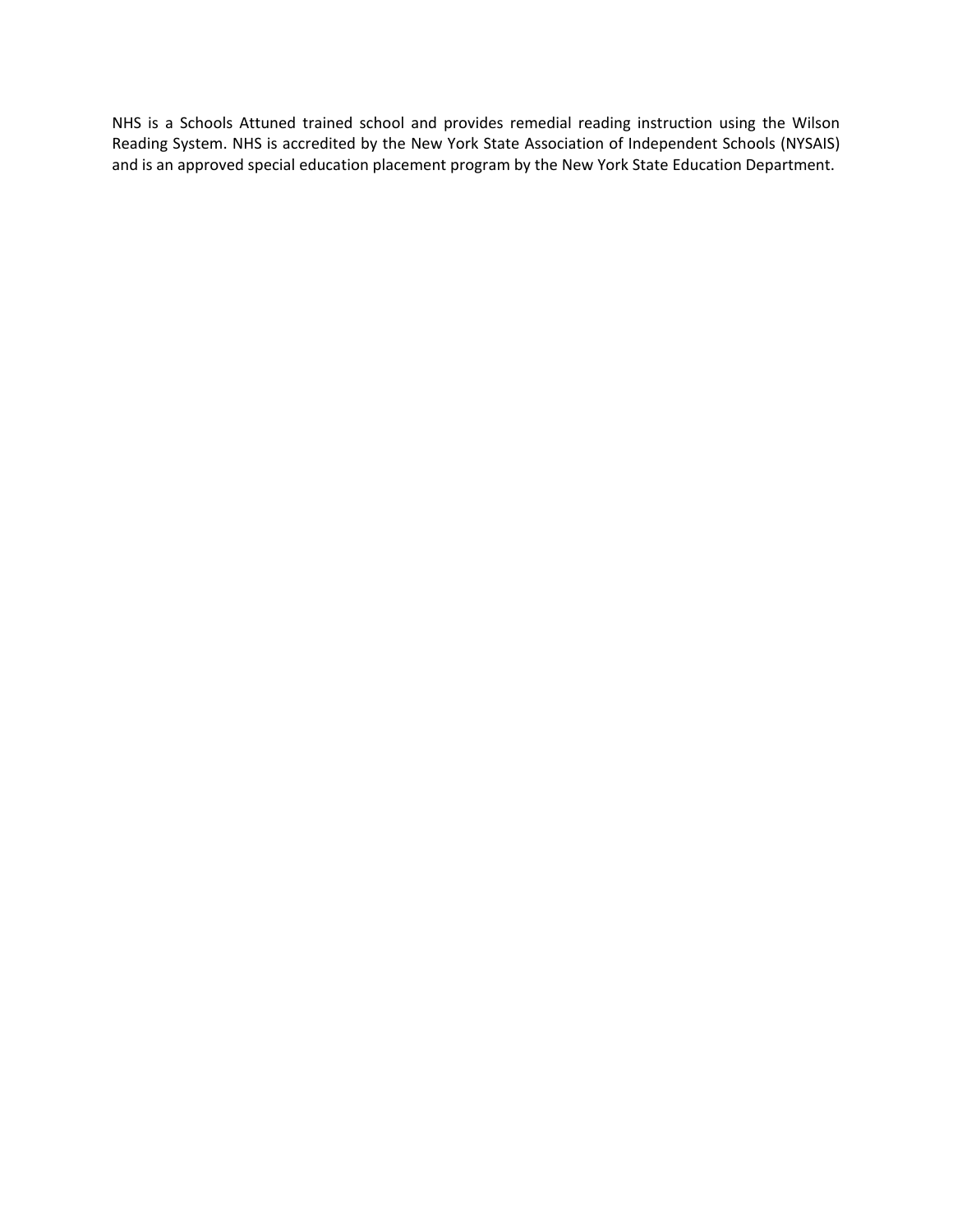# **NORTHERN RIVERS FAMILY OF SERVICES**

**Main Address** 60 Academy Road Albany, NY 12208

**CEO:**  Name: William Gettman Email/Phone: william.gettman@northernrivers.org / 518.579.3500

**Education Contact:**  Name: Kristen Youmans, Chief Officer for Educational Services Email/Phone[: kris.youmans@northernrivers.org](mailto:kris.youmans@northernrivers.org) / 518.346.1273 x7334

**CFO:**  Name: Christine DiMaio Email/Phone [Christine.dimaio@northernrivers.org](mailto:Christine.dimaio@northernrivers.org) / 518.579.3508

**School Names:** The School @ Northeast, Neil Hellman School at Parson

**School Principals:** Rich Danson (School @ Northeast), Jodi Ebel (Neil Hellman School)

### **School Profile**

**The School @ Northeast:** The School @ Northeast is a co-ed special educational program for up to 150 students in grades 6-12. The school is certified as a special education facility by the NYS Department of Education and serves both students living in some form of residential or family foster care or at home with their families. These young people typically cope with multiple challenges including educational disabilities, family instability, emotional trauma, delinquency, mental illness, truancy and substance abuse. The school offers a full curriculum in structured and supportive learning environment, providing students with a variety of academic, recreational and vocational opportunities. Services include individualized education programs, a comprehensive behavior management system, career development and transitional services, self-contained and departmentalized classrooms, small teacher to student ratios; clinical services such as individual, group and family therapy by on-site clinical staff; door-to-door transportation to and from school and computerized classrooms with assistive technology.

**Neil Hellman School at Parsons:** The Neil Hellman School provides students in grades 1 through 12 with integrated educational and behavioral health services 48 weeks per year. The school is certified as a special education facility by the NYS Education Department, serving both students living in some form of residential or family foster care or at home with their families. The Neil Hellman School includes a NYS Office of Mental Health licensed day treatment program for children, offering enriched behavioral health services both during the school day and in the community. These young people typically cope with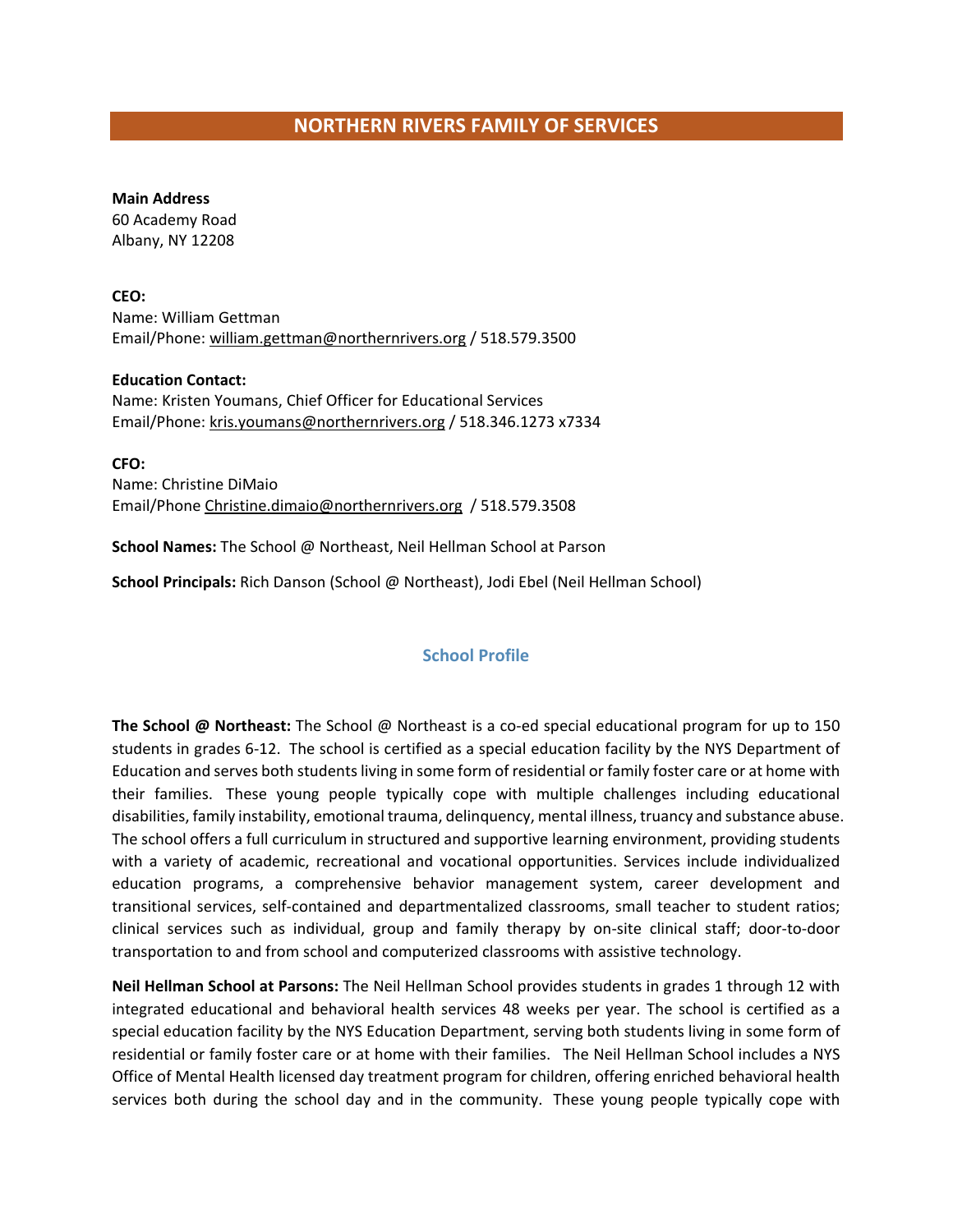multiple challenges, including serious emotional disturbance, behavioral challenges, and learning challenges. The staff provide therapeutic, educational, and vocational services to empower students to reach their maximum potential. Staff members use hands-on, alternative, and experiential teaching methods in conjunction with traditional instruction to ensure student success. Enriched staff-to-student ratios allow for a supportive environment in which instruction is highly individualized. Staff meet or exceed certification requirements outlined by the NYS Education Department. Close partnerships with parents and local Committees on Special Education allow students to meet their goals to return to lessrestrictive, community educational settings.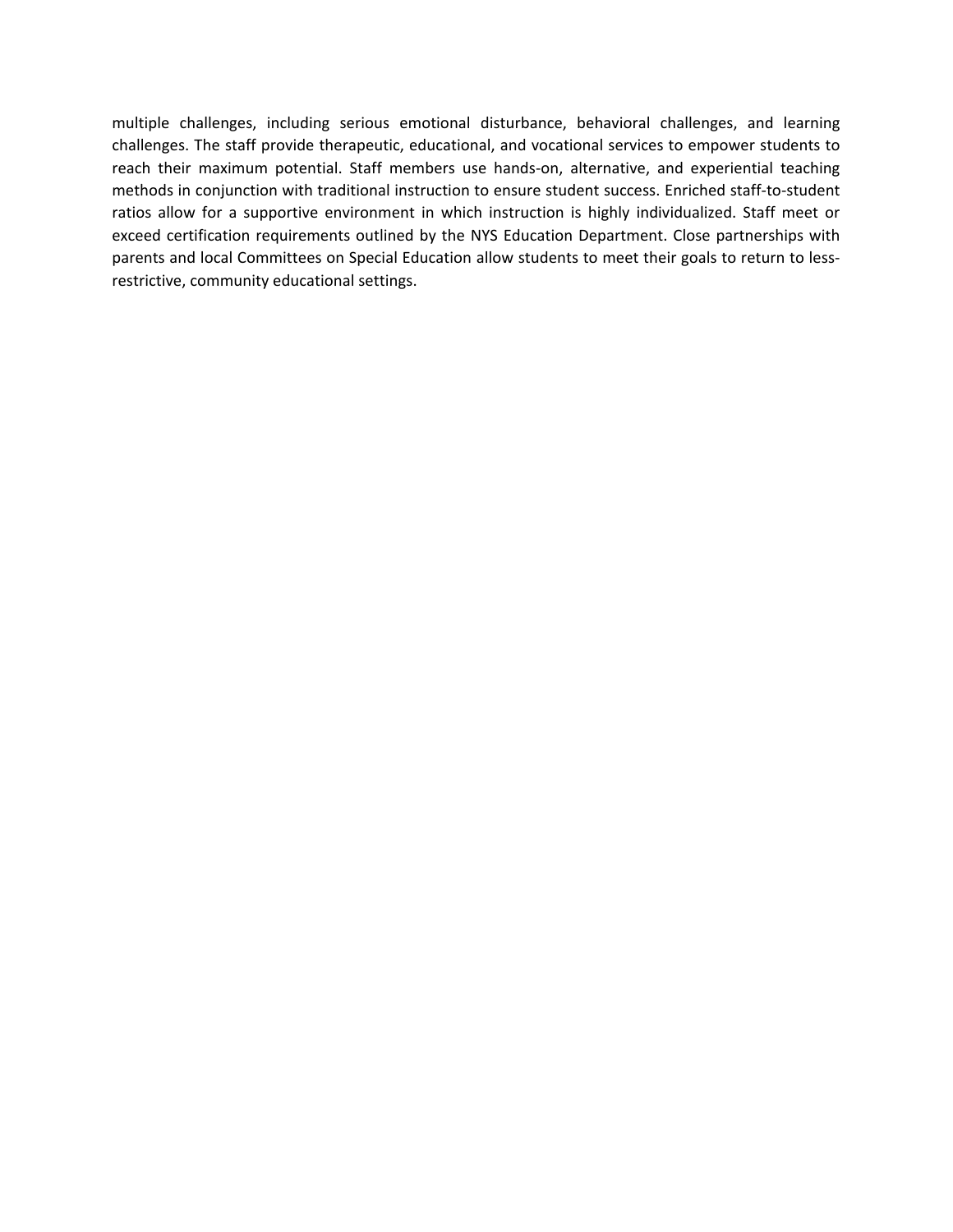# **OAK HILL SCHOOL**

**Main Address**

39 Charlton Road Scotia, NY 12302 518-339-5048

**CEO**

Name: David Mitchell Email/Phone[: dmitchell@oakhill.org](mailto:dmitchell@oakhill.org) / 518-399-5048

**School Name:** Oak Hill School

#### **SCHOOL PROFILE**

Age Group Served: 5-15

Student Population: Emotional Disturbance, Other Health Impairment

School Description: Oak Hill is the smallest therapeutic private school in New York State. Nine acres of wilderness allows us to incorporate the outdoors into our program which utilizes a non-traditional approach.

The mission of Oak Hill School is to provide a quality individualized education for students with emotional challenges by providing a safe and stimulating learning environment, while focusing on their positive wellbeing.

Oak Hill School's philosophy is to provide a quality, individualized education by nurturing student's selfesteem, fostering wellbeing, facilitating social development, nourishing and maintaining emotional health, fostering creativity, teaching coping and self-monitoring skills, and promoting language development and cognitive growth while working cooperatively with school districts, parents and our community.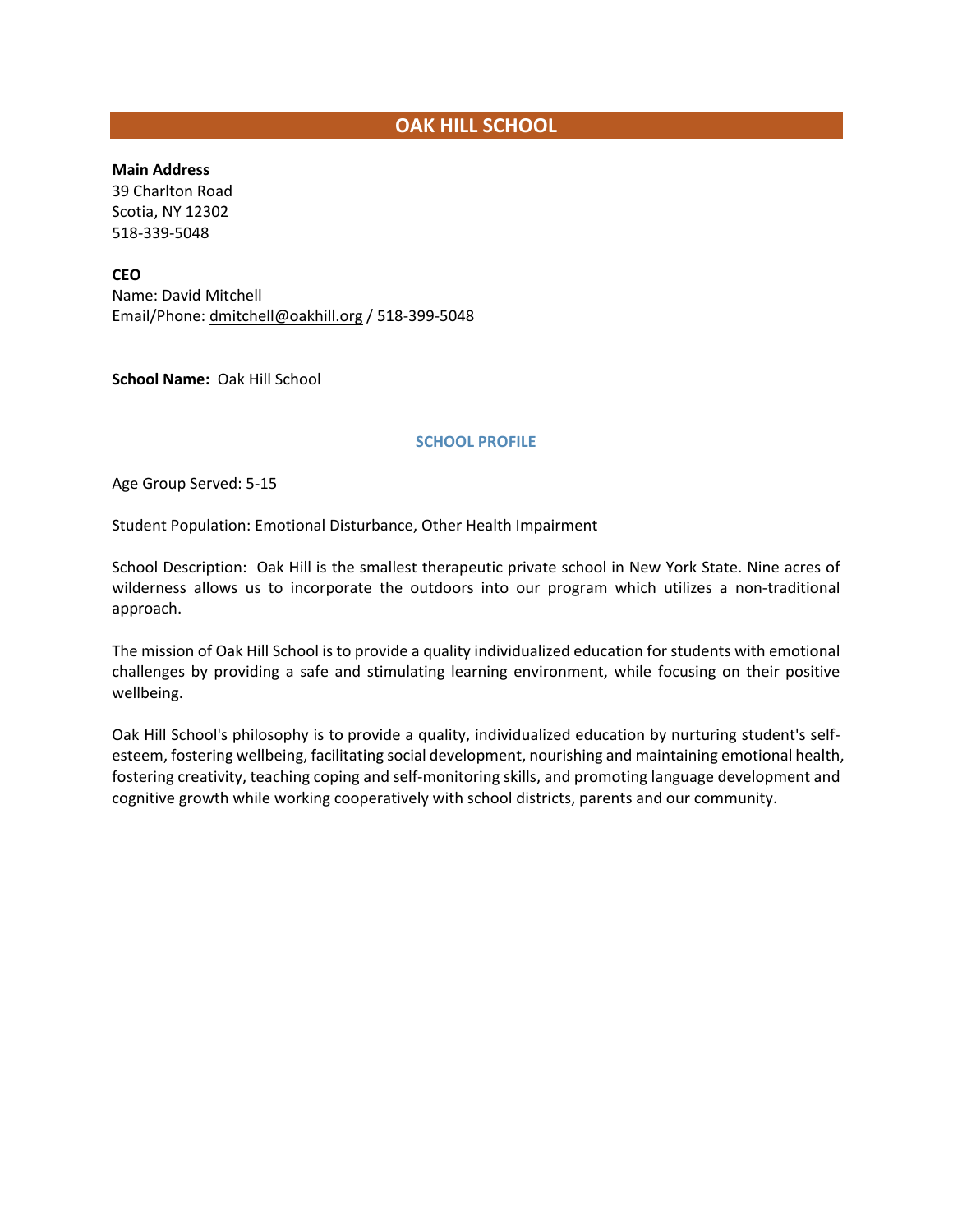## **OLV Human Services**

#### **Main Address**

790 Ridge Road Lackawanna, NY 14218 716-828-9500

### **CEO**

Name: Cindy Lee Email/Phone[: clee@olvhumanservices.org](file://DCFS01/USERS/dmcleod/853%20Coalition/Member%20Lists/clee@olvhumanservices.org%20) /716-828-9515

**Education Contact** Name: Lyndsey Todaro Email/Phone[: ltodaro@olvhumanservices.org](file://DCFS01/USERS/dmcleod/853%20Coalition/Member%20Lists/ltodaro@olvhumanservices.org%20) /716-828-7689

**CFO** Name: Lisa Howell Email/Phone[: ap@olvhumanservices.org](file://DCFS01/USERS/dmcleod/853%20Coalition/Member%20Lists/ap@olvhumanservices.org%20) /716-828-9752

**School Name(s)**: Baker Hall, Baker Academy, Baker Day Treatment

**School Principal(s):** Lyndsey Torado, Diane Avecillas, Amy Tassini

#### **SCHOOL PROFILE**

Age Group Served: 5-21

Student Population: Emotional Disturbance, Intellectual Disability, Autism, Multiple Diagnosis, Traumatic Brain Injury and Other Health Impaired

School Description: All School-Age programs are certified by the New York State Education Department (NYSED) and focus on the student as an individual, promoting growth and development in a caring educational environment. Children may access these programs through the recommendation of their local school districts' Committee on Special Education, or through residential services at Baker Victory Services. Staff are trained in the use of Therapeutic Crisis Intervention (TCI). TCI is a crisis prevention and intervention model developed by Cornell University. TCI is designed to provide staff with skills, knowledge and confidence to deal with children in crisis.

Baker Hall School serves youth from ages 11-21 in grades 6 through 12th grade. A rolling admission process accepts applications throughout the school year. Baker Hall School is licensed by the NYS Education Department.

Baker Hall School has an extensive transition planning program for older students. Students may participate in career exploration field trips; work in prevocational training sites such as food service, customer service, and marketing. The Work Appreciation for Youth (WAY) program helps students create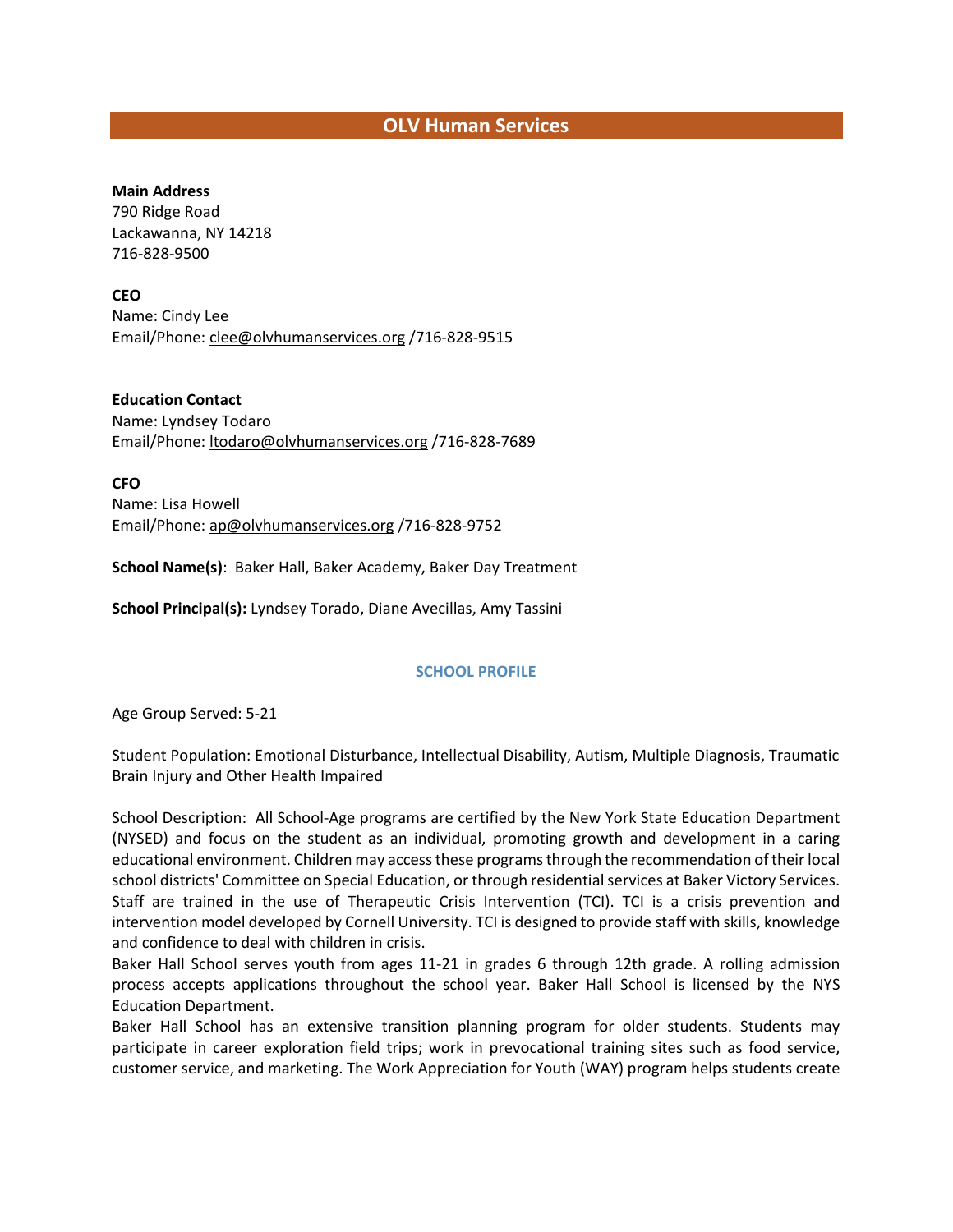online work resume portfolios. Students who qualify may be referred for ACESS-VR (formerly VESID) services which may help provide job assessment and training after high school.

Baker Academy offers structured educational services in a 6:1:1 (student/teacher/aide) ratio classroom setting for children and youth grades K through 8, who experience serious emotional or behavioral challenges. Through a highly structured therapeutic environment, the Academy provides a positive experience as it blends educational services and skill building programs, focusing on self-esteem and the strengths of each student.

Baker Victory Services in conjunction with the New York State Office of Mental Health (OMH) offers a Residential Treatment Facility for males and females ages 12 to 21. These residents are treated by a multidisciplinary team focusing on interpersonal, emotional, psychiatric, social and family issues. Educational needs are met by attending Baker Hall School.

Day Treatment is a unique combination of a school and a treatment program. We are we certified by New York State Education Department and the Office of Mental Health. This program accepts students K through 12<sup>th</sup> grades.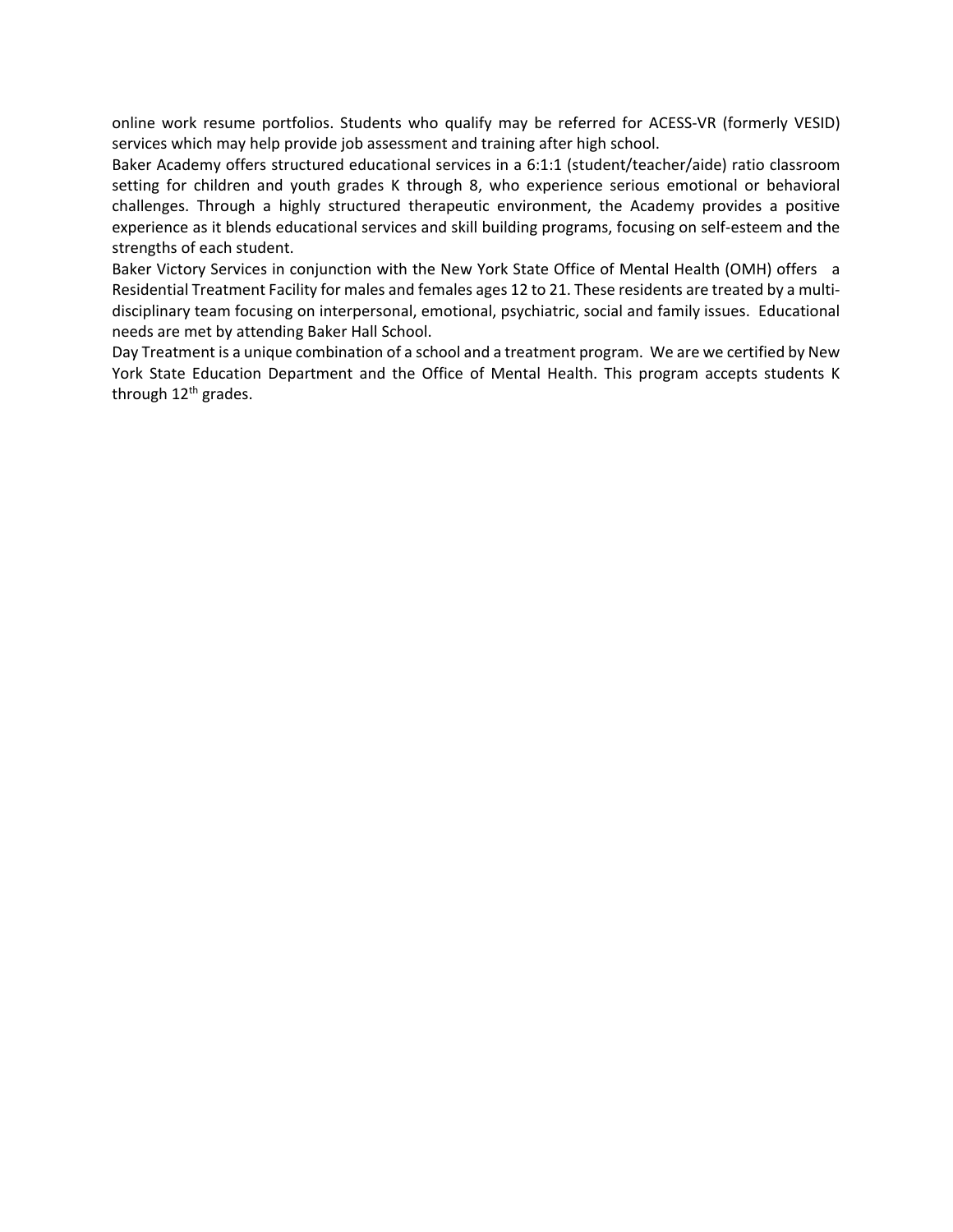# **THE REECE SCHOOL**

### **Main Address**

25 East 104th Street New York, NY 10029 212-289-4872

**CEO** Name: Duncan Lester Email/Phone[: Duncan.Lester@reeceschool.org](mailto:Duncan.Lester@reeceschool.org) / 212-289-4872

**Education Contact** Name: David Nisenbaum Email/Phone[: david.nisenbaum@reeceschool.org](mailto:david.nisenbaum@reeceschool.org) / 212-289-4872

**CFO** Name: Paulo Souza Email/Phone[: Paulo.souza@reeceschool.org](mailto:Paulo.souza@reeceschool.org) / 212-289-4872

### **SCHOOL PROFILE**

The Reece School is a 501(c) (3) private non-profit elementary school in New York City serving children with special needs, ages 5 to 13. Founded in 1848 and chartered by the State of New York in 1955, it is located at 25 East 104th Street next to beautiful Museum Mile in Manhattan. The Reece School is governed by a voluntary Board of Trustees and receives funding from the State of New York and the New York City Department of Education.

Established over 65 years ago as a non-profit special education elementary school for children who are intellectually capable but face social and educational challenges, the Reece School continues the vision of its founder, Ellen S. Reece, honoring a commitment to its children and their families by:

- Striving for academic excellence while recognizing learning differences in an atmosphere where all students can feel and be successful as well as develop essential academic skills and a lifelong love of learning;
- Providing a nurturing educational environment while supporting each child's self-esteem and enhancement of social skills to ensure success in the community at large;
- Assisting students in developing self-confidence in their abilities and talents as well as pride in their accomplishments; and
- Preparing students for transition to the next educational setting.

For over 65 years it has been the goal of the Reece School to meet the educational and therapeutic needs of psychologically fragile children. The present program consists of three basic elements: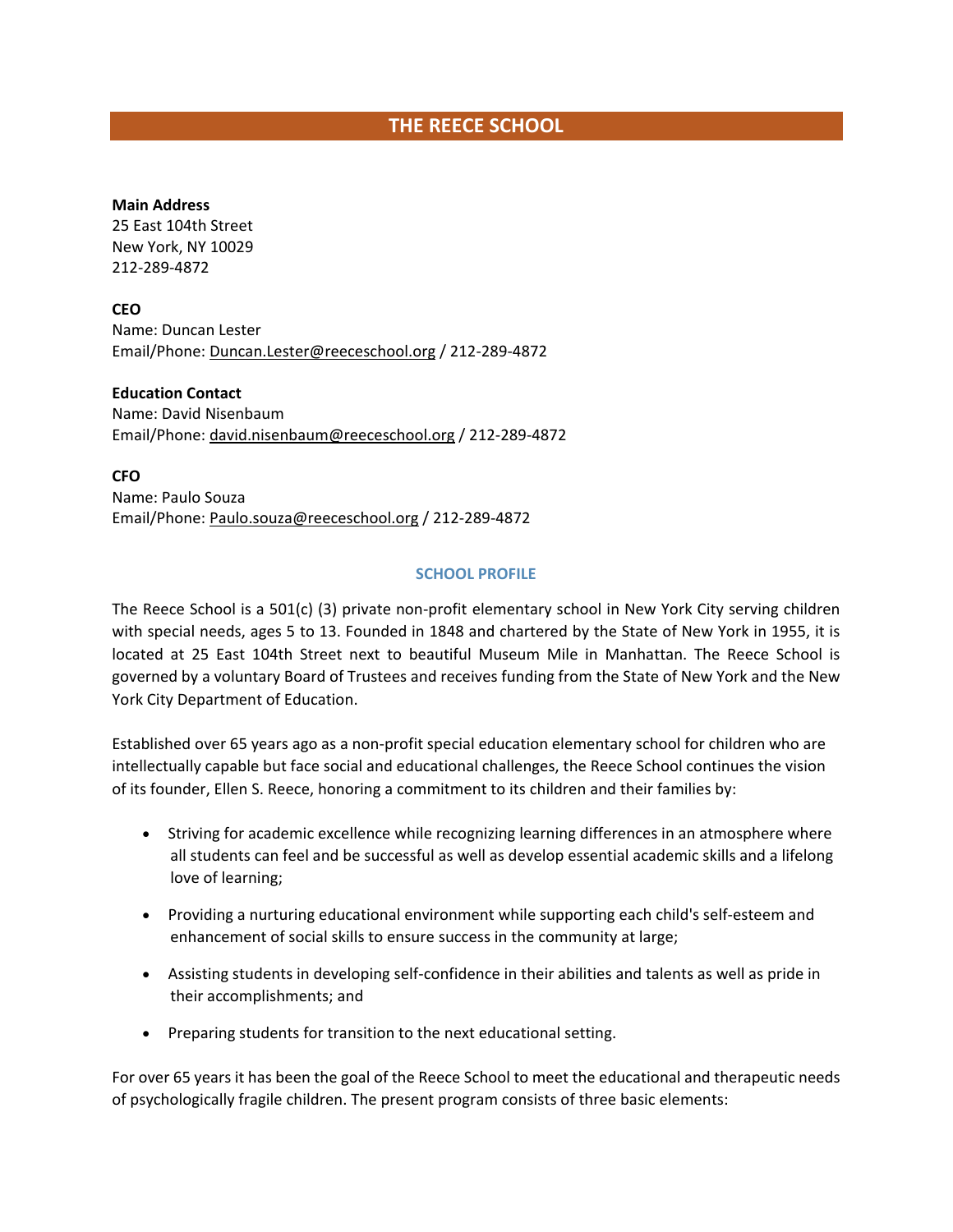1) An academic curriculum which includes New York State approved, standards driven differentiated instruction in language arts, mathematics, social studies, health, science, adaptive physical education, study skills and creative arts;

2) Related services of speech and language therapy, occupational therapy and counseling, as mandated;

3) A therapeutic milieu emphasizing highly individualized behavioral and psycho-dynamic programming to assist all children in attaining both interpersonal and community related social skills to help prepare them to become competent and happy individuals, family members and citizens.

The Reece School follows the New York State Standards in all curriculum areas, including Mathematics, English Language Arts, Science and Social Studies. In addition, instruction is offered in the visual and performing arts through the Music, Drama and Art programs.

As a non-graded school for students with special needs, the Reece School employs individualized programs designed around the strengths, needs, developmental levels and unique learning style of each student. It aims to provide an atmosphere, of positive behavioral support and educational support in a setting that fosters a love of learning.

The Reece School employs a number of different research and standards based curricula to assist in the development of individual education programs, including Rigby Reading; Wilson Fundations Reading and Literacy; Harcourt Brace Math, Science and Social Studies Study Series; and Touch Math. In addition to these standard curricula, a number of individualized criterion based programs are used, devised using a variety of media to meet the individual needs of each student at the school.

The daily routine at Reece includes a variety of activities that afford each student the opportunity to develop cognitive, affective and psycho-motor abilities in an atmosphere of high expectation tempered by a sensitivity to individual ability and need.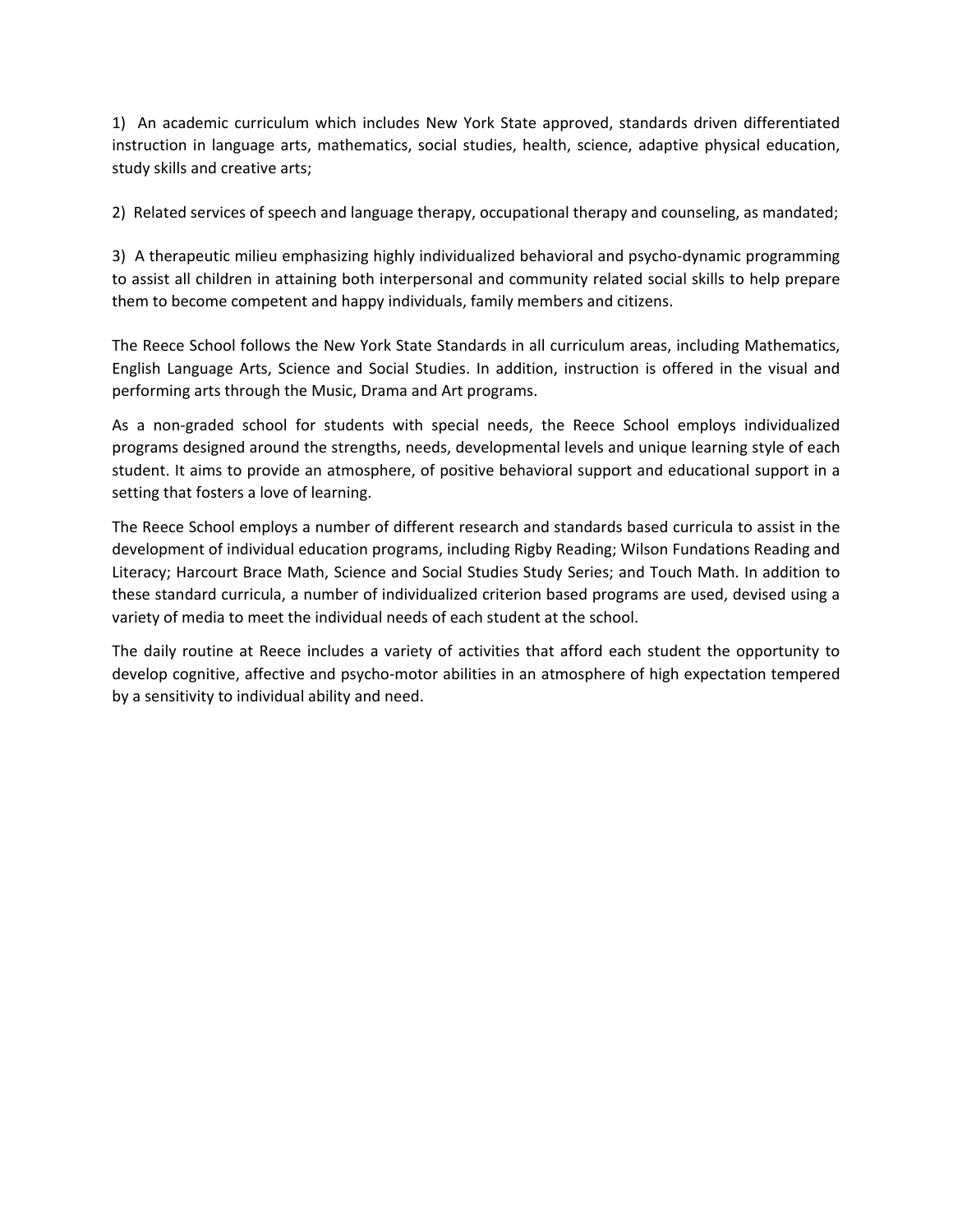# **RISING GROUND**

#### **Main Address**

463 Hawthorne Avenue Yonkers, NY 10705 914-375-8700

### **CEO**

Name: Alan Mucatel Email/Phone[: amucatel@risingground.org](mailto:amucatel@risingground.org) /914-375-8652

# **Education Contact**

Name: Dr. Angela White Email/Phone[: awhite@risingground.org](mailto:awhite@risingground.org) /914-375-8971

**CFO**

Name: Elliot Hagler Email/Phone[: ehagler@risingground.org](mailto:ehagler@risingground.org) /914-375-8652

**School Name:** The Biondi School

### **SCHOOL PROFILE**

Age Group Served: 5-21

Student Population: Emotional Disturbance, Learning Disability

Areas Served: Metro NYC area, Long Island, Hudson Valley, Westchester.

School Description: Located in the Westchester Square neighborhood of the Bronx, the **Biondi Elementary School** is a fully accredited non-public school supporting special education students grades K-6. We emphasize academic achievement, skills development, and increasing each student's ability to remain on task, interact appropriately with peers, and improve behavior. Students benefit from small classes where they receive hands-on, individualized attention. Our goal is to improve academic skills, emotional stability and coping skills in order to empower students to succeed. To achieve this goal, our program provides more individualized attention and special education than traditional public schools.

Understanding that parental involvement is an invaluable part of our community and a must in each child's road to success. We invite parents and guardians to attend an informational orientation session and meet the school leadership and your child's teachers, be an active part of your child's school through participation and volunteer work, and to participate in informational workshops throughout your child's years at Biondi Elementary on topics such as tutorial services and helping young adolescents in their social and emotional growth.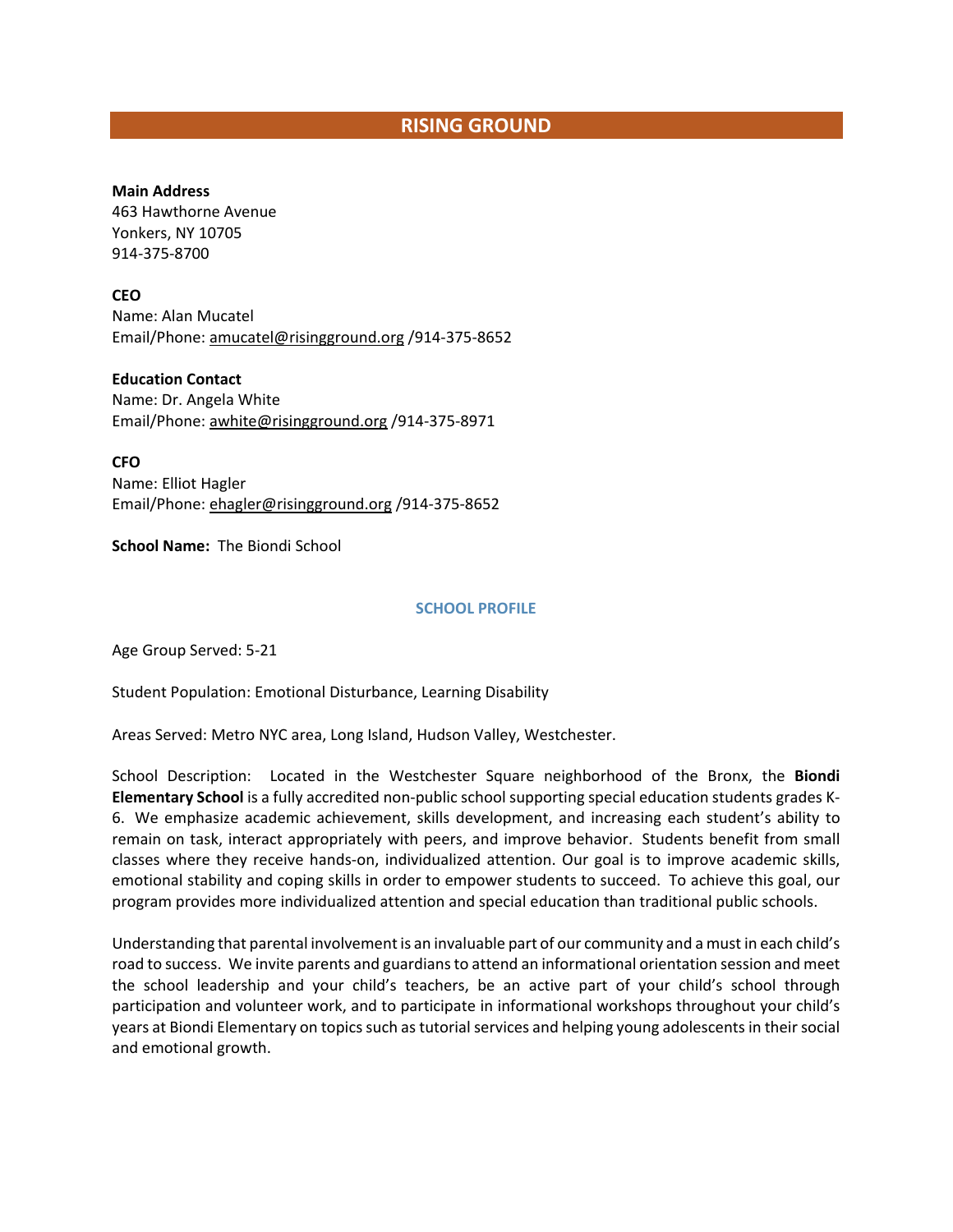Our program includes:

- An educational curriculum based on the New York State Core Curriculum Standards
- Student to teacher ratio of 12:1:2 at most
- Two teacher assistants in every classroom
- A strong reading and literacy building curriculum that is incorporated in all subjects
- Integrated inquiry based Science Program
- Health and wellness studies
- Art, vocal and instrumental music classes
- Comprehensive physical education
- Computer and technology skills training,
- Speech and Occupational Therapy
- A positive behavior incentive program which guides each student's behavioral improvement and growth
- Field trips to museums, sports activities, concerts, and cultural events
- Therapeutic and Clinical supports including licensed clinical psychologists, licensed social workers, mental health counselors and crisis prevention / intervention specialists

Located on a scenic 33-acre campus in Yonkers, NY, overlooking the Hudson River, the **Biondi Middle & High School** is a fully accredited non-public school providing 12-month specialized education services for students in 7th through 12th grade with social and emotional difficulties as well as academic deficits. Our curriculum is individualized to the unique needs of each student and includes academic, social, behavioral, and transitional goals for all students. We aim to not only improve academic skills but to improve emotional stability and coping skills so as to empower students to succeed post-graduation. We emphasize academic achievement, skills development, and increasing each student's ability to remain on task, interact appropriately with peers, and improve behavior. Students enjoy the opportunity to join our Young Men's Academy, Young Women's Academy or the Academy for Career and Technical Education. Our program ensures that students have the tools they need for the future and are prepared to either continue their education or receive further vocational training and secure employment after high school graduation.

Many of our students face a variety of emotional and behavioral challenges or have a history of substance abuse, general delinquency or poor social skills. All require more individualized attention and special education than traditional public schools are able to provide. Our teachers are dedicated to keeping students focused, and the staff at The Biondi School help youth achieve approximately 1.2 months of progress with their reading and math skills for every one month of enrollment. Significantly, 100% of our graduates are moving on to college, vocational training programs or employment.

Accredited by the Middle States Association of Schools and Colleges NYS Board of Regents, the Biondi School provides the support and guidance to students who have experienced difficulty or failure in previous school settings to overcome past adversity and achieve academic and personal success. Therapeutic services combined with small class sizes provide our students with the support and individualized attention they need to create strong foundations for the future.

Our program includes:

- Participation in all New York State standardized tests and the opportunity to be awarded a Regents, Local, IEP diplomas, and/or CDOS Certification
- An educational curriculum based on the New York State Common Learning Standards
- Art, music, physical education, and technology skills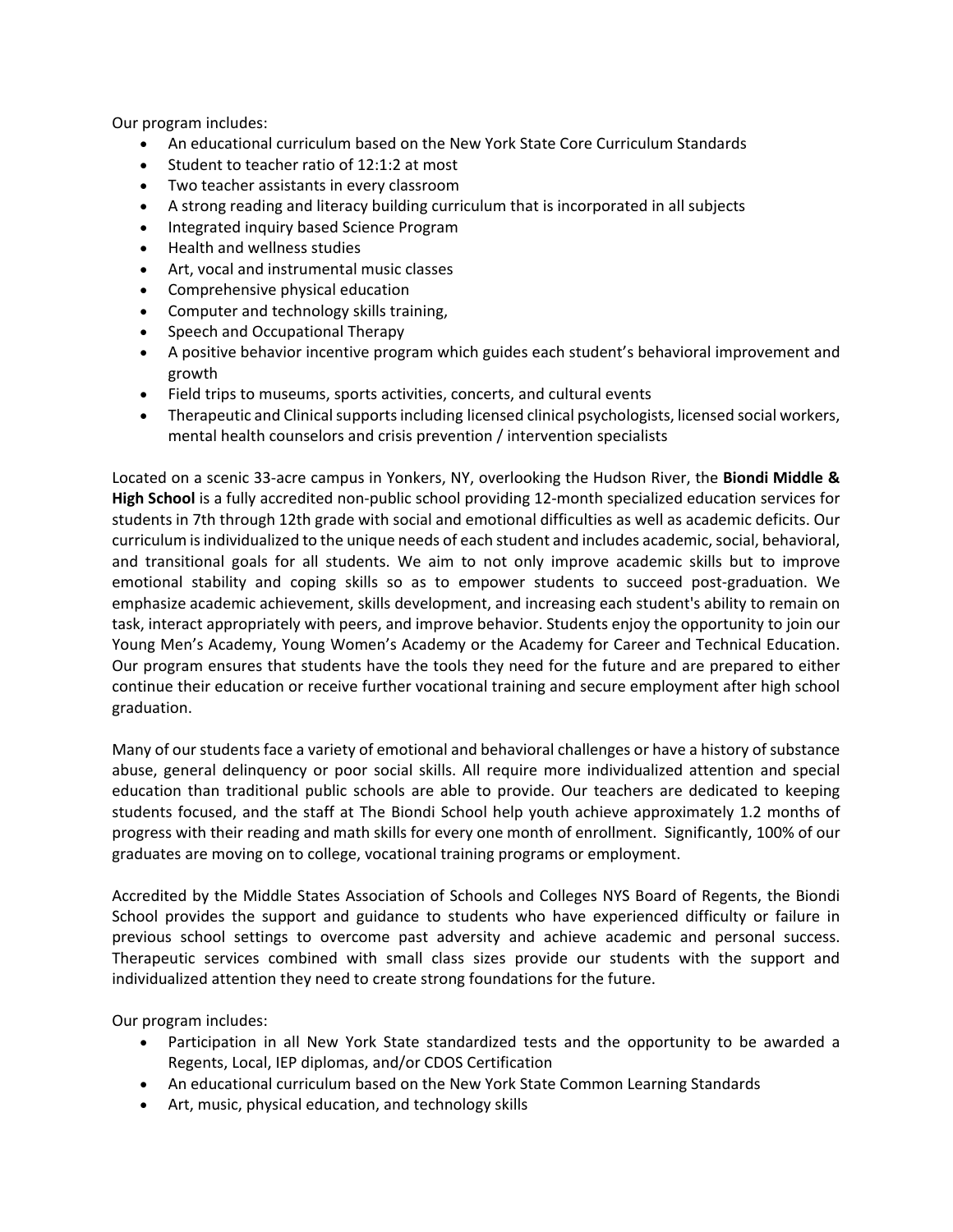- Career and Technical Education (CTE) Program in fields such as Cosmetology, HVAC, Plumbing, and Culinary
- Work study opportunities in fields such as Cosmetology, HVAC, Plumbing
- Ratio of 1 teacher per every 12 (or fewer) students
- Teacher assistants in every classroom
- Employment of PBIS (Positive Behavioral Interventions and Supports), a positive behavior incentive program which guides each student's behavioral improvement and growth
- Speech and Physical therapy
- Counseling and crisis support
- Nursing and medical services

Day students attend the Biondi School from throughout the metro area, while the school also supports residents of our **[Residential Treatment Center](http://leakeandwatts.org/residential-treatment-center)**, who come from throughout New York City, Long Island, and the Hudson Valley.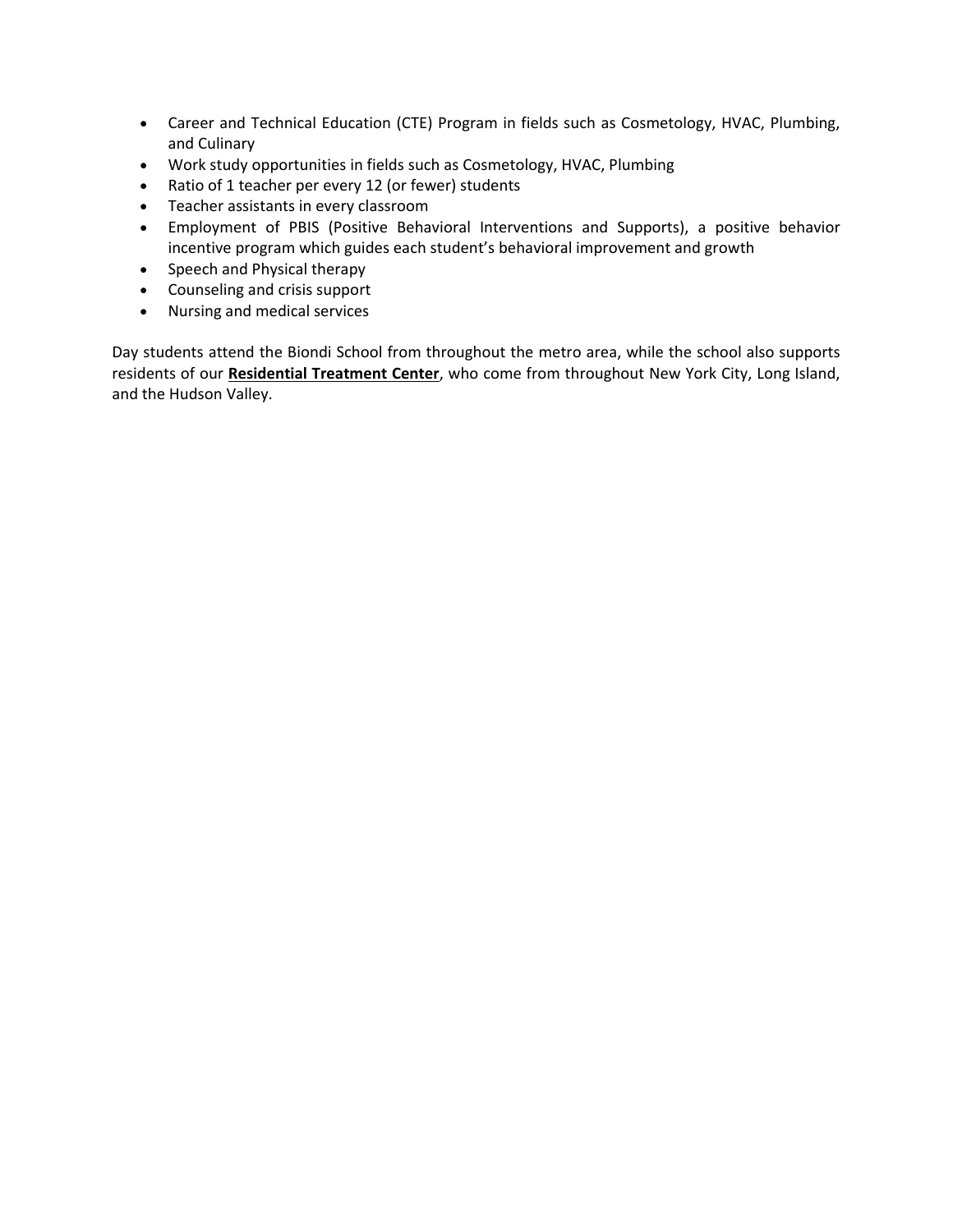# **SAIL AT FERNCLIFF**

### **Main Address**

1154 Saw Mill River Road Yonkers, NY 10710 914-968-4854

**CEO** Name: William Saich Email/Phone: [William.saich@sailatferncliff.com](mailto:William.saich@sailatferncliff.com) /914-968-4854

**Education Contact** Name: Paul Siragusa Email/Phone: [Paul.siragusa@sailatferncliff.com](mailto:Paul.siragusa@sailatferncliff.com) / 914-968-4854

**CFO** Name: Robert Holliday Email/Phone: [rob.holliday@sailatferncliff.com](mailto:rob.holliday@sailatferncliff.com) /914-500-9710

#### **SCHOOL PROFILE**

Age Group Served: 5 -21

Student Population: Autism, traumatic brain injury, cerebral palsy, challenging behavior, orthopedic problems, neurological disorders, sensory impairments intellectual disability and multiply disabled (with cognitive delay).

Areas Served: Counties New York, Suffolk, Nassau, Westchester, Rockland, Duchess, Orange and Putnam, Westchester.

School Description: S.A.I.L at Ferncliff Manor is a private residential school located in Yonkers, New York serving children with severe Autism and other developmental delays. Children are referred to Ferncliff primarily through the CSE process, however, approximately 10% of the current student population was referred by either DSS or ACS for residential and educational programs and are classified as Article 81 students.

The facility provides a comprehensive scope of services for its students. Students are educated in classrooms by New York State teachers certified in special education. Based upon need, students may be eligible for related services of physical, occupational and speech therapy. There is 24 hour nursing care, a full time psychologist, licensed BCBA therapist, specialty psychiatric and other medical professionals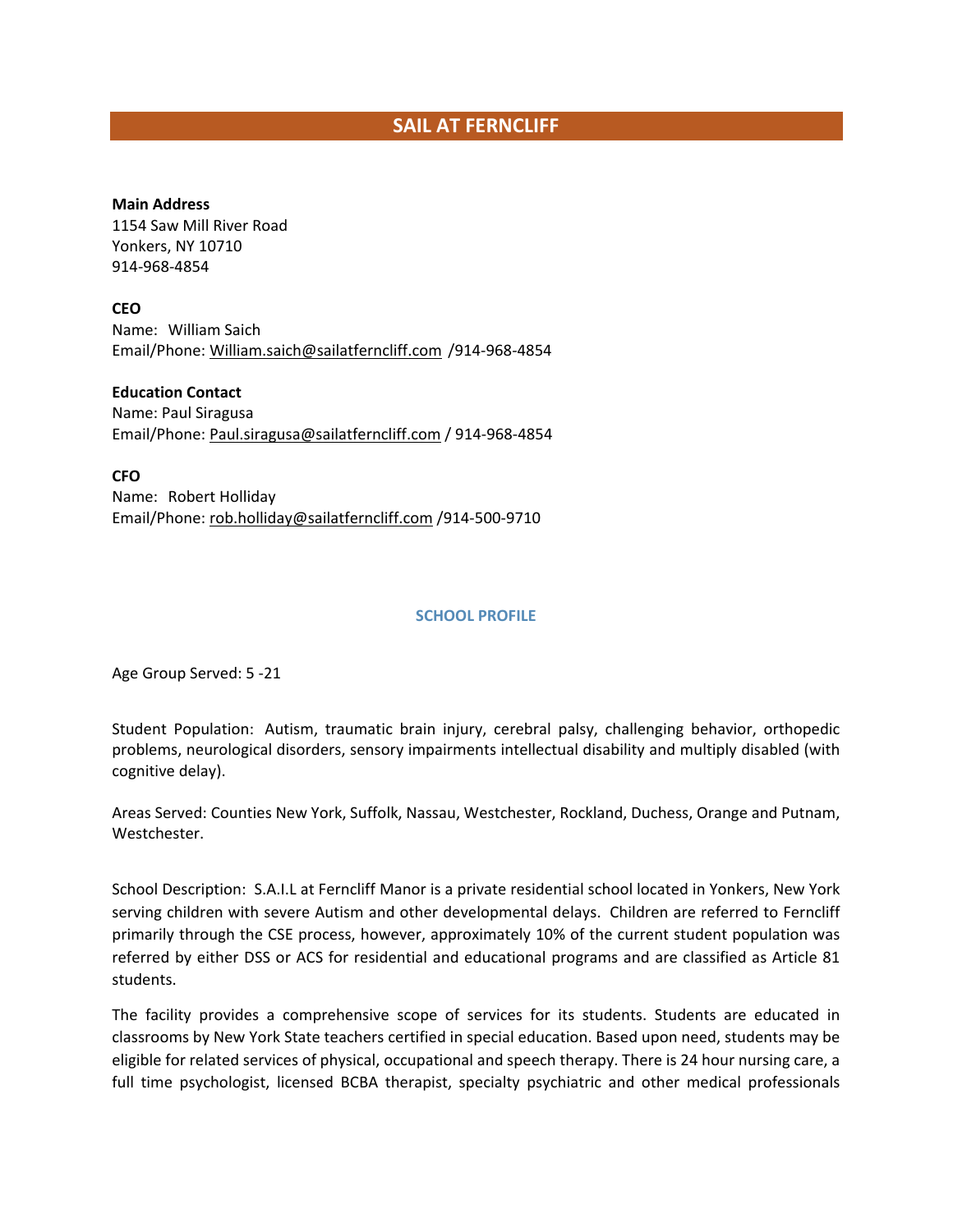available in house. The students' lives are enriched during non-school hours through frequent recreational and vocational community outings, art, music, and in-house recreation programs.

The goal of S.A.I.L at Ferncliff Manor is to give each student the skills necessary to exist as independently as possible in the community after leaving the facility. Comprehensive annual assessments are done on each student and appropriate goals established that may be carried out both in the school and in residence. As discharge approaches coordination with community based agencies ensure the correct adult placement for the student.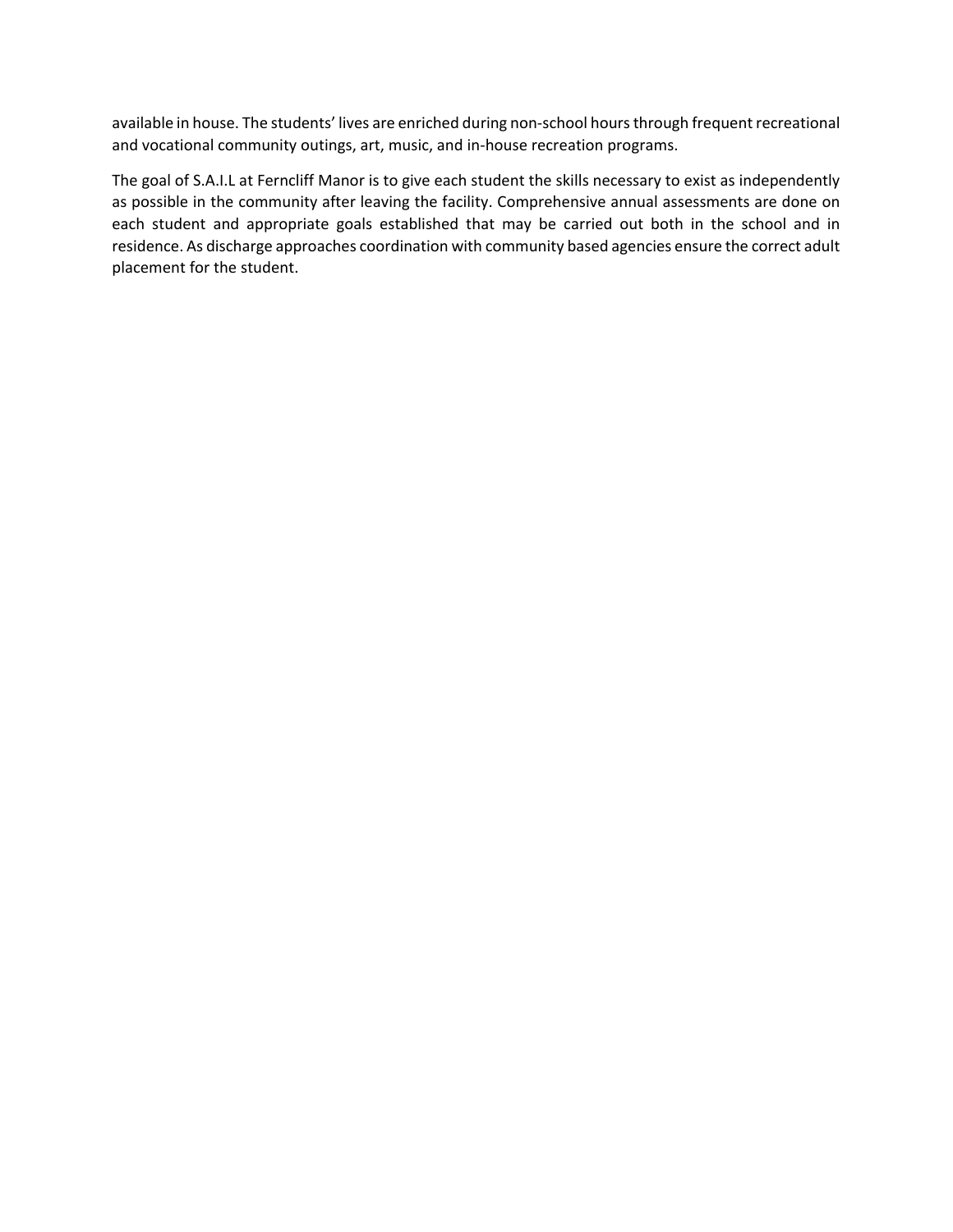# **SCO FAMILY OF SERVICES**

### **Main Address**

1 Alexander Place Glen Cove, NY 11542 516-671-1253

### **Executive Director**

Name: Keith Little Email/Phone[: klittle@sco.org](mailto:klittle@sco.org) / 516-953-1820

### **Education Contact**

Name: Jennifer Outlaw Email/Phone: joutlaw1@sco.org / 631-643-8800

### **CFO**

Name: Stephen Mack Email/Phone[: smack@sco.org](mailto:smack@sco.org) / 516-671-1253

**School Name(s):** Theresa Paplin School, Westbrook Preperatory School, The Christopher School Tyree Learning Center, Madonna Heights Residential School

**School Principal(s**): Shante Spivey, Inderpal Walia, Daniel Marangiello, Eileen DiLauro, Carmen Pinto

### **SCHOOL PROFILE**

Age Group Served: 5-21

Student Population: Emotional Disturbance, Intellectual Disability, Learning Disability, Multiple Disabilities, Autism, Other Health Impairment

Areas Served: Long Island and NYC

**Theresa Paplin School:** SCO Family of Services Theresa Paplin School is located on the Ottilie Residential Treatment Facility (RTF) campus in Briarwood, Queens. Theresa Paplin is a non-diploma bound, New York State certified special education school that serves up to 54 adolescents and young adults, who are dually diagnosed with a serious emotional disturbance and a developmental disability. Our students range in age from 13-21 and have IQ level from 50-79. Their instruction is based on filling their educational gaps as well as pre-vocational and vocational training to assist them in being as independent as possible upon transitioning into adulthood. SCO employs 54 staff at the Theresa Paplin School including nurses, Transition Specialist, Social Workers, Psychologists, Psychiatrists, Teachers, and Teacher Assistants. The dedicated staff at Theresa Paplin provides the right combination of support, guidance and care to help these children and youth grow and learn. Ottilie RTF provides 24-hour support, the most intensive residential mental health services available outside of a hospital and offers a highly structured setting that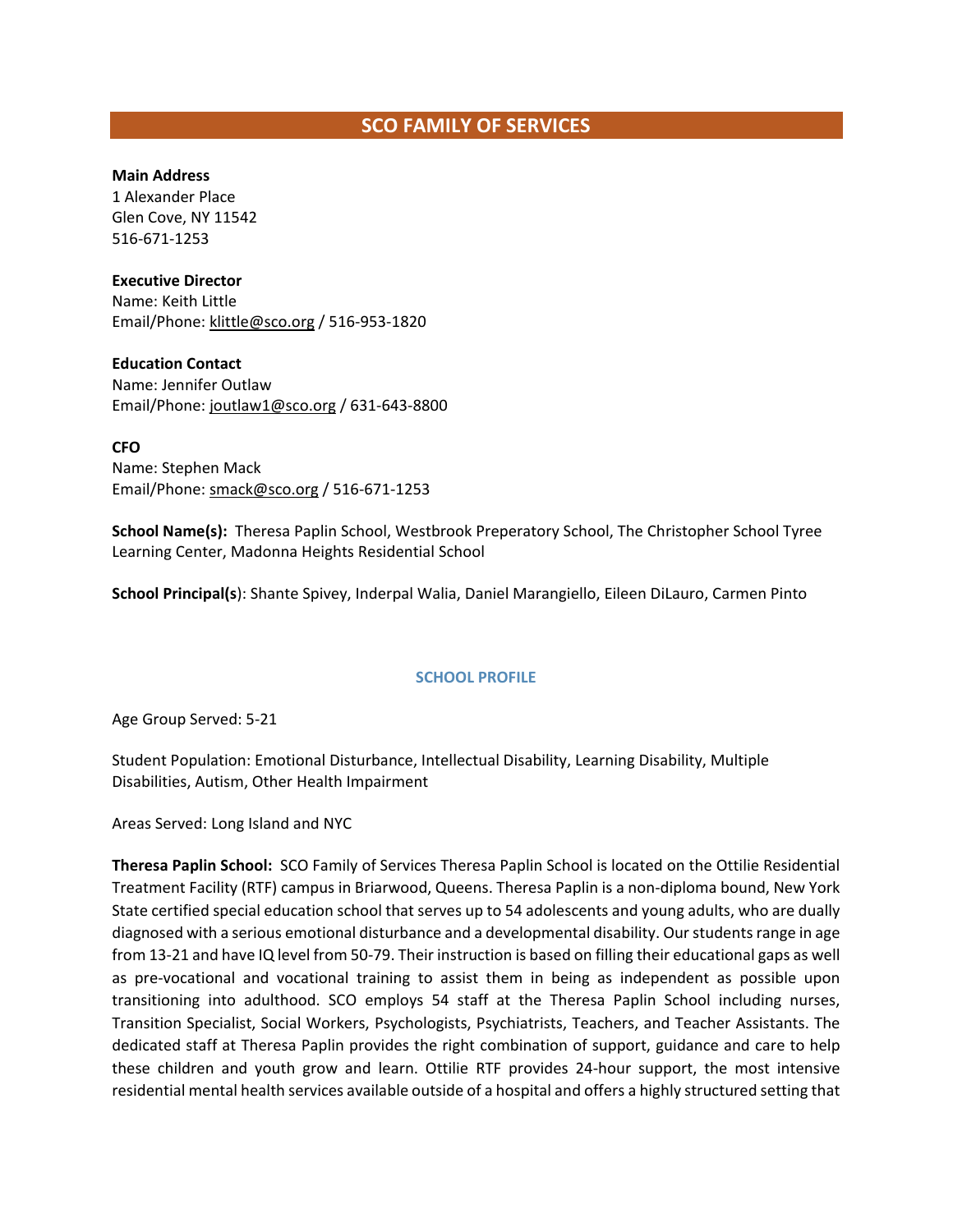emphasizes day-to-day adaptive living skills through a variety of therapeutic and educational programs. This RTF allows the young adults to maintain close contact with their families and communities. Having the students close to their homes and communities allows for a smooth transition to home or an adult placement when the youth reaches 21 years of age.

**Westbrook Preparatory School:** SCO's Westbrook Preparatory School located in Westbury on Long Island was established to serve some of New York State's most vulnerable students. It was created as an in-state residential setting for young people with high functioning autism. Frequently the students arrive with a long list of comorbid concerns including Schizophrenia, Bipolar disorder, Borderline Personality Disorder, Oppositional Defiant Disorder, Obsessive Compulsive Disorder, Eating Disorders, Suicidal Ideation and acting out aggression, etc. Generally, students are young adolescents who have experienced failure in all other placements. They are a population of students who have been bullied, rejected by their peers, adults and their families. At Westbrook Preparatory School, SCO strives to help these children connect with adults, peers, and with society as a whole. Specific to Autism Spectrum Disorder, these students have great difficulty connecting with the outside world. These students are at greater risk than most because they maintain high intellectual capacity along with an inability to utilize executive functioning, maintain healthy human relationships and at times, understand basic human dynamics. As a therapeutic educational setting Westbrook employs 21 faculty and staff consisting of nurses, Transition Specialist, social workers, Psychologists, Psychiatrists, Content area high school teachers, and teacher assistants. Westbrook maintains a high educational level, awarding NYS Regents and Advanced Regents Diplomas, along with on-going therapeutic and post high school transitional planning. Students have also graduated with the CDOS Commencement Credential. The school ensures that these students have a support network around them once they enter the adult world. We work directly with families, school districts, OPWDD, OMH and the other services to provide a network of over-site and support.

**The Christopher School:** SCO's Christopher School is a New York State certified special education school that provides a therapeutic and residential setting for youth, ages 13-21 with Intellectually Disability, Autism, Emotionally Disturbed, and Multiple Disabilities, who require 24-hour supervision. Located in the Edenwald section of the Bronx, the school allows the children and young adults to maintain close contact with their families and communities. Having the students close to their homes and communities allows for a smooth transition to a carefully chosen adult placement when the youth reaches 21 years of age. The school currently serves 24 youth who in the past were either in danger of being placed in an out of state residential school or who were already placed in residential schools outside of New York State due to shortages of schools within New York State that could accommodate their needs. The school provides students with intensive support in an integrated educational and residential setting, creating a safe and reliable environment in which the students flourish. Thanks to this approach we have observed growth and development in the acquisition of behavior control, communication development, academic development, life skills, motor control and vocational skills. SCO employs 25 staff at The Christopher School including teachers, classroom aides, crisis intervention paraprofessional, school psychologist CSE Coordinator, Curriculum Coordinator and transition coordinator. Services provided include Speech Therapy, Occupational Therapy, Physical Therapy, Counseling, and Adaptive Physical Education. The dedicated staff at The Christopher School provide the right combination of support, guidance and care to help these children and youth grow and learn.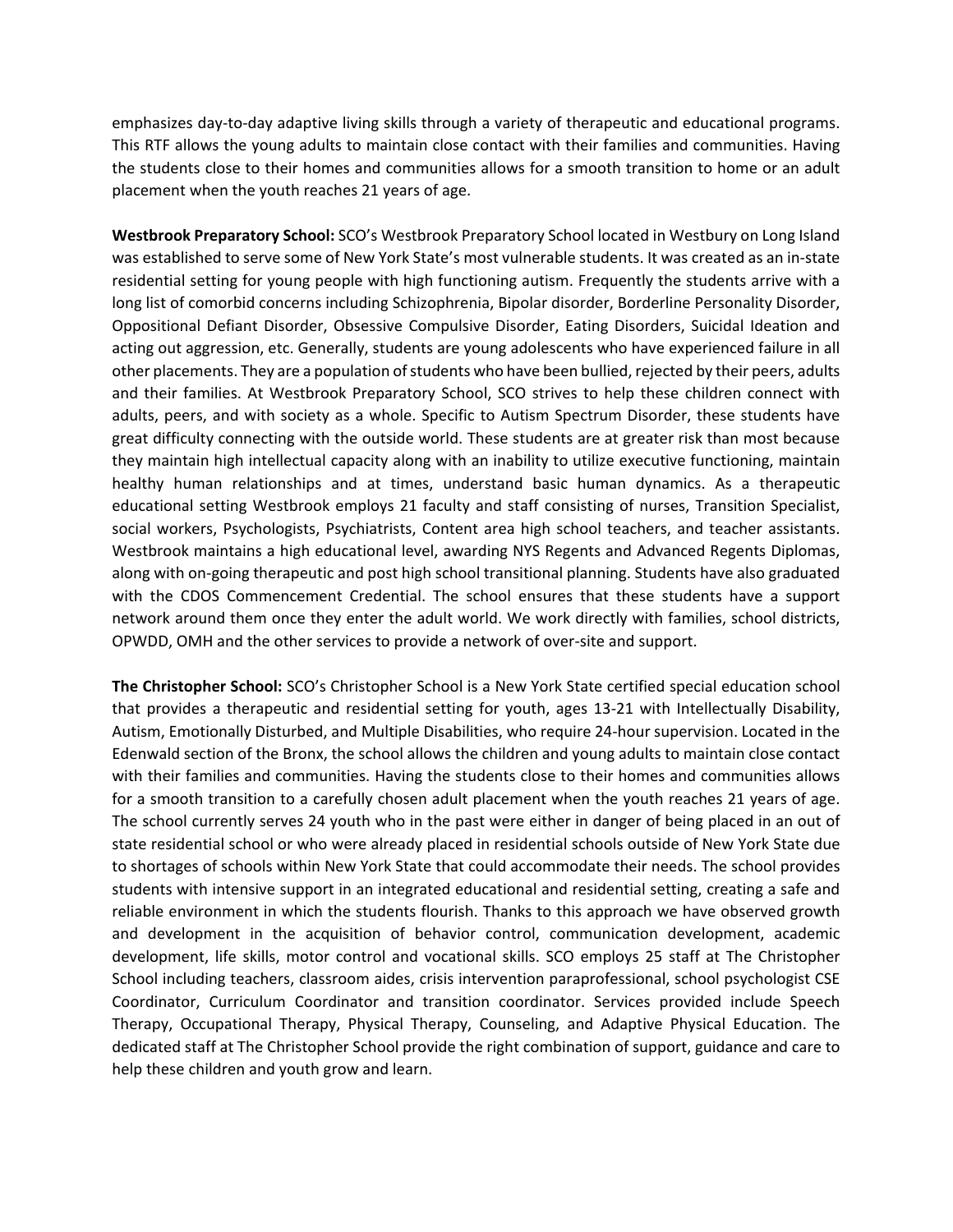**Tyree Learning Center:** Located in Sea Cliff on Long Island, SCO's Tyree Learning Center is a special education school approved by the New York State Education Department. The school provides individualized educational programming and related therapies of speech/language, counseling, occupational therapy and physical therapy for children ages 5 to 21 who are classified with Multiple Disabilities, Autism, Intellectual Disabilities, or Emotionally Disturbed. Currently, Tyree Learning Center serves 72 students, all residing on the campus at the Robert J. McMahon Children's Center Residential Treatment Center. SCO employs 70 staff at the Tyree Learning Center who work as an interdisciplinary team to create a therapeutic yet challenging learning environment that promotes the highest level of independence for each student in every skill area. Individualized education and behavior plans are developed for each student and are implemented across the curriculum. This integrated approach creates a consistent, predictable environment in which the students flourish. Tremendous growth is observed in the acquisition of behavior control, communication development, life skills, motor control and vocational skills.

**Madonna Heights School:** SCO's Madonna Heights Residential School is a fully accredited New York State Regents junior/senior high school located on a 56 acre campus in Dix Hills, Long Island. The school provides education and support to students ages 12-18 in grades 7-12, educating 39 young women who reside at the Madonna Heights Residential Treatment Facility and the Group Residence. The young women come to Madonna Heights with a history of substance and alcohol abuse and trauma diagnoses. The students' challenges include: Post Traumatic Stress Disorder, Mood Disorder, Bipolar Disorder, Disruptive Behavior Disorder, Anxiety Disorder, Conduct Disorder, Social Anxiety, Depression Disorder, Attention Deficient Disorder, Oppositional-Defiant Disorder and Personality Disorders. The involvement of Madonna Heights School is critical in supporting students through the emotional and physical challenges they may face. Small classes range in size from 6-8 students allowing for an interactive learning environment that gives students the opportunity to participate fully while receiving individual attention as they explore and develop their leadership potential. Madonna Heights provides support and guidance that helps these young women flourish. SCO employs 26 staff at the Madonna Heights School including teachers, classroom aides, guidance counselor and transition coordinator that provide a holistic approach, including trauma informed care and treatments. These services help these young women identify and address challenges while working towards personal and academic goals. Each student is paired with their own advocate counselor to develop individualized educational and therapeutic goals which ensures they make the most of their experience. Tapping into talents and creating different pathways to success, the school offers a Business program. Students take business classes exploring the world of careers. Students also have the ability to work on campus earning work-related experiences. A youth leadership and peer mediation program, gives the young women a sense of advocacy, power and confidence. Eighty percent of the students that enter Madonna Heights are at least three grades below grade level. In the area of reading, 76% of our student's demonstrated improvement in their grade level and in math, 68% of our students improved in their grade level. The Madonna Heights School provides many interventions that assist students to achieve success on the state exams. The schedule allows students to obtain additional instruction through block classes, team teaching, Academic Life Skills and extra help. One hundred percent of our seniors graduate in June or August. Seventy-five percent of our students earn Regents Diploma. Fifty percent of our students go on to post-secondary colleges and 50% enter the working world.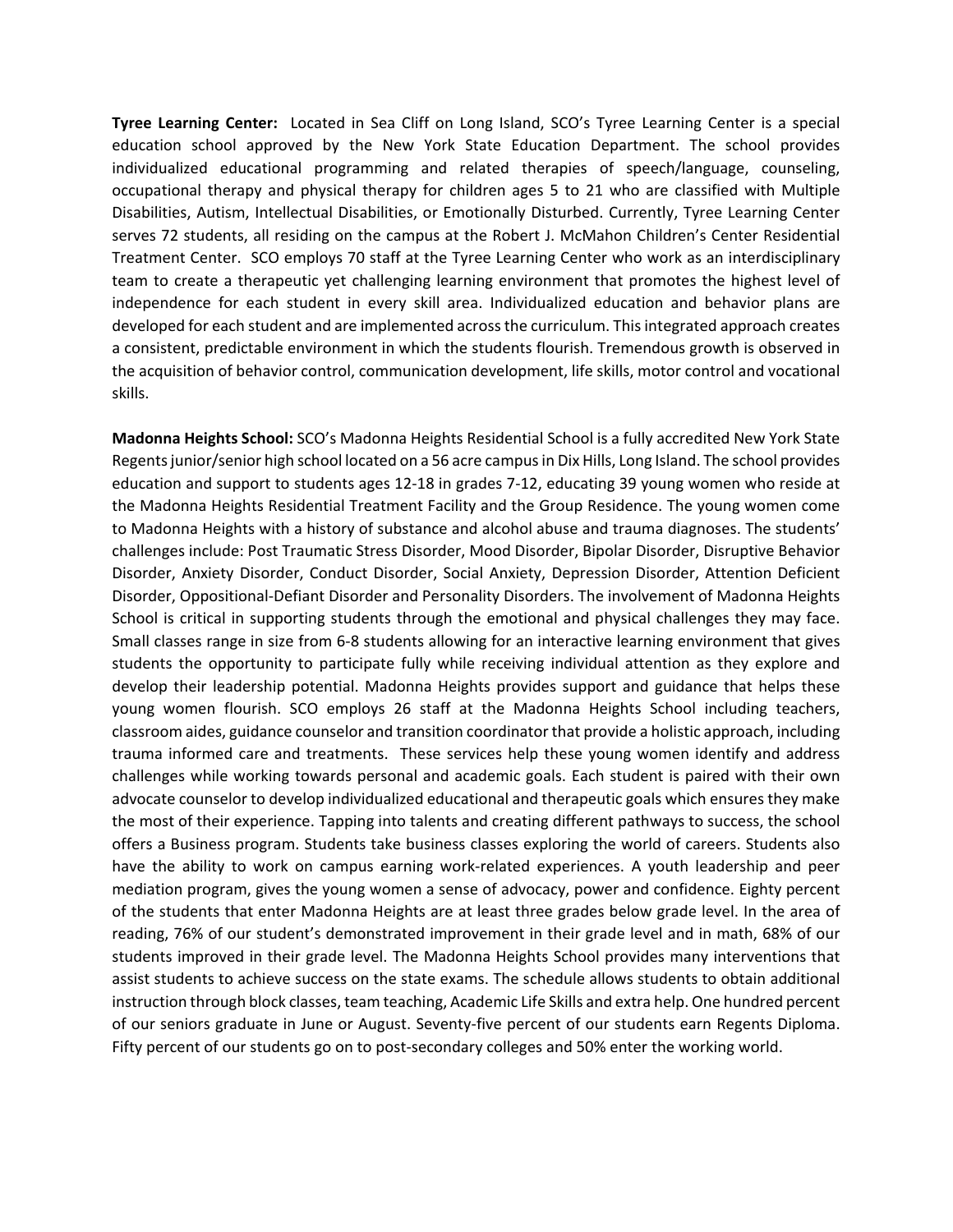# **STANLEY G. FALK SCHOOL**

#### **Main Address**

848 Delaware Avenue Buffalo, NY 14209 716-882-0090

### **CEO**

Name: Elizabeth McPartland Email/Phone[: fvasquez@cfsbny.org](mailto:fvasquez@cfsbny.org) /716-335-7008

### **Education Contact**

Name: Rachael Greene Email/Phone[: rgreene@falkschool.com](mailto:rgreene@falkschool.com) /716-882-0090

**CFO**

Name: Ian Long Email/Phone[: ilong@cfsbny.org](mailto:ilong@cfsbny.org) /716-335-7014

**School Name:** Stanley G. Falk School

**Superintendent:** Rachael Greene

#### **SCHOOL PROFILE**

Age Group Served: 5-19

Student Population: Emotional Disturbance, Intellectual Disability, Learning Disability, Multiple Disabilities, Speech or Language Impairment

Areas Served: Forty school districts throughout Western New York

School Description: The Stanley G. Falk School provides educational services to 540 students and has three locations – with an additional 18 satellite classrooms located in four Buffalo Public Schools. Unlike many 853 schools, Falk is not a "residential school." Our students are referred by their home school districts' Committee on Special Education. The students are classified as severely emotionally disturbed (SED) and have Individualized Education Programs (IEPs) that mandate services. Our teachers and related services personnel all hold valid licensure and New York State teacher certification in Students with Disabilities (SWD). They are uniquely qualified to diagnose students' learning needs. Instruction in 6:1:1, highly structured classroom settings, provides the students with the special supports that they need to make necessary connections with learning. In addition to providing required course curricula outlined by New York State, the Falk School has built Civics and Character Education into its curriculum. Students are prepared with the knowledge and skills necessary to graduate with a Regents Diploma, an Advanced Regents Diploma, or a Local Diploma via the Safety Net. Students also participate in work experiences and internships to accrue competencies required for the Career Development Occupational Studies (CDOS)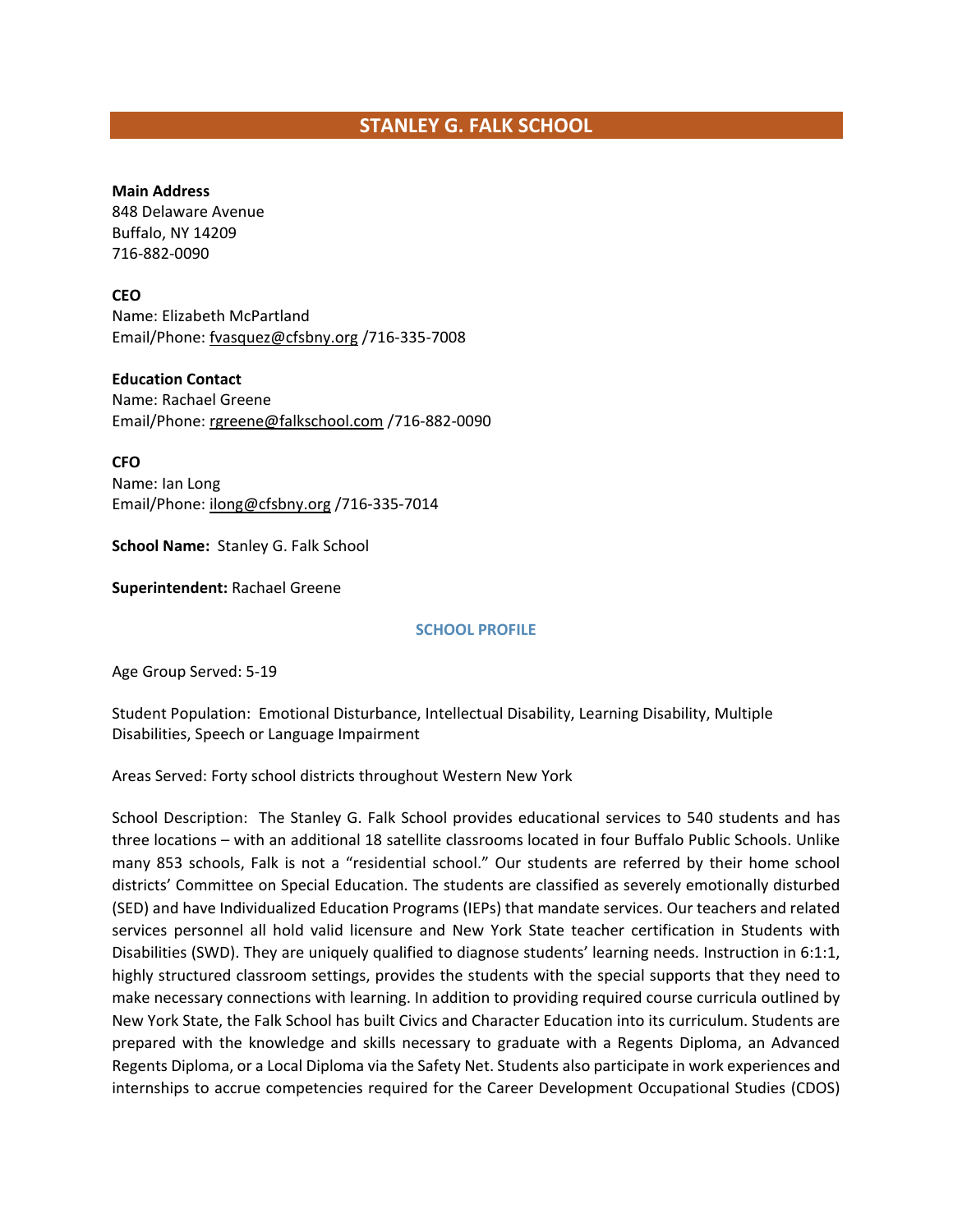Commencement Credential or the Skills and Achievement Commencement Credential. All students are encouraged to participate in a variety of extracurricular activities. The Falk School's athletic program, for example, offers three Varsity and JV level sports: Soccer, Basketball, and Track and Field. We believe that students with special learning needs must not be denied the opportunity to participate in a traditional and meaningful school experience.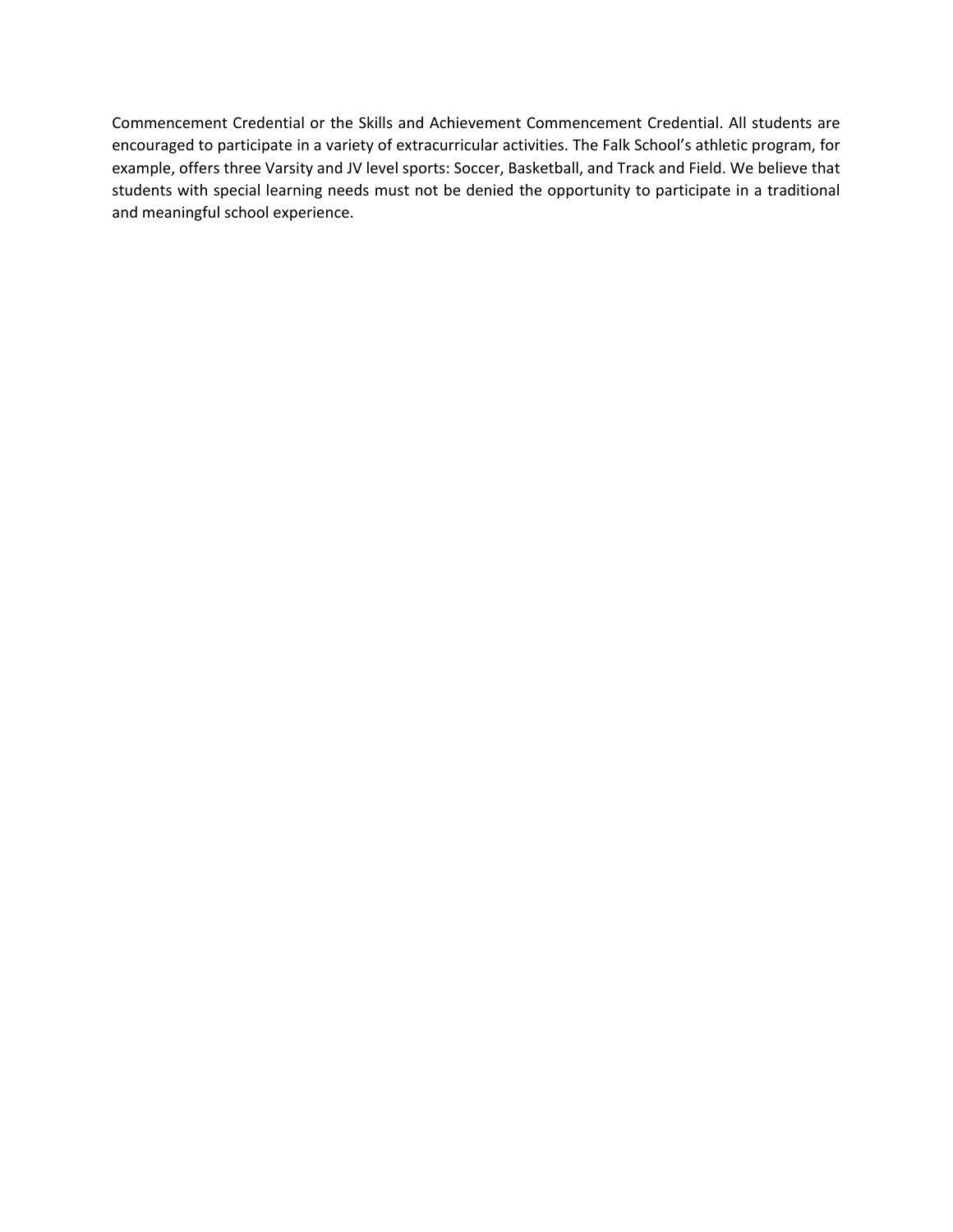# **ST. ANNE INSTITUTE**

### **Main Address**

160 North Main Avenue Albany, NY 12206 518-437-6501

### **CEO**

Name: Richard Hucke Email/Phone[: rhucke@s-a-i.org](mailto:rhucke@s-a-i.org) / 518-437-6501

### **Education Contact**

Name: Ralph Rothacker Email/Phone[: rrothacker@s-a-i.org](mailto:rrothacker@s-a-i.org) / 518-437-6573

**CFO** Name: Diane Malecki Email/Phone[: dmalecki@s-a-i.org](mailto:dmalecki@s-a-i.org) / 518-437-6510

**School Name:** St. Anne's School

### **SCHOOL PROFILE**

Age Group Served: 12-19, and pre-school program

Student Population: Emotional Disturbance, Intellectual Disability, Learning Disability, Multiple Disabilities, Other Health Impairment

School Description: We use the evidence based model of Collaborative Problem Solving as a philosophical and as behavior management approach, and we work with counties and school districts from across the state. Student success is directly tied to identifying and building upon students' strengths.

The Pre-School Program is an education program for 3 and 4 year olds who have speech, language, behavioral problems or developmental delays. This early intervention program provides children with a safe and nurturing environment designed to improve their social and emotional functioning. The long term focus is integration into kindergarten or other public school special education programs. Integrated within the preschool is a NYS Office of Children and Family Services licensed day care program, in which children from the community participate in all the activities afforded to the pre-school children: Parental Involvement; Play Therapy; Family Services Case Management; Psychological Assessments; Speech and Language Therapy; Auditory Screenings; Occupational Therapy; Physical Therapy; Art Therapy; Home School Reading Program; Field Trips and Special Events.

**Residential Education Program:** The St. Anne Institute Residential Education component has an enriched staff to student ratio, which allows flexibility and individualized and small group instruction within the framework of a structured, supportive classroom environment. It is certified by the New York State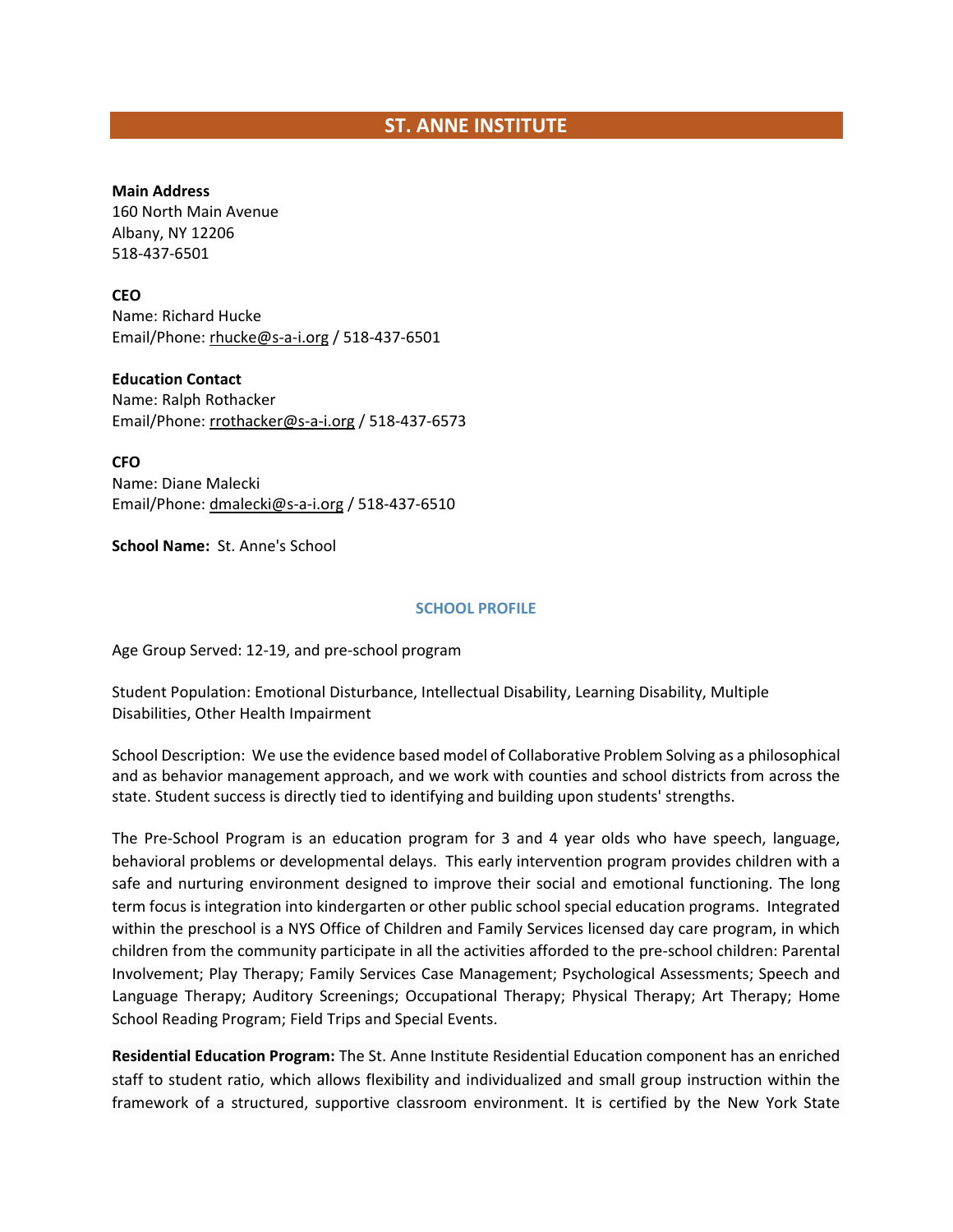Education Department and the Council on Accreditation and grants credits in all content areas so that students who transition back to their home school districts may transfer all credits obtained in the St. Anne program. The following are essential and integral to the total education program:

- 6:1:1 classroom setting;
- An array of specialized services as mandated on the student's Individualized Education Plan;
- Full spectrum of junior/senior high school curricula;
- Crisis Intervention Services;
- Vocational and career counseling, including a Work Experience Program;
- On and off campus job placement;
- Volunteer/Community Service placements;
- Volunteer Tutorial Program;
- Cultural and recreational activities;
- Senior Year Activities and Graduation Ceremony;
- Summer Education Program;
- Remedial courses in the Core subject areas including remedial reading;
- Psychological and psychiatric consultation, assessment and medication management.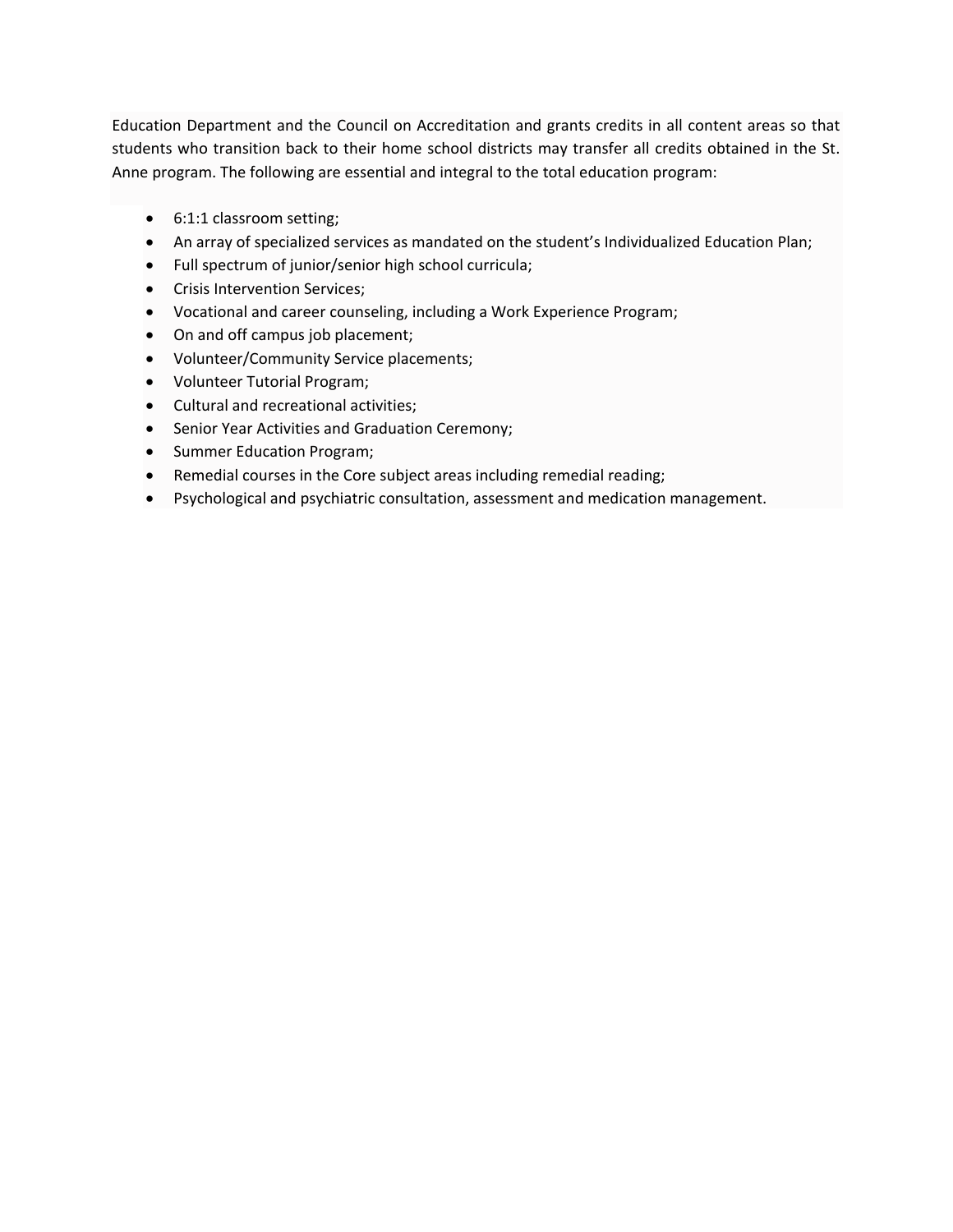# **ST. CATHERINE'S CENTER FOR CHILDREN**

#### **Main Address**

40 North Main Avenue Albany, NY 12203 518-453-6700

#### **Executive Director**

Name: Frank Pindiak Email/Phone: fpindiak@st-cath.org / 518-453-6700

### **Education Director**

Name: Angela Pastizzo Email/Phone[: apastizzo@st-cath.org](file://DCFS01/USERS/dmcleod/853%20Coalition/Member%20Lists/apastizzo@st-cath.org) / 518-453-6710

**CFO** Name: Rich Marini Email/Phone[: rmarini@st-cath.org](mailto:rmarini@st-cath.org) / 518-453-6714

**School Name:** R & E May School

#### **SCHOOL PROFILE**

Age Group Served: 5-13

Student Population: Emotional Disturbance, Other Heath Impairment, Multiple Disabilities, Intellectual Disability & Autism

School Description: Located in the heart of Albany, NY, St. Catherine's Center for Children is a trauma informed agency that offers a comprehensive range of human services designed to help those struggling with problems that threaten family life. For children and families coping with issues of abuse, neglect, homelessness, mental illness and other challenging behaviors, St. Catherine's Center for Children offers programs and services that provide hope for tomorrow. The R & E May School is a licensed day treatment facility where students are referred through their school district CSE and also serves as the educational component for the residential program for St. Catherine's Center for Children. We serve children from the ages of 5-13 in classrooms of small student to teacher ratios including 6:1:1 or 8:1:1 sizes. Every student at the R & E May School (both residential and day students) has an ICMP (Individual Crisis Management Plan) that assists classroom, clinical and behavioral staff, in providing the most therapeutic environment possible for both the academic and emotional wellbeing of the whole child. As part of our day treatment services, we offer medical, psychological, psychiatric and diagnostic assessments on premise. Students who attend R & E May School are offered the same educational opportunities as their grade level peers, and are provided access to the general education curriculum in all subject areas, including music, art and gym. Leveled Literacy Intervention has been built into the day to day curriculum to address reading deficits of more than 2-3 years for each student with a deficit in their reading/writing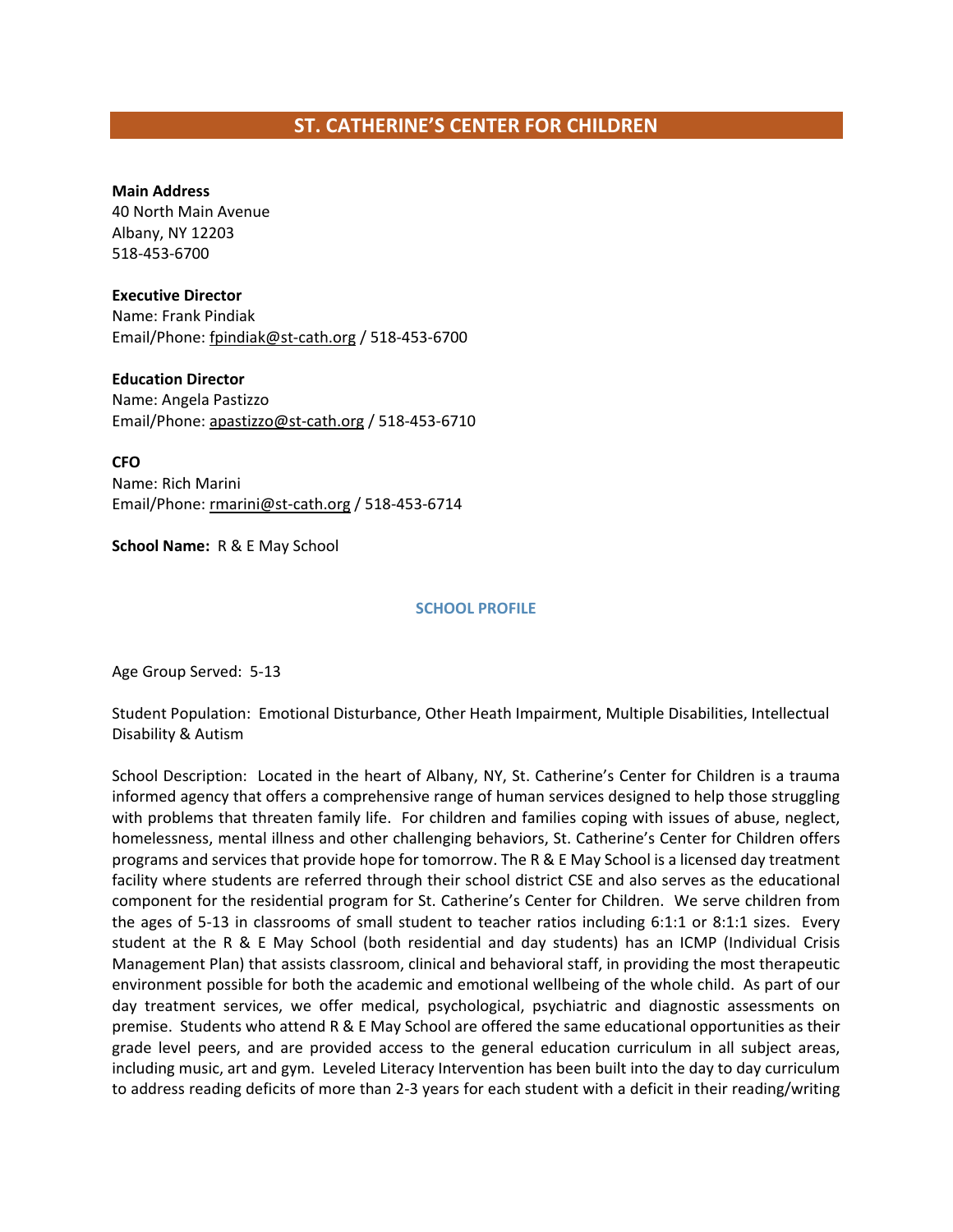skills. Direct Care Staff are provided with ongoing professional development opportunities in best practice, specially designed instruction and behavior management. The school age program integrates PBIS (Positive Behavior Intervention Supports) into the building wise behavior management program, in addition to Tier Two and Tier Three RtI supports for students who are less responsive to the universal management system. We offer Speech/language and occupational therapy, to students who require these services, as well as group and individual psychological counseling services to our 68 students (25 residential/43 day students). Clinicians at the R & E May School and have started to integrate SMART Room (Sensory Motor Arousal Regulation Techniques) into therapy sessions for students with extensive trauma histories and are responsive to this type of therapy. We create a therapeutic atmosphere which attempts to address the social/emotional and behavioral needs of each individual student, and are a 12 month program. In the residence, there is a 24 hour therapeutic milieu including a level system, supervised recreation and numerous activities designed to enhance our student's social skills and build self-confident lifelong learners and citizens of the community.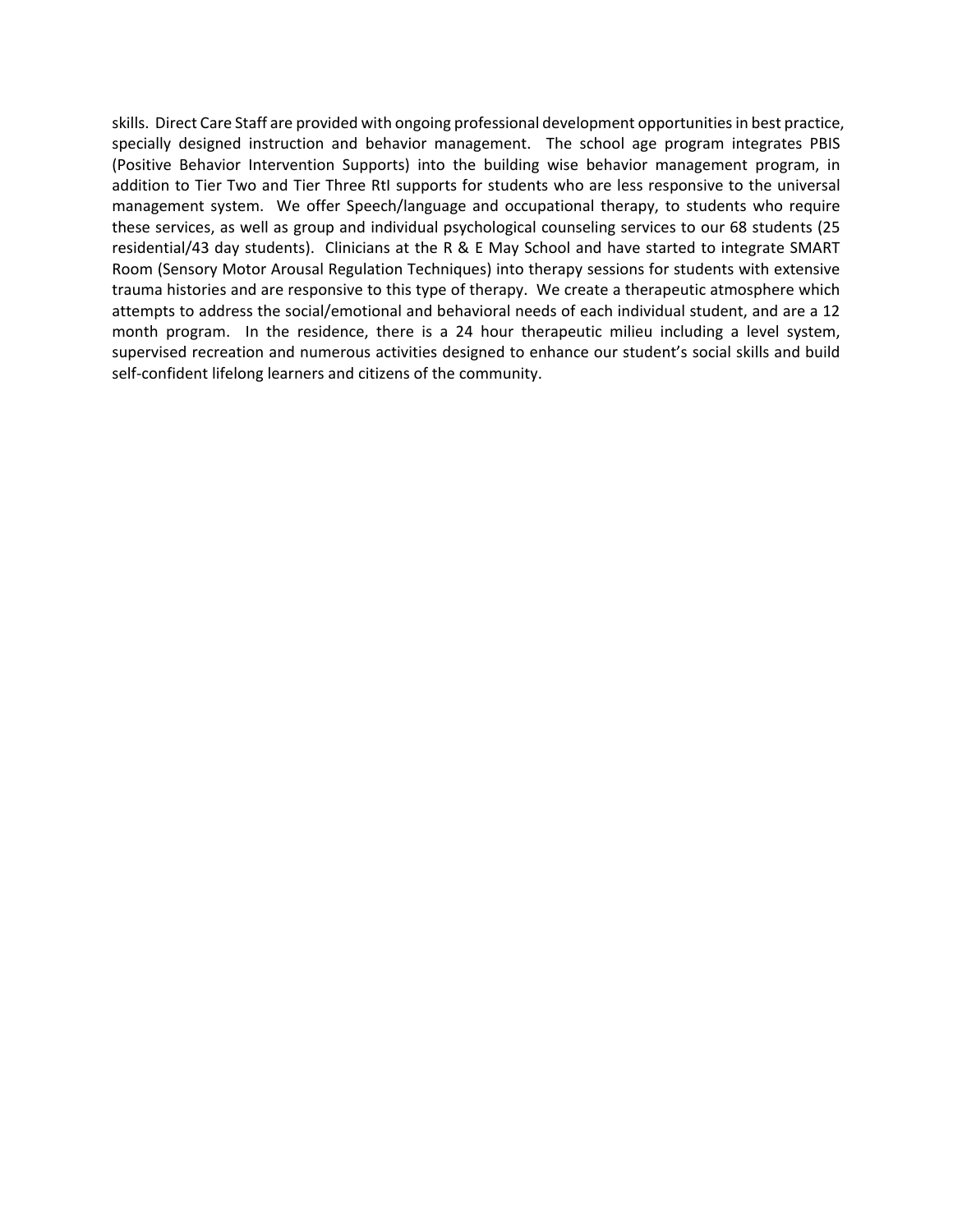# **SAINT DOMINIC'S FAMILY SERVICES**

#### **Main Address**

500 Western Highway Blauvelt, NY 10903 845-359-3400

### **President/CEO**

Name: Diane Aquino, PhD. Email/Phone[: daquino@sdfs.org](mailto:daquino@sdfs.org) / 845-359-3400x 201

### **Education Contact**

Name: Heather Cahill Email/Phone[: hcahill@sdfs.org](mailto:hcahill@sdfs.org) / 845-359-3400 x 336

**CFO**

Name: James Crisci Email/Phone[: jcrisci@sdfs.org](mailto:jcrisci@sdfs.org) / 845-359-3400 x362

**School Name:** Saint Dominic's School

**School Principal**: Heather Cahill

### **SCHOOL PROFILE**

Age Group Served: 5-21

Student Population: Emotional Disability, Learning Disability, Intellectual Disability, Autism, Speech and language impairment

Areas Served: New York City, Rockland, Orange and Westchester Counties

School Description: Saint Dominic's School is nestled on a beautiful campus setting in Blauvelt, N.Y. (Rockland County) and serves a diverse population of students with social-emotional needs, neurological impairments and learning difficulties. We focus on each student by developing an individualized learning plan for success. Administrators, teachers, and counselors meet on a regular basis to ensure that each child is maximizing his or her potential. Our therapeutic special education program follows New York State Standards and Curriculum for math, literature, science and social studies, modified by the teacher to the students' level and abilities.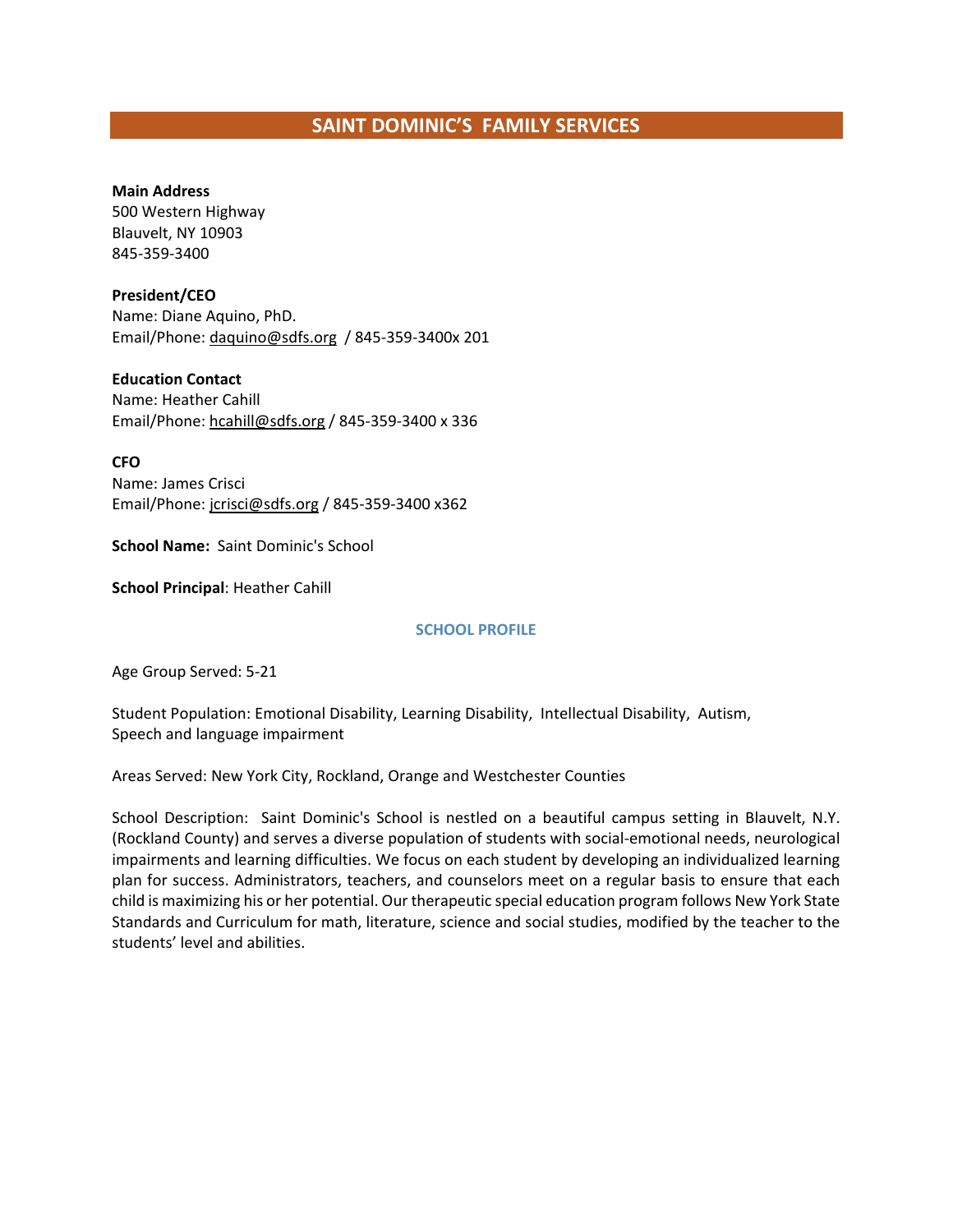# **SCHOOL OF THE HOLY CHILDHOOD**

### **Main Address**

100 Groton Parkway Rochester, NY 14623 585-359-3710

**CEO** Name: Donna M. Dedee Email/Phone[: ddedee@holychildhood.org](mailto:ddedee@holychildhood.org) / 585-359-3710 x135

**Interim School Program Director**  Name: David Halpern Email/Phone[: dhalpern@holychildhood.org](mailto:dhalpern@holychildhood.org) / 585-359-3710 x127

**CFO** Name: Diane Syta Email/Phone[: dsyta@holychildhood.org](mailto:dsyta@holychildhood.org) / 585-359-3710 x134

**School Name:** Rochester School of the Holy Childhood

## **SCHOOL PROFILE**

Age Group Served: 5-21

Student Population: Intellectual Disability, Multiple Disabilities

School Description: Serving 116 students from 39 regional school districts; ages 5-21. Supported Employment services specialized for 18-21 year olds; increased vocational/activities of daily living with focus on job readiness skills beginning at age 14.

Holy Childhood offers comprehensive and therapeutic services to children ages five to twenty-one in the School Program. Students attend from 39 different school districts in Monroe and outlying counties. Fullday special education instruction is based on each student's Individual Education Plan (IEP). Instruction includes emphasis on literacy, math, science, social, woodworking, life skills, music, art, adaptive physical education and transition training.

The School Program works directly with the [Helen H. Heller Clinic](http://www.holychildhood.org/programs-health-center) , which provides and/or contracts for the related service needs of the children. It consists of 8:1:1 classes for younger students. The intermediate and secondary classrooms are 12:1:1, and emphasize preparing students for life beyond graduation. The Transition Program is a component which focuses on job skills, vocational training, selfadvocacy, life skills and more.

Students attend vocational classes within the agency and then begin to try out jobs at Holy Childhood and out in the community with the assistance of a job coach. Individual schedules are developed based on needs and interests.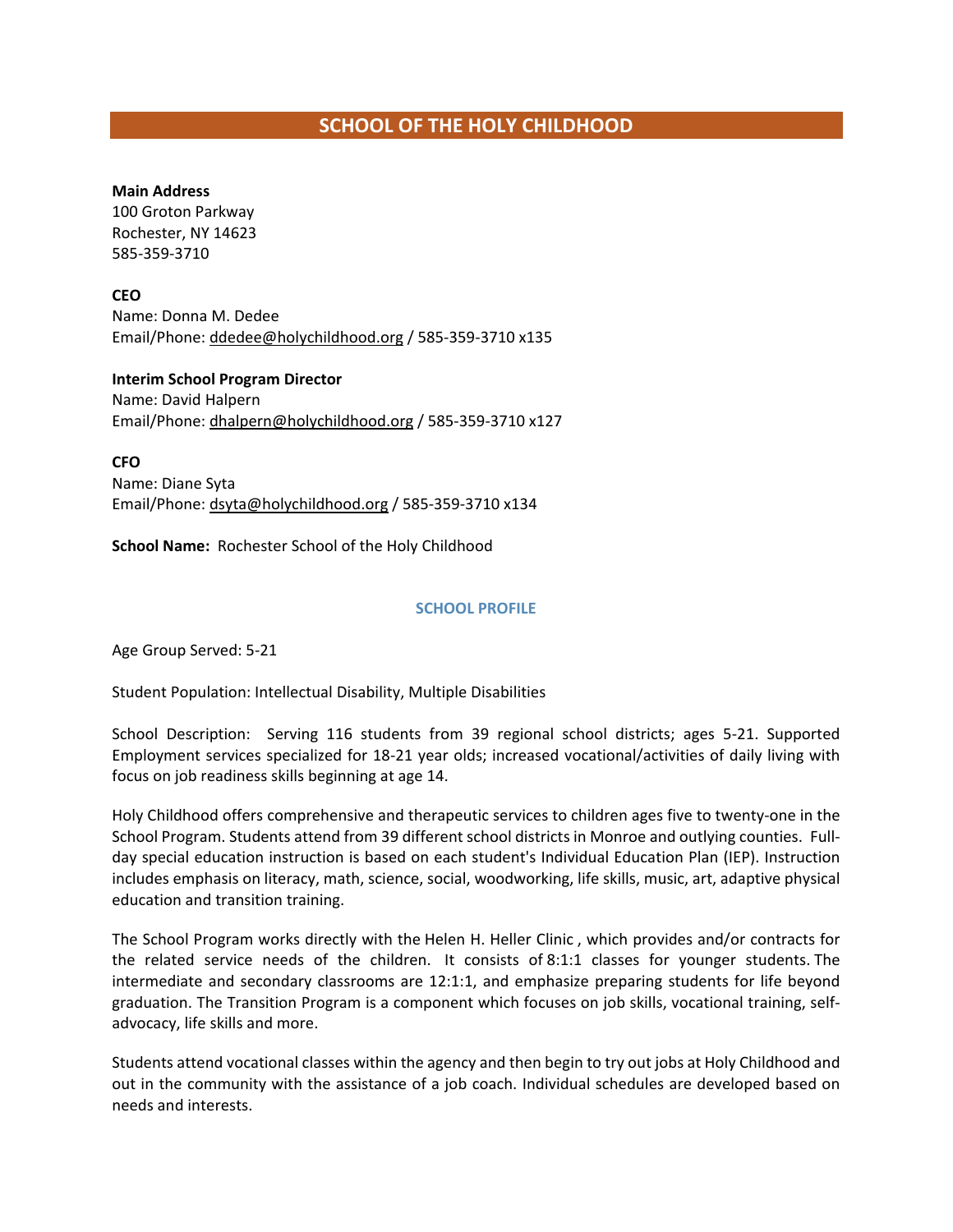**Community Classroom -** This one-of-its kind community-based learning environment is located at the Genesee Valley Regional Market. When filled to capacity, 12 students, ages 17-21 focus on academics and job skills and then apply them at nearly 200 businesses welcoming them within the market.

**Supported Employment Services -** Focusing on jobseekers ages 18+, this certified program allows participating students to pursue paid work experiences with the support of one of our employment specialists. The goal of Holy Childhood Employment Services is to partner with area employers to help them find talented and diverse workers who meet their unique workforce needs.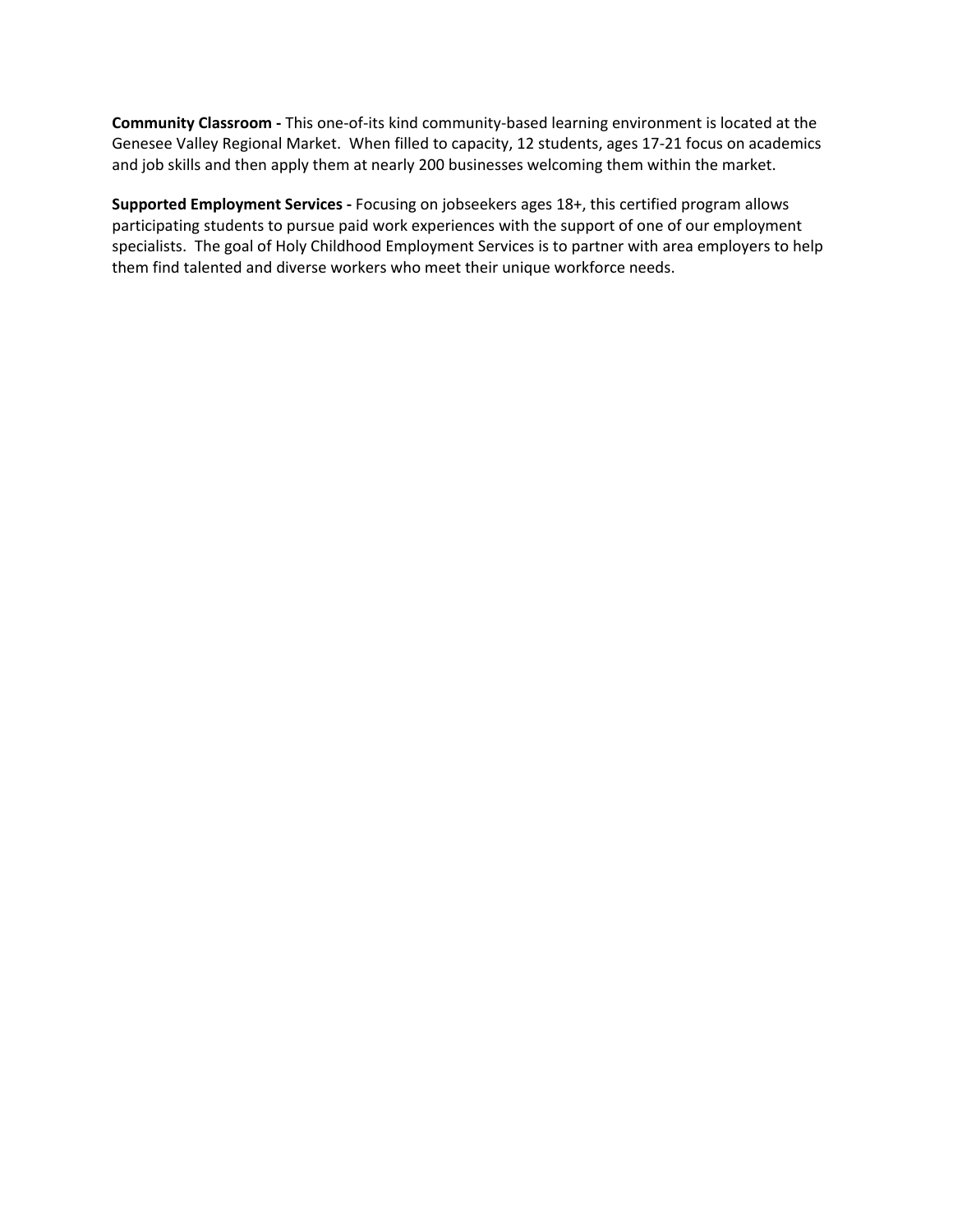# **THE SUMMIT CENTER**

## **Main Address**

150 Stahl Road Getzville, New York 14068 716-629-3400

## **CEO**

Name: Stephen R. Anderson, Ph. D., BCBA-D Email/Phone[: sanderson@thesummitcenter.org](mailto:sanderson@thesummitcenter.org) / 716-629-3424

## **Education Contact**

Name: Amy Jablonski, Psy.D., BCBA-D Email/Phone[: ajablonski@thesummitcenter.org](mailto:ajablonski@thesummitcenter.org) / 716-629-3447

## **CFO**

Name: Lisa Foti Email/Phone[: lfoti@thesummitcenter.org](mailto:lfoti@thesummitcenter.org) / 716-629-3450

**School Name:** Summit Academy

**School Principal**: Kathleen Ballard **Email/Phone:** [kballard@thesummitcenter.org](mailto:kballard@thesummitcenter.org) / 716-629-3477

## **SCHOOL PROFILE**

Age Group Served: 3-21

Student Population: Autism and related disorders, Speech or language impairment, intellectual disability, hearing impairment, Traumatic Brain Injury, multiple disabilities

Summit Academy offers a 12-month educational program and related therapeutic services (Speech, Occupational and Physical therapy) to address the needs of children with autism and other developmental disabilities in a highly-structured and nurturing environment with rich staffing ratios.

We employ methods based on Applied Behavior Analysis (ABA) and carefully monitor every student's progress to help ensure success. Our ultimate goal is to help each student achieve the highest possible degree of personal success and independence.

We serve more than 350 students in our Preschool and School Age programs.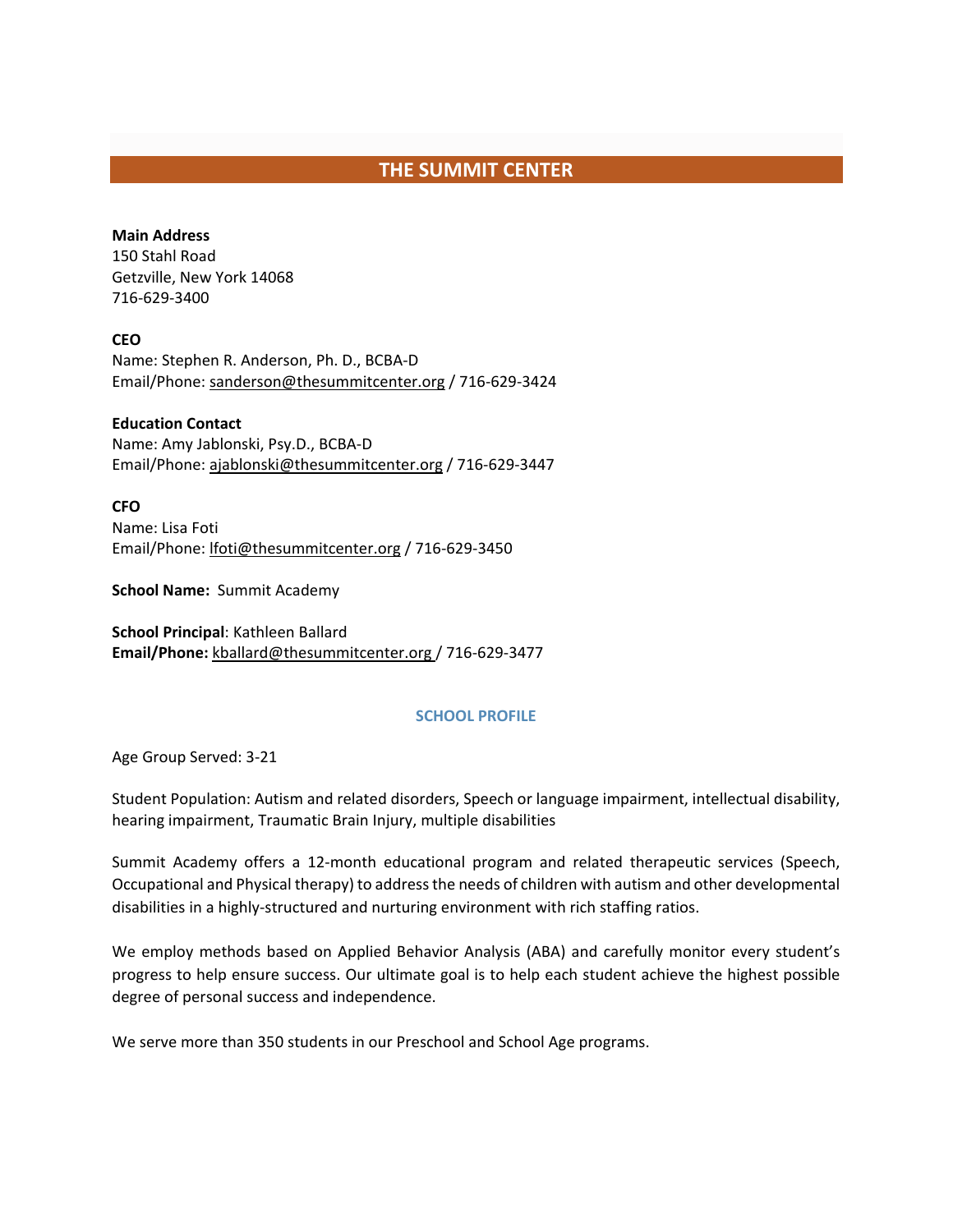For Preschoolers, Summit offers full- and half-day programs as well as multi-cultural and integrated classroom depending on a child's needs.

Throughout Summit Academy, small groups of 6, 8 or 12 students work in classrooms with a dedicated team of professionals. These teams include a special education teacher, instructional assistants and aides, behavior support consultant, and related services including speech professionals, and occupational and physical therapists.

Intensive supports, including functional analysis and intervention development, are available for students who display severe problem behaviors. Implementation of all procedures, as well as the students' progress, are monitored and reviewed regularly. Classroom teams also have access to our intensive feeding program and a nutritional consultant.

Academics and related services may be delivered in highly-structured situations with a rich ratio of staff to students or in a naturalistic or generalized situation, depending on the needs of the students. All students also have the opportunity to access technology, art, music, and our fitness center through enrichment activities.

Students ages 14 – 21 need the opportunity to practice activities for real-world daily living, thus fostering greater independence and community inclusion. Summit Academy has created home and work environments expressly for this purpose. Our Daily Life Skills program focuses on the development of functional academics, leisure, domestic, and self-help skills in a simulated home environment at school.

The Summit Center's Vocational Training Program provides students (ages 14-21) with disabilities the opportunity to learn the skills needed to become a productive member of the community. Real work experiences provide opportunities for our students to improve productivity, learn on-the-job social and communication skills, and develop an understanding of rules in the workplace.

In addition to Summit Academy, The Summit Center provides a range of OPWDD services (respite, afterschool, IBS, Community Habilitation etc.) and operate two day habs "without walls" for adults. We operate a variety of behavioral health services including outpatient behavior therapy, feeding disorders clinic, summer programs, and public school consultation. We have several ongoing research initiatives and public research and clinical papers. We are an early intervention provider and offer early intensive behavioral services for children birth to five years old in an EI/SEIT model.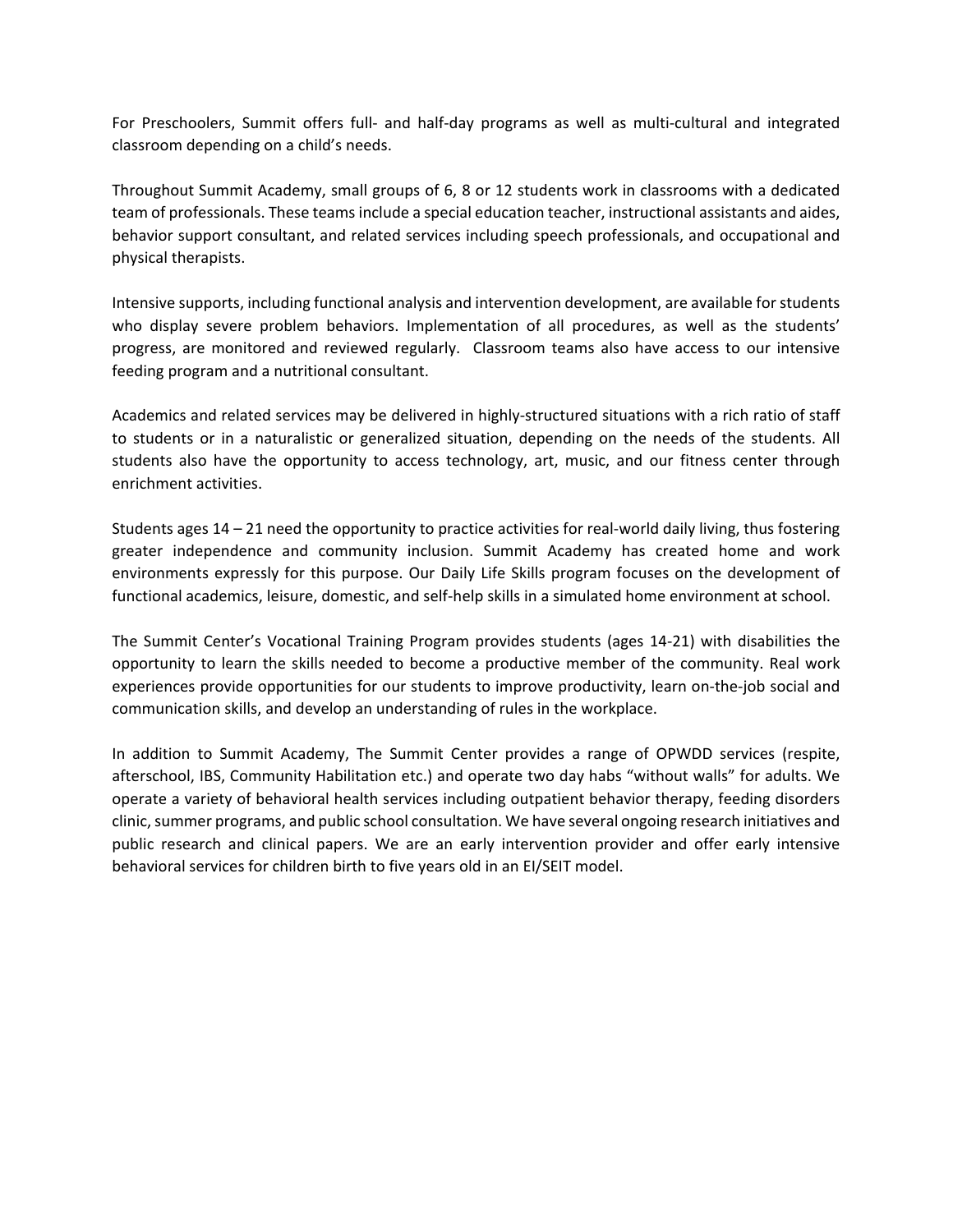# **SUMMIT SCHOOL AT NYACK**

### **Main Address**

339 North Broadway Upper Nyack, NY 10960 845-358-7772

## **CEO**

Name: Dr. Bruce Goldsmith Email/Phone[: brucegoldsmith@summitnyack.com](mailto:brucegoldsmith@summitnyack.com) / 845-358-7772

## **Education Contact**

Name: Dr. Brant Goldsmith Email/Phone[: brantgoldsmith@summitnyack.com](mailto:brantgoldsmith@summitnyack.com) / 845-358-7772

## **CFO**

Name: Ken Gach Email/Phone[: kgach@summitnyack.com](mailto:kgach@summitnyack.com) / 845-358-7772

**School Name:** Summit School @ Nyack

**School Principal**: Deborah Sherwood

## **SCHOOL PROFILE**

Age Group Served: 13-19

Student Population: Emotional Disturbance, Learning Disability, Other Health Impairment, Speech or Language Impairment, Traumatic Brain Injury

School Description: Summit School and Residence Center offer day and residential programming. This includes both environmental and individual interventions to help shape the behavior and emotional stability of its students while working towards a NYS High School Diploma. Interventions include Summit's unique WISE Program which is a PBIS-based system detailing the expectations of behavior explicitly stated in positive terms for our students.

Summit's academic curriculum meets the NYS learning standards and core curriculum requirements. Students engage in academic studies, furthering their reading and writing development, while building on their basic understandings of mathematics, social studies, science, and the world around them through practical, engaging, and hands-on activities.

A multidisciplinary approach is used by our teachers to immerse students in their studies throughout every aspect of the school day. Additional subjects include art, music, technology, second language instruction, health, physical education, and swimming, as well as student activities and an after-school program.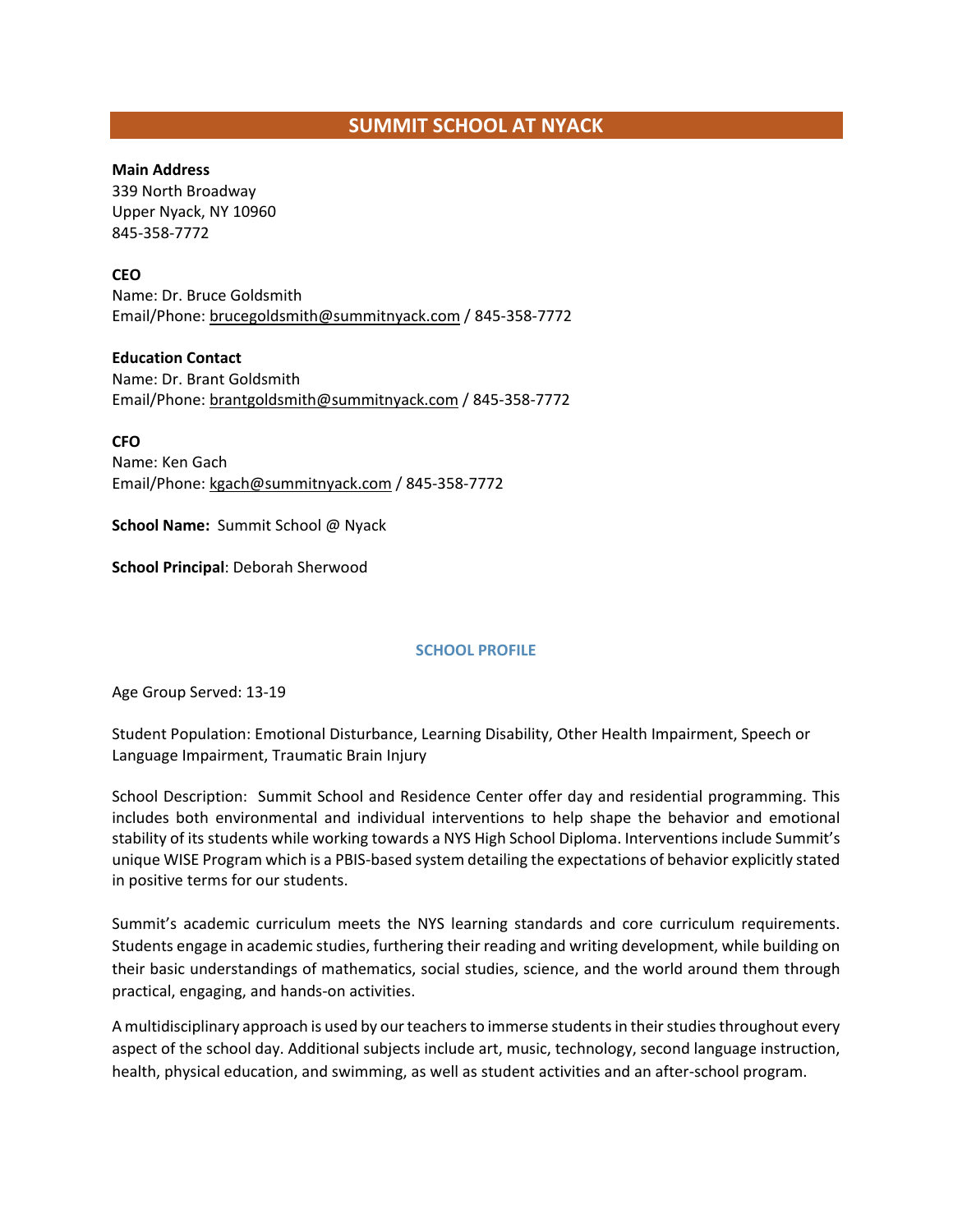In middle school, special focus is provided to help children progress from the primarily self-contained environment on the elementary level to a more departmentalized program in grades 6-8. The Summit School's high school provides students with a rigorous academic program in combination with its outstanding Work-Based Learning Program. The school follows NYS curriculum and core standards. Students can receive one of three diplomas: NYS Regents diploma, NYS Advanced Regents diploma, or a local diploma. A variety of activities round out the high school experience, such as technology, ensemble music, student government, interscholastic basketball, softball, track, chess, school trips, and after-school programs.

Students who exhibit excellence in academic achievement, character, and service may earn a place in the National Honor Society. In their senior year, eligible students can earn college English credits through a program with St. John's University. Students who desire to explore college level courses during their high school experience are encouraged to participate in the City University of New York's College Now Program. Throughout their years in high school, students are helped to discover their learning styles and develop strategies in time management, organization, and study skills. These strategies enable our students to become independent and successful learners during both their high school years and in their future endeavors in post-secondary programs.

Summit follows an interdisciplinary model. Our entire staff, including teachers, speech and language pathologists, social workers, school psychologists, occupational therapists, and work-based learning job coaches, meets regularly to review student progress and make necessary program modifications. This collaboration produces strategies and methods for use by all team members, allowing a fully-integrated approach for meeting the unique needs of each student.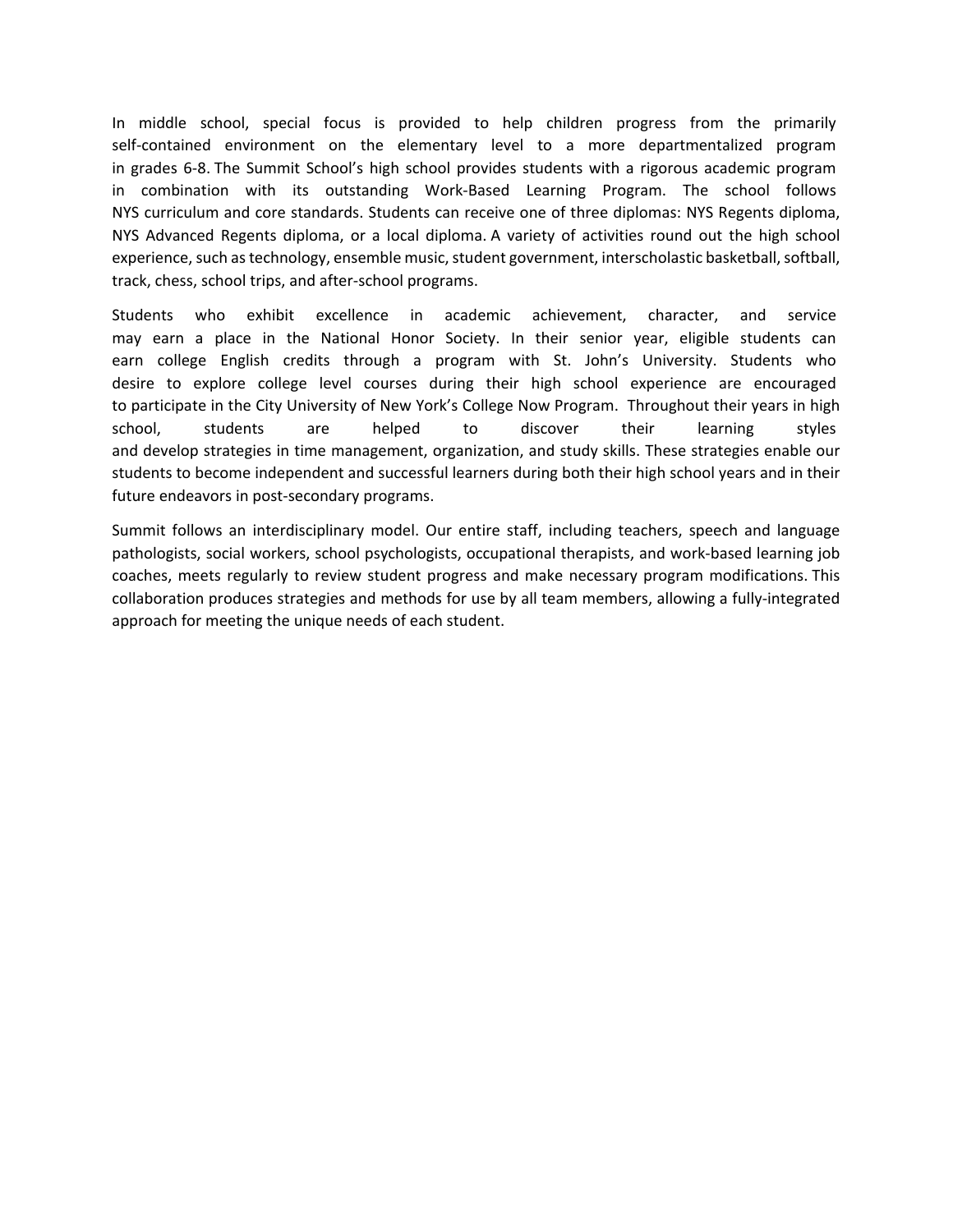## **UPSTATE CEREBRAL PALSY**

#### **Main Address**

125 Business Park Drive Utica, NY 13502 315-724-6907

#### **Executive Director**

Name**:** Geno DeCondo Email/Phone**:** [geno.decondo@upstatecp.org/](mailto:geno.decondo@upstatecp.org/) 315-724-6907

**Education Contact**

Name: Jeremy Earl, Senior Vice President Email/Phone: [jeremy.earl@upstatecp.org](mailto:jeremy.earl@upstatecp.org) / 315-798-4006

**CFO**

Name: Curt Pearsall Email/Phone[: curt.pearsall@upstatecp.org](mailto:curt.pearsall@upstatecp.org) / 315-724-6907

**School Name:** Tradewinds Education Center

**School Principals:**  Richard Ambruso – Rome (315) 533-1150 Terri Mazzara – Chadwicks (315) 737-9012 Greg Sova – Utica (315) 798-4006

## **SCHOOL PROFILE**

Age Group Served: 5-21

Student Population: Intellectually Disabled, Orthopedically Impaired, Other Health Impaired, Traumatic Brain Injury, Autism, Multiply Disabled

The Tradewinds Education Center of Upstate Cerebral Palsy, a Children's Residential Program (CRP), has two locations, one in Rome, NY and one in Utica, NY. In addition, one, day school is located in Chadwicks, NY and offers vocationally rich programs for area students with serious and complex learning challenges. Students admitted into Tradewinds are diagnosed with complex developmental, social emotional, physical and behavioral needs. Nearly 90% of the students enrolled have autism spectrum disorders. Social emotional, psychiatric and behavioral needs as well as trauma are frequently co-occurring conditions.

Tradewinds schools focus on assisting every student to move to the next level of independence, academically, socially, behaviorally and vocationally. The class size is small (6:1:3) and the staff working in the room are highly trained in the instruction and support of these complex children. Data is kept on all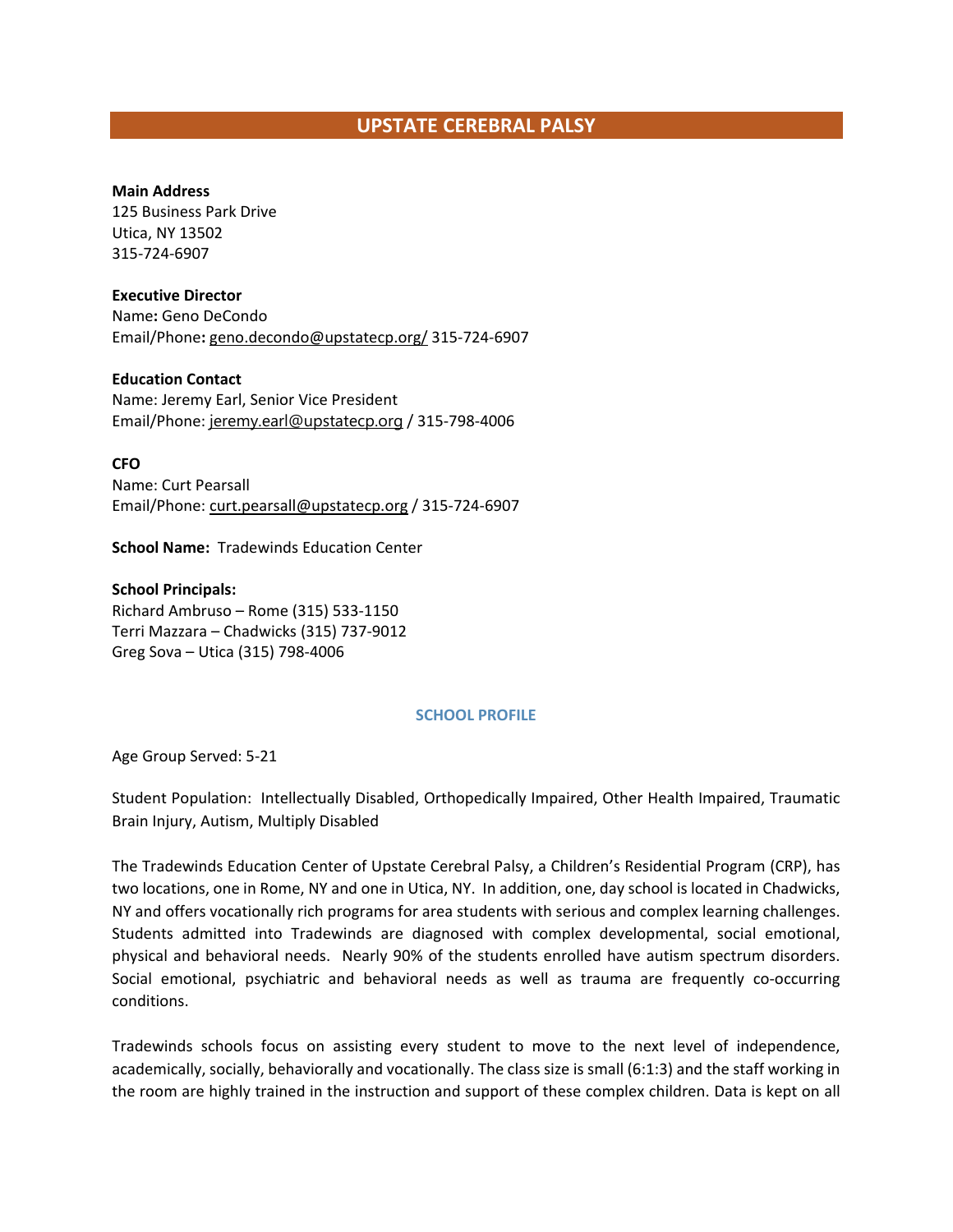student goals and objectives in order to make evidence-based decisions regarding their academic and social/behavioral program. Students' preferences and interests are surveyed frequently to insure that instruction continues to be motivating and engaging. Our students should be getting ready to work and live in the community as independently as possible. Occupational education, learning about jobs and learning about what it's like to work in the community is a focus from day one for students in our programs. Frequent experiences in the community are built into the teaching we do so students can take the skills they have learned in the classroom and use them in real life. Therapy supports are provided for the students by Speech, Occupational and Physical Therapists.

Students with significant behavior problems are welcome in the program and receive the supports of Functional Behavior Assessment and Behavior Intervention Plans designed to create an environment of success for each student. The program employs a Clinical Behavioral Support team who work with classroom staff using positive behavioral interventions and supports for all students and assuring progress monitoring of all goals is documented, analyzed and utilized for goal setting.

Teachers, aides, counselors, therapists, nurses, administrators and other support personnel are all located within the center to provide professional services to the more than 186 students in attendance. With state-of-the-art facilities, Tradewinds schools house 31 classrooms, gymnasiums, libraries, music rooms and cafeterias. Students also engage in instruction found in a typical school setting, such as art, music and physical education classes.

At Tradewinds Children's Residential Program, we collaborate with families in raising and educating complex children as they strive to become successful teens and adults, cultivating healthy practices and relationships. Our residential services, approved by the New York State Department of Education and licensed by the New York State Office of Mental Retardation and Developmental Disabilities, provide a nurturing and loving home environment for children to grow and thrive. Each residence accommodates either six or twelve children, staffed by residence counselors, recreation specialists, nurses and behavioral specialists. Family members are encouraged to visit and maintain positive, supportive relationships with the children. The relationships built among students and staff members are like family bonds. Leisure time makes for a well-rounded lifestyle as the children often go on outings to the park, fishing trips, or across campus to the gym where they play basketball during winter evenings. From bike riding to popcorn and a movie, these children enjoy experiences that provide relaxation in a structured setting. Within this environment, children learn self-care, social, communication and leisure skills; all necessary on the path to success.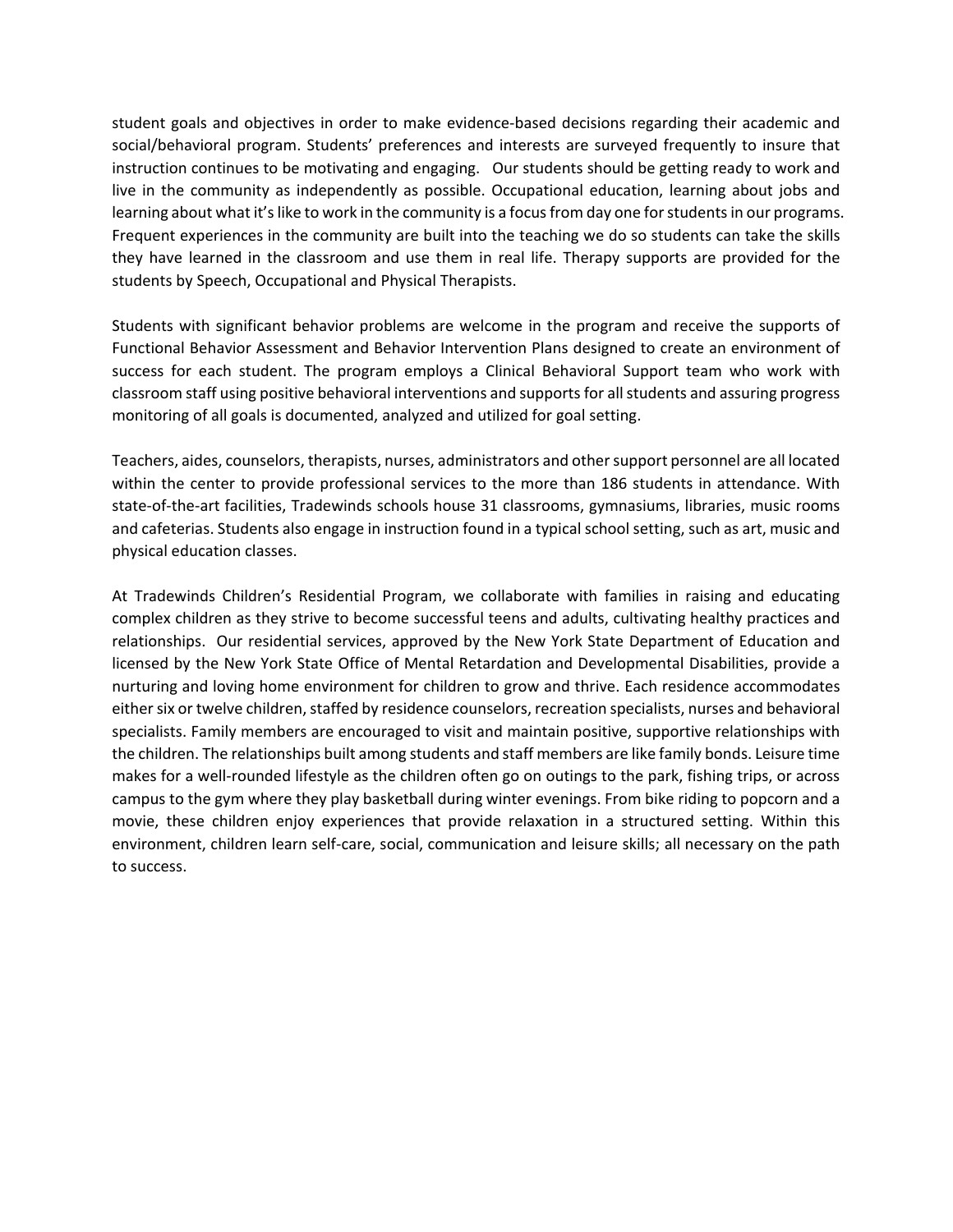## **VANDERHEYDEN**

#### **Main Address**

614 Cooper Hill Road Wynantskill, NY 12198 518-283-6500

**CEO**

Name: Karen Carpenter Palumbo Email/Phone[: kcarpenter@vanderheyden.org](mailto:kcarpenter@vanderheyden.org) / 518-283-6500 x 207

**Education Contact** Name: Frank Dembo Email/Phone[: fdembo@vanderhedyen.org](mailto:fdembo@vanderhedyen.org) / 518-283-6500 x 789

**CFO Name**: Lori Eason **Email/Phone:** [leason@vanderheyden.org](mailto:leason@vanderheyden.org) / 518-283-6500 x 223

### **SCHOOL PROFILE**

Age Group Served: 12-21

Student Population: Emotional Disturbance, Intellectual Disability, Learning Disability, Multiple Disabilities, Other Health Impairment, Speech or Language Impairment

School Description: Vanderheyden provides educational residential and day programming services to youth ages 12 to 21 in Wynantskill, New York. Vanderheyden specializes in trauma-informed care and is one of 73 programs in the country certified by the National Sanctuary Institute. Our student body includes those that live residentially on campus or at a Vanderheyden Community Group Home, as well as day program students who are placed by the local CSE. Students completing high school have the opportunity to earn Regents, Local or individual Education Program diplomas.

Class sizes are typically eight students with one teacher and one teacher aide. Our 7<sup>th</sup> and 8<sup>th</sup> graders learn in a self-contained class environment. Having fewer transitions and teachers allows students to maintain better focus on their education programs. Modeling a typical high school, students in  $9 - 12$ grade follow their own schedules and change classrooms with eight periods in a day. Vanderheyden offers a specialized unit for older students with multiple disabilities who are given the opportunity to earn a diploma in a 6:1:3 setting, while learning vocational and job skills. Our school provides a wide variety of after-school incentive programs to acknowledge and reward students for school success. These include after-school programs such as recreation, computers, cooking, crafts and the opportunity to participate in music and talent shows, organized sports teams and Special Olympics State and Regional Games.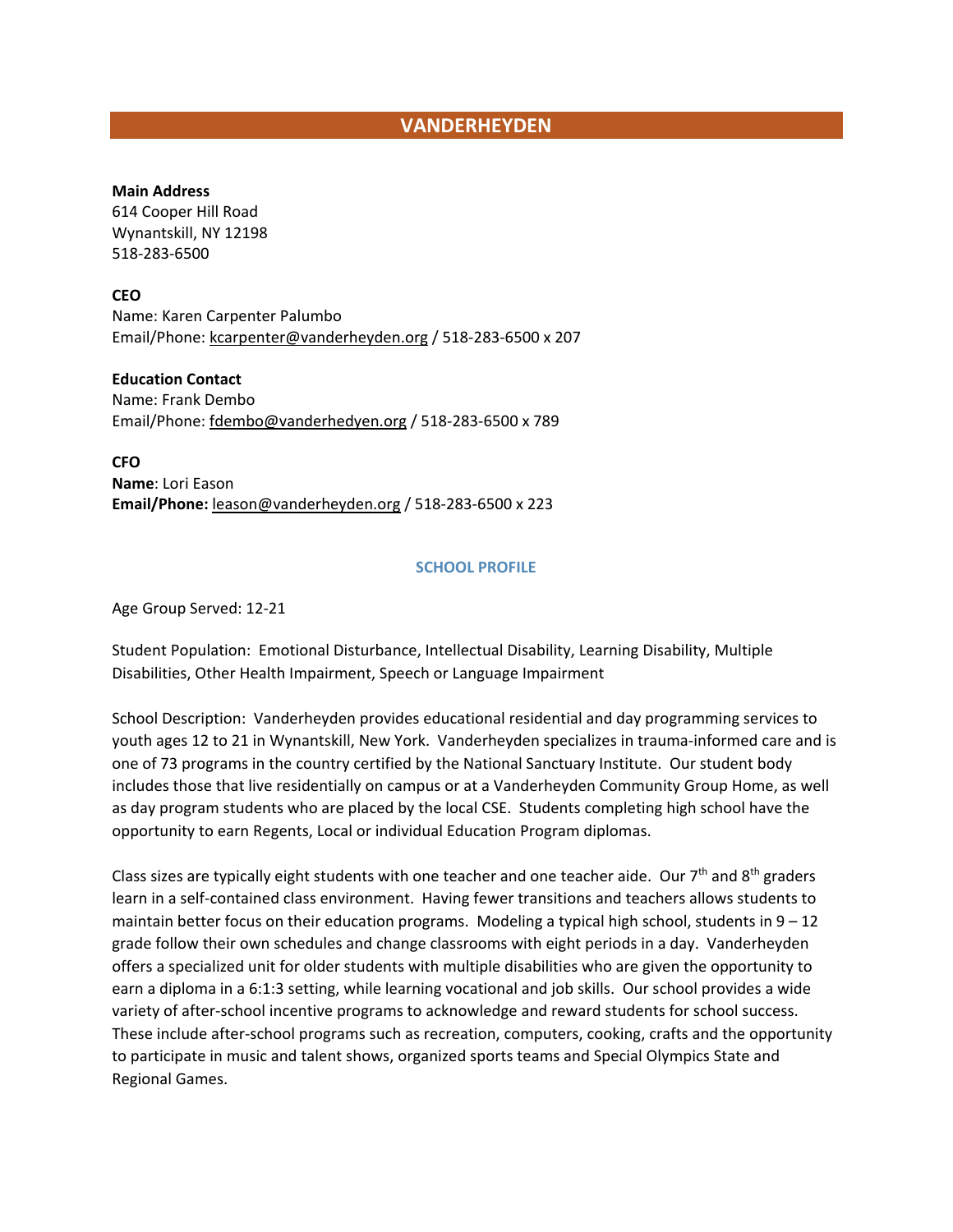# **VILLA OF HOPE**

#### **Main Address**

3300 Dewey Avenue Rochester, NY 14616 585-865-1550

**CEO**

Name: Chris Gullo Email/Phone[: Chris.Gullo@villaofhope.org](mailto:Chris.Gullo@villaofhope.org) / 585-865-1550

### **Director of Education**

Name: Kimberle Ward Email/Phone[: kimberle.ward@villaofhope.org](file://DCFS01/USERS/dmcleod/853%20Coalition/Member%20Lists/kimberle.ward@villaofhope.org%20) / 585-865-1550

**CFO** Name: Chetna Chandrakala Email/Phone: [Chetna.Chandrakala@villaofhope.org](mailto:Chetna.Chandrakala@villaofhope.org) / 585-865-1550

**School Name**: Villa of Hope Camupus School, Avalon School

## **SCHOOL PROFILE**

Age Group Served: 12-19

Student Population: Emotional Disturbance, Intellectual Disability, Learning Disability, Multiple Disabilities, Other Health Impairment, Speech or Language Impairment, Traumatic Brain Injury

School Description: Our students are able to gain/recover credits. We have a team who is devoted to gathering all information for the student's educational background. We have a state of the art facility with a science lab. Our school also has a state of the art kitchen where the kids can gain experience and credit in the food service industry. We have a horticulture program with a greenhouse and garden. Our staff have great success in getting student to pass Regents exams.

**Campus School:** The Villa's Campus School is a NYS approved private 853 school created by Chapter 853 of the Laws of 1976. This year-round program incorporates academic, vocational, and remedial services for youth in our Residential Treatment Center and Residential Treatment Facility. Students with emotional disturbance and learning disabilities are supported by a highly trained staff of academic classroom teachers, teachers' assistants, social workers, psychologists, psychiatrists, a school nurse, [a support coordinator and an educational diagnostician.] Nearly 65 youth in grades 7 through 12 receive specialized daily instruction to ensure that all students with disabilities achieve the knowledge and skills necessary to live independent and self-directed lives.

Avalon [School:](http://www.villaofhope.org/Home/AvalonSchool.aspx) is a specialized day school offering education and therapeutic services to teens, ages 12 to 18, who live at home but need assistance in addressing their academic, social, behavioral and emotional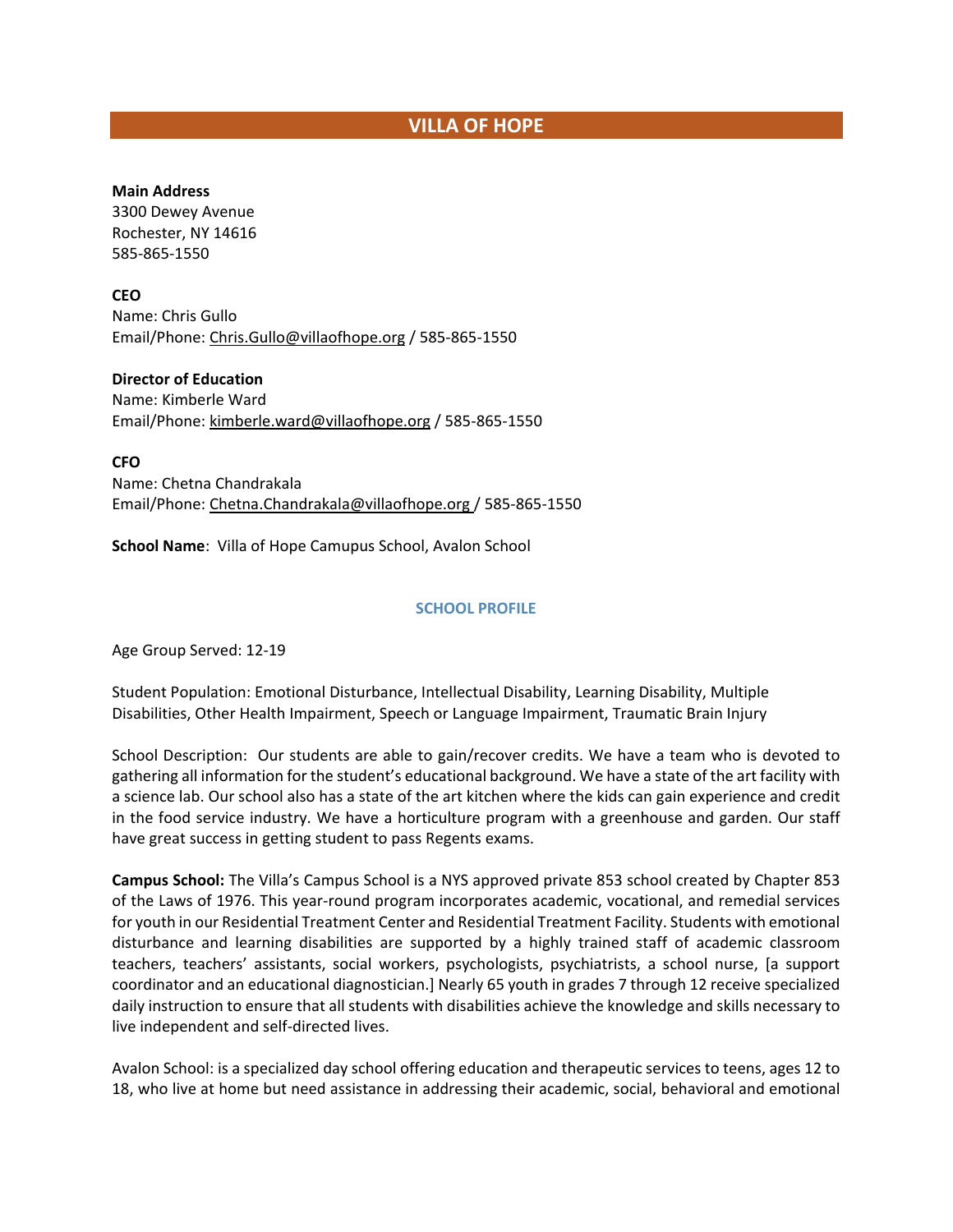needs. Alongside a highly trained staff of teachers and teachers' assistants are social workers, psychologists, psychiatrists, a school nurse, a support coordinator and an educational diagnostician. Twenty-four students in grades 9 through 12 are served at Avalon, with classes meeting 210 days/year, including a 30-day summer session. Most students complete a Regents diploma and more than 80 percent of graduates pursue degrees and local colleges or trade schools, while others enter the workforce or military.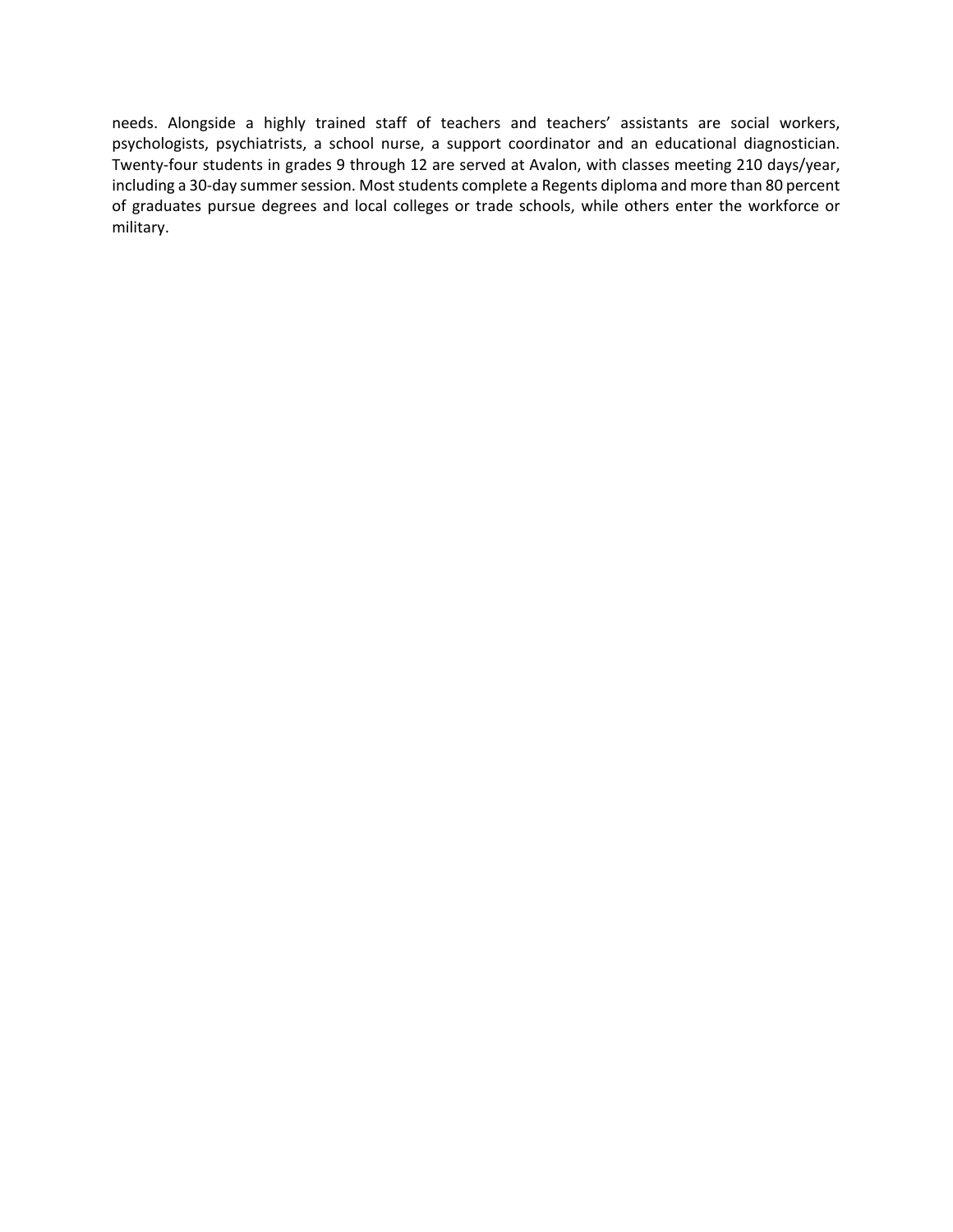# **THE WESTCHESTER SCHOOL FOR SPECIAL CHILDREN**

#### **Main Address**

45 Park Ave Yonkers, NY 10703 (914) 376-4300

**CEO**

Name: Leonard G. Spano Email/Phone[: lspano@westchesterschool.org](mailto:lspano@westchesterschool.org) /914-376-4300 ext. 807

**Education Contact:** Name: Jay Tabasco, Asst. Executive Director Email/Phone: [jtabasco@westchesterschool.org/](mailto:jtabasco@westchesterschool.org)914-376-4300 ext. 818

**School Principal:** Name: Corrine Safarowic Email/Phone[: csafarowic@westchesterschool.org/](mailto:csafarowic@westchesterschool.org)914-376-4300 ext. 806

**CFO:** Name: Rich Devlin Email/Phone: [rdevlin@westchesterschool.org/](mailto:rdevlin@westchesterschool.org)914-376-4300 ext. 808

**School Name:** The Westchester School

## **SCHOOL PROFILE**

Age Group Served: 5-21

Student Population: intellectual disability, autism, orthopedically impaired and multiple disabilities

Areas Served: Westchester County and the surrounding metropolitan area.

School Description:

The Westchester School for Special Children was originally established in 1972 as a subdivision of the New York Medical College, Mental Retardation Institute, in response to the need in the Westchester County area for a comprehensive interdisciplinary school for multiply disabled children. Earlier educational programming for the disabled had, for the most part, concerned itself with easing the burden on those who cared for such children. Changes in legal standards and socio-philosophical perspectives on educational programming highlighted the need for comprehensive services for the multiply disabled child whose disabilities placed them beyond the scope of public education systems.

In 1983, the School was incorporated and chartered by the University of the State of New York Board of Regents to provide staff, administer, operate and maintain a school providing instructional services for disabled children. The School provides services to children from Westchester, Rockland and Putnam Counties in addition to New York City and the City of Stamford CT.